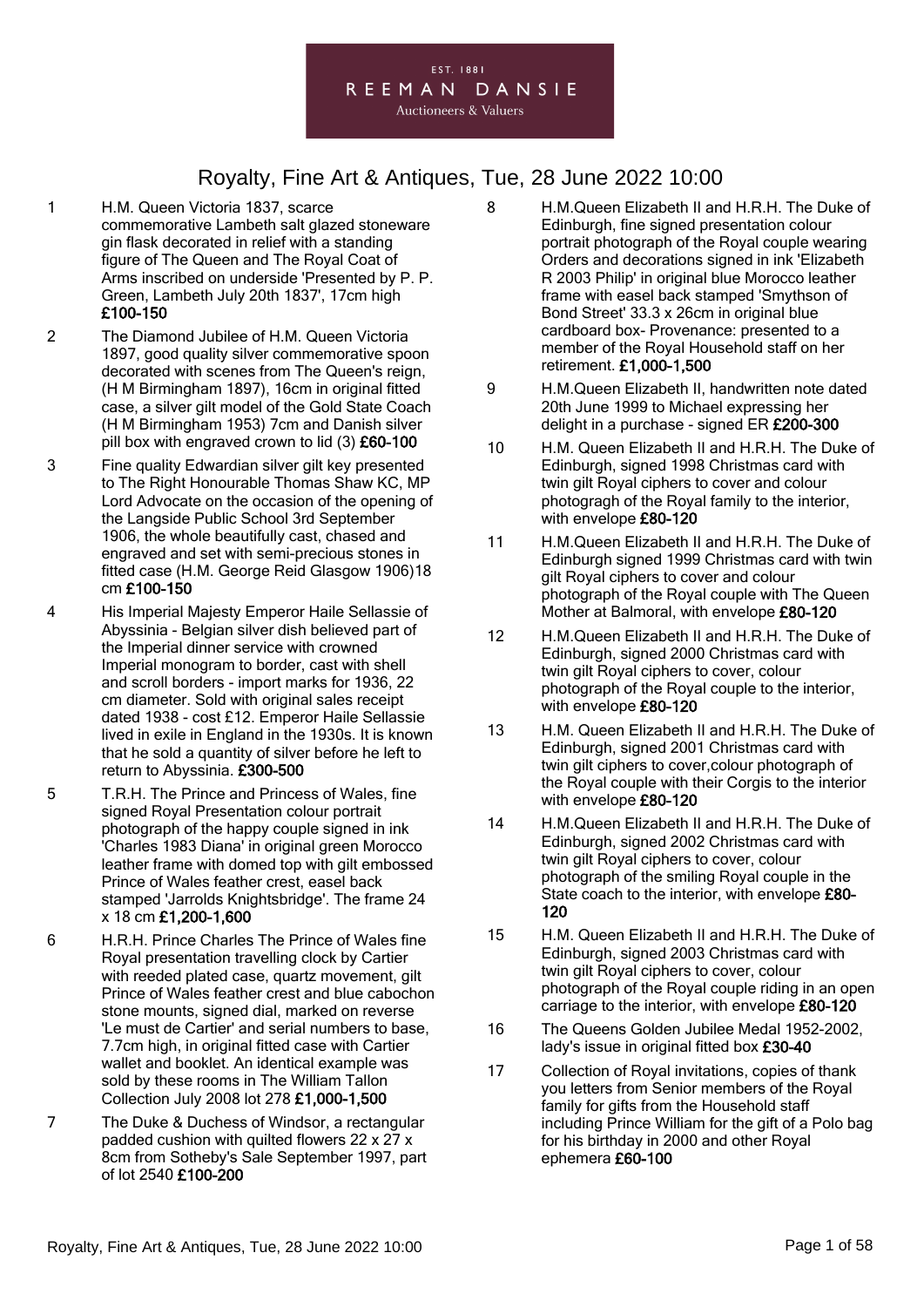

- 18 A collection of First World War 1914 Christmas greeting cards from T.M. King George V and Queen Mary sent to troops at the front - unused, two types 'May God protect you and bring you home safe' and 'May you soon be restored to health', some with original envelopes (50+) £60-100
- 20 Scarce King George V Royal Household /Government issue leather satchel brief case with gilt embossed crowned GRV cipher to front and original handle and straps 41x28 cm £150- 250
- 21 Scarce Collection of Royal porcelain belonging H.R.H. Prince George Duke of York (later HM King George V) made by Copeland and retailed by Thomas Goode & Co. Comprising tea cup and saucer, tea plate, milk jug and egg cup each printed with the crowned anchor, York rose within Garter Royal badge used by Prince George whilst Duke of York from 1892 to 1901 at which point he was created Prince of Wales. This service was probably used at York Cottage, Sandringham the small country house on the Royal estate favoured by Prince George and Princess Mary. (5) £100-150
- 22 H.M.King Edward VII Royal Presentation gold enamel and seed pearl brooch commemorating the 1902 coronation with gold and enamel crown above stylised 1902 date with pin backing, 27mm wide, 30mm high £100-150
- 23 H.M. Queen Elizabeth II, handwritten note on Buckingham Palace headed writing paper, 'To dear Philip, with all good wishes, Elizabeth R' £200-300
- 24 Bernard Hailstone (1910-1987) 1979, oil on canvas sketch portrait of H.M.Queen Elizabeth II with an enigmatic smile on her face and wearing a pearl necklace, green dress and cape, signed and dated in original moulded parcel, gilt frame, 60 x 50 cm, the frame 77 x 67 cm. Bernard Hailstone was a celebrated portrait painter in the 1960s and 70s and painted several portraits of various members of the Royal Family, Sir Winston Churchill and celebrities including Lawrence Olivier. Her Majesty had several sittings for Bernard Hailstone in 1977 and is reported to have asked the artist to adjust the aerial on her television in order for her to watch the horse racing while he painted her. This fine oil sketch is a very good likeness of The Queen and captures something of the Queen's character that the finished work lacks. £1,000-1,500
- 25 The Coronation of T.M. King George VI and Queen Elizabeth 12th May 1937, fine piece of gold bullion and blue silk embroidered cloth decorated with a King's Crown and English rose, part of the wall hangings used at Westminster Abbey for the Coronation 32 x 55 cm in glazed frame with plaque 53 x 69 cm overall. After the Coronation, the silk wall hangings were cut up and pieces were sent to Churches all over England. £300-500
- 26 H.M.Queen Elizabeth II and H.R.H.The Duke of Edinburgh signed 1984 presentation portrait photograph of the Royal couple taken at Windsor Castle and both wearing Orders and decorations signed in ink ' Elizabeth R 1984 Philip' in original gilt tooled brown leather frame with easel back stamped on rear 'Smythson' 32 x 24 cm overall. Provenance: Presented to Mr Frederick Whiting RVM,The Yeoman of the Royal Cellars upon his retirement after 40 years service in 1987. £500-700
- 27 H.M.Queen Elizabeth II and H.R.H.The Duke of Edinburgh, fine signed 1987 presentation black and white portrait photograph of the Royal couple wearing Orders and Decorations signed in ink 'Elizabeth R 1987 Philip' in original gilt tooled brown leather frame with easel back stamped on back 'Smythson' 32.5cm x 24.7cm £500-700
- 28 H.M.Queen Elizabeth II pair gold plated presentation cufflinks with crowned ER II ciphers in ovals with folding T bars in fitted black leather Gerald Benney case with gilt embossed crowned ER II cipher to lid. Provenance: Presented to Mr Frederick Whiting RVM, The Yeoman of the Royal Wine Cellars with over forty years service in The Royal Household. £200-300
- 29 H.M. Queen Elizabeth II and H.R.H. The Duke of Edinburgh, signed 1961 Christmas card with twin gilt Royal ciphers to cover, colour print of The Holy Family after Rubens to interior £50-70
- 30 H.M. Queen Elizabeth II and H.R.H. The Duke of Edinburgh - signed 1963 Christmas card with twin Royal ciphers to cover, print of The Adoration of the Shepherds after Camilo Procaccini to the interior £50-70
- 31 H.M. Queen Elizabeth II and H.R.H. The Duke of Edinburgh - signed 1964 Christmas card with twin Royal ciphers to cover, photograph of the Royal Family to the interior with The Queen with the infant Prince Edward in her arms £50-70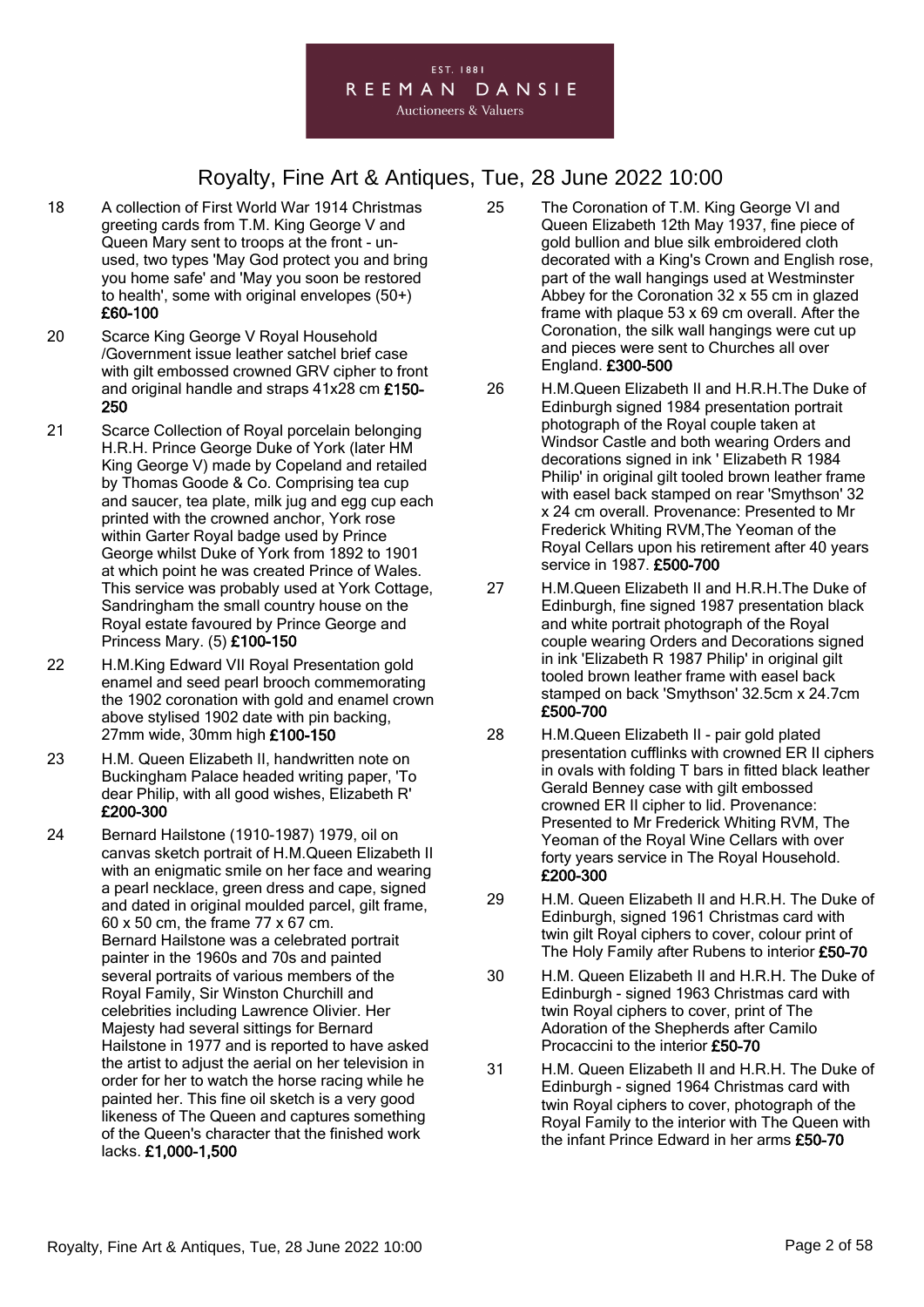

- 32 H.M. Queen Elizabeth II and H.R.H. The Duke of Edinburgh - signed 1966 Christmas card with twin Royal ciphers to cover, photograph of the Royal Family in a pony and trap to the interior £50-70
- 33 H.M. Queen Elizabeth II and H.R.H. The Duke of Edinburgh - signed 1963 Christmas card with twin Royal ciphers to cover, photograph to the interior of the Royal Family at Buckingham Palace £50-70
- 34 H.M. Queen Elizabeth II and H.R.H. The Duke of Edinburgh - signed 1968 Christmas card with twin Royal ciphers to cover, photograph of the Royal Family walking in a garden to the interior £50-70
- 35 H.M. Queen Elizabeth II and H.R.H. The Duke of Edinburgh, signed 1970 Christmas card with twin gilt Royal ciphers to cover, colour photograph of H.M.Y. Britannia in Sydney Harbour to interior £50-70
- 36 H.M. Queen Elizabeth II and H.R.H. The Duke of Edinburgh, signed 1971 Christmas card with twin gilt Royal ciphers to cover, colour photograph of the Royal Family to the interior. £50-70
- 37 H.M. Queen Elizabeth II and H.R.H. The Duke of Edinburgh, signed 1972 Christmas card with twin gilt Royal ciphers to cover, colour photograph of the Royal Family in a garden to the interior. £50-70
- 38 H.M. Queen Elizabeth II and H.R.H. The Duke of Edinburgh, signed 1973 Christmas card with twin gilt Royal ciphers to cover, colour photograph of the Royal Family in a garden to interior £50-70
- 39 H.M. Queen Elizabeth II and H.R.H. The Duke of Edinburgh, signed 1974 Christmas card with twin gilt Royal ciphers to cover, colour photograph of the Royal Family on a carriage to interior £50-70
- 40 H.M. Queen Elizabeth II and H.R.H. The Duke of Edinburgh, signed 1975 Christmas card with twin gilt Royal ciphers to cover, colour photograph of the Queen and Duke in their Order of St Patrick robes to interior £50-70
- 41 H.M. Queen Elizabeth II and H.R.H. The Duke of Edinburgh, signed 1976 Christmas card with twin gilt Royal ciphers to cover, colour photograph of the Royal Family to interior £50- 70
- 42 H.M. Queen Elizabeth II and H.R.H. The Duke of Edinburgh, signed 1977 Christmas card with twin gilt Royal ciphers to cover, colour photograph of The Queen and Duke arriving at the Silver Jubilee Thanks giving Service to interior £50-70
- 43 H.M.Queen Elizabeth II and H.R.H. The Duke of Edinburgh, signed 1978 Christmas card with twin gilt Royal ciphers to cover and colour photograph of the Royal couple with their corgis to interior £50-70
- 44 H.M.Queen Elizabeth II and H.R.H.The Duke of Edinburgh, signed 1979 Christmas card with twin gilt Royal ciphers to cover, colour photograph of the Royal Family with dogs to the interior £50-70
- 45 H.M.Queen Elizabeth II and H.R.H.The Duke of Edinburgh, signed 1980 Christmas card with twin gilt Royal ciphers to cover and colour photograph of the Royal Family to interior £50-70
- 46 H.M.Queen Elizabeth II and H.R.H.The Duke of Edinburgh, signed 1981 Christmas card with twin gilt Royal ciphers to interior and colour photograph of the 1981 Royal Wedding to front £50-70
- 47 H.M.Queen Elizabeth II and H.R.H.The Duke of Edinburgh, two signed 1982 and 1983 Christmas cards with twin gilt Royal ciphers to interiors and colour photographs of the Royal Family to fronts (2) £100-150
- 48 H.M.Queen Elizabeth II and H.R.H.The Duke of Edinburgh, two signed 1984 and 1985 Christmas cards with twin gilt Royal ciphers to interiors and colour photograph of the Royal Couple to fronts with envelopes (2) £100-150
- 49 H.M.Queen Elizabeth II and H.R.H.The Duke of Edinburgh, two signed 1986 and 1987 Christmas cards with twin gilt Royal ciphers to interiors and colour photographs of the Royal Family to fronts £100-150
- 50 H.M.Queen Elizabeth II and H.R.H.The Duke of Edinburgh, two signed 1988 and 1989 Christmas cards with twin gilt Royal ciphers to interiors and colour photographs of The Queen and Queen mother with infant and the Royal couple in Sark to fronts £100-150
- 51 H.R.H. The Duke of Edinburgh signed 1960s presentation portrait photograph of the relaxed Duke wearing a lounge suit signed in ink on mount 'Philip' in green frame 23.5 x 18 cm £100- 200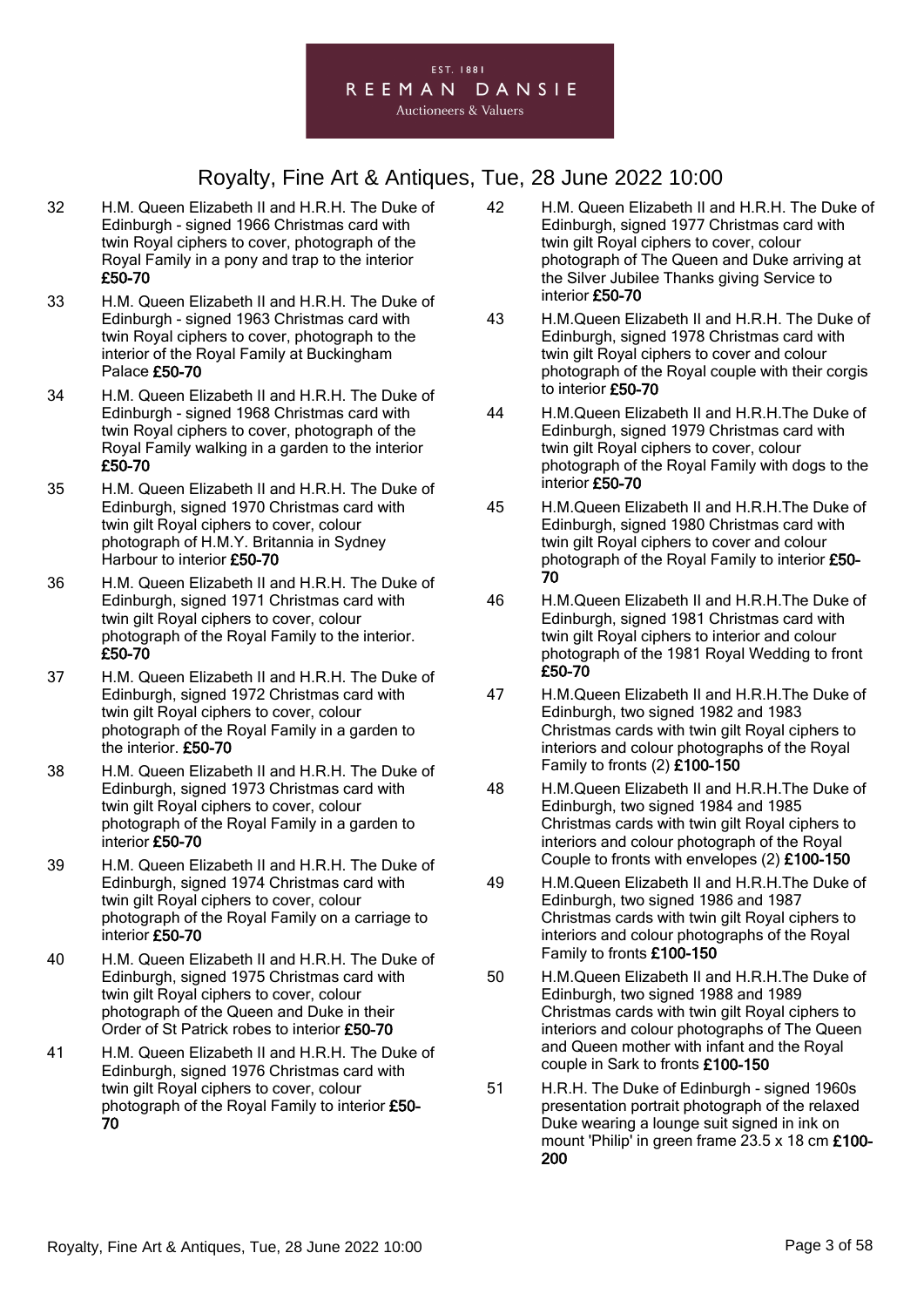#### EST. 1881 REEMAN DANSIE **Auctioneers & Valuers**

### Royalty, Fine Art & Antiques, Tue, 28 June 2022 10:00

- 52 Rare 1983 Royal Visit to India Royal Party Official folder containing the itinerary, travel arrangements, Royal flight information , programmes, passes, menus etc - Provenance Mr Frederick Whiting RVM, The Yeoman of the Royal Wine Cellars £100-150
- 53 Collection of Royal menus and programmes of music 1947-1970s including State Visit of The French President 5th April 1960 (23) £50-80
- 54 The Wedding of H.R.H.The Prince of Wales to Lady Diana Spencer 29th July 1981, collection of Royal ephemera including invitation, seating tickets, Wedding Breakfast seating plan, Order of Service and Ceremonial £80-120
- 55 Collection of Royal Orders of service and ceremonials and Royal thank you letters for staff gifts etc £50-70
- 56 T.M.King George VI and Queen Elizabeth, Coronation day portrait photograph with printed signatures and another for their Silver Wedding in  $1948$  - both framed and glazed (2) £50-70
- 57 H.R.H.Princess Alexandra and The Hon. Angus Ogilvy - three signed Christmas cards 1971,1976 & 1978 (3) £30-50
- 58 H.M.Queen Victoria, handwritten letter addressed to The Honourable Miss Phipps, Windsor Castle dated February 10th 1856. The Queen writes 'My dear Miss Phipps, Hearing you liked the little sketch I made of Minnie I here send you a copy which I made of it, pray accept it, rough though it is'. She goes on to say 'it is not an attempt at likeness but only a slight sketch from recollection of Minnie's very beautiful dress. Ever yours affectionately Victoria' in original envelope. The Honourable Harriet Phipps was Queen Victoria's confidential attendant holding two important Court titles including Lady of the Bedchamber and serving the Queen loyalty until her death. On Harriet's death all her personal
- 59 Field Marshal Lord Arthur Wellesley, 1st Duke of Wellington KG, handwritten letter dated December 1st 1834, To Francis Nixon, Bristol in original envelope with postmark.The Duke writes 'The Duke of Wellington presents his compliments to Mr Nixon and begs leave to acknowledge the receipt of his letter of the 29th for which he is very much obliged to him. London December 1st 1834'. Sold with three Italian letters 17th -19th century (4) £200-300

papers were burnt. £200-300

- 60 Field Marshal Lord Herbert Kitchener,1st Earl Kitchener KG, handwritten letter dated 5th September 1914 on 2 Carlton Terrace headed writing paper to Major-General Robert Kekewich CB. Lord Kitchener writes 'My dear Kekewich, Please write and let me know how your training of your division is getting on and whether you want anything. I would like to know the numbers you have in your force.I hope you will be able to at once begin duplication of the Division and start a new. Yours truly, Kitchener'. Major-General Robert Kekewich CB was at the time a highly regarded veteran and the commander of the 13th (Western) Division. He was suffering from depression and was unable to cope with the strain of his command and very sadly committed suicide on 5th November 1914 aged 60. He was buried with full military honours. Lord Kitchener died on the 5th June 1915 when the ship he was sailing in was torpedoed. £100-200
- 61 H.M.King William IV, group of hair cuttings in original folded paper packet inscribed in ink' The hair of King William the fourth cut off the day after his Coronation' £200-300
- 62 H.M.Queen Victoria, lock of hair in original folded paper packet inscribed in ink 'The Hair of Queen Victoria' £200-300
- 63 Field Marshal Lord Arthur Wellesley, 1st Duke of Wellington, fine Victorian engraving of the Statesman in Court uniform, in moulded burr elm frame with applied armorial cresting 103 cm high, 77cm wide £80-120
- 64 A rare Royal Worcester King George VI 1937 Coronation porcelain plaque, decorated with profile bust of the King and gilt crown above '1937', numbered 146 in original fitted case. The plaque 15.6cm diameter £80-120
- 65 Fine pair Early 19th century Bloor Derby botanical subject dessert plates with Marquess's coronet above a Gothic B monogram within border cartouches, each plate painted with flowers and insects within apple green borders and named on reverses 'Sweet William' and 'Rose'- red marks 22 cm diameter £100-200
- 66 H.R.H. Prince Henry Duke of Gloucester, 1920s-30s Indian silver presentation match box holder with engraved crowned H monogram and hinged end flap (H.M. Hamilton & Co. Calcutta) 6 x 5 x 1.2cm £100-200
- 67 Pair King George VI Royal Engineer Officers 9ct gold and enamel cufflinks with crowned GR VI ciphers and regimental red and blue stripes, dated 1949 in fitted case. £100-150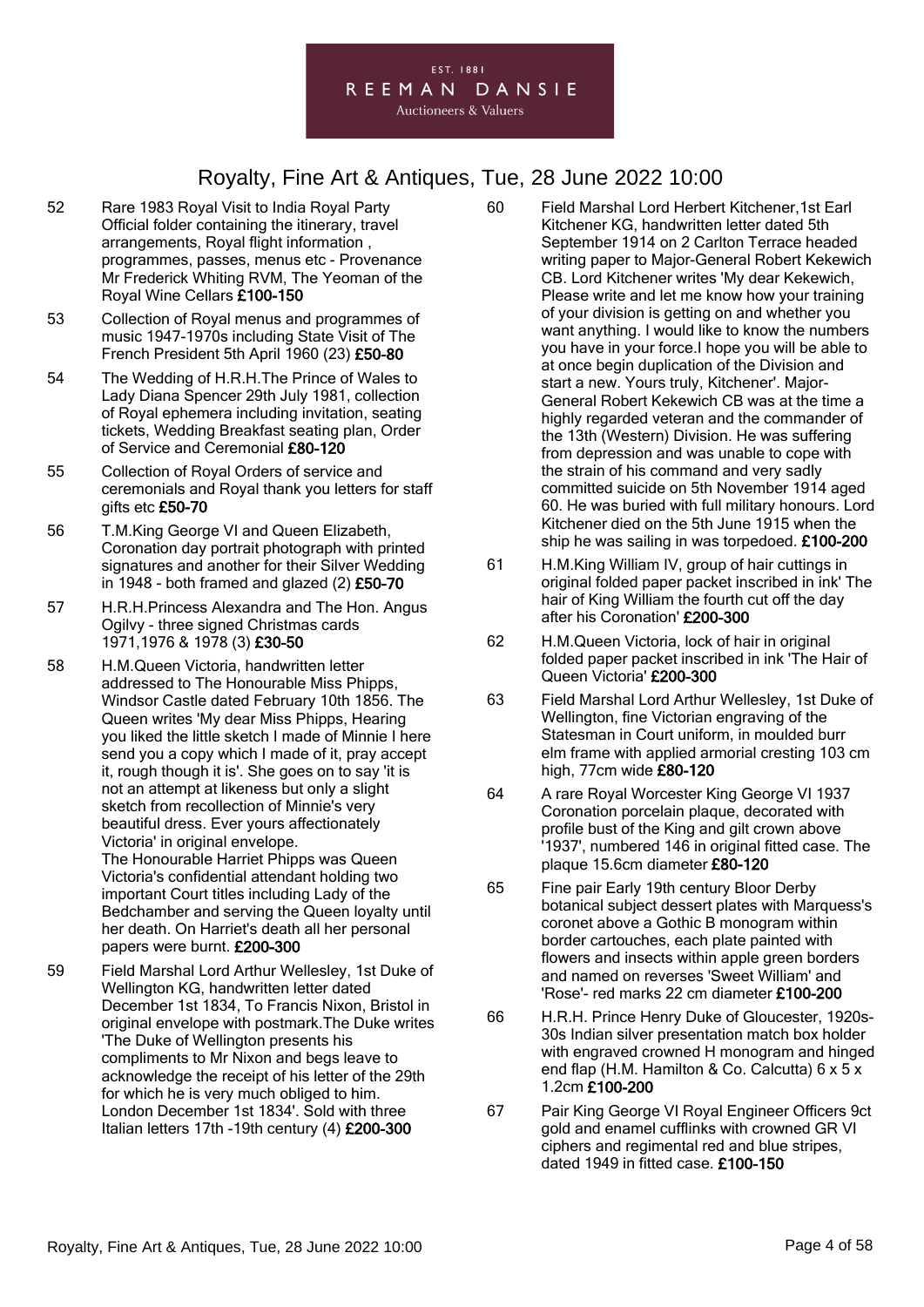

- 68 H.M. Queen Beatrix of the Netherlands and H.R.H. Prince Claus of the Netherlands, signed 1980s presentation portrait photograph of the relaxed Royal Dutch couple, signed in ink in original green leather frame with gilt tooled crown and easel support stamped 'Smythson' 19.5 x 24cm £150-250
- 69 The Marquess of Londonderry, four 19th century silver on lead armorial horse livery badges with coronets, one still mounted on leather eye shield (4) £100-150
- 70 Pair 19th century cameo carved conch shells decorated with profile busts of H.M. Queen Victoria and H.R.H. Prince Albert 19cm long £150-200
- 71 Two unusual Halcyon Days enamel bonbonieres in the form of a bust of The Duke of Wellington in uniform and wearing a cocked hat and another of Napoleon Bonaparte in uniform and wearing a bicorn hat, both in fitted cases 10cm and 8cm £100-200
- 72 The Internment of H.M. King George IV at the Royal Chapel of St George, Windsor - Thursday evening the 15th July 1830 - a rare Ceremonial with hand written annotations - a fascinating document £100-200
- 73 The Funeral of H.M. Queen Victoria 1901, rare presentation ceremonial in maroon leather binding with polychrome and gilt embossed Royal Arms to cover with letter from the War Office dated 16th May 1901 to the Commanding Officer of the 2nd South Middlesex Volunteer Rifles forwarding the ceremonial from the Earl Marshal in remembrance of the Units attendance by lining the route 38 x 25cm £60-100
- 74 The Earl of Harewood, scarce signed Officers Commission appointing Mr Kirkby Fenton a Cornet in the Yorkshire Hussars Regiment of Yeomanry Cavalry dated 12th September 1839 printed and hand inscribed, signed and sealed, mounted on card, 48 x 32cm overall. £50-70
- 75 The failed Coronation of H.M.King Edward VIII, Bakelite pot with bust of the King in uniform, another plaque with Prince Edward in top hat and two School medals for the Coronation (4) £50-70
- 76 Collection of Royal Commemorative enamel brooch pins and souvenir school medals and coins circa 1900-1977 (approx 100 plus) £60- 100
- 77 HM Queen Elizabeth II and HRH The Duke of Edinburgh fine signed 2003 presentation colour portrait photograph of the Royal couple wearing Orders and Decorations signed in ink on mount 'Elizabeth R 2003 Philip' in original gilt tooled brown leather frame with easel back stamped 'Smythson of Bond Street' 32.5 x 25cm in original cardboard box- as new £1,000-1,500
- 78 Moët & Chandon Bottle of champagne 1997 with Royal Golden Wedding label for 20th November 1997 in original box with similar label and Royal card 'With best wishes from The Queen and the Duke of Edinburgh to commemorate their Golden Wedding Anniversary 20th November 1997' £50-70
- 79 The Wedding of T.R.H.The Duke and Duchess of Cambridge 29th April 2011 - a piece of wedding cake in original presentation tin with card £200-300
- 80 The Wedding of HRH The Prince Of Wales and H.R.H. The Duchess of Cornwall 9th April 2005 piece of wedding cake in original presentation tin with card £60-100
- 81 H.M.Queen Elizabeth II and H.R.H. The Duke of Edinburgh, signed 1998 Christmas card with twin gilt Royal ciphers to cover and colour photograph of the Royal Family to the interiorwith envelope £50-70
- 82 H.M.Queen Elizabeth II and H.R.H. The Duke of Edinburgh, signed 1999 Christmas card with twin gilt Royal ciphers to cover and colour photograph of the The Queen, The Queen Mother and Prince Philip to the interior - with envelope £50-70
- 83 H.M.Queen Elizabeth II and H.R.H. The Duke of Edinburgh, signed 2001 Christmas card with twin gilt Royal ciphers to cover and colour photograph of the Queen and Prince Philip with corgis to the interior - with envelope £50-70
- 84 H.M.Queen Elizabeth II and H.R.H. The Duke of Edinburgh, signed 2003 Christmas card with twin gilt Royal ciphers to cover and colour photograph of the Queen and Prince Philip in a carriage to the interior- with envelope £50-70
- 85 H.M.Queen Elizabeth II and H.R.H. The Duke of Edinburgh, signed 2004 Christmas card with twin gilt Royal ciphers to cover and colour photograph of the Queen and Prince Philip talking to D-Day veterans in 2004 to the interiorwith envelope £50-70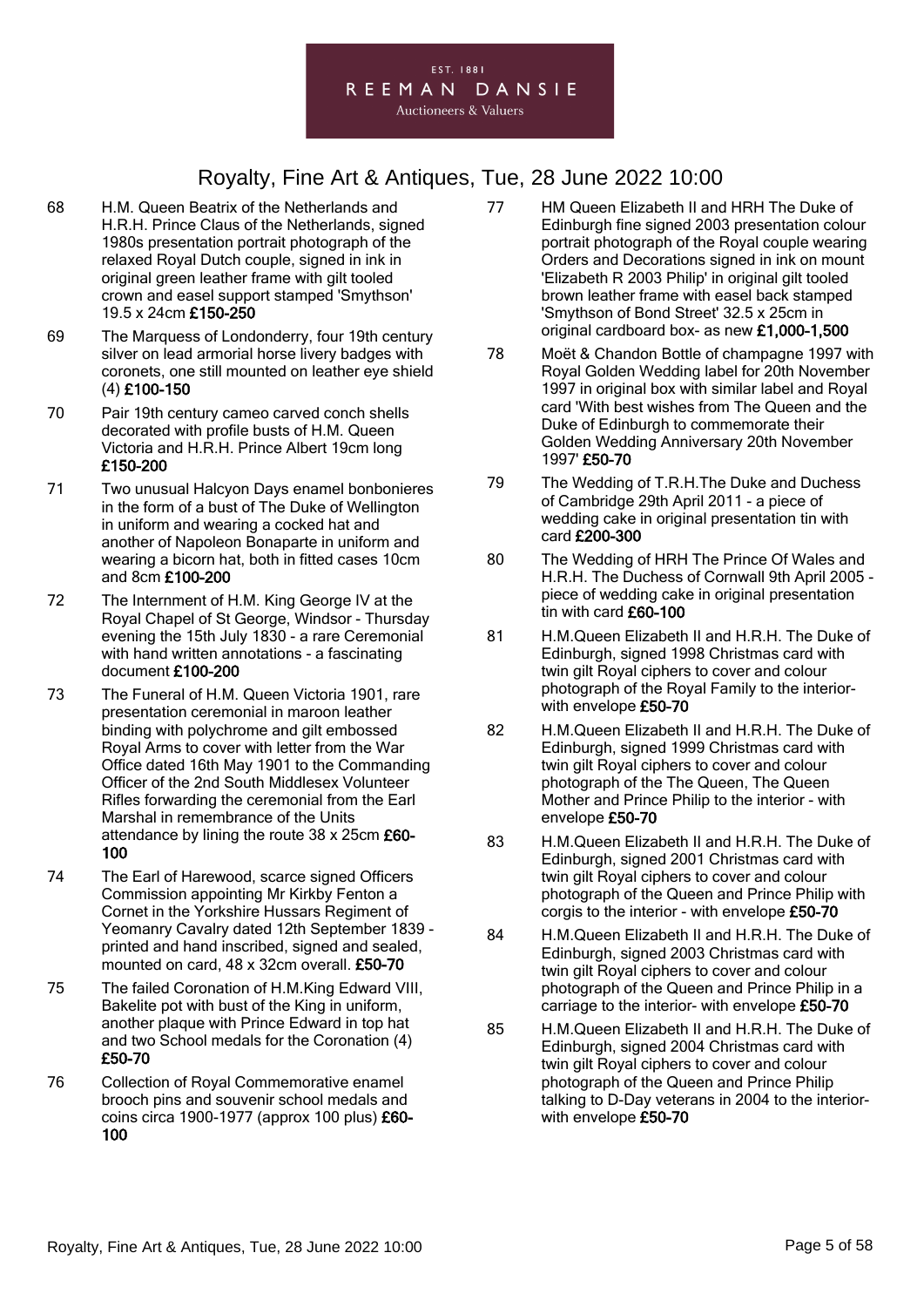

- 86 H.M.Queen Elizabeth II and H.R.H. The Duke of Edinburgh, signed 2005 Christmas card with twin gilt Royal ciphers to cover and colour photograph of the Royal couple commemorating the end of World War II July 2005 to the interior with envelope £50-70
- 87 H.M.Queen Elizabeth II and H.R.H. The Duke of Edinburgh, signed 2006 Christmas card with twin gilt Royal ciphers to cover and colour photograph of the Royal Couple to the interior with envelope £50-70
- 88 H.M.Queen Elizabeth II and H.R.H. The Duke of Edinburgh, signed 2007 Christmas card with twin gilt Royal ciphers to cover and two colour photographs of the Royal Family to the interior £50-70
- 89 H.M.Queen Elizabeth II and H.R.H. The Duke of Edinburgh, signed 2008 Christmas card with twin gilt Royal ciphers to cover and colour photograph of the Royal couple at Craithie Kirk to the interior - with envelope £50-70
- 90 H.M.Queen Elizabeth II and H.R.H. The Duke of Edinburgh, signed 2009 Christmas card with twin gilt Royal ciphers to cover and colour photograph of the Royal Couple to the interior with envelope £50-70
- 91 H.M.Queen Elizabeth II and H.R.H. The Duke of Edinburgh, signed 2010 Christmas card with twin gilt Royal ciphers to cover and colour photograph of the Royal Couple by a Christmas tree to the interior £50-70
- 92 H.M.Queen Elizabeth II and H.R.H. The Duke of Edinburgh, signed 2011 Christmas card with twin gilt Royal ciphers to cover and colour photograph of the Royal Couple to the interior with envelope £50-70
- 93 H.M.Queen Elizabeth II and H.R.H. The Duke of Edinburgh, signed 2013 Christmas card with twin gilt Royal ciphers to cover and colour photograph of the Royal Couple to the interior £50-70
- 94 H.M.Queen Elizabeth II and H.R.H. The Duke of Edinburgh, signed 2014 Christmas card with twin gilt Royal ciphers to cover and colour photograph of the Royal Couple at the naming of HMS Queen Elizabeth, Rosyth Dockyard July 2014 to the interior - with envelope £50-70
- 95 H.M.Queen Elizabeth II and H.R.H. The Duke of Edinburgh, signed 2015 Christmas card with twin gilt Royal ciphers to cover and colour photograph of the Royal couple at Royal Ascot 2015 to the interior- with envelope £50-70
- 96 H.M.Queen Elizabeth II and H.R.H. The Duke of Edinburgh, signed 2016 Christmas card with twin gilt Royal ciphers to cover and colour photograph of the Royal Couple parading to the interior - with envelope £50-70
- 97 H.M.Queen Elizabeth II and H.R.H. The Duke of Edinburgh, signed 2017 Christmas card with twin gilt Royal ciphers to cover and colour photograph of the Royal Couple feeding an elephant to the interior - with envelope £50-70
- 98 H.M.Queen Elizabeth II and H.R.H. The Duke of Edinburgh, signed 2018 Christmas card with twin gilt Royal ciphers to cover and colour photograph of the Royal couple leaving church to the interior - with envelope £50-70
- 99 H.M.Queen Elizabeth II and H.R.H. The Duke of Edinburgh, signed 2019 Christmas card with twin gilt Royal ciphers to cover and colour photograph of the Royal couple to the interior with envelope £50-70
- 100 T.R.H. The Prince and Princess of Wales, signed 1989 Christmas card with twin gilt Royal ciphers to cover and colour photograph of the Royal couple with their two young sons on a gate £200-300
- 101 T.R.H. The Prince and Princess of Wales, signed 1991 Christmas card with twin gilt Royal ciphers to cover and colour photograph of the Royal couple with their two young sons on a bench £200-300
- 102 H.R.H.The Prince of Wales, signed 1994 Christmas card with gilt Royal Cipher to cover, colour photograph of Prince Charles with his two young sons sitting in a poppy field £50-70
- 103 H.R.H.The Prince of Wales, signed 1996 Christmas card with gilt Royal cipher to cover, colour photograph of Prince Charles with his two sons on board The Royal Yacht. £50-70
- 104 H.R.H.The Prince of Wales, two signed 1990s Christmas cards each with gilt Royal ciphers, photographs of Prince Charles with his two sons to the interiors (2) £100-150
- 105 Lot Royal ephemera including Orders of Service, Court invitations, Royal thank you letters for Staff presents and Royal presentation books for attendance at Sandringham Parish Sunday School £60-100
- 106 H.M King George VI, Grant of Arms illuminated scroll appointing new arms to John Scott Hindley, Viscount Hyndley of Meads dated 1948 with Garter King of Arms seal in red box with crowned GR VI ciphers £150-250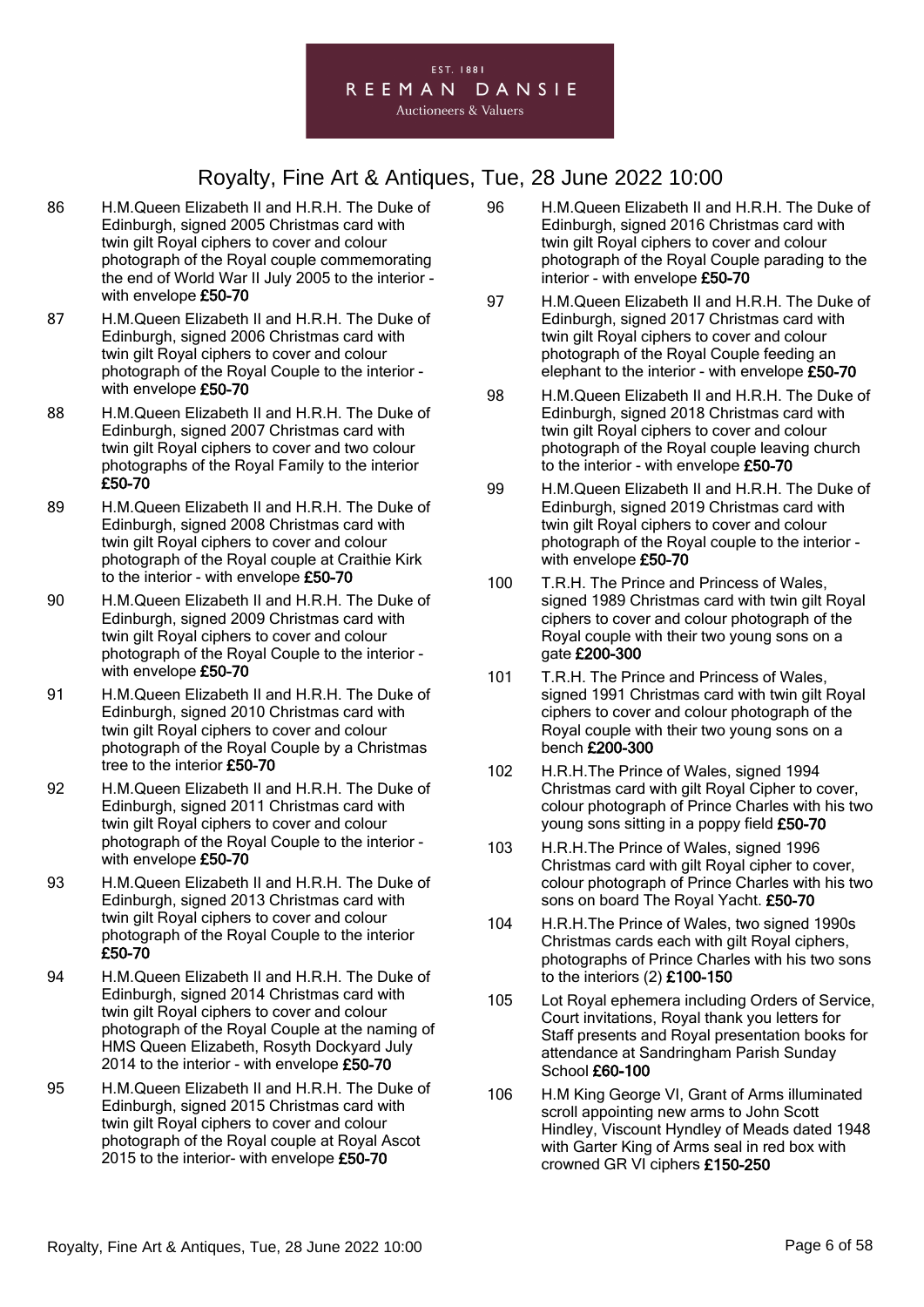#### EST. 1881 REEMAN DANSIE **Auctioneers & Valuers**

- 107 H.M. King George V Grant of Arms illuminated scroll appointing Sir John Scott Hindley to a Baronet dated 1927, with twin seals in gilt metal cases and original red box with gilt crowned GRV ciphers £150-200
- 108 H.M.George VI Grant of arms for Alexander Cannon of Ballamoar Castle, Ramsey, Isle of Mann dated 1941 in glazed frame with gilt brass seals £100-150
- 109 H.M. King Edward VII Grant of arms for Arthur Westworth of Brooklands, Broughton dated 1902 with twin gilt metal seal cases in original gilt tooled red case with crowned Royal ciphers £150-200
- 110 Rare George III Napoleonic Wars military recruiting document for Kent, Essex and the Cinque Ports dated 27th December 1805 offering recruits a bounty of 12 Guineas to enlist for five years and a further 9 Guineas if they engage for unlimited service in a regiment- a fascinating document £60-100
- 111 Scarce Mid-19th century 'Translation Du Corps De Napoleon' rare concertina book of the State Funeral of Napoleon, with provenance slip stating 'This book belonged to the Prince Camorata son of the Prince Bacchiochi by whom it was given to me'. Prince Camorata was Napoleon's Nephew £200-300
- 112 19th century cut paper full length silhouette of Napoleon Bonaparte in glazed gilt frame 24.5 x 18 cm overall £60-100
- 113 Rare pair 1950s limited edition Holkham Studio Pottery hand painted toby jugs in the form of H.M Queen Elizabeth II and H.R.H. The Duke of Edinburgh, both in uniform, printed marks to bases and numbered 16.5cm. Holkham Pottery was run by Lady Anne Coke who was a Maid of Honour at The Queens Coronation in 1953. £100-200
- 114 H.R.H.Princess Alexandra and The Hon. Angus Ogilvy, signed 1969 Royal presentation portrait photograph of the relaxed couple, signed in ink on mount 'Alexandra 1969 Angus Ogilvy', in original red frame with easel back 18 x 13cm £80-120
- 115 The Funeral of Diana Princess of Wales Saturday 6th September 1997 Ceremonial, copy of letter from Prince Charles thanking the Dean and his staff at Westminster Abbey for the beautiful funeral service and a letter from Colonel Sir Malcolm Ross Head of the Royal Chamberlain's Office who organised the funeral to Mrs Thomas the wife of a Beadle at the Abbey thanking her for her kind letter regarding the funeral arrangements and mentioning it was a day which none of us will forget. The funeral of H.M. Queen Elizabeth The Queen Mother April 2002 Ceremonial and Order of Service and The Service of Thanksgiving for the 59th Wedding Anniversary of The Queen and The Duke of Edinburgh Order of Service (6) £60-100
- 116 \*Withdrawn\*
- 117 Collection of 30 Royal press photographs mostly 1960s-1970s including The marriage of Princess Margaret, Royal tours, Silver Jubilee etc £60-100
- 118 \*Withdrawn\*
- 119 The Marriage of T.R.H. The Duke of York to Princess Victoria Mary of Teck (later T.M.King George V and Queen Mary) Thursday July 6th 1893, scarce entrance ticket and Order of Service in gilt embossed white binding with crowned VRI ciphers (2) £100-200
- 120 The Coronation of H.M.King Edward VII June 26th 1902, The Form and Order of the service in gilt tooled blue Morocco leather binding with crowned ERVII cipher in a decorative cream silk and gold bullion embroidered outer cover with crowned Royal ciphers and 1902 to front. £50- 70
- 121 H.M.Queen Mary, fine signed Royal Presentation portrait photograph of The Queen wearing Jewels and The Order of The Garter signed in ink on mount' Mary R 1924' in glazed frame 45.5 x 34.5cm £100-200
- 122 H.M.Queen Mary, fine signed Presentation portrait photograph of The Queen wearing jewels and The Order of The Garter, signed in ink on mount 'Mary R 1936' in original gilt frame with easel back 40 x 30.5cm £150-250
- 123 H.M.Queen Mary, fine signed presentation portrait photograph of the Queen wearing jewels and Order of The Garter by Hay Wrightson, signed in ink on mount ' Mary R 1946' in glazed frame £100-200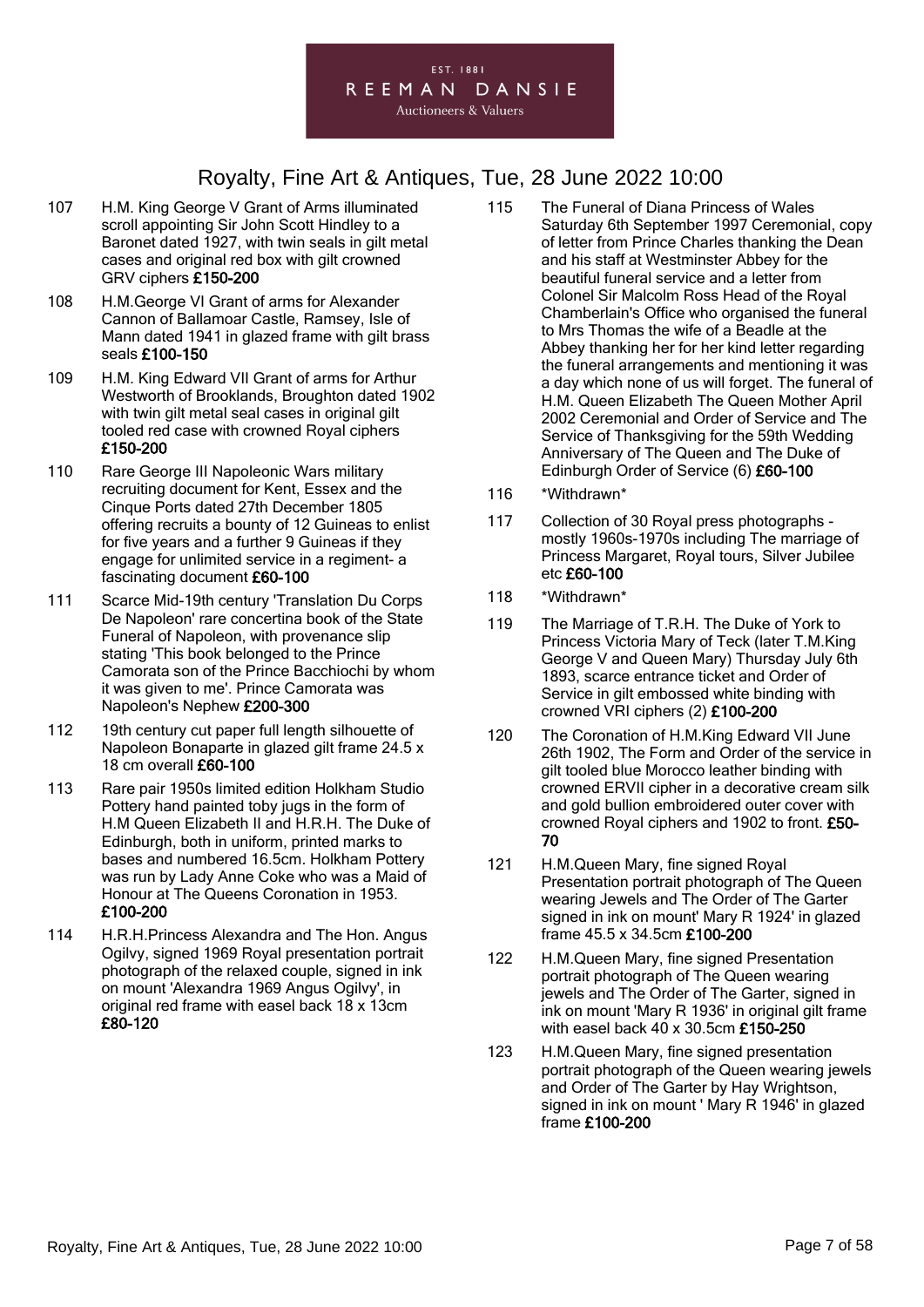

- 124 H.M.Queen Mary, signed presentation portrait photograph of the Queen wearing jewels and The Order of The Garter, signed in ink on mount 'Mary R 1916' - unframed 29 x 19cm £60-100
- 125 H.M.Queen Mary, four signed postcards dated 1917- 1939, one of the Queen inspecting injured troops dated '1917.18' (4) £100-150
- 126 H.M.Queen Mary, charming signed photograph of the Queen with her infant granddaughter Elizabeth (later H.M.Queen Elizabeth II) inscribed 'Mary R & Little Elizabeth 1927' and on reverse 'grateful thanks for the two charming paintings you have so kindly sent me', 14 x19cm and another signed postcard depicting The Duchess of Kent and her two children inscribed on reverse 'For Mrs Rawlings from Mary R Easter 1938' (2) £100-150
- 127 T.R.H. The Duke and Duchess of York ( later T.M. King George V and Queen Mary) inscribed notelet on York House, St James's Palace card 'For Sir Francis and Lady de Winton with best wishes for Xmas 1896 from George & Victoria Mary'. Also a letter from The Duchess of York (later H.M.Queen Mary) dated 1899 thanking Mrs Ellis for a cushion, with original envelope (2) £60-100
- 128 H.M. Queen Mary, handwritten wartime letter dated 26th May 1941 on Badmington House, Gloucestershire headed writing paper to Lady Mary Cambridge sending her some books that belonged to grandmother Queen Victoria and her grandfather Prince Albert 'they will be of great interest some day'. Ever your very affectionate great Aunt Mary R', with original envelope £60-100
- 129 The engagement of H.R.H.Prince Albert Victor Duke of Clarence to Princess Mary of Teck (later H.M. Queen Mary) rare signed photograph of the young couple signed in ink 'May 1891'. This rare photograph of the Royal couple was believed to have been taken just after the announcement of their engagement at Luton Hoo on 3rd December 1891. The Duke sadly died six weeks later and Mary went on to marry his brother Prince George (later King George V) £100-200
- 130 H.R.H.Princess Mary of Teck (later H.M. Queen Mary), handwritten letter to Sir Frederick Leighton, later Lord Leighton P.R.A., dated December 16th 1891, thanking him for his kind letter of congratulations on her engagement to Prince Albert Victor 'believe me yours very sincerely Victoria Mary' and another letter from Mary to Sir Frederick dated May 13th 1893 thanking him for a lovely box for her wedding to Prince George (2) £100-150
- 131 H.R.H.Princess Mary of Teck (later H.M.Queen Mary), handwritten thank you letter dated July 27th 1892 to Mar Glyn thanking him for a picture of the Duke of Clarence 'Believe me yours very sincerely Victoria Mary of Teck' and another letter written by H.S.H Francis Duke of Teck (Mary's father) thanking Dr Dukakis in response to congratulations on the engagement of his daughter to the Duke of York (2) £60-100
- 132 H.R.H.Princess Mary Duchess of York (later H.M.Queen Mary) handwritten letter dated July 23rd 1907 to Miss Pocock enclosing £5 towards Mrs Goldmey's holiday. She goes on to say she has looked out some things for Mrs Duncan's stall and is very glad the bazaar was so successful and thanks her for a china puppy for Mary (later The Princess Royal). Another letter from Princess Mary dated Sept 7th 1908 to Horace reminding him to give a donation to the London needlework guild - both signed' Victoria Mary' (2) £60-100
- 133 H.R.H. Princess Mary Duchess of York, signed portrait photograph dated 1903, inscribed on reverse and another signed portrait card of the Duke and Duchess of York inscribed 'For Henry and Frenie, Georgie & May for 1908' (2) £100- 150
- 134 H.M.Queen Mary, two handwritten letters, the first dated 2nd March 1931, to Sir Cecil Smith The Director of The Victoria and Albert Museum , The Queen gives instructions regarding the printing of an exhibition catalogue, the other letter dated13th Aug 1934 to Sir Cecil ,The Queen discusses sending various items including Chinese Tassels from Brighton Pavillion to the museum for various departments she also comments she enjoyed her visit very much and regretted it was the last occasion Sir Cecil would accompany hear as Director of the museum. Both with original envelopes £50-70
- 135 T.M.King George V and Queen Mary, collection of formal and informal photographs mostly 1920s-30s £50-70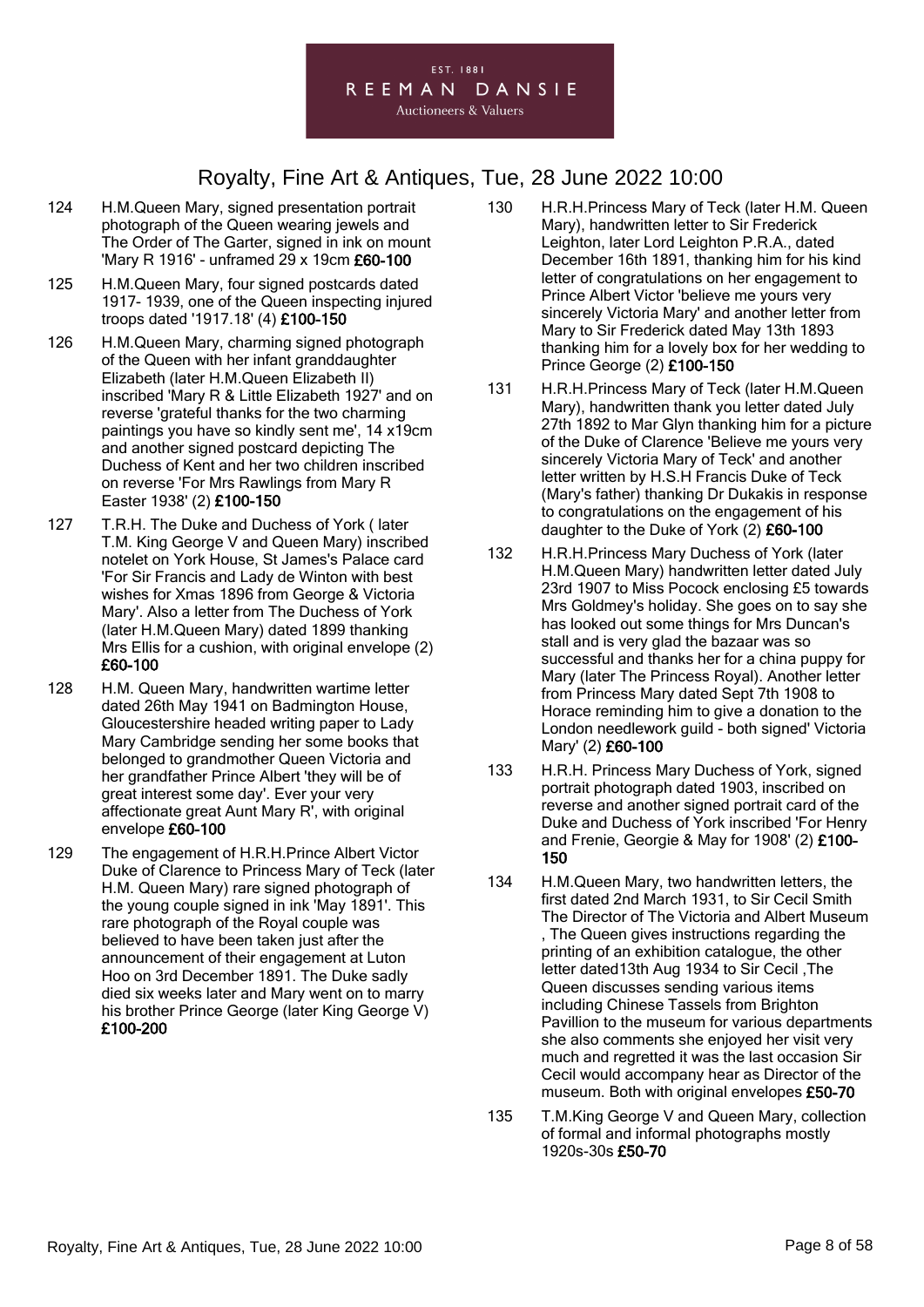

- 136 H.R.H. Mary Princess of Wales (later H.M.Queen Mary) signed photograph of the Royal children inscribed on reverse 'Mary R 1910-11' and a portrait photograph of Princess Mary when Duchess of York (2) £50-70
- 137 H.M. Queen Mary, five signed portrait photograph postcards 1916-1949 £100-200
- 138 H.M. Queen Mary, six signed/inscribed portrait postcards including 'grateful thanks for the most attractive set of candlesticks for the dolls house, too kind of you' £100-200
- 139 H.M.Queen Mary , a group of correspondence including thank you letters including one to Lady Bute, instructions to house keepers and Master of the Household, letter of condolence etc (12) £300-500
- 140 A group of Royal correspondence mostly 19th Century, including Christmas card from Mary Adelaide Duchess of Teck, letter from Prince Francis of Teck, envelope from Victoria, Empress of Prussia, Princess Mary Louise letter to John Beresford regarding a miniature book he has sent for Queen Mary's Dolls House, Princess Helena letter and Prince George Duke of York letter (6) £250-350
- 141 H.R.H. Princess Mary The Princess Royal & Countess of Harewood, signed portrait print signed in ink on mount' Mary 1934' 20 x 15cm and signed postcard with photograph of the young Princess with her father inscribed on reverse and dated 1908 (2) £50-70
- 142 H.M. Queen Victoria, two hand written instructions possibly for table seating plans on Buckingham Palace and Balmoral Castle headed mourning writing paper and portrait photograph of the Queen (3) £200-300
- 143 The Coronation of H.M. Queen Victoria 28th June 1838, rare Coronation ticket to admit 'Mr Shephard' to the Lower Choir Gallery North Side A, green waxed paper with printed decoration and embossed Earl Marshal Seal, 16.5 x 23cm £200-300
- 144 H.M.Queen Victoria, rare ticket to view the State Apartments at Windsor Castle dated July 21st 1859 and other Royal related ephemera including Coronation tickets £80-120
- 145 The Baptism of Prince Victor Albert son of Prince Christian of Schleswig-Holstein and Princess Helena 21st May 1867, rare embossed and cut paper service sheet and two similar Royal court entertainments dated 1861 and 1868 (3) £100-200
- 146 H.M.Queen Victoria, three ornate dinner and luncheon menus for Osborne 10th August 1887, Balmoral 26th May 1897 and 7th October 1892 £100-150
- 147 H.M.King Edward VII, two highly decorative Windsor Castle Royal dinner and luncheon menus for February 2nd and 3rd 1901. Queen Victoria only died on 22nd January 1901 and therefore these menus still display her Royal cipher rather than that of the new King £80-120
- 148 T.M.King George V and Queen Mary, 14 Royal Menus including the Royal Yacht Victoria and Albert 1935, Royal Pavilion Aldershot 1915, York Cottage 1921, Palace of Holyroodhouse 1934 (14) £200-300
- 149 Lot Royal menus including rare H.M.King Edward VIII (blank), King George VI H.M.Royal Yacht Victoria and Albert 1937 and five others including two pipe programmes. (7) £100-150
- 150 H.M.Queen Elizabeth II, collection of Royal menus including H.M.Y. Britannia (10) £50-70
- 151 The Coronation of King Edward VII and Queen Alexandra 26th June 1902, invitation to Mr Leigh-Clair M.P. and other Royal invitations £50- 70
- 152 H,M.Queen Mary, two wartime signed Christmas cards dated 1940 and 1942, signed notes, Funeral ticket and lying in state ticket 1953 £60-100
- 153 H.R.H. Edward Prince of Wales (later King Edward VIII and Duke of Windsor), handwritten card signed 'Edward, Windsor April 14th 1914' and typed letter from The Duke and Duchess of Windsor dated 1953 and card (3) £50-70
- 154 H.R.H.Prince George Duke of Kent signed 1933 Christmas card and another early 1920s Christmas sent to Sarah Ellis, Lady in Waiting to Queen Mary signed by Princess Mary, Prince Henry and Prince George (2) £50-70
- 155 Queen Victoria Diamond Jubilee portrait photograph in frame, Lot Royal postcards, court invitations, orders of service, booklets and other Royal ephemera £50-70
- 156 The Coronation of H.M.Queen Elizabeth II 1953, Parogan china limited edition loving cup with polychrome Royal Arms and decoration, no. 291 of 500 with original card 18.5 cm wide, 12 cm high £50-70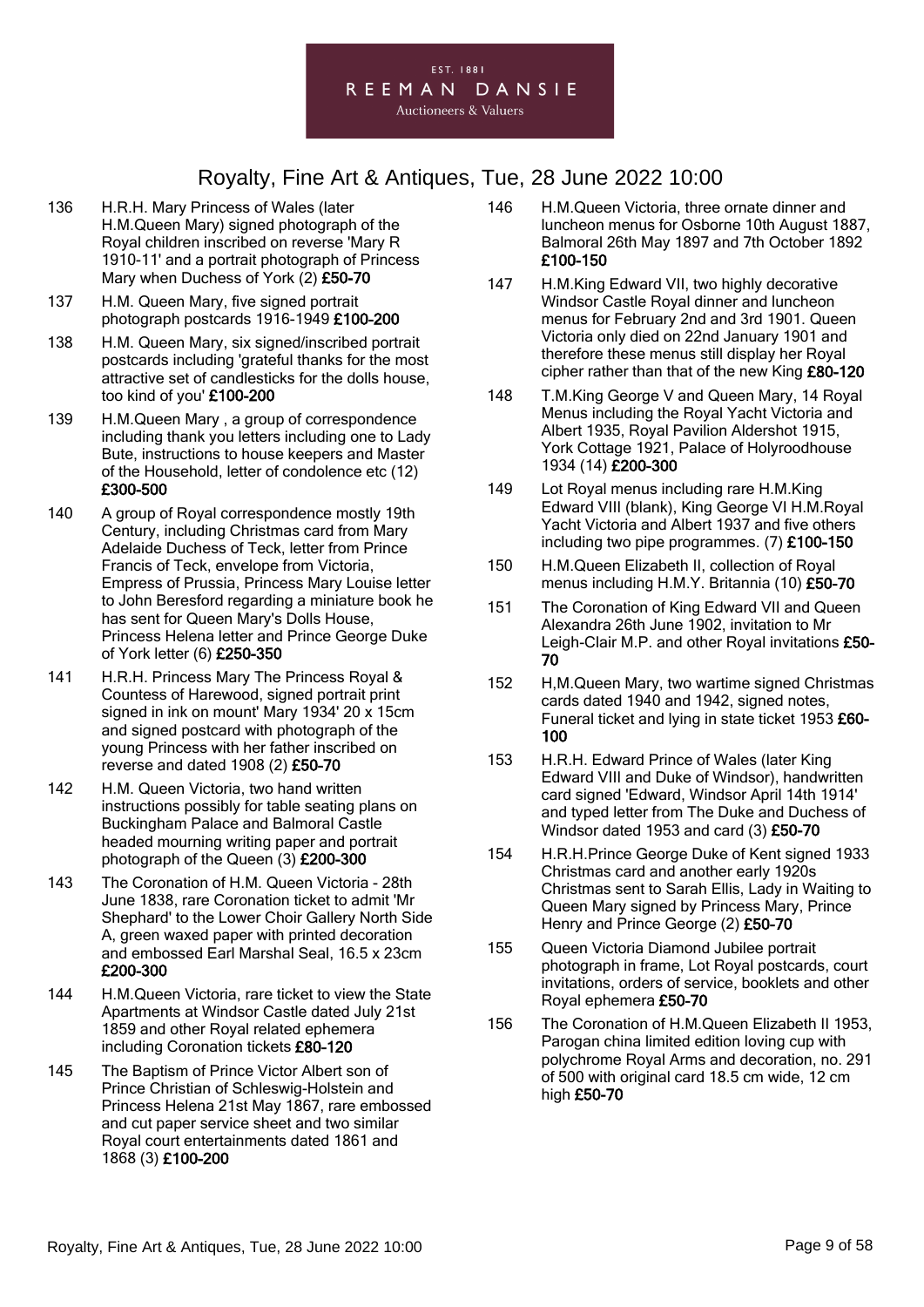- 157 The Coronation of H.M. Queen Elizabeth II 1953, Coronation chair with blue velvet upholstery and gold bullion embroidered Crowned ER II ciphers to back, limed oak frame with official stamps to base. Provenance: T.H. Prince Georg & Princess Anne of Denmark (formerly Anne Bowes-Lyon, Viscountess Anson) thence by family descent to Lady Elizabeth Shakerley £200-300
- 158 H.H. Prince Georg of Denmark Danish Royal despatch/document box of rectangular form with gilt metal crowned V cipher to lid, pigskin covered with silk lining, bearing paper label to front 'Prince George of Denmark' 41.5cm wide, 22cm deep, 10.6cm high Provenance: The Lady Elizabeth Shakerley Collection £200-300
- 159 The Wedding of T.R.H.The Duke and Duchess of Cambridge's April 2011, piece of Wedding cake in original presentation tin with card and outer box £200-300
- 160 H.M.Queen Elizabeth II 2016 Royal Household Christmas present Silver plated picture frame with crowned ER II cipher in original box with cipher and date to lid- as new £100-150
- 161 H.M.Queen Elizabeth II Royal Household 2007 Christmas present Silver plated tray with two champagne glasses with crowned ER II ciphers - In original fitted box £100-150
- 162 H.M.Queen Elizabeth II 2010 Royal Household Christmas present pair Whiskey glasses with plated collars and crowned ERII ciphers in fitted box - as new £100-150
- 163 H.M.Queen Elizabeth II 2013 Royal Household Christmas present Royal mug in original fitted box £50-70
- 164 H.M. George VI 1937 Coronation Stool, with limed oak frame stamped GR VI Coronation to underside. £100-150
- 165 Victorian silver meat skewer with Prince of Wales feathers terminal, (London 1863), maker George Adams. 14cm £50-70
- 166 Victorian gilt metal and enamel brooch with crowned central shield depicting the crests of the provinces of Canada within blue enamel and gilt border 7x5cm £50-70
- 167 Fascinating 1837 diary of a noblewoman who attended functions at Buckingham Palace, the Queens first prorogue of Parliament and other Court functions in the first year of Queen Victorias reign and a collection of carte de visite photographs of members of the Royal family including the Princess of Wales, Duchess of Edinburgh, Princess Christian etc (9) £60-190
- 168 The Wedding of H.M.Queen Victoria and H.R.H.Prince Albert, February 10th 1840 scarce commemorative china plate with printed portraits of the Royal couple within moulded Crown and floral scroll border, 16cm and Queen Victoria Golden Jubilee commemorative scent flask (2) £50-70
- 169 Vintage suitcase containing Royal epherma and press photographs including photographs of the Coronation procession of King Edward VII ,1930s photograph of King George V and his two sons in RAF uniform ( The three Kings ) , letter crests etc £60-100
- 170 H.M. Queen Elizabeth (later The Queen Mother) signed 1945 Christmas card with gilt embossed crown to cover and photograph of The Royal Family on the balcony of Buckingham Palace on V-E Day, Tuesday May 8th 1945, signed in ink 'from Elizabeth R', with original envelope, presented in glazed frame Provenance: given to 'Mr Henry', the Queens personal hairdresser from 1939-1969 £80-120
- 171 H.M. Queen Elizabeth The Queen Mother signed 1967 Christmas card with gilt embossed crown to cover and photograph of HM Off Newfoundland, signed in ink 'from Elizabeth R', with original envelope Provenance: given to 'Mr Henry', the Queens personal hairdresser from 1939-1969 £50-70
- 172 H.M.Queen Elizabeth The Queen Mother, two signed Christmas cards 1954 and 1956, both signed 'from Elizabeth R' with envelopes £100- 150
- 173 Unusual early Victorian mahogany dining chair, with stamped crowned VR cypher to rear of frame and numbered 437 on underside on plaque - likely to be a chair from an official government office or Royal Building. £100-150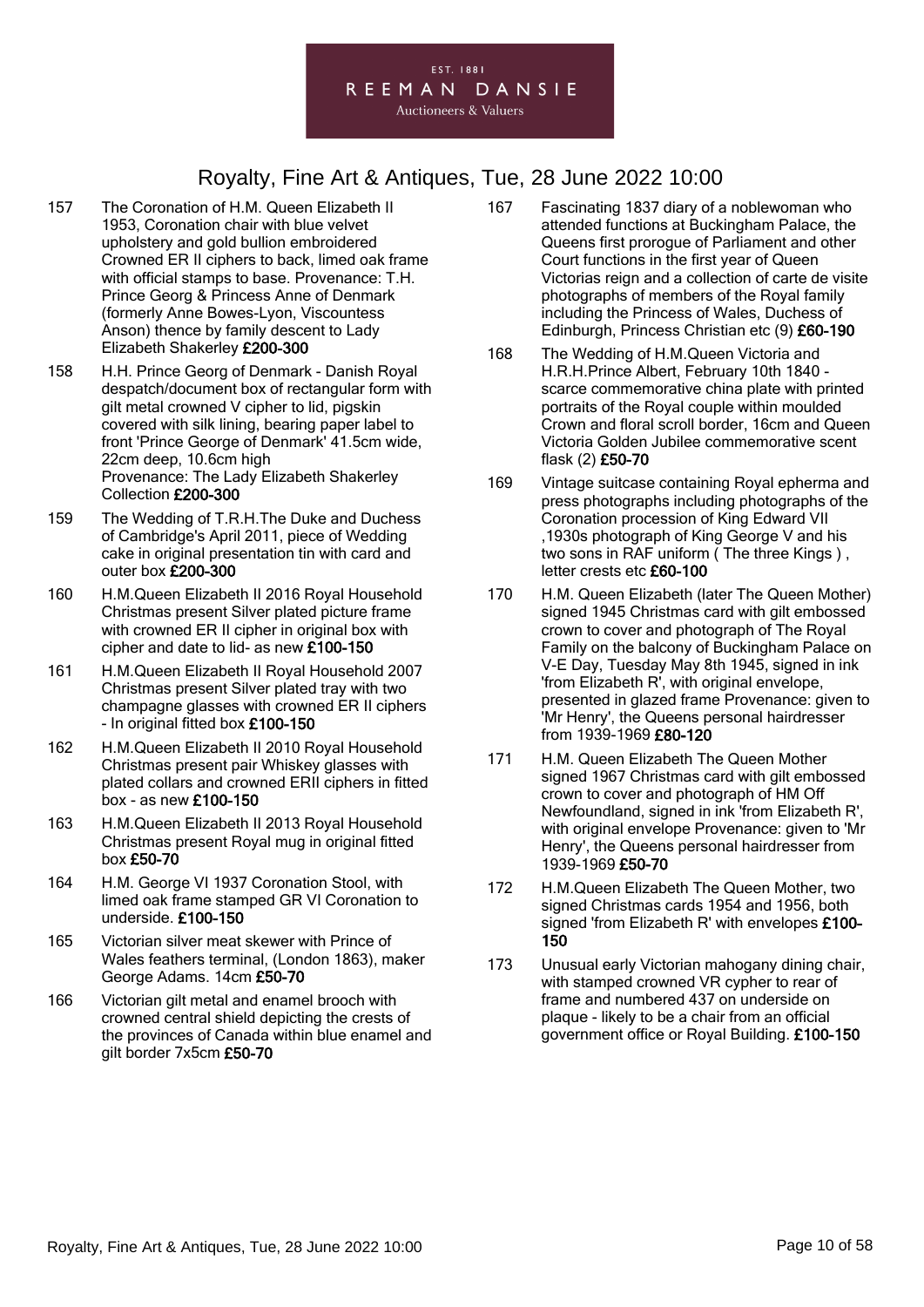#### EST. 1881 REEMAN DANSIE **Auctioneers & Valuers**

- 174 H.R.H.Prince Henry Duke of Gloucester, fine 1920s 9ct gold and enamel Royal presentation brooch with central crowned H cipher on gold lattice work ground within enamel border, pin backing and gold safety chain in original red leather case by Plante, Bury St, London. The brooch 5 cm long. Provenance: Given by Prince Henry in 1926 to his nurse Miss Bertha Hutchinson who looked after him when he was suffering from a severe attack of influenza. Sold with original press cutting and hand written note. £200-300
- 175 The Diamond Jubilee of H.M.Queen Elizabeth II 2012, Official "Thank you" reply card sent to correspondants from The Queen, Official souvenir Programme, Diamond Jubilee Concert programme and the official programme for the Marriage of H.R.H. Prince William to Katherine Middleton 2011(4) £50-70
- 176 H.M.Queen Elizabeth II, 2012 Royal Household Christmas present Halcyon Days oval enamel box decorated with Royal Arms with prevention inscription to inside in original fitted box with crowned ER II cipher and '2012'to lid £100-150
- 177 The Golden Jubilee 2002, Pair Royal collection silver gilt napkin rings in boxes £40-60
- 178 The Golden Jubilee 2002, Royal Collection limited edition porcelain beaker decorated with Royal Arms in fitted box, The Diamond Jubilee 2012, Royal Collection Limited edition porcelain caddy decorated with Royal Arms in original fitted box (2) £50-70
- 179 The Golden Jubilee 2002 and the Diamond Jubilee 2012- two impressive Royal Collection limited edition porcelain chargers decorated with Royal Arms, 33 cm diameter in original fitted boxes.(2) £100-150
- 180 Pair of 19th century Meissen porcelain figures of a shepherd and shepherdess, on circular bases, incised F68 and F73, 19cm. £300-500
- 181 18th century Meissen porcelain figure of a Turk, with polychrome painted decoration on rocky base, crossed swords mark, 23cm. £300-500
- 182 Early 18th century Dutch delft dish, in the Kraak style with peacock and flowers within segmented reserves, 32cm, together with another similar with figures and deer, 34cm. (2) £200-300
- 183 Rare Victorian opaque glass spill vase, marked 'Richardson Vitrified Enamel Colors'. Transfer printed with St. Mary's Abbey, York C.1850, 10cm high. £40-60
- 184 19th century Chinese Canton porcelain teapot and dish, with polychrome painted exotic birds, butterflies, fruit and flowers, teapot 15cm high, dish 20cm. £40-60
- 185 Three pieces of blush ivory Worcester porcelain to include a potpourri vase and cover painted with a peacock, signed F.J. Bray, 13.5cm, a miniature vase painted with roses, 9cm and a miniature ewer 12cm (3). £80-120
- 186 Pair of 19th century Sampson porcelain figures of a lady and gentleman, both seated a table, on oval bases, 20cm. £70-100
- 187 Group of 18th and 19th century Chinese porcelain, including three famille rose tea bowls and eight miniature vases £100-200
- 188 19th century Chinese famille rose porcelain jardinere, painted with peonies, rockwork and other flowers, 17cm high £60-100
- 189 19th century Chinese blue and white porcelain jar, painted with precious objects, 13.5cm high £60-100
- 190 Pair large good quality late 19th century Delft pottery blue and white wall plaques with hand painted scenes depicting a gentleman smoking a pipe and a lady with dead fowl, 49.5cm x 31cm, in original oak frames, together with another depicting figures in a pony and trap, 55cm x 35.5cm, in oak frame £300-400
- 191 1870s Aesthetic movement footed crystal claret jug with finely cut geometric decoration, the design possibly influenced by Christopher Dresser, 28.5cm high £50-70
- 192 Two 18th century Dutch Delft blue and white circular dishes with foliate panels, 34cm and 35cm diameter £150-250
- 193 Late 18th/early 19th century German porcelain pickle dish, hand painted with floral sprays and central panel depicting a romantic couple, underglazed blue mark to base, 11.5cm wide x 5cm high overall £60-100
- 194 Victorian Staffordshire pottery stirrup cup in the form of a Fox mask, naturalistically painted, 13cm long £50-70
- 195 Victorian Copeland & Garrett Parian ware figure of a classical youth with a pipe after Gibson, 31.5cm high overall £100-150
- 196 18th century Worcester Queen's pattern teapot, cover and stand, circa 1770 with gilt decoration Provenance; Zorensky Collection - label present £300-500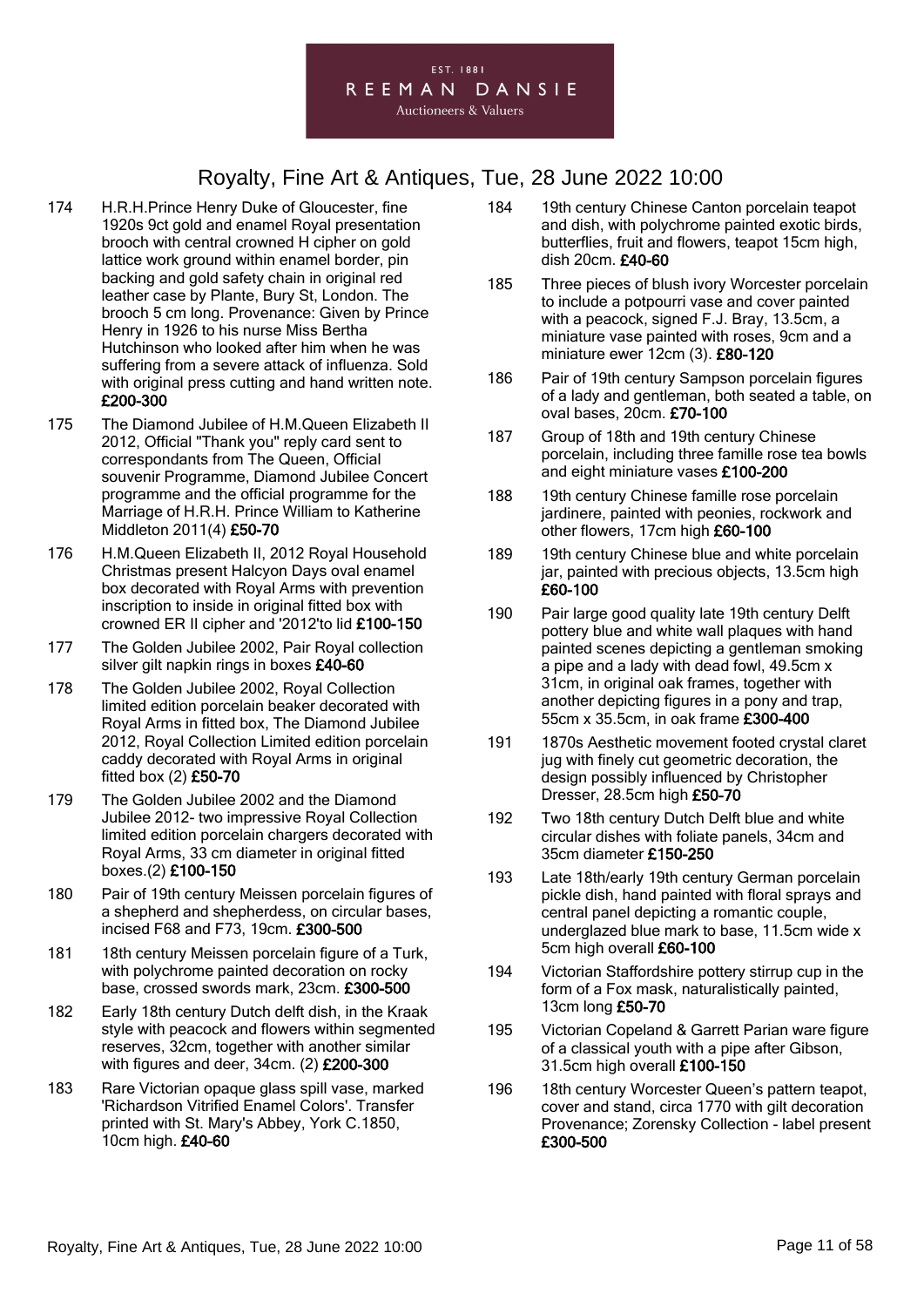- 197 18th century Bristol style tea bowl and saucer with green and puce floral swag decoration, blue marks £50-70
- 198 Fine Flight, Barr and Barr Worcester plate, painted with birds and insects, on a blue scale ground, circa 1813-1815, red printed mark, 24 cm diameter £300-500
- 199 Continental Chelsea-style porcelain leaf shaped dish with painted fruit, gold anchor mark 26 cm £50-70
- 200 Pair 19th century Berlin small pedestals, moulded with bullrushes, blue sceptre marks 6.5 cm high £80-120
- 201 Pair 18th century Bristol plates, circa 1775 with polychrome painted floral swags, blue marks 20.4 cm diameter £300-500
- 202 Chinese blue and white vase with stylised leaf, floral and dragon decoration, six character mark to base- probably 19th century- 36 cm high, Provenance : The Property of a Lady £500-800
- 203 18th century Worcester blue and white printed mug decorated with figures, blue crescent mark 13.5 cm high £150-200
- 204 Pair Chinese Republican vases with polychrome peacock and floral decoration, red seal marks 30.5 cm £80-120
- 205 Chinese 'Tang' style horse with glazed saddle 30 cm long £120-150
- 206 19th century Naples porcelain garniture of three classical vases with ornate moulded and polychrome decorated classical figures, one with cover 24-29 cm high £200-300
- 207 Two late 19th century Japanese polychrome painted chargers decorated with birds and flora 43-47 cm diameter £60-80
- 208 Pair 18th century Derby bird chamber candlesticks, circa 1760 with polychrome decoration and rococo bases 26 cm £300-500
- 209 18th century Worcester Fan pattern large round bowl, circa 1770 with large central mon badge, faux Chinese marks 23 cm diameter £200-300
- 210 Large 18th century Worcester blue scale porringer, cover and stand, circa 1770, painted floral reserves, blue seal marks. The porringer 19cm wide £300-500
- 211 18th century Bow blue and white coffee cup. circa 1758 with Chinese landscape decoration £80-120
- 212 18th century Liverpool blue and white teabowl, coffee cup and saucer, circa 1760 decorated with bird in trees (3) £200-300
- 213 18th century Bow small plate, painted in blue with the Koto player, circa 1755-58, 17.5cm diameter £300-500
- 214 18th century Worcester saucer, printed in black by Robert Hancock with ruins, circa 1765, 12cm £70-90
- 215 Pair 18th century Longton Hall leaf shaped dishes, painted in 'Trembly Rose Painter' style, circa 1755 £600-800
- 216 Pair Regency Coalport flower painted two handled campana shaped vases, circa 1815 with lions head handles, gilt vine decoration on circular bases 18cm high £250-350
- 217 18th century Bow blue and white small bowl, circa 1755 decorated with flowers within precious object borders 17.5cm diameter £250- 350
- 218 Pair Early 19th century English porcelain two handled vases, painted with flowers, on a blue ground with moulded gilt vines,circa 1825, 23cm high £180-220
- 219 Pair 18th century Worcester cabbage leafshaped dishes, polychrome painted in 'Rogers' style with flowers and fruit, circa 1760, 26cm £300-500
- 220 18th century Bow powder blue ground plate. circa 1760 decorated with Chinese landscapes in fan-shaped cartouches, faux Chinese marks 18cm diameter £100-150
- 221 Rare Chamberlain's Worcester 'Armada' plate, circa 1815-20. Decorated with floundering Spanish ships with gilt verse and date '1588' within gilt flowers and Chinese landscapes on orange ground 24cm. See G A Godden, Chamberlain Worcester Porcelain, page 131, figure 158, for a soup tureen and cover from this service £180-220
- 222 18th century Worcester blue and white printed Parrot Pecking Fruit pattern mug, circa 1770, blue crescent mark 15cm £180-220
- 223 Chamberlain's Worcester chamber candlestick, circa 1795 painted with town scene with two bridges entitled on base 'Brigs of Ayr' 6.5cm high £180-220
- 224 An unusual Worcester small saucer dish, painted with an exotic bird and fruit swags, circa 1775, 15cm diameter £120-180
- 225 18th century Derby plate painted with flowers on moulded leaves with pierced border, circa 1758, 18.5cm diameter £100-150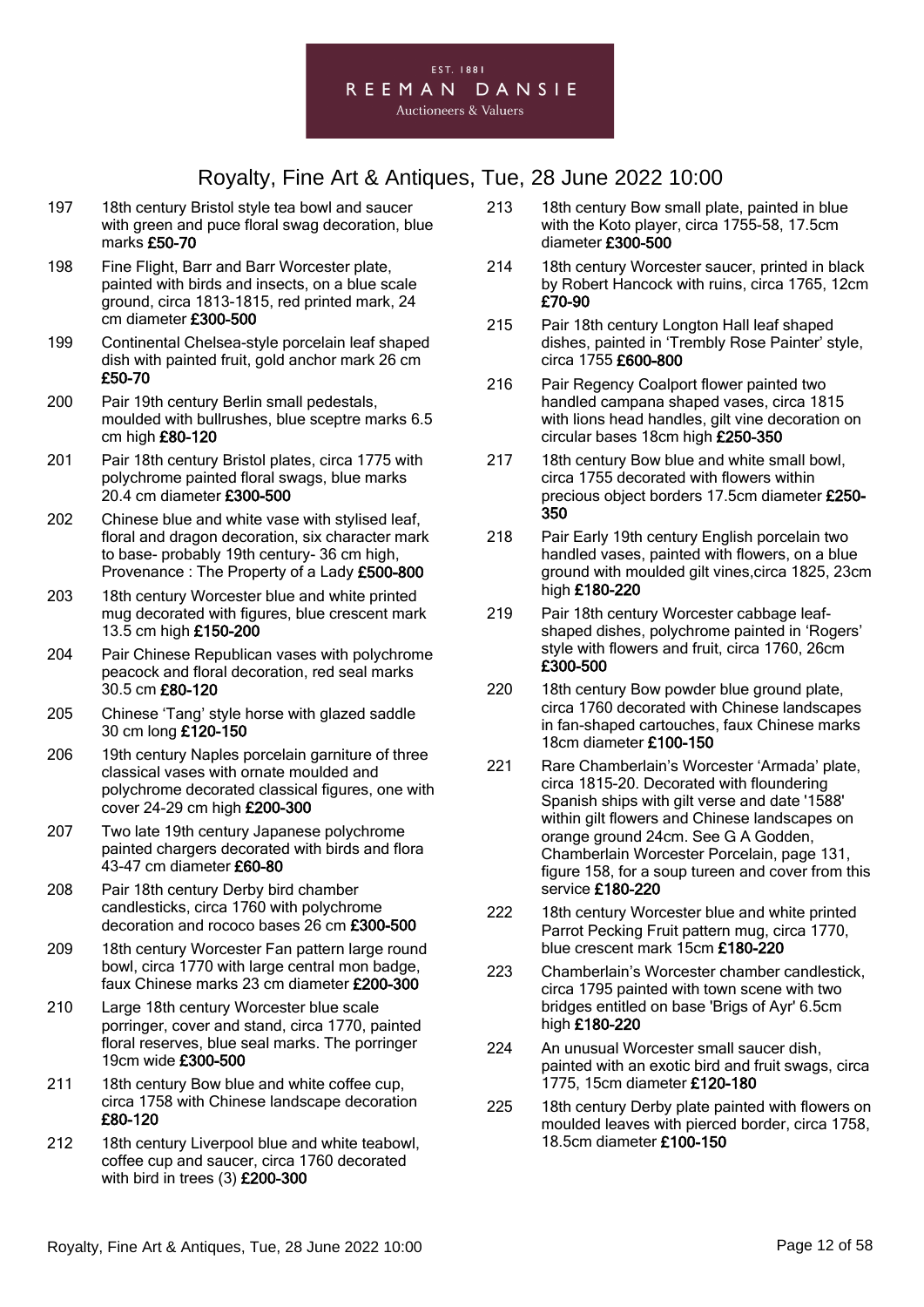- 226 A pair of Vienna saucer dishes, painted in Neo-Classical style, circa 1780, 23cm diameter £100- 150
- 227 A pair of George Grainger botanical shellshaped dishes, circa 1835-40 with polychrome painted flowers within moulded borders 22.5cm £180-220
- 228 19th century Continental porcelain figure scent bottle with polychrome decoration 8.5 cm £100- 150
- 229 Rare 18th century Pennington Liverpool blue and white shipping bowl, circa 1780-85 with printed ship view and floral spray decoration 22cm diameter £500-800
- 230 Impressive 19th century French Jacob Petit large armorial vase and cover, circa 1850 of campana form with ornate shell and scroll handles, painted coat of arms on octagonal plinth 34cm high £400-600
- 231 18th century Worcester teapot and cover,polychrome painted in Chinese style, circa 1770 £250-350
- 232 Lowestoft Imari palette coffee cup, painted in Chinese style, circa 1785 £120-180
- 233 18th century Worcester ribbed tea bowl, printed and painted with geese and flowers, circa 1756- 58 £100-150
- 234 Unusual Wedgwood earthenware bottle-shaped vase, circa 1880 decorated in the oriental taste with flowers and scrolls, impressed marks 36cm £80-100
- 235 18th century Bow octagonal powder blue ground plate, circa 1765 decorated with Chinese landscapes in fan-shaped reserves, faux Chinese marks 19cm £100-150
- 236 Rare Worcester 'Scratch Cross' melon shaped teapot, circa 1753-54 with painted floral sprays and swags - 19cm wide. See The Zorensky Collection, Bonham's London, 16th March 2004, lot 42, for a slightly later tea bowl with the same moulded floral border £400-600
- 237 18th century Worcester petal shaped tea bowl and saucer, printed by Robert Hancock with L'Amour, circa 1760 £180-220
- 238 18th century Bow polychrome floral coffee cup, circa 1760-65 £80-120
- 239 18th century Bristol fluted tea cup and saucer, decorated in green monochrome swags, circa 1775 £150-250
- 240 18th century Worcester moulded blue and white tea bowl and saucer decorated with flowers, circa 1755. Provenance; Godden Reference Collection - label present £120-180
- 241 Vienna custard cup and cover, circa 1805 Painted with blue and green floral sprigs, blue mark £100-150
- 242 Paris porcelain flower painted custard cup and cover, circa 1800, and a spirally fluted custard cup and cover (2) £150-200
- 243 Staffordshire porcelain model of a poodle in a kennel with floral encrusting, circa 1840, 10cm £50-70
- 244 18th century Bristol ogee shaped coffee cup and saucer, decorated in green and gilt, circa 1775 £200-300
- 245 Childs octagonal pearlware plate, printed and painted with The Great Western Steamship, circa 1855, 15cm £50-70
- 246 Rare 18th century Bow blue and white plate, painted with a version of the Jumping Boy pattern, circa 1755-58, 17.6cm £300-500
- 247 18th century Worcester plate, unusually painted in coloured enamels, probably in a London atelier, circa 1770, 19.5cm diameter £120-180
- 248 Worcester cabbage leaf shaped dish, painted in puce with chinoiserie figures in landscape, circa 1758, 26cm £300-500
- 249 A Clignacourt, Paris, custard cup and cover, circa 1790-95,green and blue floral sprays and stencilled mark in red £100-150
- 250 Worcester saucer, printed by Robert Hancock with The Singing Lesson, circa 1756-58. Provenance; Norman Stretton Collection £80- 120
- 251 Staffordshire porcelain model of a poodle carrying a basket, circa 1840, 6.5cm £50-70
- 252 Victorian pink Sunderland lustre large jug, printed and painted with the vessel 'Northumberland',and verses, circa 1860, 23cm high £120-150
- 253 Derby figure of a shepherd playing a pipe with dog at feet on rococo base, circa 1815-20, 17 cm high £150-200
- 254 Set of twelve Royal Crown Derby Gold Aves pattern tea cups and saucers with gilt bird decoration £1,000-1,500
- 255 A set of ten Royal Crown Derby Imari palette dinner plates and ten matching dessert plates-Pattern 8687 (20) £250-350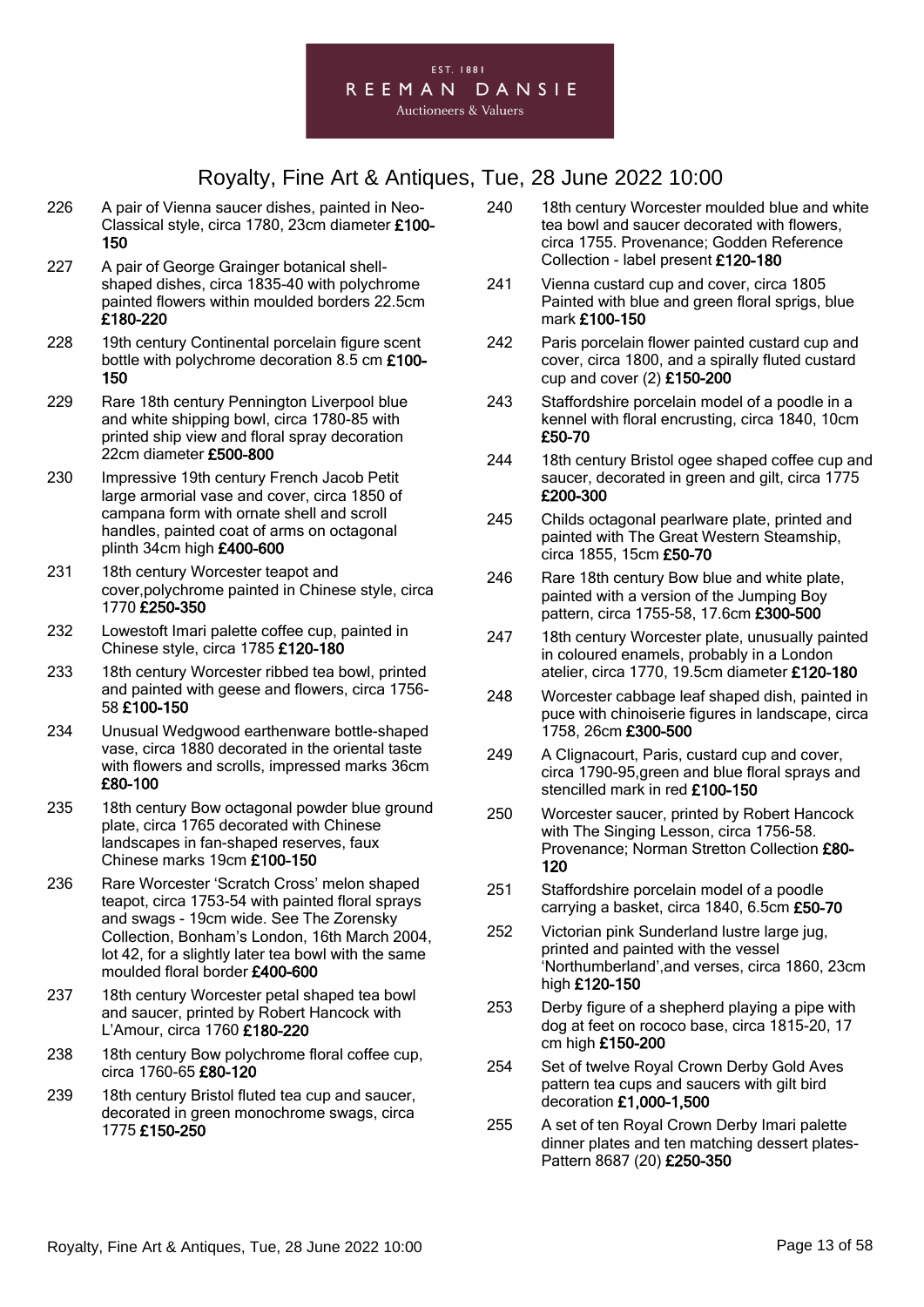#### **Auctioneers & Valuers**

- 256 Wedgwood creamware leaf moulded plate, circa 1800, and a pink lustre jug (2) £50-70
- 257 A Wedgwood creamware dish, with Pelican crest, circa 1780, 26cm £80-120
- 258 Regency Spode Imari pattern teacup and saucer, circa 1815, Pattern 1823 £80-120
- 259 A Chelsea saucer, painted with flowers, circa 1765-70, gold anchor mark £80-120
- 260 18th century wine glass with vine engraved bowl on air twist stem and splayed foot 14.4cm £80- 120
- 261 18th century wine glass with plain bowl, opaque twist stem on splayed foot 15cm £60-100
- 262 18th century wine glass with bell-shaped bowl, double knopped air twist stem on splayed foot 16cm £80-120
- 263 18th century wine glass with moulded bowl, double opaque twist stem on splayed foot 15cm £100-150
- 264 18th century wine glass with plain bowl, double opaque twist stem on splayed foot 14.5cm £60- 80
- 265 18th century wine glass with plain bowl, double opaque twist stem on splayed foot 13.5cm high £60-100
- 266 18th century wine glass with plain bowl, double opaque twist stem on splayed foot 14cm £60- 100
- 267 18th century wine glass with floral spray engraved bowl on double opaque twist stem on splayed foot 13cm £100-150
- 268 18th century wine glass with bell-shaped bowl on double opaque twist stem on splayed foot 17cm £100-150
- 269 18th century wine glass with plain bowl, double opaque twist stem on splayed foot 16 cm £80- 120
- 270 18th century wine glass with vine and butterfly engraved bowl, double opaque twist stem on splayed foot 15.6cm £100-150
- 271 Georgian toasting glass of tall slender form with trumpet bowl, opaque twist stem on splayed foot 18cm £100-150
- 272 18th century wine glass with ogee bowl, opaque twist stem on splayed foot 16cm £50-70
- 273 18th century wine glass with plain bowl, double opaque twist stem on splayed foot 15cm £60- 100
- 274 Georgian-style wine glass with vine engraved decoration on air twist and knopped stem, ale flute with wrythern decoration and two other glasses (4) £60-100
- 275 Fine Venetian wine glass with opaque lattice work and gold splash twist stem on lattice foot 12cm high £50-70
- 276 18th century wine glass with vine engraved bowl on plain stem on splayed folded foot 14.6cm high £60-80
- 277 Two Georgian wine glasses with floral and swag cut bowls on faceted stems on splayed foot 13.5 -14 cm (2) £150-200
- 278 Fine early 19th century Chamberlains Worcester fruit basket with polychrome painted fruit within gilt and yellow moulded leaf border and moulded branch handle, red painted mark 22 x 16cm, 14cm high £600-700
- 279 18th century Chelsea Derby porcelain sauce boat with moulded leaves and tendrils, crab stock handle, polychrome painted insects and floral sprays 19cm £80-120
- 280 18th century Chelsea Derby porcelain with polychrome painted exotic birds and floral sprays, gold anchor mark 22cm £80-120
- 281 18th century Chelsea porcelain fluted tea beaker and saucer with polychrome painted floral sprays, moulded anchor mark and red anchor mark and and two other English tea bowls (4) £100-150
- 282 Group of 18th century Chinese porcelain including pair sleeve vases with mandarin palette decoration (converted to lamps) 28 cm, mug and other tea wares (10) £100-150
- 283 Pair of 19th century Chinese Kangxi style blue and white porcelain vases and covers of tall square form, with dog of foo knops and painted figure in landscape decoration 34cm high £300- 400
- 284 Pair of late 19th century Chinese Famille verte vases and covers with lion knops, painted warrior decoration on red ground, six character marks 33cm £80-120
- 285 Six 18th century Sevres soft paste porcelain plates with polychrome painted floral sprays and moulded borders, blue marks with date letter possibly for 1771, 24cm diameter £100-200
- 286 Chinese Transitional-style blue and white porcelain sleeve vase with figures and landscape with incised borders, 26cm. £200-300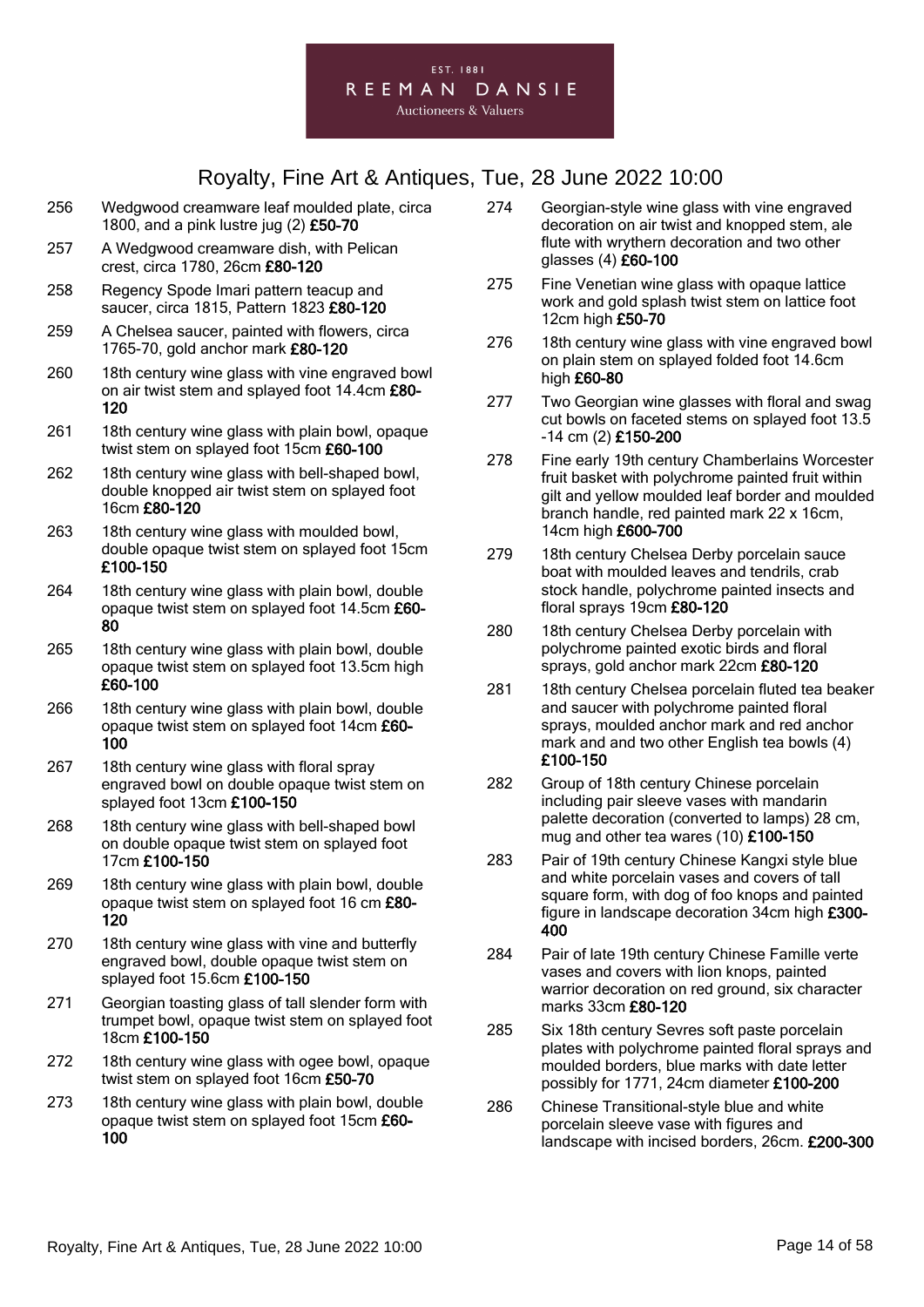

- 287 Three Chinese ceramic items, including a Doucai double gourd vase, 21cm, a Republic sleeve vase decorated with a foo dog, 28.5cm and an imitation Bamboo sleeve vase 28cm (3) £300-500
- 288 Chinese monochrome crackle glazed baluster vase with ribbed decoration (base drilled), 35cm. £100-200
- 289 Pair of Chinese crackle-glazed blue monochrome lamps of baluster form on turned ebonized wooden bases, 34cm excluding fittings. £80-120
- 290 Chinese porcelain vase with famille verte decoration depicting dragons, applied handles and dragons to the neck, seal mark to base, 28cm high. £200-300
- 291 Early 19th century Staffordshire Pearlware Toby jug, in green jacket and brightly coloured waistcoat, with spotty red face, 24cm high £100- 150
- 292 Royal Worcester twin-handled vase, hand painted with pheasants and signed A Lewis, dated code for 1907, 29.5cm high £150-200
- 293 Late 19th century Chinese famille noire porcelain sleeve vase, painted with birds perched amongst prunus blossom, converted to a lamp, 34.5cm high without lamp fitting £100- 150
- 294 Collection of 18th and 19th century Chinese tea and wine pots, including Imari, Mandarin, blue and white, Canton and Yixing, together with two Canton vases (8) £200-300
- 295 18th century Japanese Imari teapot, painted with flowers, 17cm from spout to handle £60-1,000
- 296 Large 19th century stoneware gallon jar, in the form of 'The Jolly Brewer', possibly Doulton Lambeth, 31cm high £100-200
- 297 19th century Chinese sang de boeuf glazed porcelain baluster vase, 38cm high £200-300
- 298 Four pieces of 19th century pottery, including an agate ware jar, two sponge ware jugs, and a large Whieldon type dish £60-100
- 299 19th century Jasper ware vase, probably Wedgwood, decorated in relief with classical figures, on a chamfered square base, converted to a lamp, 28cm high including mount £60-100
- 300 Pair of contemporary cast silver game birds, in the form of a cock and hen pheasant (London 1963) Edward Barnard & Sons Ltd. All at approximately 8ozs. Cock pheasant 14cm overall length. £300-500
- 301 George III late 18th/early 19th century silver snuff box of oval form, with hinged cover and bright cut decoration (Marks rubbed) Thomas Phipps & Edward Robinson. All at approximately 3ozs. 10.5cm across. £150-200
- 302 George III silver wine funnel of conventional form, with reeded borders, detachable funnel and muslin ring, suspension hook lacking (London 1801) Peter, Ann & William Bateman. All at approximately 2ozs. 11cm overall length. £80-120
- 303 Late 19th century Kutch Indian silver teacup, with panels of embossed floral decoration (Unmarked). All at approximately 4ozs. 7.5cm overall height. £60-80
- 304 Large Scandinavian white metal lidded tankard of cleated construction, with embossed floral decoration, loop handle with facemask terminal and embossed ball thumbpiece, similarly decorated hinged cover, with inset medallion and engraved dedication dated 1714, on three embossed ball feet, interior of hinge engraved VeK4 A95 LoD. Underside marked WH or HM. 24.5cm overall height. £400-600
- 305 Early 20th century German 800 standard silver table centre of wasted wrythen form, with glass liner by Deghle Gebruder of Schwabisch Gmund. Approximately 18ozs weighable silver. £200-300
- 306 Arts & Crafts silver and copper chamber stick of circular form withloop handle and applied Gothic style silver decoration and turquoise cabochons (Marks rubbed). 14.5cm diameter £200-300
- 307 Edwardian silver loving cup of wasted form,, with raised girdle and three loop handles (London 1903) Charles Edwards. All at approximately 27ozs. 14cm overall height. £300- 400
- 308 Pair of 19th century silver plate twin handled wine coolers of campagna form, with oak leaf and acorn decoration and applied grape and vine rims, let in silver shields with engraved armorials, on pedestal bases, liners lacking. 26.5cm overall height. £600-800
- 309 Edwardian silver salver of circular form with piecrust, shell and scroll border and engraved scroll decoration and inscription 'From Major General E.S. Brook Decr 4th 1906', on three scroll feet (Sheffield 1904) James Dixon & Sons. All at approximately 18ozs. 26cm diameter. £250-350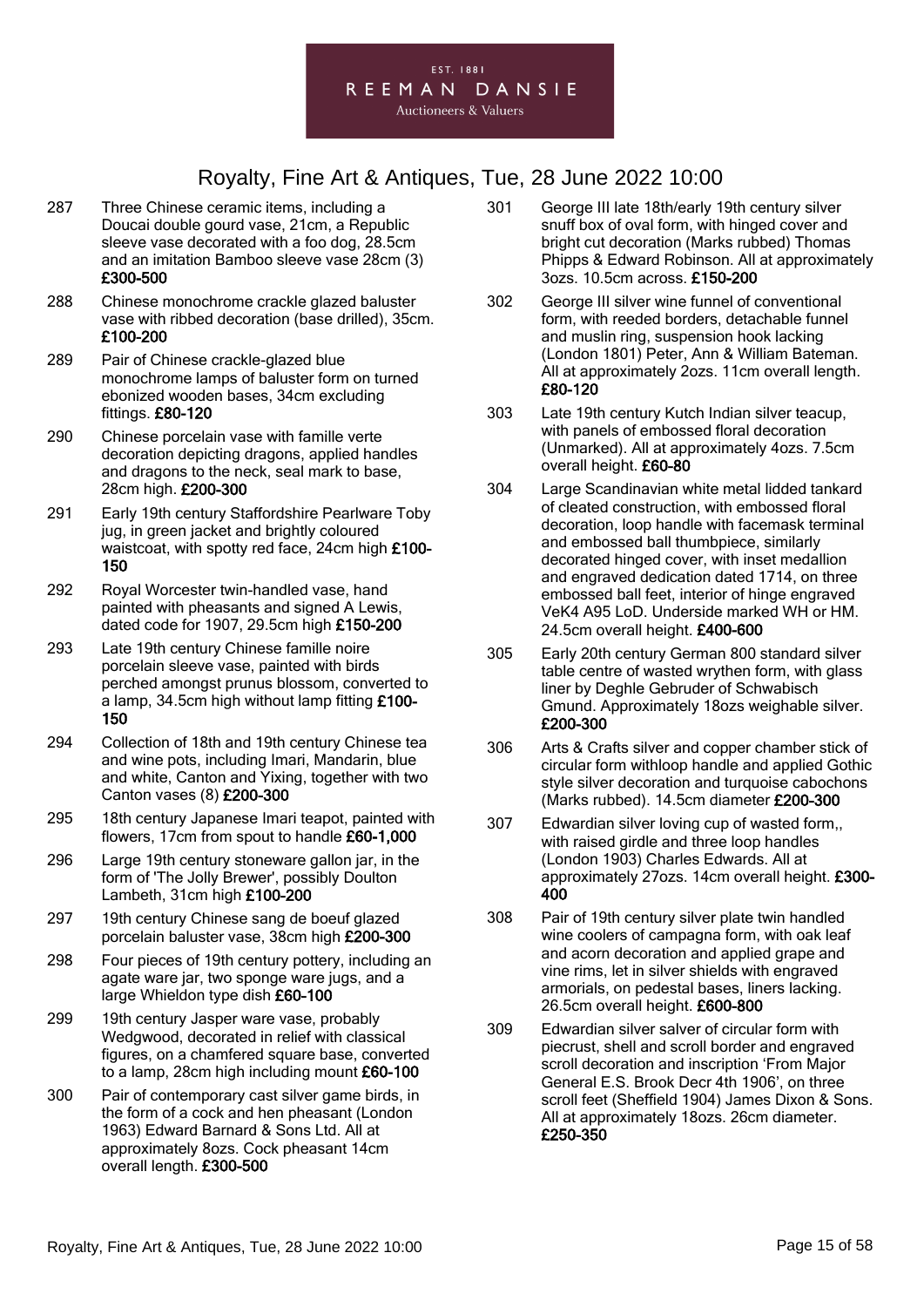

- 310 Early George V three piece condiment set comprising, a pair of salts of cauldron form, with bands of floral decoration and gadrooned borders, on three lion mask paw feet, clear glass liners (Birmingham 1910) and a matching mustard, with hinged cover and leaf mounted scroll handle (Birmingham 1913) Elkington and Co. All at approximately 28ozs. Salts 10cm diameter. £150-200
- 311 Pair of 1920s silver pepperettes of baluster form in the Georgian style, with lion mask and floral decoration, gadrooned borders, and slip in pierced covers, on pedestal bases (London 1928) William Comyns & Sons Ltd. All at approximately 7ozs. 14cm overall height. £100- 150
- 312 Set of four George III silver dishes of navette form, with gadrooned borders and leaf mounted scroll handles, on oval bases (London 1810) no maker's mark. All at approximately18ozs. £200- 300
- 313 Late 18th century George III silver wine coaster of circular form, with pierced floral swag decoration and bead border, turned wood base with silver boss (Marks rubbed circa 1790, possibly George Ashworth & Co) 13.5cm diameter. £150-200
- 314 Late 19th/early 20th century pair of taxidermy pony hooves, with silver plated mounts and hinged covers engraved PANSY, probably inkwells. Underside horseshoes stamped A & N C L (Army and Navy Cooperative) Society Ltd. 10cm overall height. £100-150
- 315 Edwardian silver table lighter in the form of a ball reservoir, with central wick and separate wand container and wand, on a rectangular stand, with four ball feet (London1903) Mappin & Webb. Stand 10.8cm across. £60-100
- 316 Collection of twenty two Georgian and later silver Fiddle pattern dinner and desert forks, some with crests/initials (various dates and makers). All at approximately 37ozs. £300-500
- 317 Collection of eight Georgian and later Fiddle pattern and Old English pattern silver desert spoons (various dates and makers). All at approximately 9ozs. £80-120
- 318 Collection of twelve Georgian and later Fiddle pattern silver table spoons, together with a pair of George III Old English pattern table spoons (various dates and makers). All at approximately 30ozs. (14) £250-350
- 319 Set of four early 19th Cape of Good Hope Colony silver fiddle pattern dessert spoons by Carel David Lotter (marked CDL between two hands). All at approximately 4ozs. £80-100
- 320 Georgian silver toddy ladle, with inset coin and twisted whalebone handle, a George IV silver soup ladle (London 1825) William Chawner II and two silver sauce ladles (London 1806 and 1892). Approximately 10ozs weighable silver (4) £100-150
- 321 Selection of miscellaneous silver, including a set of four Fiddle, Shell and Thread trencher salt spoons (London 1853) George William Adams, condiment spoons, coffee spoons and other items (various dates and makers). All at approximately 13ozs. (Qty) £80-120
- 322 1930s set of six pairs silver fish eaters with composite handles, in a fitted case (Sheffield 1933) Cooper Bros & Sons Ltd. £100-150
- 323 Large Contemporary silver photograph frame of plain rectangular form, with a two way easel back (London 1995), Kitney & Co. 30cm overall height. £80-120
- 324 Victorian silver christening cup of panelled baluster form, with engraved Gothic style decoration, engraved inscription and decorative scroll handle, on a circular branch base, in original fitted case (London 1854) Charles Thomas Fox & George Fox £70-100
- 325 George III silver card tray of circular form, with piecrust, scroll and shell border and engraved armorial shield, on three hoof feet (London 1820) maker W.B. All at approximately 14oz. 21.5cm diameter. £300-500
- 326 American Sterling silver cream jug of helmet form and matching sugar bowl, with embossed foliate decoration, on pedestal bases, undersides stamped Sterling 5966C. All at approximately 4ozs. Cream jug 10.5cm overall height. (2) £100-150
- 327 George III silver Batchelor's teapot of compressed circular form, with hinged domed cover, short spout and composite handle, on a circular base (London 1816) Rebecca Emes & Edward Barnard I. All at approximately 9ozs. 19.5cm across. £120-180
- 328 1930s silver teapot of cauldron form, with hinged domed cover and Ebony loop handle, on a circular pedestal base, with bead border (Birmingham 1937) Maker's mark rubbed. All at approximately 12ozs. 24.5cm across. £120-180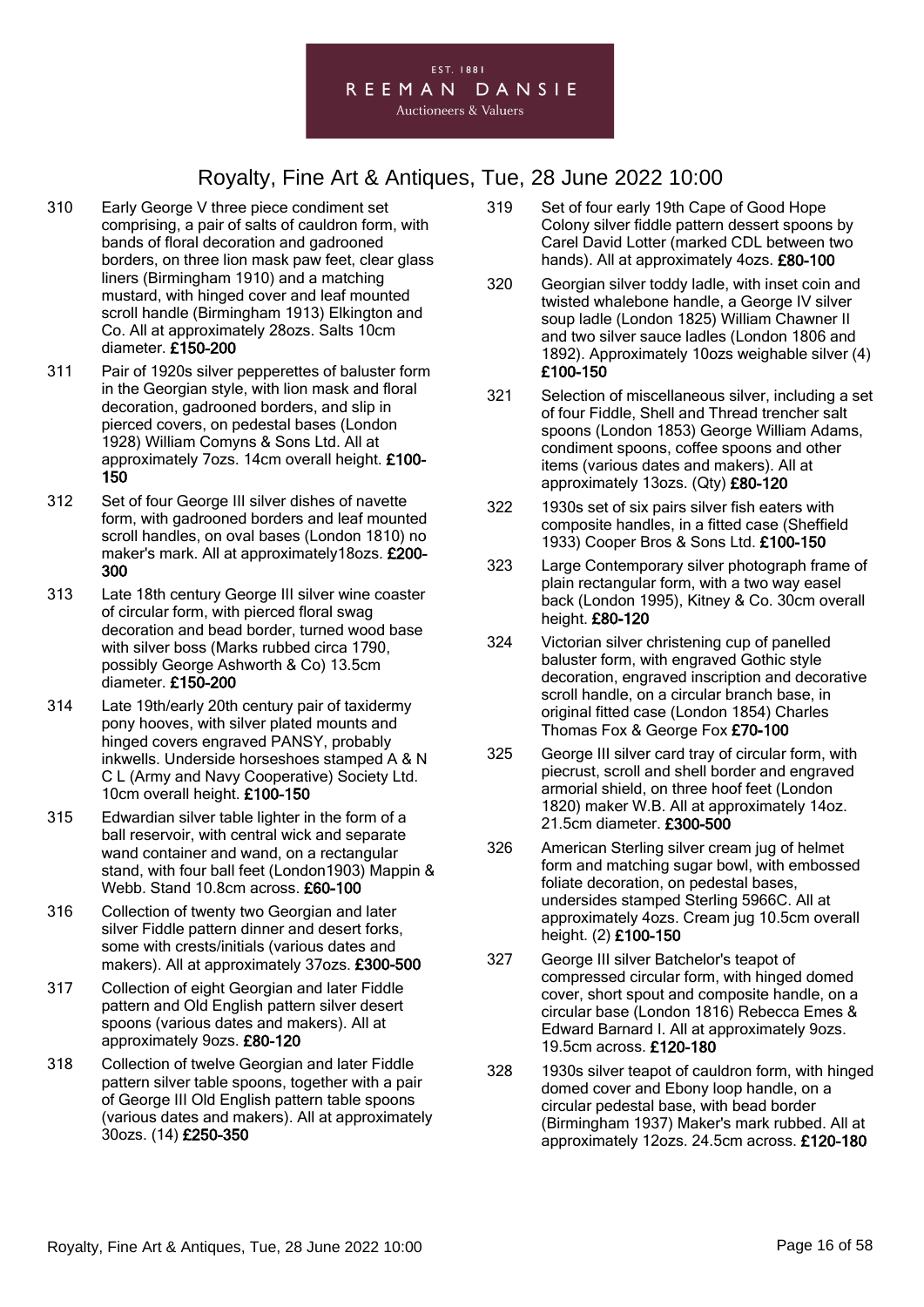

- 329 Collection of Chinese novelty silver including three standing figures, rickshaw and a carrying chair. All with Chinese character marks. All at approximately 4ozs. (5) £80-120
- 330 Selection of miscellaneous silver and white metal, including pair boat shaped salts, pepperette, mustard, tea strainer and pheasant place marker and other items (Various dates and makers). Approximately 8ozs weighable silver. (9) £80-120
- 331 Collection of 9 Georgian and Victorian silver Fiddle pattern and Old English pattern tablespoons, including one Irish and another Provincial Newcastle (Various dates and makers). All at approximately 18ozs. £200-300
- 332 Fine quality Victorian silver serving dish of oval form, with shaped gadrooned border and engraved armorial shield, underside stamped 142 (London 1850) Edward, John & William Barnard. Retailed by A B Savory & Son, Cornhill, London. All at approximately 39ozs. 36cm across. £600-800
- 333 Collection of Dutch and other novelty silver and white metal, including a rocking ship, filigree gondola and jeep type vehicle, bullock drawn sled and other items, together with an Indian or Burmese white metal, two handled bowl. (Qty) £80-120
- 334 Selection of Continental and other silver, including Dutch silver windmill pepperette, windmill spoon, ladle and fork, and sundry other silver(Various dates and makers) All at approximately 9ozs. (7) £100-150
- 335 Collection of six 19th century silver fiddle pattern dessert spoons and three dessert forks (Various dates and makers) All at approximately 14ozs. (9) £100-150
- 336 Victorian silver soup ladle, with engraved Gothic style decoration and initial (London 1854) Joseph & Albert Savory. All at approximately 10ozs. 34.5cm overall length. £100-150
- 337 Victorian silver mug of baluster form, with engraved fern leaf decoration and engraved date, and leaf mounted scroll handle, on a circular base (London 1883) Walter & john Barnard. All at approximately 8ozs. 13cm overall height. £80-120
- 338 Early Victorian silver tea pot of melon forn, with engraved dedication, hinged domed cover with flower head finial and leaf mounted S handle, on a cast base, together with a matching cream jug (London 1836) Richard William Atkins & Walter Nathaniel Somersall. All at approximately 30ozs. Tea pot 29cm across. (2) £300-500
- 339 Victorian silver tea pot of tapering cylindrical form, with engraved Gothic style decoration, hinged flat top cover with strapwork finial and a plain loop handle, on a circular base, together with a matching covered sugar bowl (Birmingham 1865) Elkington & Co. All at approximately 40ozs. 22.5cm across. (2) £400- 500
- 340 George III silver swing handled fruit basket of circular form, with panels of embossed floral decoration and engraved armorial shield and initial, on a circular pedestal base (London 1788) no maker's mark. The pierced grape and vine handle is a later Victorian replacement (Sheffield 1844) Henry Wilkinson & Co. All at approximately 16ozs. 24.3cm diasmeter. £200- 300
- 341 Selection of miscellaneous English and othe silver, including condiments, napkin rings, wine label novelty spoons etc (Various dates and makers). All at approximately 19ozs (Qty) £150- 250
- 342 Selection of miscellaneous 19th/early 20th century silver, including pair sauce boats, hand mirror, sugar bowl and flatware (Various dates and makers) Approximately 23ozs weighable silver. (Qty) £200-300
- 343 Queen Anne Britannia standard silver tazza of circular form, with raised border and engraved armorial shield, on a circular pedestal base (London 1709) Seth Lofthouse. Underside marked MGO, base with lion's head erased. All at approximately 13ozs. 21.8cm diameter. £800- 1,000
- 344 Pair of George III Irish silver twin handled cups, of ogee form, vacant cartouches with engraved borders and scroll handles, on pedestal bases, undersides maked KPW (Dublin circa 1780, no date letter) Matthew West. All at approximately 26ozs. £800-1,000
- 345 Victorian silver decanter stand of trefoil form, with pierced foliate decoration, engraved armorial crest and central carrying handle, on three cast pierced feet, containing three cut glass decanters with glass stoppers (London 1851) Charles Thomas Fox & George Fox, together with three Victorian silver spirit labels engraved Brandy, Gin and Whisky (London 1837) Charles Rawlings & William Summers. Approximately 40ozs weighable silver. £350-450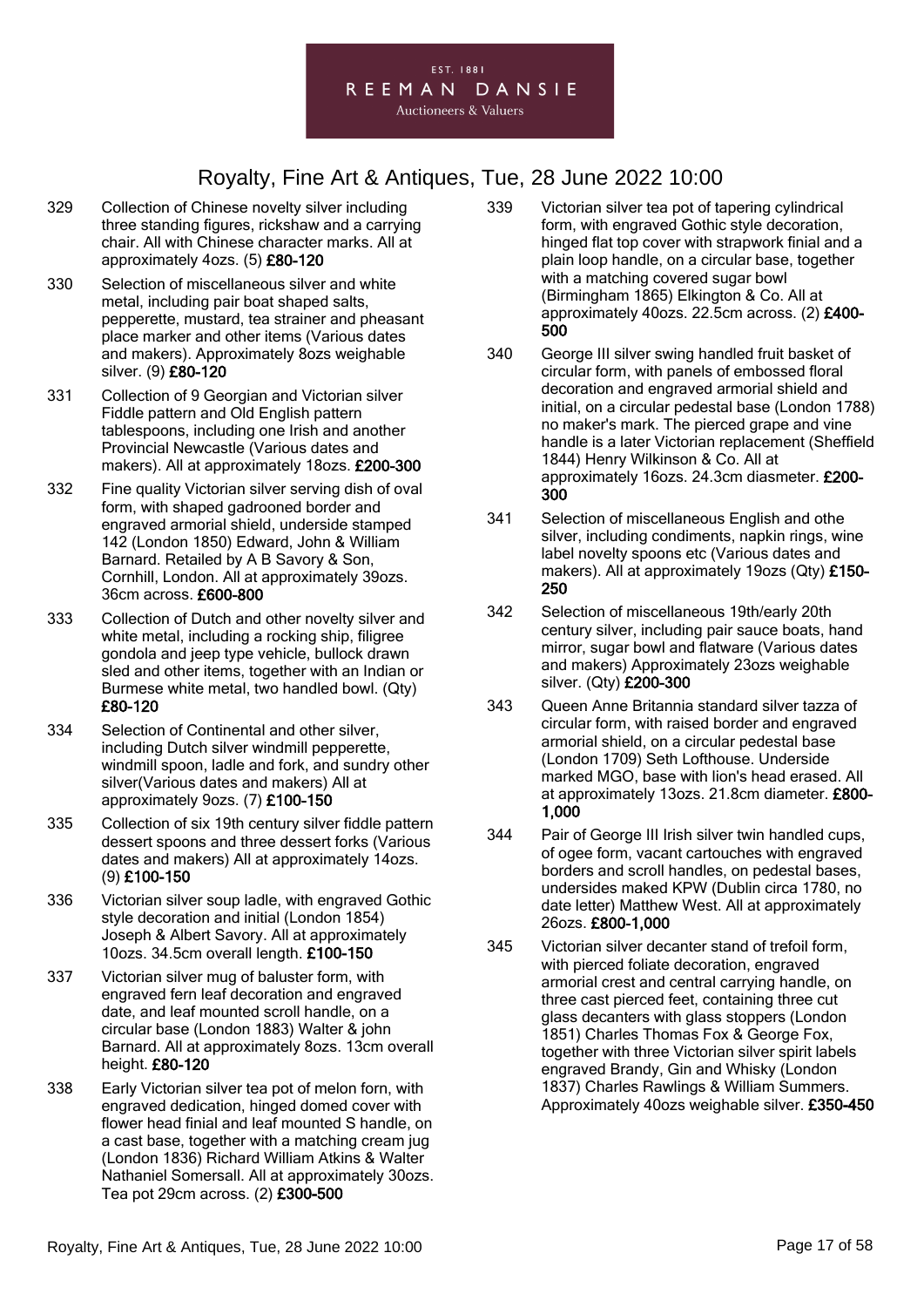

- 346 Late 19th/early 20th century white metal Lime box of oval form, with engraved floral decoration and embossed slip on cover, underside engraved with an image of a fish (Unmarked), possibly Far Eastern. 5cm wide. £100-150
- 347 Late Victorian novelty silver pepperette, in the form of a miniature Cafe Au Lait pot, with side mounted handle and slip in pierced cover (London 1896) Matthew John Jessop. 5cm overall height. £60-80
- 348 Victorian Elkington & Co silver plated table centre piece, in the form of a woodland scene, with a shepherd holding a lamb and two other sheep, beneath two tall trees, underside with applied cartouche "published by Elkington and Co Jan 1866" (Some components loose but present, leaves missing) 50cm overall height £100-150
- 349 Early 20th century Walker & Hall, Egyptian revival silver plated centrepiece, with a fluted central column, on a trefoil base, surmounted by three sphinxes, now with an electric lamp fitting. Underside marked Walker & Hall, Sheffield. 32cm overall height. £150-200
- 350 A fine quality George IV silver mustard pot of cauldron form, with applied floral decoration, gadrooned border, hinged domed cover with shell finial and twisted scroll handle, on three mermaid caryatid legs London 1828) Charles Fox, together with a pair of Georgian sugar nips and a pair of Spanish silver candlesticks. Approximately 9ozs weighable silver. (4) £150- 250
- 351 Selection of miscellaneous silver, including silver goblet, Armada dish, Georgian silver soup ladle, various silver flatware, eastern white metal cigarette box and other items (Various dates and makers). Approximately 32ozs weighable silver. (Qty) £150-200
- 352 Late Victorian silver mounted hand mirror of circular form, with integral handle and decorated on the reverse with raised images of Irises in a pond (Registered no 14520) Hallmarked London, no date letter William Comyns. 14.5cm diameter. £40-60
- 353 Set of 12 contemporary silver handled dinner knives with steel blades, together with 12 matching dessert knives (Sheffield 1986) Strickett & Loder. (24) £250-350
- 354 Pair of George III silver salts of oval form with pierced decoration on ball and claw feet, blue glass liners (London 1773) together with four mother of pearl condiment spoons, a silver mounted wooden pepper mill and two silver wine bottle coasters (Various dates and makers). (Qty) £80-120
- 355 Composite set of early 20th century silver Old English pattern flatware, including 12 tablespoons, 9 dessert spoons, 12 dinner forks, 12 dessert forks, 3 teaspoons Varoius dates and makers, together with 3 Victorian silver dessert spoons (London 1897) and 3 Georgian silver teaspoons (London 1811), in a fitted oak box. All at approximately 100ozs, 54 pieces in total. £800-1,200
- 356 Victorian double ended ruby glass scent bottle with white metal mounts and hinged at the centre, together with a German silver mounted, etched cut glass scent bottle marked 800, with a cut glass stopper. Scent bottle 21cm overall height. (2) £70-100
- 357 Asprey London, Edwardian silver three handled butter dish of circular form, with pierced decoration, clear glass liner, on three pad feet and with separate silver domed cover (London 1904) Charles and George Asprey. Approximately 4ozs weighable silver. Glass dish 12cm diameter. £250-300
- 358 Late 19th century French silver mounted perfume set of four fitted bottles, with etched decoration and screw on silver caps, each engraved "Florence", in a circular silver stand. French 950 hallmarks and makers mark A bird L. 15.5cm overall height. £250-300
- 359 Early 20th century American silver, Art Nouveau style, photograph frame of square form, with circular photograph aperture and embossed floral decoration, interlaced with green enamel ribbons, easel back. Marked Sterling GL1915. 10.5cm x 10.5cm. £80-100
- 360 Art Deco 8 day desk clock of square form, with blue guilloche enamel decoration and easel back, with engraved dedication 1932, in an associated box (Case Hallmarked London 1929) Richard Comyns. 8.3cm across (winds anticlockwise) £300-400
- 361 1930s circular silver powder compact, with painted floral decoration, on a Guilloche enamel ground (Birmingham 1938) Adie Brothers. 7.5cm diameter, £150-200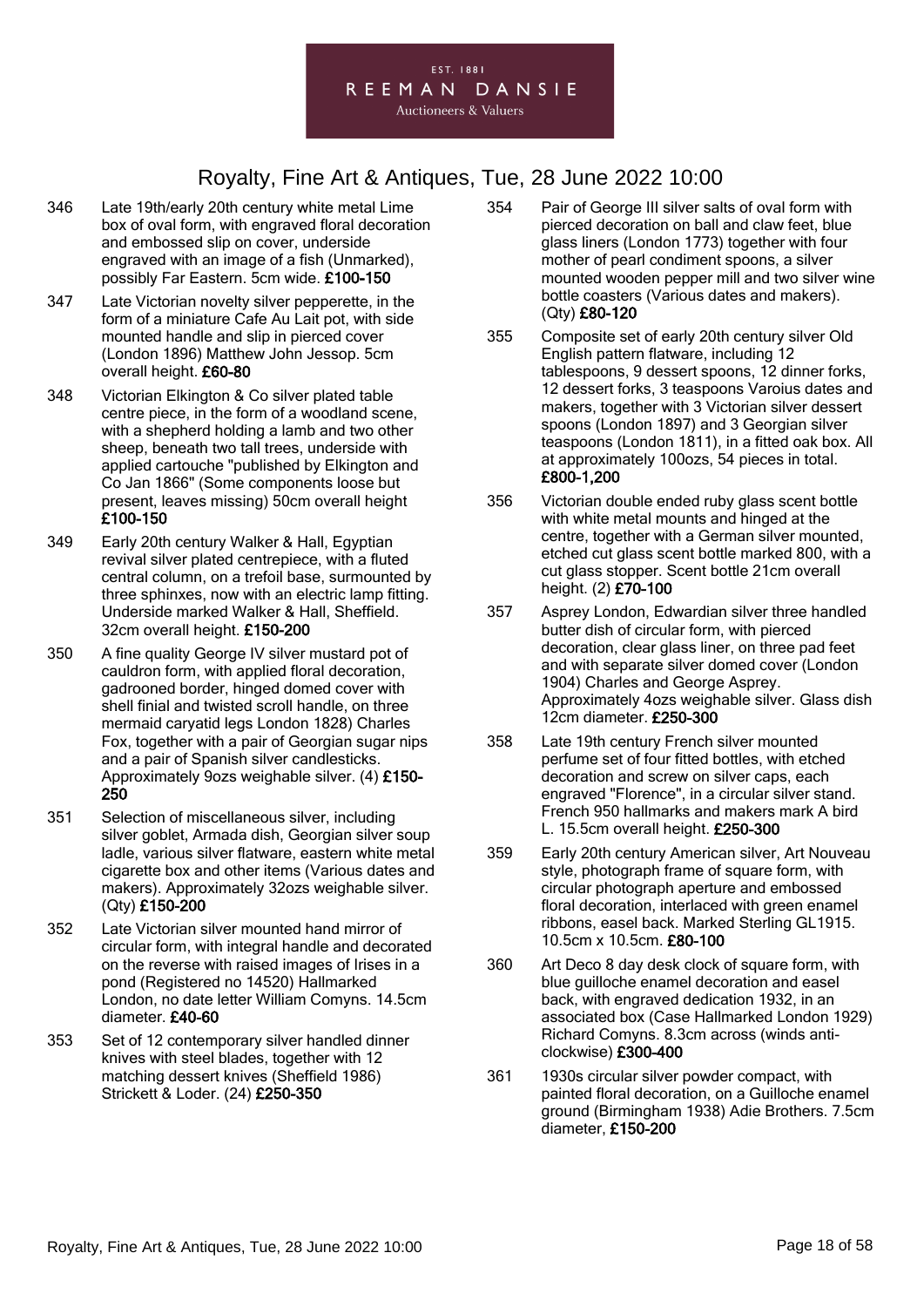

- 362 1930s Silver cigarette case of rectangular form, with wavy green and white guilloche enamel decoration, in the Art Deco style (Birmingham 1936) Joseph Gloster Ltd. 8.3cm overall length. £150-200
- 363 Contemporary silver cigarette case with guilloche enamel decoration and painted with a scene of Mallards in flight, over a pond (Birmingham 1956) Garrard & Co Ltd. 7cm x 7cm. £150-200
- 364 1930s, rectangular silver cigarette case, with guilloche enamel decoration and painted Forget-Me-Nots (Birmingham 1939) Deakin & Fuller. 8cm overall length. £80-120
- 365 Italian silver pill or patch box of octagonal form, with engraved and enamelled decoration depicting two ladies and a suitor (Marked 835 Italy). 4cm across. £200-300
- 366 Sterling silver lady's make-up compact of octagonal form, with guilloche enamelled and painted decoration, containing powder and lipstick, on a suspension chain, reverse marked Stering. 6.5cm across. £250-300
- 367 Contemporary silver powder compact of square form, with engine turned decoration and gold inlay and later applied cartouche, depicting an enamelled image of a semi clad female (Birmingham 1986) Asprey & Co Ltd. 7cm x 7cm. £250-300
- 368 1930s Art Deco style, silver powder compact of square form, with Guilloche enamel decoration and an applied citrine to the cover (Birmingham 1937) Goldsmiths & Silversmiths Co Ltd. 7,2cm x 7.2cm. £60-80
- 369 Filigree white metal box of rectangular form on four scroll feet, the hinged cover with applied cartouche, depicting an enamelled image of a leaping stag (Unmarked) 4cm across. £150-200
- 370 Early 20th century Continental patch box of circular form, with engine turned decoration and hinged cover, with black and red enamelled finish and applied flower basket (London Import Marks for 1928). 5cm diameter. £150-200
- 371 Early George V cut glass scent bottle of globular form, with silver mount and turquoise, guilloche enamelled, screw on cover (London 1911) 11cm overall height. £150-200
- 372 1930s Lady's silver cigarette case of rectangular form, with engine turned decoration and pale blue guilloché enamelled cover (Birmingham 1935). Maker WG. 8cm overall length. £150-250
- 373 Continental silver box of circular form, with hinged cover decorated with stars, against a blue guilloché enamelled background (Marked 800). 4cm diameter. £50-80
- 374 Middle Eastern white metal dish of shaped circular form, with engraved foliate and fauna decoration, on three ball feet, together with a pair of circular boxes, with similar decoration and slip on covers. All marked on bases. Dish 29.5cm diameter. (3) £100-150
- 375 Selection of miscellaneous late Victorian and early 20th century silver, including a pedestal dish, an oval dish on tall legs, and two pairs of bon bon dishes (Various dates and makers) together with a pair of contemporary silver dishes (London 1959). All at approximately 30ozs. (6) £100-150
- 376 20th century German silver vase of baluster form, with gadrooned borders, on a circular pedestal base, underside marked 925. All at approximately 14ozs. 17.5cm overall height. £80 -120
- 377 Selection of miscellaneous silver, including cigarette box, shell butter dish, spill vases, salts and spoons, and other items (Various dates and makers). Approximately 10ozs weighable silver. (Qty) £80-120
- 378 Contemporary silver dessert set comprising 6 dessert forks, 6 dessert spoons, 6 dessert knives with silver handles and 6 tea spoons (Birmingham 1965/67) James Dixon & Sons. Approximately 22ozs weighable silver. 24 pieces in total. £200-300
- 379 6 pairs Dutch silver dessert spoons and forks, together with 6 silver plated table spoons, possibly French, 5 WMF dinner knives with silver plated handles and 6 matching dessert knives. 18ozs weighable silver. 29 pieces in total.
- 380 Unusual silver plated ladle of ball form, with embossed foliate decoration and silver plated handle. 35cm overall length. £50-80
- 381 Victorian miniature silver copy of the Elcho Challenge Shield, with embossed decoration representing Scotland and England (Unmarked). 10.5cm overall length. The Elcho challenge is an annual long range shooting competition between National Teams from England, Scotland, Ireland and Wales. The first match was held in 1862 at Wimbledon Common between England and Scotland, which England won by 166 marks. The original shield was 6 feet high and made from a sheet of iron with gilt highlights. £100-150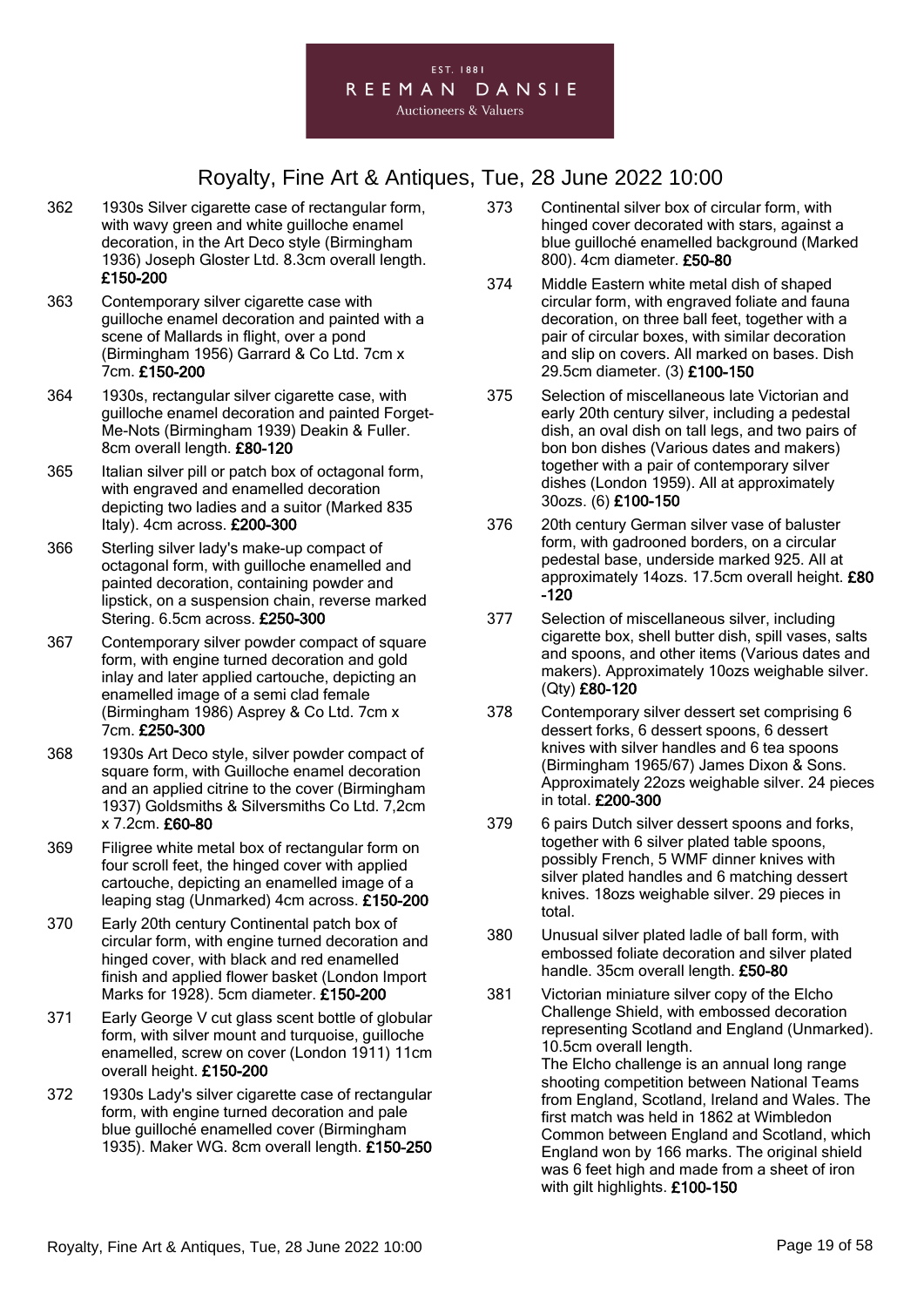

- 382 Edwardian silver cigarette case of vertical rectangular form, with Art Nouveau style decoration of trailing Irises and silver gilt interior (Chester 1905) William Neale. All at approximately 2ozs. 10.5cm overall length. £80- 120
- 383 Selection of miscellaneous Continental and English silver and plate, including Dutch silver serving spoon and caddy spoon, Edwardian silver lighter, pin box and other items (Various dates and makers). Approximately 4ozs weighable silver. (Qty) £50-80
- 384 Victorian silver bowl on a circular pedestal foot (London 1884) Rupert Favell and a late Edwardian silver cigarette box (Birmingham 1910) Charles Edwin Turner, together with an Old Sheffield Plate twin handled cup. Silver bowl 12.8cm diameter. (3) £70-100
- 385 Large early 20th century Iranian silver rose bowl, with engraved floral and foliate decoration and slip in pierced cover (Underside marked). All at approximately 33ozs. 26cm diameter. £200-300
- 386 Pair of 20th century Iranian silver boxes, with engraved floral and foliate decoration and slip in covers, undersides marked. All at approximately 25ozs. 13.5cm diameter. £150-250
- 387 Edwardian three piece teaset, comprising teapot of octagonal form, with fruitwood handle and hinged domed cover, on an octagonal pedestal base, matching sugar and cream (London 1904/5) Thomas Bradbury & Sons. Together with a pair of silver plated sugar tongs. All at approximately 12ozs. Teapot 27cm across. (4) £300-500
- 388 William IV silver cream jug of compressed baluster form, with reeded border and leaf mounted loop handle, on a cast shell and scroll base (London 1835) Charles Reily & George Storer. All at approximately 7ozs. 16.5cm across. £80-120
- 389 Selection of early 20th century silver, including a silver baluster cream jug, an octagonal baluster sugar caster, sugar bowl and sifter spoon (Various dates and makers) All at approximately 14ozs. Sugar caster 19cm overall height. (4) £100-150
- 390 Pair Regency period silver candle snuffers with shell, scroll and foliate decoration and scissor action wick trimmer/snuffer, on three pad feet (London1819) Thomas Radcliffe. All at approximately 4ozs. 18.5cm overall length. £100 -150
- 391 Early 19th century silver plated wine funnel conventional form, detachable strainer with gadrooned border and separate muslin ring (unmarked), together with a pair of French plated wine tasters (Chateau de Meursault) and a double ended cork chain. (3) £40-60
- 392 Three Edwardian silver photograph frames, together with two others in silver plate (Various dates and makers) Largest rectangular frame 18.5cm overall length. (5) £80-120
- 393 Early 20th century silver mounted, four piece dressing table set, comprising a pair of hair brushes, and one other, and a face mirror (Marks rubbed) William Hutton & Sons. £40-60
- 394 Large selection of miscellaneous silver and silver plate, including condiments, sauce boat, pair dishes, tea strainer, cream jug, caddy spoon, grape scissors, two cased sets of six coffee spoons and other items (Various dates and makers). Approximately 22ozs weighable silver. (Qty) £200-300
- 395 Edwardian silver cigarette box of plain rectangular form, with domed hinged cover and cedar lining (London 1902) William Comyns. 20cm overall width. £80-120
- 396 1920s silver goblet with silver gilt interior, slender stem and pedestal base (Sheffield 1927) James Dixon & Sons Ltd. All at approximately 3ozs. 11.2cm overall height. £40-60
- 397 George III silver teapot of oval form with bright cut decoration, hinged domed cover and fruit wood loop handle, on an oval base (London 1800) possibly William Bennett. All at approximately 15ozs. 28cm across. £150-250
- 398 Victorian silver mustard pot of oval form, with pierced decoration, domed hinged cover and blue glass liner, together with cased set of six fruit knives, with silver handles (Sheffield 1919, a cased pair of pepper pots (Sheffield 1919) and a single salt spoon. Approximately 4ozs weighable silver. (Qty) £100-150
- 399 William IV silver Fiddle and thread pattern soup ladle, with engraved initials (London 1837) Mary Chawner. All at approximately 8ozs. 34cm overall length. £80-120
- 400 Set of seven Victorian silver teaspoons with bright cut floral decoration and engraved initial K (London 1881) George Adams, together with a collection of eleven bright cut silver teaspoons (Various dates and makers), a pair of silver salt spoons and a long silver mustard spoon. All at approximately 10 ozs. (Qty) £150-250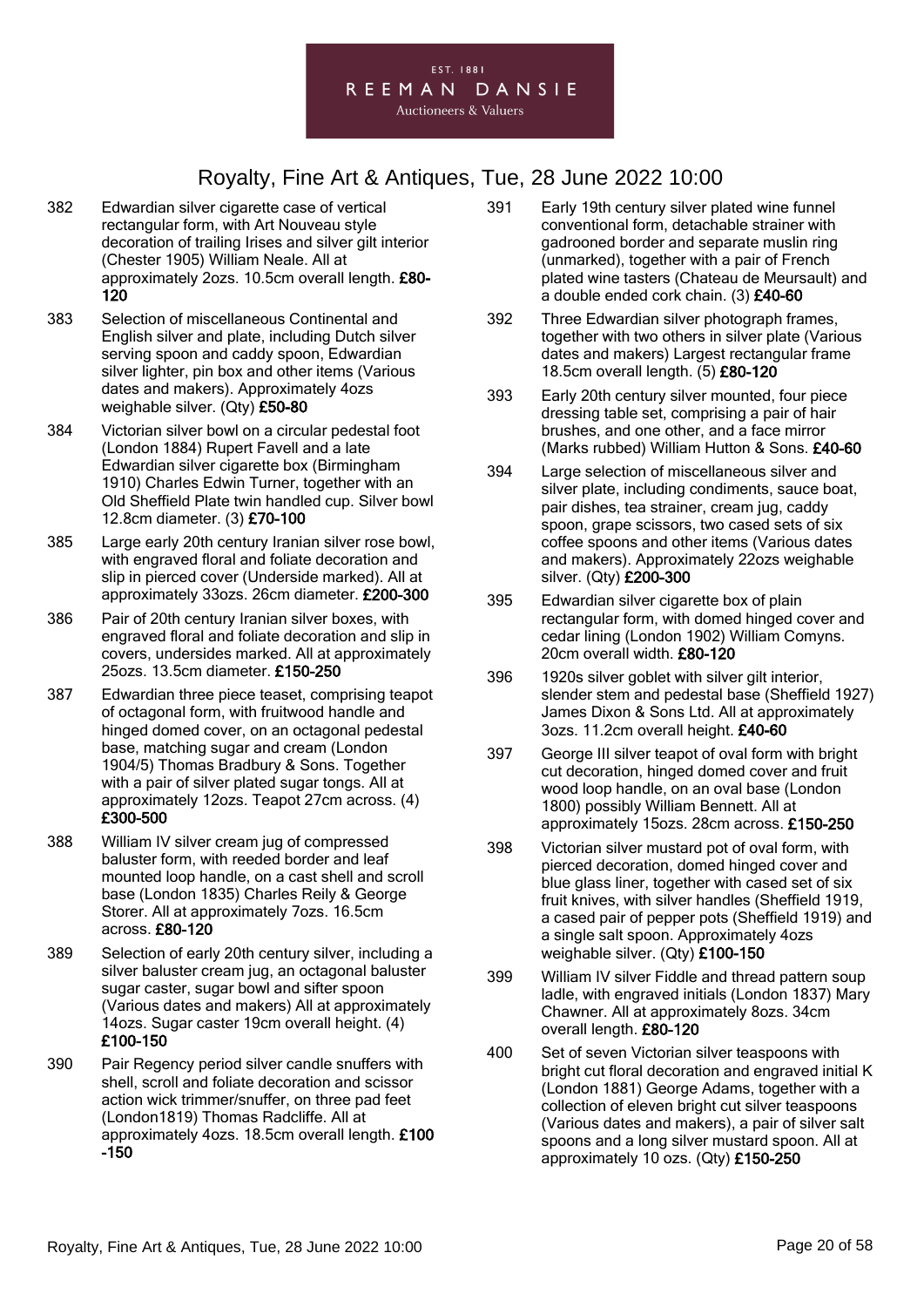- 401 Pair of Edwardian silver 6" Corinthian column candlesticks on stepped square bases, with beaded borders (London 1906) William Hutton & Sons Ltd. 15.2m overall height. £150-250
- 402 Pair late William IV Irish silver sugar tongs with embossed floral decoration (Dublin 1836) Christopher Cummins Jnr, together with a pair of late 18th century silver Old English pattern table spoons (London 1779) and a George I rat-tail table spoon by S.G., (London 1721). All at approximately 8ozs. (4) £100-150
- 403 Collection of late 19th/early 20th century Imperial Russian silver, including a pair of sugar tongs with engraved foliate decoration, a set of six spoons with twisted stems, stamped MK1, and one other tea spoon, marked Moscow 1881. All at approximately 5ozs. (9) £150-250
- 404 A Crown Copyright limited edition of 10 silver, silver gilt and enamel Queens Beast spoons, in original fitted case, number 107 of 2500, commemorating the Silver Jubilee of Queen Elizabeth II (Birmingham 1977) Toye, Kenning & Spencer. £250-350
- 405 An extensive early 20th century canteen of silver Hannoverian Rattail pattern cutlery with engraved initial L, comprising 12 table spoons, 12 dessert spoons, 24 dessert forks, 12 dinner forks, 11 tea spoons, pair sugar tongs, soup ladle, a gravy spoon and a pair of sauce ladles (Sheffield 1915) Mappin & Webb, together with 12 dinner knives and 23 cheese knives, with steel blades and composite handles, in a fitted oak case. Approximately 151ozs weighable silver. 111 pieces in total £1,500-2,000
- 406 George V set of four silver menu holders in the form of shields, with engraved initial L, on octagonal bases, Reg No 454426 (Birmingham 1914) Horace Woodward & Co Ltd. 3.2cm across. £80-120
- 407 Early 20th century four piece silver tea set, comprising teapot of oval form, with half fluted decoration, hinged domed cover and fruit wood handle, on an oval base, matching coffee pot, sugar and cream jug (Sheffield 1913/14/15) Mappin & Webb. All at approximately 49ozs. 27.5cm across. £500-700
- 408 Victorian silver twin handled wine cooler of cylindrical form, with flared rim, engraved armorial crest and date, and leaf mounted handles, on a circular stepped base (London 1885) Walter & John Barnard. All at approximately 35ozs. 18.5cm overall height. £600-900
- 409 George III silver baluster tankard of baluster form, with leaf mounted scroll handle and engraved initials (London 1791) Thomas Oliphant or Olivant. All at approximately 11ozs. 13cm overall height. £250-350
- 410 Contemporary silver tankard of baluster form, with engraved initials and S handle (Birmingham 1960) Henry Clifford Davis. All at approximately 9ozs. 13.5cm overall height. £150-250
- 411 Three late 19th / early 20th century bowed cigarette cases (Various dates and makers). All at approximately 6ozs. £80-120
- 412 Pair George III Old Sheffield plate wine coasters, with pierced and engraved decoration and bead borders (Unmarked) 13cm diameter £100-150
- 413 Pair of early George V silver baluster candlesticks of octagonal form, with tapering columns and circular pedestal bases, one damaged, (Sheffield 1914) Walter Latham & Son. 25cm overall height. £150-250
- 414 Early George V silver sugar castor of octagonal baluster form, with pierced slip in cover, on an octagonal pedestal base (Sheffield 1914) Mappin & Webb. All at approximately 4ozs. 21cm overall height. £50-70
- 415 George III silver wine funnel of conventional form, detachable strainer, with gadrooned border and shell suspension hook, some damage, (London 1826) Jonathan Hayne. 12cm overall length. £70-100
- 416 Victorian silver goblet, with knopped stem, and circular pedestal base inscribed "To one lover of a good horse from another" (London 1882) William Evans. All at approximately 7ozs. 19.5cm overall height. £80-120
- 417 Early George V Grecian Revival silver pedestal dish, with gadrooned borders and lion mask and feather handles (Sheffield 1912) Mappin & Webb. All at approximately 9 ozs. 19.5cm diameter. £100-150
- 418 George III silver mustard pot of shaped rectangular form, with gadrooned border and hinged cover, with engraved initials, on four ball feet (London 1808) possibly Alexander Field. All at approximately 5ozs. 11cm across. £80-200
- 419 Victorian silver sauce boat of conventional form, with gadrooned borders and leaf mounted open scroll handle, on three shell feet (London 1896) Charles Stuart Harris, together with one other smaller (London 1919) Mappin & Webb. All at approximately 14 ozs. Larger sauce boat 16cm across. (2) £150-250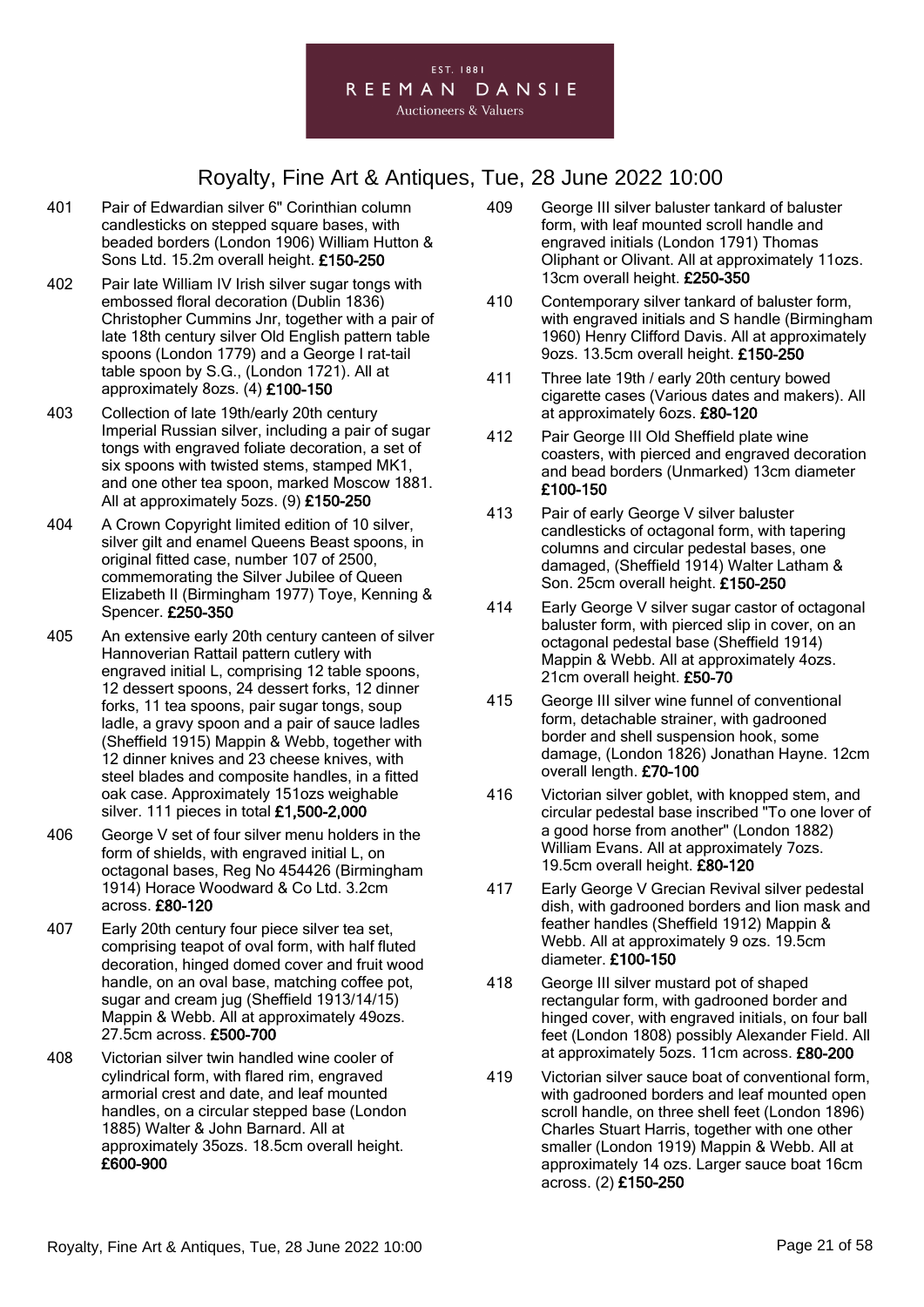

- 420 Set of three 1940s silver ashtrays, of square form, with engine turned decoration and each one separately engraved with the ships badge HMS St Kitts, HMS Cadiz and HMS Sluys (Sheffield 1948) Emile Viner. All at approximately 7ozs. Each 9cm across. £70-100
- 421 George V silver dish of boat shaped form, with reed and bow border (Sheffield 1914) James Henry & Herbert Barraclough. All at approximately 6ozs. 23.5cm across. £200-300
- 422 Collection of six early 20th century pierced bonbon dishes with pierced decoration, including two pairs, (Various dates and Makers). All at approximately 10ozs. £120-180
- 423 George V silver tea caddy of navette form, in the Regency style, with arrow head borders and hinged concave cover, with flower head finial (Chester 1913) Sharman D Neill. All at approximately 4ozs. 9.5cm overall width. £70- 100
- 424 George V silver inkwell of capstan form with gadrooned and shell borders and separate ink reservoir (Chester 1914) Henry Matthews, together with a George V silver christening cup of facetted form, with engraved initials (Birmingham 1919) Gorham Manufacturing Co and a pair of contemporary silver pepper grinders, with engraved presentation inscription (Sheffield 1966) James Dixon & Sons. Inkwell 9cm diameter. (4) £120-180
- 425 Selection of miscellaneous silver and silver plate including a pair of pierced spill vases, pierced mustard and ensuite salt, squat candlestick, baluster pepper, milk jug, group of silver flatware, four napkin rings, set of four Indian white metal mounted porcelain bowls and various plated items (Various dates and makers). Approximately 17ozs weighable silver. (Qty) £250-350
- 426 Fine quality late 19th/early 20th century Japanese white metal tea pot modelled as a piece of Bamboo, with applied Bamboo decoration, spout and handle and slip in cover (Unmarked). 20.5cm overall height. £100-150
- 427 Victorian silver castle top snuff box of rectangular form, with hinged cover featuring Westminster Abbey in high relief (Birmingham 1846) Nathaniel Mills. 6.5cm overall length. £500-700
- 428 early 19th century silver vinaigrette in the form of an acorn with chased floral decoration, unscrewing in the middle, to reveal a removable pierced grille (Makers mark SM or WS only) 3.5cm overall length. £150-200
- 429 1930s silver dish with crimped border and applied silver and red enamel rose, with ropework surround, reverse engraved with presentation inscription and Omar Ramsden Me Fecit (London 1937) Omar Ramsden. All at approximately 2ozs. 11.2cm diameter. £200-300
- 430 1920s silver dish with applied silver and red enamel thistle head, in a ropework border, reverse engraved Omar Ramsden Me Fecit (London 1927) Omar Ramsden. All at approximately 1oz. 7.5cm diameter. £150-200
- 431 Unusual Edwardian silver combined sealing wax holder and vesta/sealing wax case, with attached taper slide(London 1905) Stewart Clifford. 18cm overall length. £80-120
- 432 19th century Imperial Russian Yad Torah pointer of cylindrical form, with applied Star of David and a Lion and surmounted with a figure terminal, the reading end shaped as a hand with a pointing Index finger (Marked 84 Moscow 1878). 16.5cm overall length. £300-500
- 433 Pair contemporary silver taper sticks of hexagonal form, in the Georgian style (London 1966). Maker's mark JCL. All at approximately 9ozs. 10.5cm overall height. £100-200
- 434 Railway memorabilia, 1920s GWR silver dish of rectangular form, with concave corners and engraved with Great Western Railway twin shield Coat of Arms and presentation inscription to Mr R C Brown from The Great Western Railway Co, commemorating the General Strike May 1926 (Birmingham 1926) A C Bloxham Ltd. All at approximately 4ozs. 13.3cm across. £100- 200
- 435 Victorian silver vinaigrette of shaped rectangular form, with engine turned decoration and hinged cover, engraved with an image of The Crystal Palace at the Great Exhibition 1851, opening to reveal a hinged pierced grille (Birmingham 1856) Alfred Taylor. 4.3cm overall width. £100- 200
- 436 1930s silver tea strainer, commemorating the Silver Jubilee of King George V, retailed by Asprey London, in original case (London 1935) Robert Edgar Stone. 14.5cm overall length. £50- 80
- 437 Contemporary silver railway ticket made to commemorate the reopening of the Grosmont to Pickering railway in 1973, together with a North York Moors Railway certificate of authenticity and compliments slip, in original box (Sheffield 1972) Keith Tyssen. 5.5cm overall width. £40-60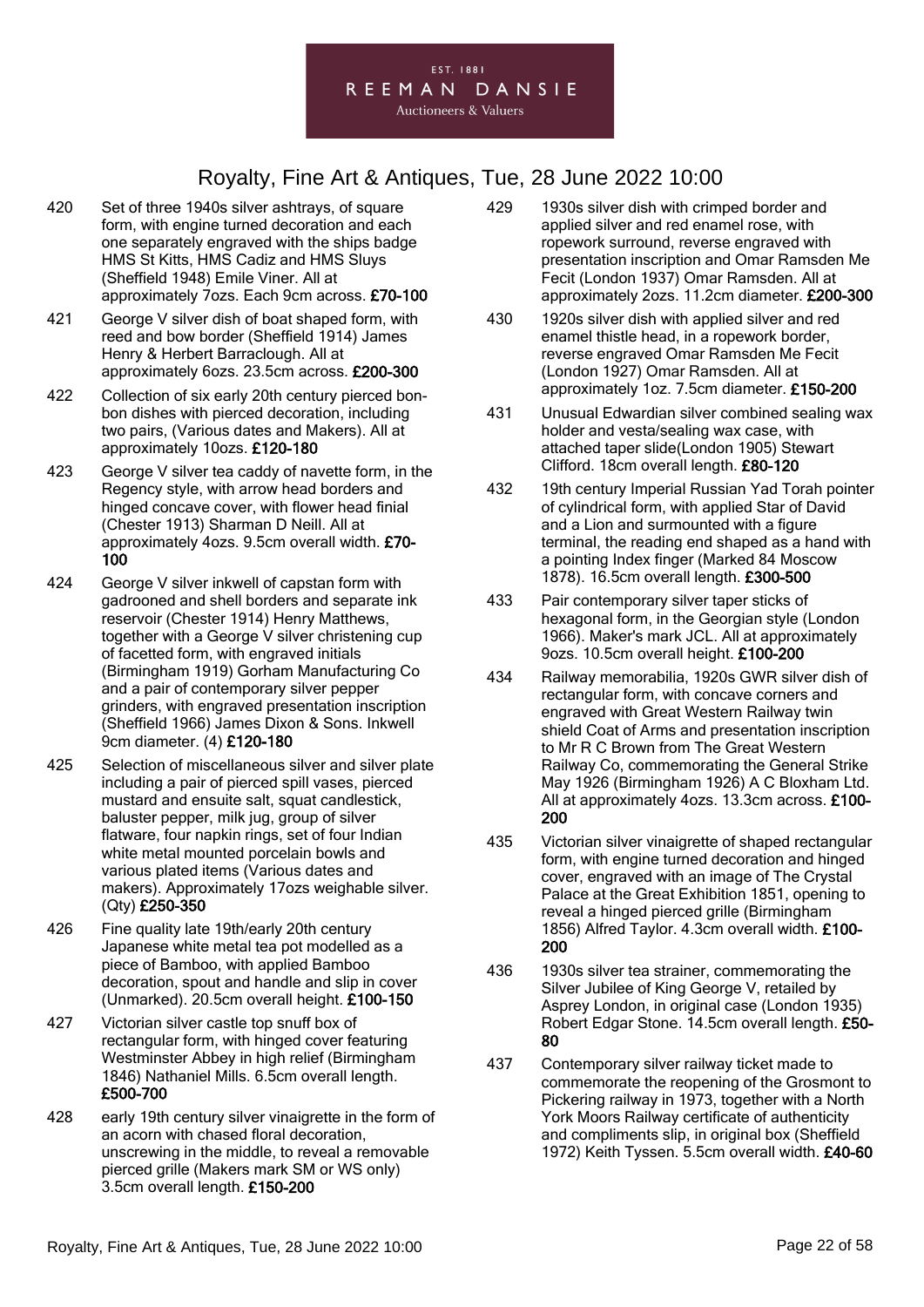

- 438 Selection of miscellaneous silver including a goblet, capstan inkwell, two christening mugs, helmet cream jug, trinket box, pair sugar tongs and one other cream jug (Various dates and makers). Approximately 14ozs weighable silver (Qty) £150-250
- 439 An Edwardian silver souvenir, in the form of a tower with engraved inscription and hieroglyphic symbols, commemorating the opening of the Isna Barrage across the Nile by the Khedive, in 1909 (London 1908) Lambert & Co. All at approximately 3ozs. 11.5cm overall height. £50- 70
- 440 Fine quality Victorian silver "Lighthouse " sugar caster, with wrythen scroll and floral decoration, pierced slip on cover and bayonet fastening (Birmingham 1898) Henry Matthews. All at approximately 4ozs. 12cm overall height. £120- 160
- 441 Late Victorian silver inkstand of rectangular form with gadrooned borders, pen well and cut glass silver mounted inkwell, on four hoof feet (London 1901) Elkigton & Co Ltd. Approximately 10ozs weighable silver. 18.3cm overall width. £260- 300
- 442 1920s silver mounted, cut and engraved glass toilet water bottle of inverted baluster form, with silver and blue enamelled cover (Birmingham 1924) Maker's mark rubbed. 14.5cm overall height. £130-180
- 443 Victorian silver bon bon dish, with pierced decoration, on an oval pedestal base (Sheffield 1892) Atkin Bros. All at approximately 3ozs. 15.5cm across. £100-150
- 444 William IV silver Fiddle pattern fish slice with pierced blade, in a fitted case (London 1835) Walter Theobalds & Lockington Bunn. All at approximately 4ozs. £120-160
- 445 George V silver gilt two handled trophy with embossed reeded borders, engraved Coat of Arms and inscription Moratalla Open Cup, (London 1913), 4.8ozs, 12.5cm high Provenance: collection of the late Major V. N. Lockett £100-150
- 446 Pair of Edwardian silver serving spoons with shaped and pieced bowls and similarly decorated terminals (Sheffield 1906) Roberts & Belk. All at approximately 3ozs. 22.5cm overall lenght. £100-150
- 447 Early 20th century white metal note pad with separate pencil (Unmarked), together with four silver miniature Trident forks with mother of pearl handles and two other silver serving forks (Various dates and makers) (6) £30-50
- 448 Pair of late 18th Century silver Old English Feather Edge pattern salt spoons, with shell bowls (Maker's mark only), pair of silver Victoria pattern salt spoons (London 1854) and a pair of late Victorian pierced and engraved silver sugar tongs (Sheffield 1896). All at approximately 2ozs. (5) £120-150
- 449 Early 20th century 5 piece American sterling silver gilt mounted dressing table set, with engraved floral decoration and initials, comprising two hair brushes, large and small toilet jars with silver gilt tops, a hinged box and a dish (Gorham 1911) together with a different pattern shoe horn (Gorham 1913). (6) £120-160
- 500 Pair of diamond single stone stud earrings, each with an old cut diamond in claw setting, estimated total diamond weight approximately 2.25cts £4,000-6,000
- 501 Pair of diamond flower head cluster earrings, each with seven brilliant cut diamonds in 14k white gold setting, estimated total diamond weight approximately 0.70cts, diameter 17mm. £200-300
- 502 Royal Asscher Cut diamond single stone ring, weighing 2.02cts, I colour grade and VVS2 clarity in four claw platinum setting on platinum shank. Accompanied with a Royal Asscher Diamond Certificate, numbered 120442, the diamond laser inscribed with corresponding numbers. Original receipt of purchase from Hettich in Jersey dated 30/08/2013 for £23,950. £4,000-6,000
- 503 Cartier 18ct white gold 'C de Cartier' necklace with articulated white gold 'C' links, signed and numbered 870673, with Cartier certificate dated 18th October 2001 in red leather Cartier box. Length approximately 42cm. £2,000-3,000
- 504 Diamond and 18ct white gold necklace with a collet set brilliant cut diamond suspended from articulated scroll links interspaced by diamonds. Estimated total diamond weight approximately 0.90cts, length 42cm. £400-600
- 505 Cultured pearl necklace with a string of graduated cultured pearls measuring 6mm - 9mm on a 9ct white gold clasp, 52cm, together with a pair of cultured pearl earrings. In a Mappin & Webb leather box. £80-120
- 506 Tiffany & Co. diamond ruby and platinum heart pendant necklace with eight brilliant cut diamonds interspaced by eight round mixed cut rubies in platinum setting on platinum chain. Signed, in original Tiffany & Co. box. Estimated total diamond weight approximately 0.32cts, length 40cm. £400-600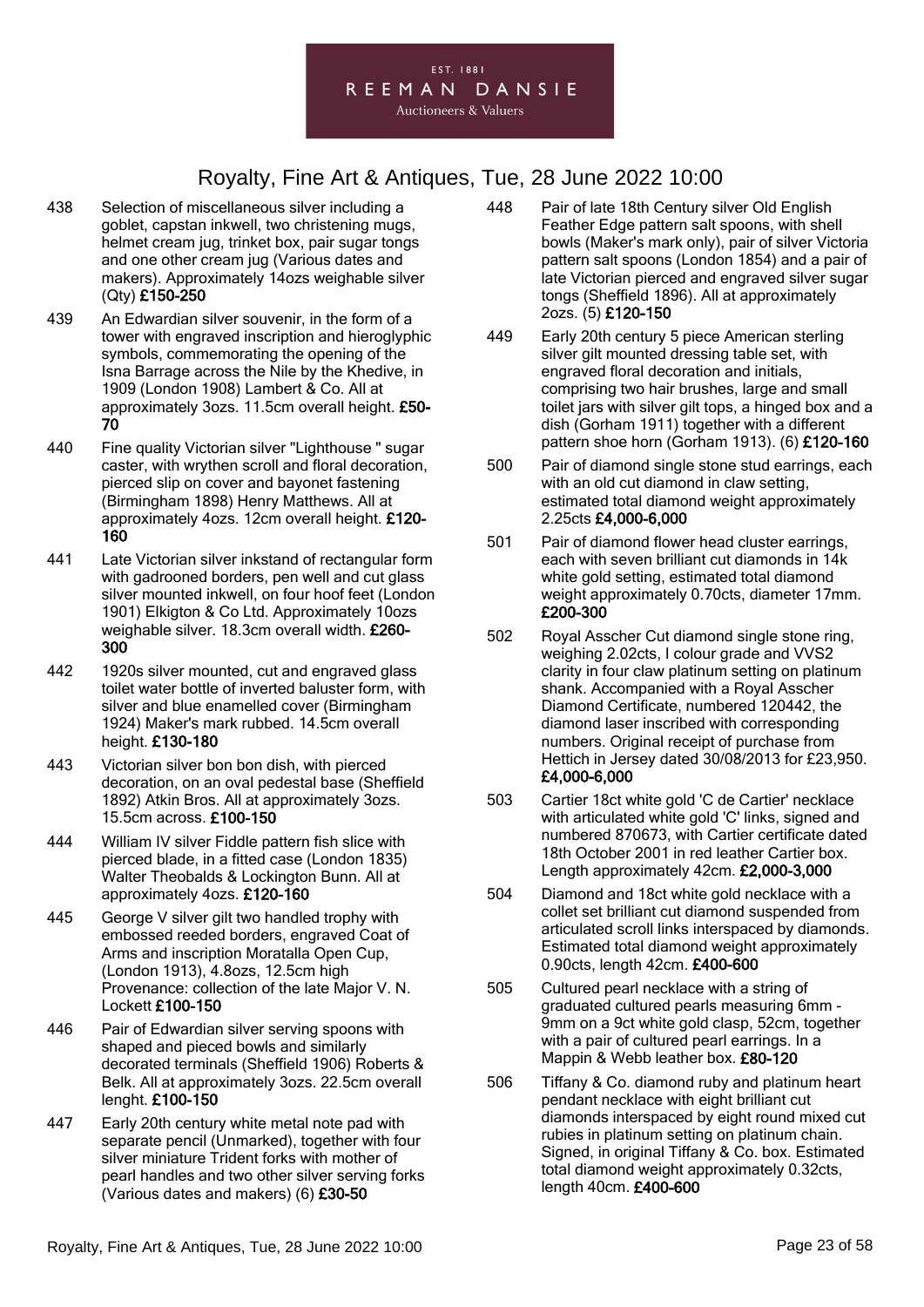- 507 Tiffany & Co. ruby and diamond three stone platinum ring, the round mixed cut ruby estimated to weigh approximately 0.40cts in 18ct yellow gold claw setting flanked by two pear cut diamonds estimated to weigh approximately 0.25cts in total. Platinum setting on platinum shank, stamped Tiffany & Co. London hallmarks 2006, ring size L. £400-600
- 508 Tiffany & Co. pair of white gold diamond Metro Hoop Earrings, each set with thirty nine brilliant cut diamonds, estimated to weigh approximately 1.17cts in total, in 18ct white gold setting stamped T&Co. 750, diameter approximately 40mm. £2,000-3,000
- 509 Diamond single stone ring with a round brilliant cut diamond estimated to weigh approximately 2.75cts in claw setting on 18ct white gold shank. Ring size M. £4,000-6,000
- 510 Diamond single stone ring with a round brilliant cut diamond estimated to weigh approximately 1.50-1.60cts in six claw setting with diamond set shoulders on plain shank, ring size M. £4,000- 4,500
- 511 Vera Wang diamond Halo cluster ring with a central brilliant cut diamond weighing approximately 0.55cts surrounded by pavé set diamonds in 18ct white gold setting. Estimated total diamond weight approximately 1.70cts. £800-1,000
- 512 Diamond necklace with a continuous line of heart-shaped graduated articulated links, each link comprising three brilliant cut diamonds in18ct white gold setting. Estimated total diamond weight approximately 6.27cts. 43cm long. £1,200-1,500
- 513 Pair of aquamarine and diamond earrings, each with a rectangular step cut aquamarine measuring approximately 9.4mm x 8.5mm, in diamond-set scrolls with white gold clip fittings, 25mm. £600-800
- 514 Pair of 1940s/1950s blue zircon white and yellow gold floral spray earrings with clip fittings, 22mm, £100-150
- 515 Cultured pearl two-strand necklace with two strings of graduated cultured pearls measuring approximately 3.3mm - 6.8mm on a gold, pearl and garnet clasp, 37cm length. £60-100
- 516 Antique coral bead necklace with a string of graduated coral beads measuring approximately 4mm - 8mm on a gold and coral clasp, 46cm. £100-150
- 517 Three-colour 9ct gold collar necklace with articulated links, London hallmarks, 42cm. £200- 300
- 518 9ct yellow gold 'Cleopatra' style fringe necklace with graduated links, 43cm. £250-350
- 519 Six gold and gem-set brooches to include diamond three-stone bar brooch, aquamarine single stone bar brooch, opal brooch, 18ct gold and ruby leaf brooch, 9ct amethyst leaf brooch and a 9ct gold diamond wreath brooch £400-500
- 520 Pair of 14ct gold sapphire and diamond earrings with marquise cut blue sapphires and brilliant cut diamonds, with clip fittings, 20mm. £150-200
- 521 Six pairs of 9ct gold earrings various to include a pair of Mabe pearl earrings, all with either clip or screw fittings. £300-400
- 522 Two pairs of 9ct gold cufflinks comprising one pair of Art Deco cufflinks (Birmingham 1927) and the other pair Victorian (Chester 1899) £100-150
- 523 Group of jewellery to include a black cultured pearl necklace and earrings with 9ct gold fittings, freshwater cultured pearl three-strand necklace, cultured pearl and silver necklace and four silver brooches £40-60
- 524 Edwardian diamond pendant with a quatrefoil cluster of four old cut diamonds in openwork millegrain setting with old cut, single cut and rose cut diamonds, suspended from a trace chain with box clasp, in fitted leather box retailed by Botty & Lewis, Reading. Estimated total diamond weight approximately 2ct. £1,500- 2,000
- 525 Late 19th Century diamond hinged bangle with a line of graduated cushion shape old cut diamonds in claw setting on 14ct gold tubular crossover design. Estimated total diamond weight approximately 1.50 carats. £500-800
- 526 Cartier sapphire and diamond cross-over ring with two marquise cut blue sapphires in a crossover design with graduated brilliant cut diamonds to the shoulders on 18ct yellow gold shank, signed Cartier and numbered 254829, French hallmarks to the shank. Ring size L. £600-800
- 527 Cartier diamond heart ring with two connecting hearts with six brilliant cut diamonds on a double gold shank, signed Cartier, Paris, numbered 248349, London import hallmarks 1984, sponsor's mark J.C. Ring size approximately K½. £300-500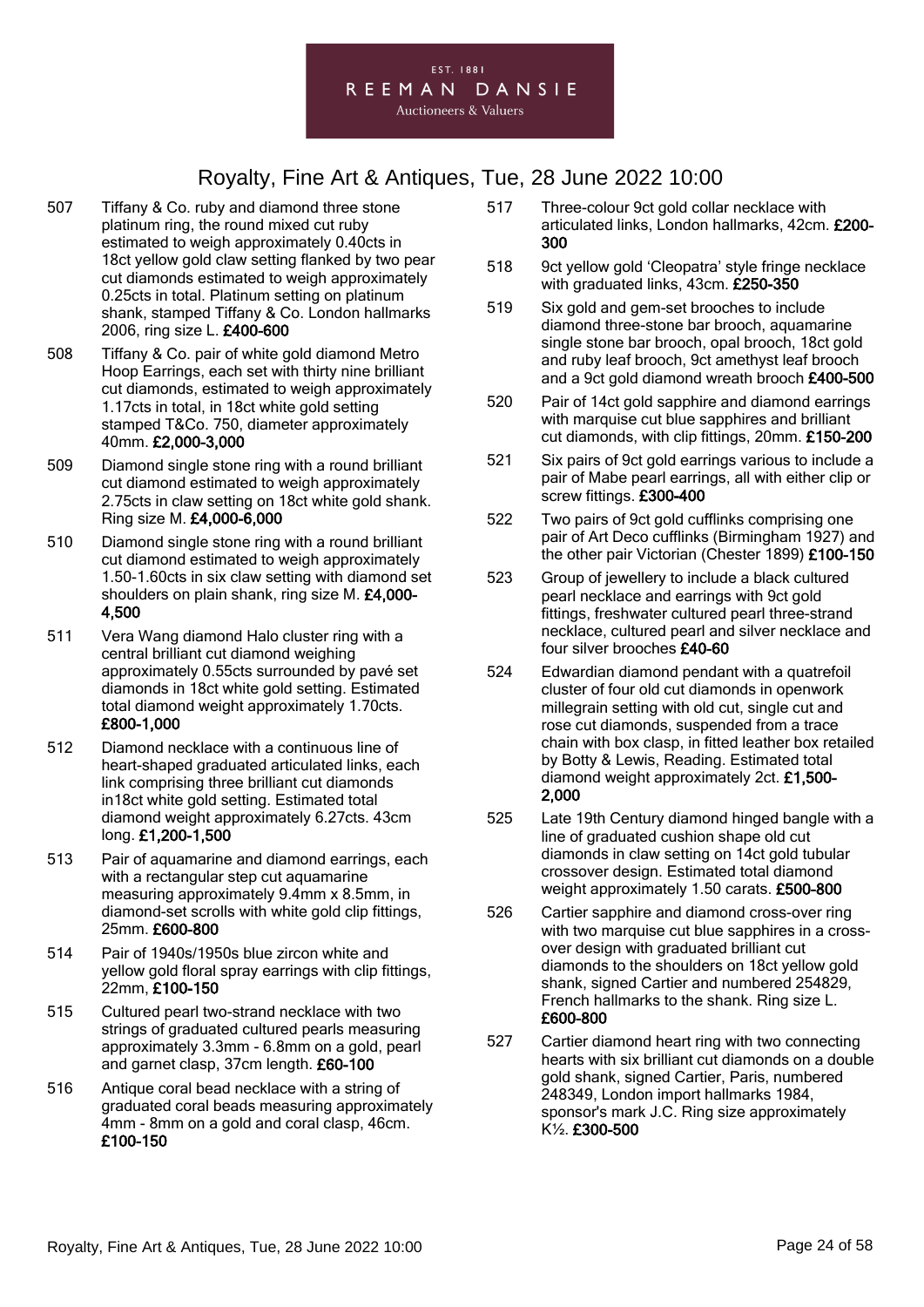

- 528 Opal and diamond brooch with an oval opal cabochon measuring approximately 17.4 x 12mm surrounded by a border of old cut diamonds in gold setting. 28 x 21 mm £200-300
- 529 Diamond nine stone half hoop eternity ring with nine brilliant cut diamonds in 18ct yellow gold setting, London 1979. Estimated total diamond weight approximately 1.2cts. Ring size L½. £300 -500
- 530 Diamond single stone ring with an old cut diamond estimated to weigh approximately 0.53cts in platinum claw setting with diamond set shoulders on 18ct yellow gold shank. £200- 300
- 531 Blue zircon and diamond ring with a round mixed cut blue zircon measuring approximately 6.7mm in platinum claw setting with diamond shoulders on 18ct yellow gold shank, ring size L½. Retailed by Bravingtons, with original leather box. £200-300
- 532 Sapphire and diamond bracelet with five oval mixed cut blue sapphires and brilliant cut diamonds in 14ct yellow gold setting, 18cm. £250-350
- 533 Collection of Victorian and Edwardian stick pins to include an opal and diamond cluster, peridot and seed pearl, various diamond and gem-set stick pins (24) £300-500
- 534 Edwardian peridot and seed pearl pendant brooch with openwork foliate scrolls, 54mm £80- 120
- 535 Two Georgian yellow metal seals with carnelian intaglios, largest 27mm. £100-150
- 536 19th century Italian carved shell cameo depicting a bacchanalian female bust in French gold brooch mount, 55mm x 45mm, and one other gold mounted cameo brooch (2) £80-120
- 537 Coral dress ring with an oval coral cabochon measuring approximately 16.2mm x 11.4mm in yellow metal setting, size M. £100-150
- 538 22ct gold wedding ring, London 1924, size L. £100-150
- 539 Diamond single stone pendant with a round brilliant cut diamond estimated to weigh approximately 0.40cts in 18ct white and yellow gold setting on 9ct yellow gold snake link chain £300-400
- 540 Pair of diamond single stone stud earrings with a round brilliant cut diamond in 18ct white and yellow gold rub-over setting. Estimated total diamond weight approximately 0.60cts. £300- 400
- 541 Pair of diamond 18ct gold half hoof earrings, with channel set brilliant cut diamonds estimated to weigh approximately 0.28cts in total. Length 17.2mm £200-300
- 542 Ruby and diamond ring with an oval mixed cut ruby flanked by six brilliant cut diamonds in 9ct yellow gold setting. Ring size R½. £150-200
- 543 Antique plique-à-jour enamel dragonfly brooch with opalescent enamel wings, ruby eyes and body, and single cut diamonds in silver and gold setting, 42mm. £2,000-3,000
- 544 Belle Époque diamond pendant brooch with graduated old cut diamonds in platinum millegrain setting with platinum lace-work and rose cut diamond border, pendant and brooch fitting. Estimated total diamond weight approximately 2.75-3cts. Length approximately 52mm. £3,000-4,000
- 545 Victorian leather jewllery box containing antique and later jewllery £80-120
- 546 Georgian paste set silver pear-shape pendant with paste stones in silver closed-back setting. 25mm x 13mm. £50-80
- 547 Group of antique coral jewellery to include an articulated dragon bangle, antique coral charms, necklaces etc £80-120
- 548 19th century Italian micromosaic bracelet with five panels depicting temples and architectural ruins, in brass mounts, 17cm. £150-250
- 549 Early 19th century continental silver and pietra dura tiara/head band with a circular panel depicting a classical figure, on silver wire work and rope twist band. £80-120
- 550 Late Victorian 15ct gold seed pearl and turquoise star burst pendant/brooch, 38mm x 28mm, on a modern gold plated chain  $£100-150$
- 551 Art Deco platinum diamond and ruby ring, the square plaque of chequerboard design with square cut rubies and old cut diamonds with diamond set shoulders, ring size L. £400-600
- 552 Art Deco sapphire and diamond ring with a rectangular step cut blue sapphire measuring approximately 8.6mm x 4.9mm flanked by old cut diamonds in platinum millegrain setting on 18ct white gold shank, ring size T½. £300-500
- 553 Ruby and diamond three stone ring with an oval mixed cut ruby flanked by two brilliant cut diamonds in claw setting on 18ct white gold shank. London 2013, ring size S½. £300-500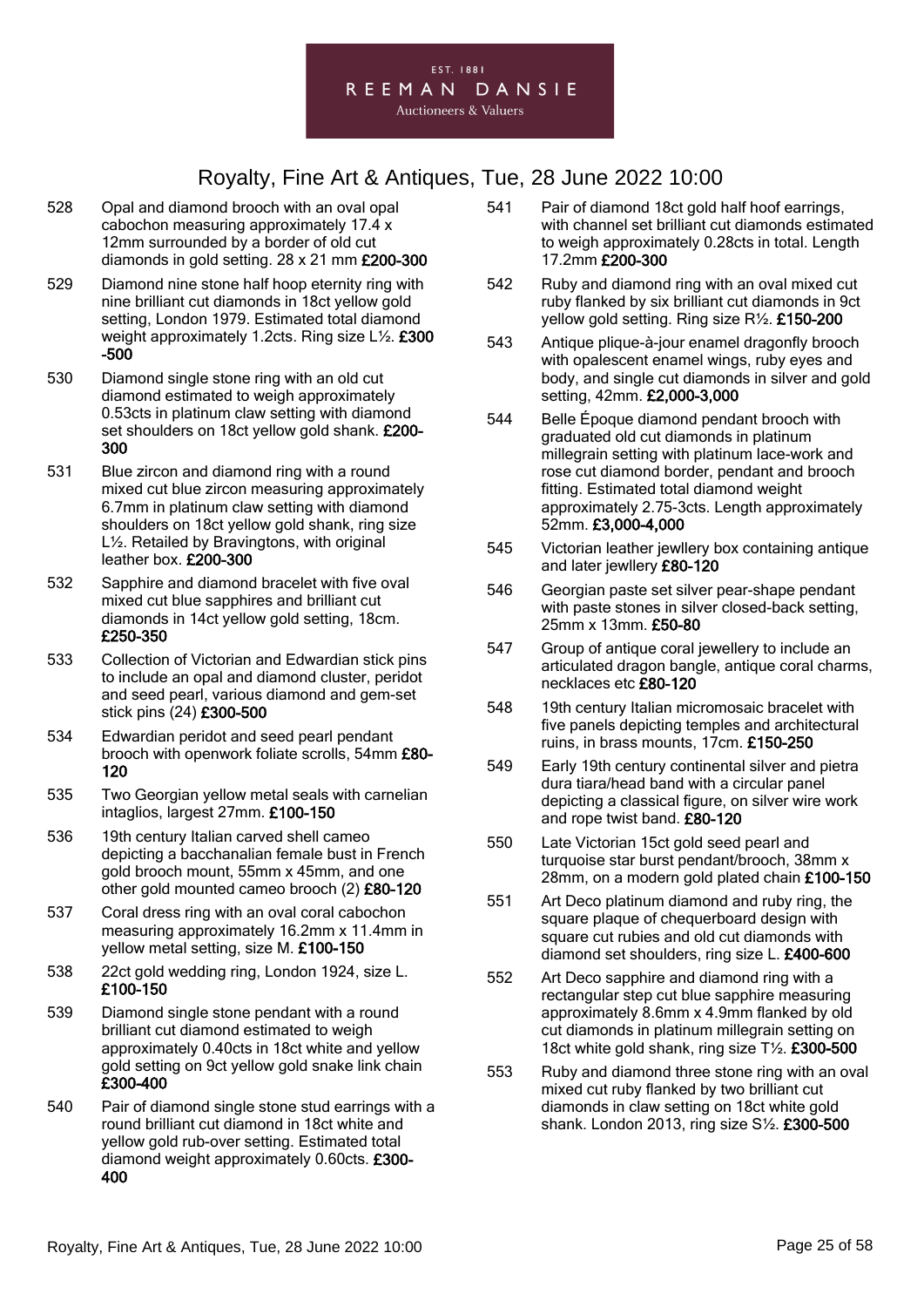

- 554 Diamond cluster ring with a flower head cluster of seven old cut diamonds estimated to weigh approximately 0.80cts, in claw setting on platinum shank, London 2013. Ring size S. £300 -400
- 555 Pair of diamond stud earrings, each with a round brilliant cut diamond in four-claw 18ct white gold setting. Estimated total diamond weight approximately 0.60cts. £300-400
- 556 9ct gold curb link bracelet with padlock clasp £200-300
- 557 Pair of diamond and sapphire heart shaped earrings and an Edwardian gold diamond cluster ring £80-120
- 558 Late Victorian diamond marquise shape cluster ring with 21 pavé set old cut diamonds on gold shank. Estimated total diamond weight approximately 2cts. Ring size M½. £1,000-1,500
- 559 Antique diamond cluster ring with rose cut diamonds in silver setting on gold shank, ring size N½. £400-600
- 560 Victorian 'Dearest' diamond hinged bangle, the band with capital letters set with rose cut diamonds, on a double tubular shank engraved 'From Father & Children, 1896' £200-300
- 561 Eastern yellow metal bracelet with synthetic stones, 20cm. £200-300
- 562 Large amethyst and cultured pearl pendant/brooch, the rectangular step cut amethyst measuring approximately 28mm x 20mm with a border of cultured pearls in gold setting. £200-300
- 563 Victorian amethyst and pearl pendant brooch with a large oval mixed cut amethyst in gold mount with pendant and brooch fitting, 44mm x 28mm £350-400
- 564 Victorian amethyst and gold tassel pendant brooch, the oval amethyst plaque with intaglio engraved decoration with seed pearl flowers in gold pendant/brooch mount with two old cut diamonds and two seed pearls, with gold tassel drops, 75mm. £600-800
- 565 Victorian gold and turquoise hinged bangle with three daisy flower head clusters on a gold tubular hinged bangle. £500-700
- 566 18ct gold diamond and multi-gem pendant necklace and earrings by Waskoll, the heart shaped pendant with multi-colour sapphires with borders of brilliant cut diamonds, the pierced gold back with engraved French verse, on a 18ct gold chain, with matching earrings, signed Waskoll, French control marks and Birmingham assay office hallmarks. £800-1,200
- 567 18ct gold and multi-gem necklace with oval mixed cut stones in 18ct gold spectacle setting, 60cm. £300-500
- 568 9ct gold and garnet pendant necklace and earrings with oval cut garnets in 9ct gold filigree setting. £80-120
- 569 Natural saltwater and cultured pearl necklace with a string of graduated pearls, the smaller pearls believed to be natural saltwater pearls and the larger pearls believed to be cultured, the clasp with three old cut diamonds, 52cm. £200- 300
- 570 18ct white gold diamond bracelet with brilliant cut diamonds in 18ct white gold channel setting, estimated total diamond weight approximately 2cts. Length 18.5cm. £800-1,200
- 571 Pair of diamond cluster earrings, each flower head cluster with brilliant cut diamonds in 14k white gold setting, estimated total diamond weight approximately 0.70cts. £100-200
- 572 Diamond cluster pendant with a flower head of brilliant cut diamonds in 14ct white gold setting on 14k white gold chain, together with another heavier 14k white gold chain. Estimated total diamond weight approximately 0.30cts. £150- 200
- 573 Pavé set diamond ring with interlocking loops in 14K yellow gold, ring size M. £100-150
- 574 18ct gold diamond and emerald flower head cluster pendant on 18ct gold chain, 40cm long, together with a pair matching 18ct gold earrings £200-300
- 575 1940s/1950s platinum and diamond cocktail ring with pavé set old cut and single cut diamonds in platinum bombe setting, ring size K-K½. £750- 800
- 576 Pair of diamond star earrings by Rosa de la Cruz in 18ct yellow gold setting. Hallmarked London 2018, 40mm. £400-600
- 577 Art Deco sapphire and diamond ring with a central step cut blue sapphire flanked by tapered calibre cut blue sapphires and rose cut diamonds in pierced platinum millegrain setting. French control marks. Ring size M. £600-800
- 578 Sapphire and diamond cluster ring with a a cushion cut unheated Burmese natural blue sapphire weighing 2.02cts surrounded by a 'halo' mount of brilliant cut diamonds with further diamonds to the shoulders on platinum shank. Ring size J½. Accompanied by a report by the Gemmological Certification Services. £2,000- 3,000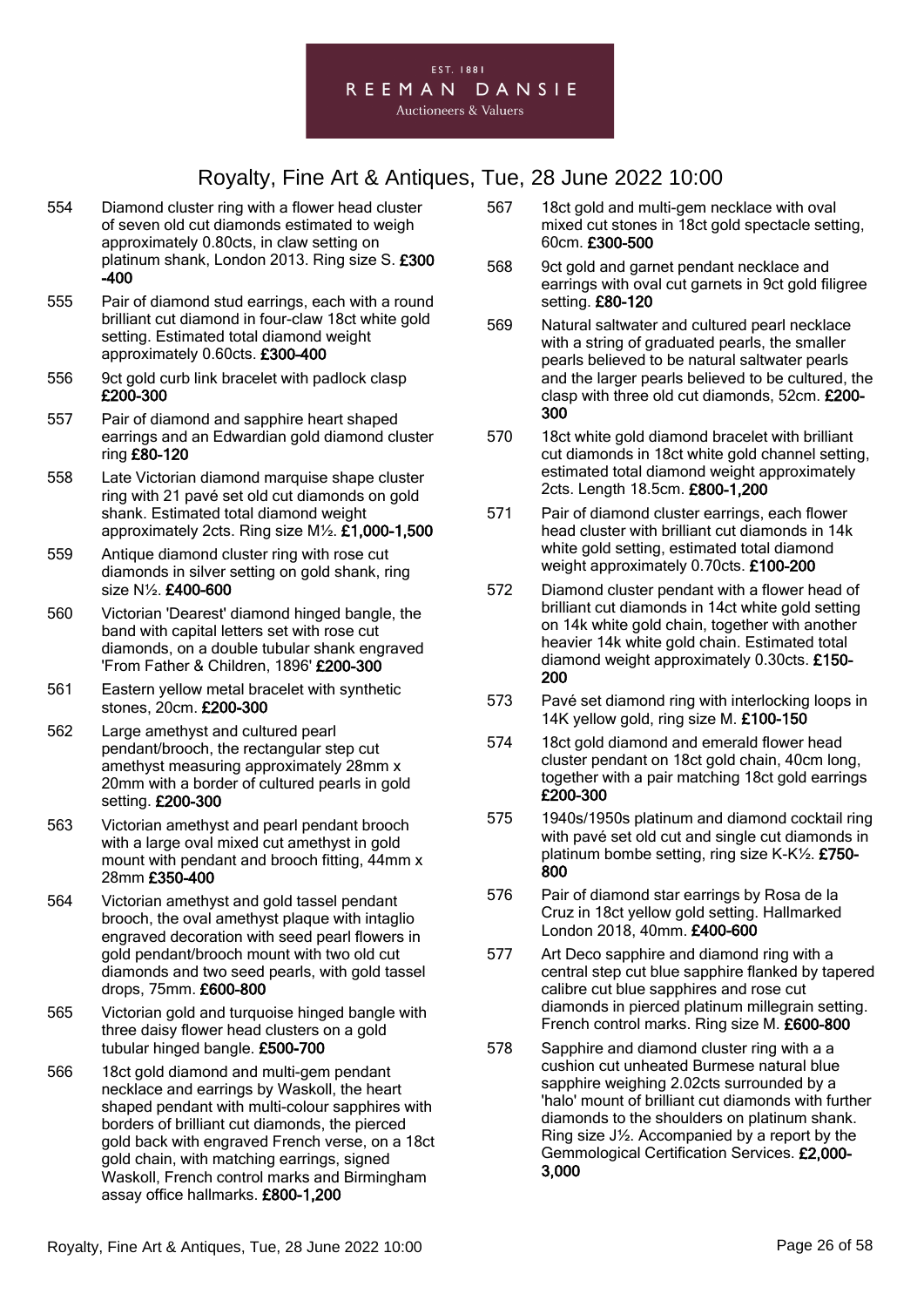

- 579 Sapphire and diamond cluster cocktail ring with mixed cut blue sapphires and six marquise cut diamonds in white gold setting, ring size N. £150 -250
- 580 Ruby and diamond cocktail ring with eleven marquise cut rubies estimated to weigh approximately 2.29cts in total, with brilliant cut and single cutdiamonds estimated to weigh approximately 0.41cts, in 18ct white gold setting, ring size M½. £200-300
- 581 Emerald and diamond cluster ring with a square cluster of four emeralds surrounded by twelve brilliant cut diamonds estimated to weigh approximately 0.72cts in total, in claw setting on 18ct yellow gold shank, ring size P. £150-250
- 582 Emerald and diamond cluster ring with a central brilliant cut diamond surrounded by emeralds and a further border of brilliant cut diamonds in claw setting on 18ct yellow gold shank, ring size R. £200-300
- 583 Diamond half hoop eternity ring with seven brilliant cut diamonds in 18ct white gold setting, estimated total diamond weight approximately 1.00ct, ring size L. £300-500
- 584 9ct gold bangle with a sapphire and diamond cluster, similar pendant, an emerald and diamond cluster pendant and a diamond single stone pendant £150-250
- 585 Twelve 9ct gold and gem-set dress rings plus an 18ct white gold wedding ring (13) £400-500
- 586 18ct yellow gold ring with a brilliant cut diamond estimated to weigh approximately 0.25cts in a heavy gold claw setting, ring size M½. £100-150
- 587 Diamond dress ring with five square clusters of brilliant cut diamonds on gold shank. Ring size N. £400-500
- 588 Antique gilt metal circular locket on a modern 9ct gold chain £200-300
- 589 Victorian diamond single stone ring with a cushion cut diamond estimated to weigh approximately 0.90cts in heavy gold claw setting on 18ct yellow gold shank, London 1886. Ring size P. £1,200-1,800
- 590 Edwardian 9ct rose gold gate bracelet with padlock clasp, approximately 18.5cm. £200-300
- 591 Mid 19th century diamond seven stone ring with seven graduated old cut diamonds in silver collet setting on pierced gold foliate scroll shoulders on tapered shank. Estimated total diamond weight approximately 0.70cts. Ring size I½. £600-800
- 592 Pair of natural pearl diamond and ruby earrings, each with a natural saltwater pearl weighing 2.55ct and 2.56ct suspended from a foliate scroll of old cut and rose cut diamonds with a single ruby, in gold setting. Accompanied by a report from the Gemmological Certification Services stating that the pearls are natural saltwater pearls. £600-800
- 593 Pair of 9ct white gold mother of pearl and sapphire cufflinks, previously owned by Ronnie Corbett. Hallmarked Birmingham 1959. Accompanied by a card from Ronnie Corbett which reads 'Dear Judi, Some cufflinks and a "posh" key ring, Yours, Ronnie C' £150-200
- 594 Pair of Art Deco rock crystal emerald and black enamel cufflinks with a central round cabochon emerald surrounded by a black enamel/onyx border on facet cut rock crystal with 18ct gold links. £400-600
- 595 Pair of gold cufflinks, each with a brilliant cut diamond estimated to weigh approximately 0.25cts in textured gold setting, stamped 9ct. £200-250
- 596 Pair of 1970s Georg Jensen silver earrings, probably designed by Nanna Ditzel for Georg Jensen, the silver modernist earrings of contoured teardrop form with screw back, pattern number 130. Length 40mm. £50-70
- 597 Novelty gold and opal brooch in the form of a scorpion with ruby eyes and opal cabochons in 9ct yellow gold setting, 60mm £200-300
- 598 1940s/1950s Odeonesque platinum and diamond ring with pavé set single cut diamonds in platinum setting, ring size M. £800-1,000
- 599 18ct white gold and diamond ring, the wide band with four princess cut diamonds surrounded by pavé set brilliant cut diamonds, ring size M. £500-700
- 600 Art Deco diamond cocktail ring with a pierced openwork plaque of old cut and rose cut diamonds in millegrain setting, ring size I. £400- 600
- 601 Diamond and enamel ribbon pendant/brooch with turquoise and white enamel four-leaf clovers and set with six old cut diamonds, stamped 14k, 28mm. £250-300
- 602 Antique pink enamel and diamond rose brooch with an old cut diamond, pink enamel petals and green enamel leaves, with unusual hinged prong fittings, stamped 14k. £250-300
- 603 Blackamoor brooch in the style of Nardi, with three black and white enamel heads and three garnets in gold setting, 40mm. £350-400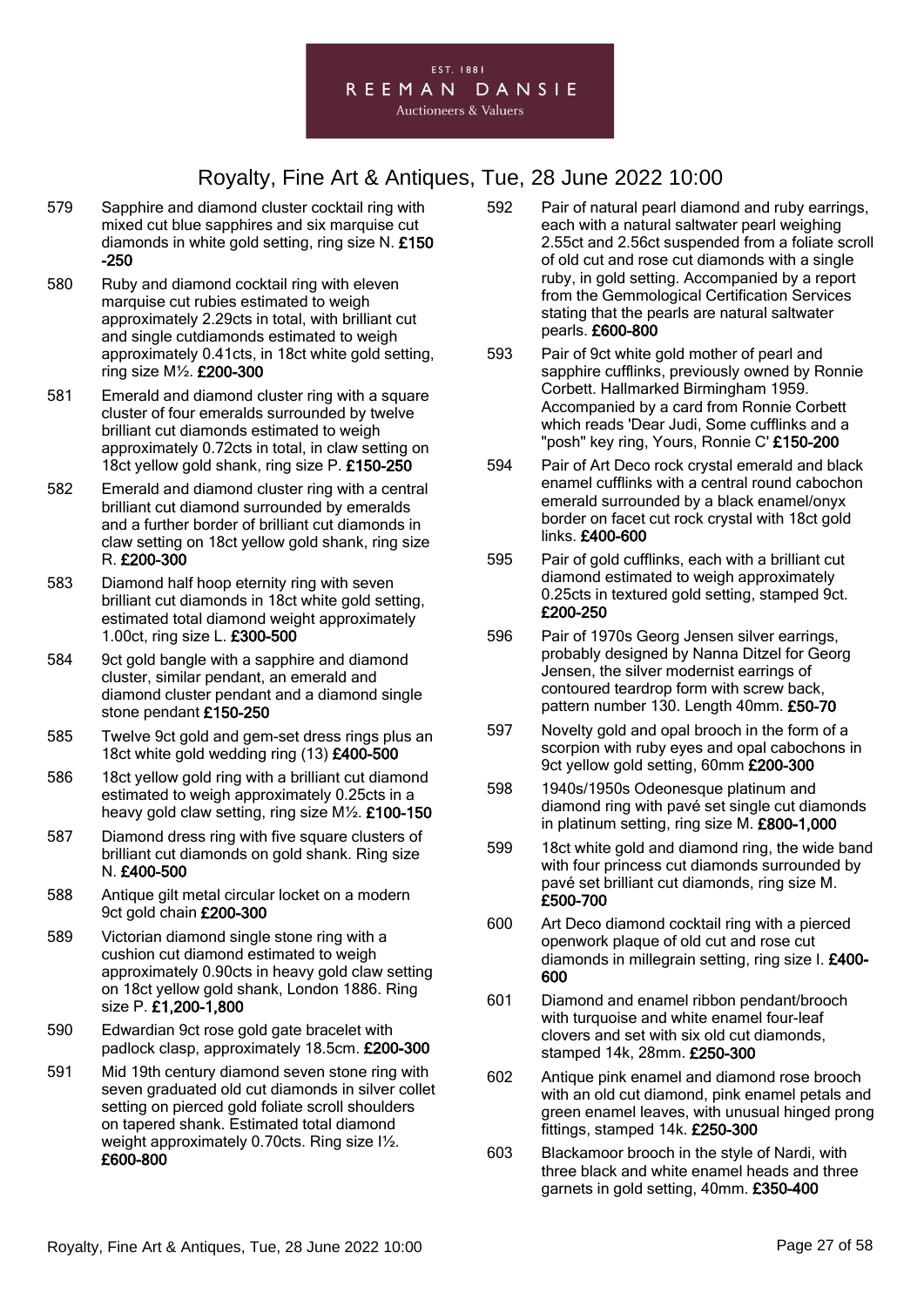

- 604 Two Victorian gold stick pins in original fitted leather boxes. £50-70
- 605 Pair of 9ct gold mother of pearl drop earrings, Victorian 15ct gold brooch, gold cigar cutter, 9ct gold signet ring and a 9ct gold charm. £200-300
- 606 14ct white and yellow gold rope twist necklace, 82cm. £600-800
- 607 Garrard & Co. 18ct gold bracelet with platted gold links, London import hallmarks 1977, 20cm. £1,000-1,500
- 608 Gold rope twist necklace, clasp stamped 750, length 72cm. £400-600
- 609 18ct yellow gold rope twist necklace, 60cm. £600-800
- 610 9ct gold cigarette case with sliding hinge mechanism, London 1953. 14.5cm x 8.5cm £1,500-2,000
- 611 Gold bracelet with seven gold full sovereigns in 9ct gold setting with articulated panels, 18cm. £2,000-3,000
- 612 Victorian gold full sovereign 1892, in 9ct yellow gold pendant mount on chain £400-500
- 613 22ct gold wedding ring, size O. £80-120
- 614 9ct yellow gold necklace with articulated textured gold links, approximately 40cm. £400- 600
- 615 Two Italian 18ct three-colour gold hinged bangles, London 1982 £1,000-1,500
- 616 Italian 18ct two-colour gold bracelet, 19cm. £1,200-1,500
- 617 Two 18ct gold chains and a pair of earrings £700-900
- 618 Tiffany silver necklace, various silver jewellery and costume jewellery £150-250
- 619 Group of 9ct three-colour gold jewellery £1,000- 1,500
- 620 Group of 9ct gold and yellow metal jewellery to include two gate bracelets, lockets, earrings, pendants and chains £2,500-3,500
- 621 Gold charm bracelet with an extensive collection of 9ct gold charms. £2,000-2,500
- 622 9ct gold charm bracelet with a collection of 9ct gold charms £1,000-1,200
- 623 A heavy 9ct gold curb link bracelet with padlock clasp and gold fob. £900-1,000
- 624 Gold bracelet with three gold full sovereigns and four gold half sovereigns in gold mounts. £1,400 -1,600
- 625 9ct gold gate bracelet with padlock clasp and gold fob £500-700
- 626 9ct gold bracelet with a double row of entwined chain links, 19cm. £700-800
- 627 Two 22ct gold wedding rings £550-650
- 628 Five Victorian leather covered velvet lined locket jewellery cases £75-100
- 629 Three large antique velvet lined leather necklace boxes to include a Alfred Dinhill tooled leather box and sundry boxes (21) £100-150
- 630 Nine antique and vintage unusual ring boxes, including an ivorine ring/brooch box and a box to hold six rings £100-150
- 631 19th century Child & Child leather box, together with a Garrard & Co. bracelet box, an S.J. Phillips box and sundry boxes (12) £60-80
- 632 Five good quality jewellery reference books to include two volumes of Van Cleef & Arpels 'Reflections of Eternity', Harry Winston 'The Ultimate Jeweler' signed by Laurence Krashes, 'Sterlé by Viviane Jutheau and 'The Necklace, From Antiquity to Present' by Amanda Triossi and Daniela Mascetti (5) £100-150
- 633 Antique coral bead necklace with a string of graduated coral beads measuring approximately 4mm to 9.25mm on a gold clasp, 50cm. £80-120
- 634 Diamond 'Diamour' pendant with two entwined white gold hearts and ten graduated brilliant cut diamonds, on 14ct white gold chain £100-150
- 635 Victorian diamond star pendant/brooch with old cut and rose cut diamonds in silver setting on gold, estimated total diamond weight approximately 2cts, with detachable brooch fitting, estimated total diamond weight approx 2cts, 46mm wide £500-700
- 636 Diamond single stone ring with a brilliant cut diamond weighing approximately 0.20cts in 9ct yellow gold setting, together with a matching eternity ring with 14 brilliant cut diamonds, both size G. £100-150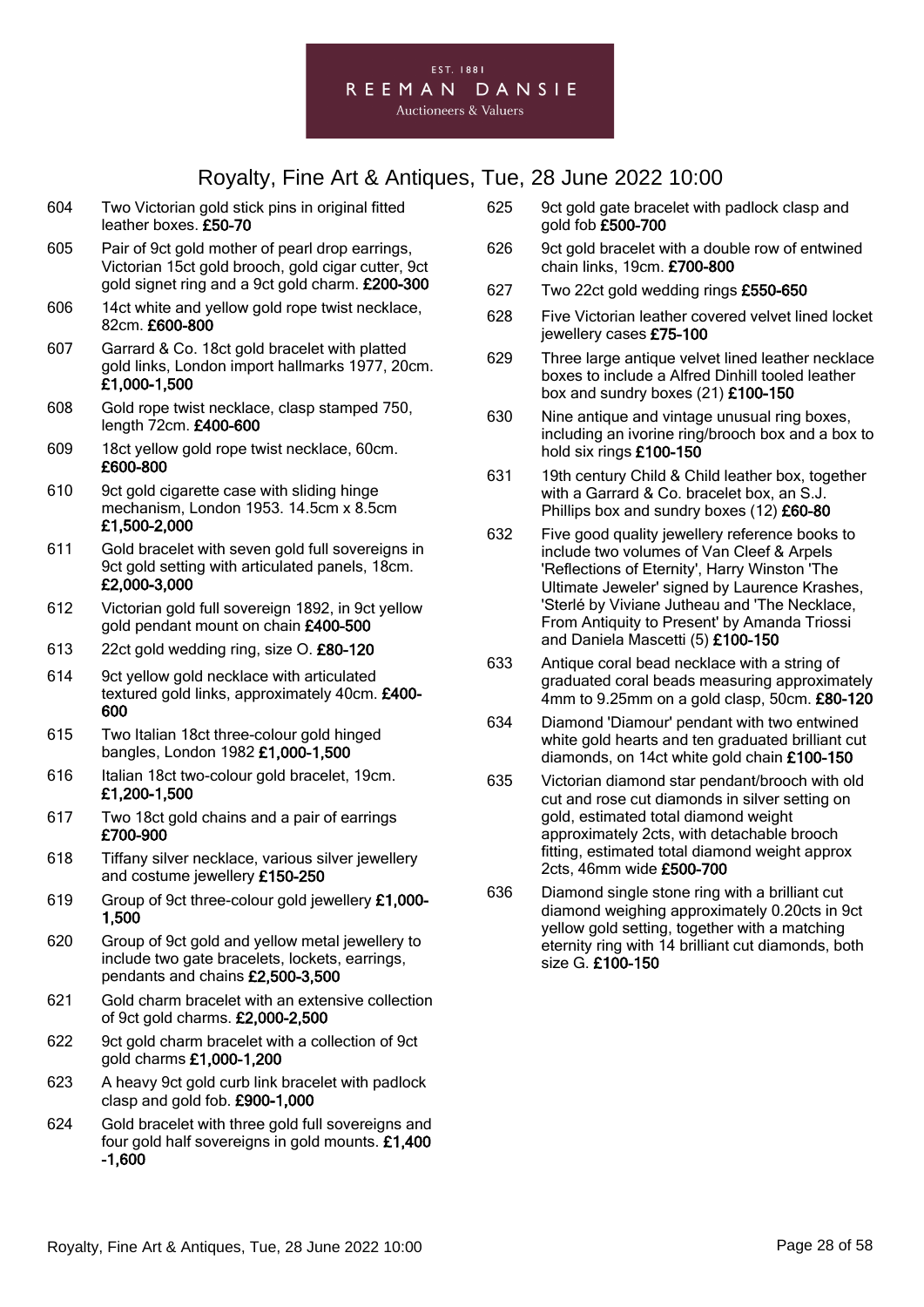#### EST. 1881 REEMAN DANSIE **Auctioneers & Valuers**

- 640 Edwardian 18ct gold Omega pocket watch, the circular white enamel dial with Arabic numerals and 24 hour markers in red, subsidiary seconds dial at the 6 o'clock position, manual wind movement numbered 3630675, in 18ct gold case, the back with finely cast profile of a lady, the inner cover engraved Eidgenössisches Schützenfest, Bern, 1910, in original wooden case with red velvet lining and original paperwork. Case approximately 50mm. Together with gold watch chain. Provenance: won by the vendor's late Great Grandfather in a shooting competition. £2,000-3,000
- 641 Early 20th century 18ct gold pocket watch with Swiss button-wind movement, the circular dial with Arabic numerals and subsidiary seconds in 18ct gold case, London import hallmarks 1919, case 47mm diameter, in original leather case. £400-600
- 642 Gentleman's Cartier 'Panthere' 18ct gold wristwatch with quartz movement, the circular dial with black enamel Roman numerals, subsidiary seconds and blued steel hands in circular gold 34mm case on 'panthere' link bracelet with deployment clasp, extra links in original Cartier red leather box. £3,500-4,000
- 643 Gentlemen's Cartier 18ct gold Tank wristwatch with quartz movement, in tank shape 18ct yellow gold case on Cartier leather strap with gold plated buckle. Case approximately 30.5mm x 23mm. Presentation inscription to the reverse of the case. Numbered 8810526290. With original Mappin & Webb receipt of purchase dated 16.1.89. No box. £1,000-1,500
- 644 Ladies Cartier 'Ceinture' 18ct gold wristwatch with manual wind movement, the octagonal dial with black enamel Roman numerals and blued steel hands, in octagonal 18ct gold case on leather strap with 18ct gold Cartier deployment clasp, case approximately 27mm. Cartier guarantee card. £400-600
- 645 Gentleman's Tag Heuer Carrera Twin-Time GMT Calibre 7 automatic wristwatch, model WV2116-0, the circular dial with date aperture and centre seconds, 24 hour markers and baton numerals, in circular stainless steel case with sapphire crystal on a Tag Heuer brown crocodile leather strap with deployment clasp in original box with instruction booklet. Case 39mm diameter. £500-700
- 646 Gentleman's Breitling Chronometre Aerospace Avantage Titanium wristwatch, reference E79362, serial number 1044347, in box with extra links and original warranty dated 31st December 2007. £500-700
- 647 Gentleman's Rolex OysterDate Precision stainless steel wristwatch previously owned by Norman Cook a.k.a. Fatboy Slim. The blue enamel dial with date aperture, applied gold Arabic and dart hour markers, gold hands and centre seconds, the manual-wind Rolex 1210 calibre 17 jewel movement numbered N59141, in circular stainless steel Oyster case with screw-down crown, on a black leather strap. Case approximately 34mm diameter. Model number 6494, serial number 186777. Accompanied by a signed photograph of Norman Cook a.k.a. Fatboy Slim, a signed photograph of his wife at the time Zoe Ball, and also a signed card by Fatboy Slim which relates to the watch and reads "Guaranteed as worn for many years by Fat Boy Slim, sadly guaranteed not to work?" Signed Norman Cook. £1,500- 2,000
- 648 Ladies Rolex DateJust Oyster Perpetual stainless steel wristwatch, the circular brushed steel dial with date aperture and baton hour markers in stainless steel Oyster case on stainless steel Jubilee bracelet, case approximately 26mm diameter, model 69160, 62510, serial number 9308155. With original Rolex guarantee when purchased from Alfred Chillcott &Co. Cheltenham on 30th March 1987, original papers, instruction booklet, original tag and also a Goldsmiths receipt when it was purchased secondhand by the vendor in 1991. Original box and outer box. £800-1,200
- 649 Rare Rolex Oyster Cosmograph Daytona stainless steel wristwatch, circa 1968,model number 6241, often referred to as the Paul Newman model, serial number 1764745, the circular black dial with Daytona in red, three subsidiary dials registering the hours, minutes and seconds, black enamel bezel and Rolex screw down crown and "pump" pushers, case diameter measures approx. 38mm. On stainless steel Oyster bracelet stamped 7205, 71 with Rolex box and outer box. £50,000-60,000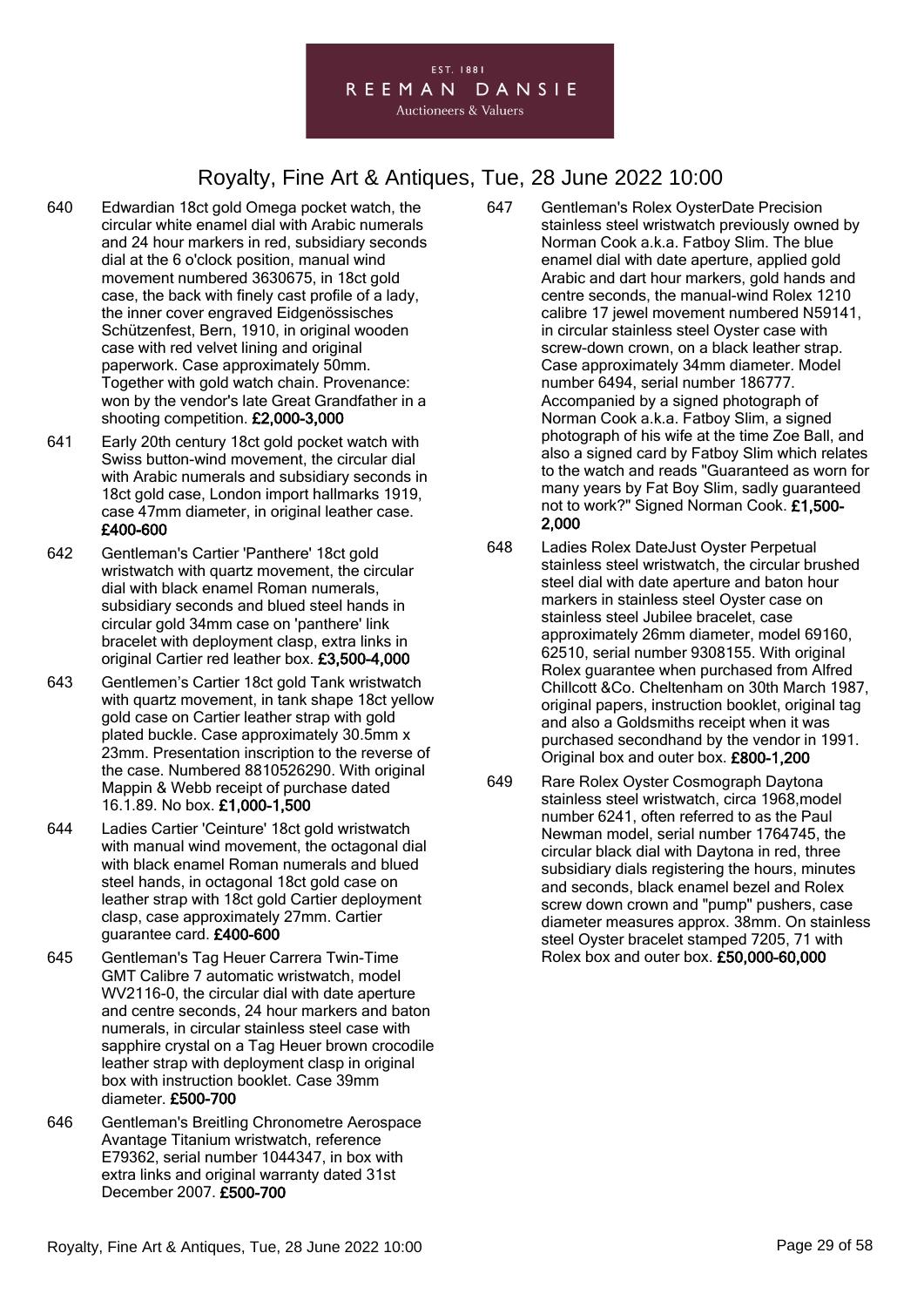#### EST. 1881 REEMAN DANSIE

**Auctioneers & Valuers** 

- 650 Gentleman's Rolex Oyster Perpetual GMT Master stainless steel wristwatch, model number 1675, serial number 1106451, circa 1965-1970, the black dial with luminous dot hour markers, baton quarters, white outer minute markers, magnified date aperture at 3, polished Mercedes hands with luminous inserts, centre seconds, arrow tipped red dual time hand, the brushed and polished tonneau form stainless steel case with screw down back and shouldered screw down crown, blue and red 'Pepsi' bezel insert, 78360 Oyster link bracelet with signed folding clasp, stamped AD10, case diameter approximately 39mm. £12,500-15,000
- 651 Rolex Oyster Perpetual Submariner stainless steel wristwatch, model number 5513, serial number 2002358, circa 1969, the black dial with luminous dot hour markers, baton quarters, white outer minute divisions, polished Mercedes hands with luminous inserts, centre seconds, the stainless steel Oyster case with screw down back, shouldered screw down crown, bidirectional bezel with black insert, 93150 Oyster link bracelet with folding clasp stamped CL1, case 39mm. £7,500-10,000
- 652 Gentleman's Rolex Sea-Dweller stainless steel wristwatch, model 16600. The black dial with luminous dot hour markers, baton quarters, white outer minute divisions, date aperture at 3, polished Mercedes hands with luminous inserts, centre seconds in brushed and polished tonneau stainless steel case with screw down back, calibrated uni-directional bezel, screw down shouldered Oyster crown, helium escape valve to the band at 9, on stainless steel 93160 Oyster link bracelet with folding clasp, stamped J3. Case 40mm, serial number 4990644, circa 1976. £7,000-10,000
- 653 Blancpain Minute Repeater 18ct gold wristwatch with minute repeating movement striking on two hammers, the white dial with Roman numerals, subsidiary seconds in 18ct yellow gold circular case with stepped bezel, 34mm diameter, the minute repeat activated by a slide in the band, sapphire crystal display back, on a Jean Rousseau tan brown leather strap with 18ct yellow gold Blancpain buckle, with instruction booklet, presentation case and original box. £22,000-25,000
- 654 1950s gentleman's Rolex Oyster wristwatch, model 6085, serial number 855862. The circular dial with centre seconds and applied gold spear head hour markers, gold bezel and gold screwdown crown in stainless steel Oyster case with 'bubble back' 34mm diameter. £800-1,200
- 655 Gentleman's Asprey gold chronograph wristwatch with manual wind movement, the circular gold dial with two subsidiary dials recording the seconds and minutes, in 9ct gold case on a brown crocodile leather strap, in original box. Case approximately 34mm. £500-700
- 656 Gentleman's Jaeger-LeCoultre gold automatic wristwatch with circular gold dial, centre seconds and applied baton hour markers in circular gold 34mm case on brown leather strap. £400-600
- 657 1940s gentleman's Omega wristwatch with manual wind 26.5SOB calibre 15 jewel movement, numbered 8895422, the circular dial with Roman numerals and subsidiary seconds in stainless steel case, 31mm diameter, on brown leather nato strap. £80-120
- 658 Rare Omega wristwatch, the dial decorated a portrait of President of Sudan, Gaafar al-Nimeiry, with quartz movement in stainless steel case on original black leather strap with Omega buckle, in original box £60-100
- 659 Raymond Weil Othello gold plated wristwatch with quartz movement, the circular brushed gold dial with mirrored gold bezel, 31mm diameter, on gold plated bracelet with deployment clasp. £50-70
- 660 Ladies Omega 9ct gold wristwatch on integral gold milanese bracelet £200-300
- 661 Lady's 9ct gold Zenith wristwatch on 9ct gold Milanese bracelet £100-150
- 750 Good large specimen fossil fish, 33cm long, together with an ammonite, 13cm wide, both raised on metal stands £100-150
- 751 Two Georgian lead tea caddies, the larger with hound knop to the domed cover and relief panels of topers, 14cm wide £80-120
- 752 Bronze model of a hound, on naturalistic base, apparently unsigned, 14cm £60-90
- 753 19th century Killarney yew and marquetry inlaid box, the hinged cover with pyrographed tablet depiction of a ruined church, a similar panel to underside of lid, the sides inlaid with shamrocks, 35cm wide £80-120
- 754 Victorian walnut stationary box, with hinged sloped front enclosing fitted interior with two glass inkwells, 37cm wide, together with four various biscuit barrels, two cased bowls, each with engraved silver plaques dated 1920, and a Victorian rosewood jewellery box £80-120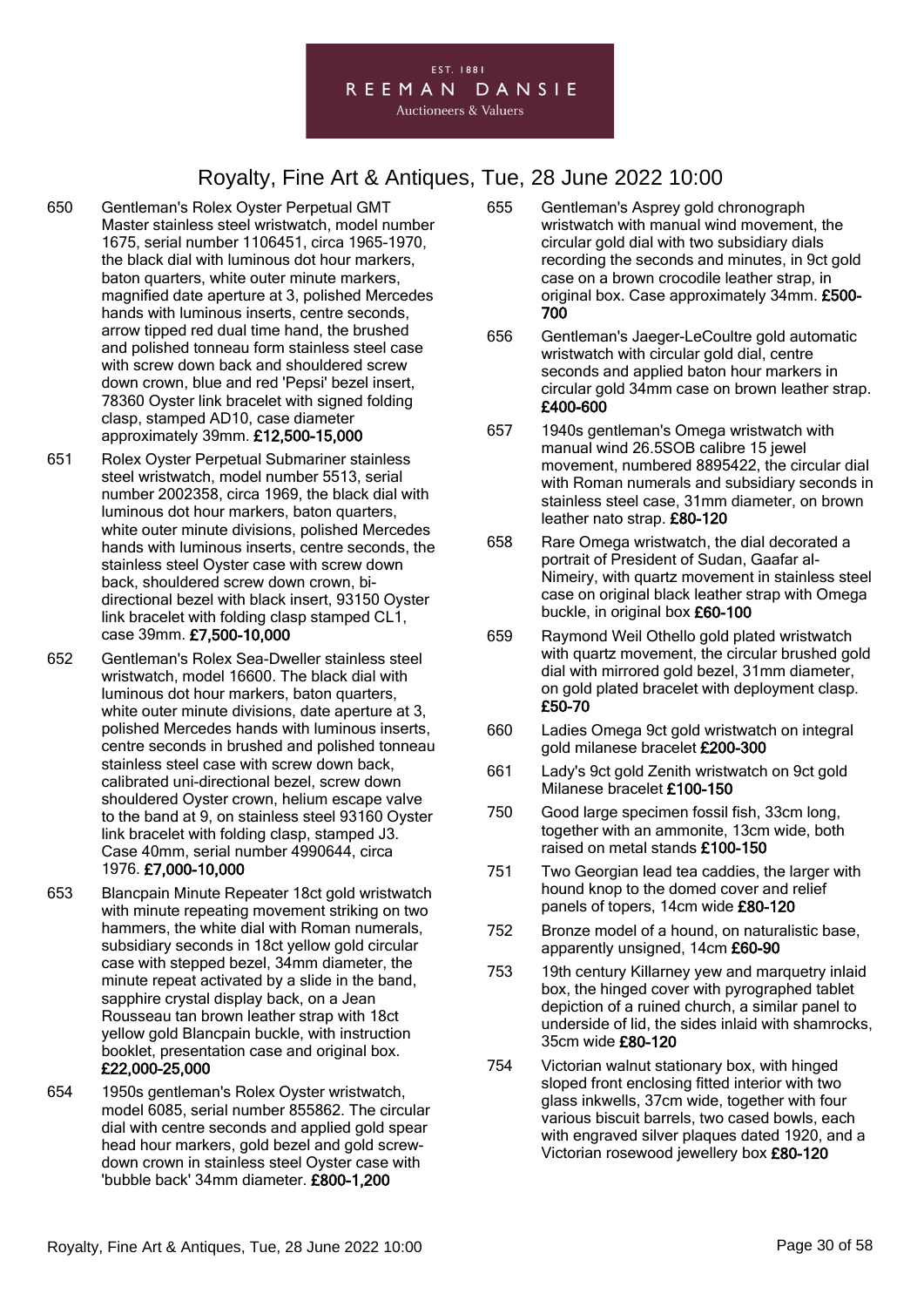- 755 Chinese jade figural pendant, the variagated stone carved and pierced with a sage and child with a drum, 5cm wide £200-300
- 756 Chinese jade pendant, of rectangular relief carved and pierced form, carved with a figure and dragon and a tree, 6.5cm high, together with a pale jade carving of an elaborate vase. (2) £200-300
- 757 Claudio Capotondi (b. 1937) bronze sculpture, untitled, signed and dated 69, 40cm long, with evidence that this was previously mounted and some deterioration towards the foot £200-300
- 758 Of Bernard Barton (the Quaker Poet) and Wooodbrige interest: A handwritten poem by Bernard Barton titled 'Mary's Dirge' signed BB, together with a letter from the poet to George Francis and his wife Mary dated 5/3/45 discussing the poem, and a first edition book 'Household Verses', published 1845 which includes the poem, p.201. Together with an engraved portrait of the poet and other unrelated books £150-250
- 759 Of Masonic interest: Very unusual carved Blue John and silver mounted curiosity, of mushroom form, the hemispherical pale stone upper section with viewing glass lens to the plateau revealing a Masonic tableau collage of Masonic symbols, heightened in gilt, verre eglomise surround and ringed by geological specimens, the lower section stone of rich purple hue, the whole raised on possibly later silver column assayed for London 1841, standing on marble socle base and turned wooden plinth with bun feet, the total height approximately 23cm £800- 1,200
- 760 Continental Grand Tour bronze figure of Venus, raised on alabaster base, 12cm high £80-120
- 761 Spanish bronze figual group, dated and titled 'Estreal Fortnata ay Jacinta', raised on rectangular marble plinth, the date indicating that this was produced for the centenary of the provocative publication 'Fortunata and Jacinta' in 1987, 17cm high £100-150
- 762 19th century Italian pietra-dura panel, rectangular form, inlaid with malachite and other stones with a scene of birds and nest, in gilt frame, 16 x 22cm £100-150
- 763 Nick Bibby (b. 1960) bronze sculpture, Elephant seal, signed and numbered 1/9, 37cm long £800 -1,200
- 764 Bronzed composition figure of a puppy, signed R Cook, 28cm high £60-100
- 765 Good George IV brass twin light Argand oil lamp, now converted to electricity, with urn surmount and trophy crest and mask ornament and twin lights each with frosted glass shades, raised on lappet column and tripod monopod column on circular stepped base, 60cm high £250-400
- 766 19th brass tobacco honesty box, with penny operated mechanism, engraved 'Birdseye', on ball feet, 25cm long £100-150
- 767 19th century Continental cloisonné and micro mosaic chamber stick, finely decorated with scene of Pliny's doves, 19cm long £250-400
- 768 Pair of good quality Japanese cloisonne dishes, each of lobed form, decorated with cockerels, 18.5cm diameter £100-150
- 769 Clam shell sweetmeat dish, on turned brass stand, 11cm high £60-80
- 770 Hollow cast bronze Buddha, in typical seated pose, 10cm high £60-80
- 771 Large antique cast lead plaque, in the form of an heraldic eagle, with three coronets, 41cm high £150-200
- 772 John Dempsey of Liverpool (act. 1832-1844) watercolour silhouette on card, depicting John Douglas Edward Campbell, 7th Duke of Argyll  $(1777-1847)$  titled and signed with initials, 28 x 19cm £100-150
- 773 Attributed to Richard Dighton (1795-1880) watercolour silhouette of a gentleman, named as George Andrew Wright of the Middle Temple - Barrister at Law, b. 1821, known in London as 'Dandy Wright', inscribed verso, 23 x 14cm, together with a similar silhouette of a scholar, titled verso Mr Charles Lambert, Oxford 1837, a portrait of an elderly lady inscribed to back board 'By Master Hubard' and another of a child, titled 'Unknown Youth, believed by Fredrick Frith of Dover, together with two miniature maps. (6) £120-180
- 774 Attributed to Samuel Dixon pair of 18th century embossed watercolour bird pictures, depicting a Fly Catcher and a Pea-Hen, each described to labels verso, in glazed ebonzied mounded frames of similar period, total size 30 x 25cm £800-1,200
- 775 Antique Greek wooden triptych icon, painted and gilt heightened with central Holy Family group and flanking reserves of saints and apostles, 41cm wide x 33cm high £250-350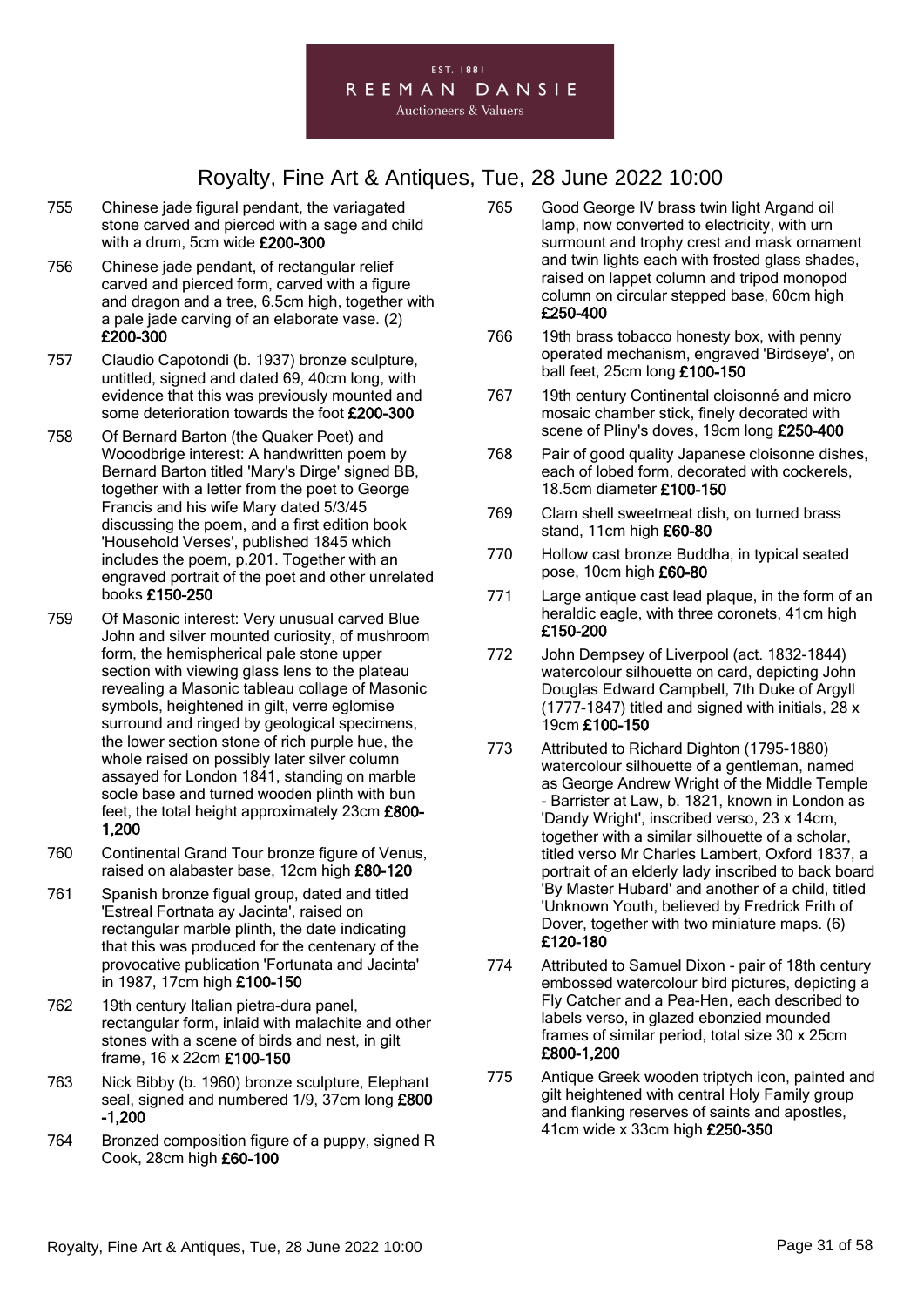- 776 Georgian style navette form partridge wood tea caddy, with hinged cover and bone teardrop escutcheon plate, 18cm wide, together with a small caddy style jewellery box £100-150
- 777 Bruno Zach (1891-1935) bronze and patinated bronze figure of an exotic dancer, signed ZACH, the bronze 26cm high, raised on faceted banded agate base, total height 39cm £400-600
- 778 Ashanti bronze pot, of bellied form raised on hoop base, the removable cover applied with figures, 26cm high £80-120
- 779 Victorian silver mounted horse hoof inkwell, assayed for London 1891, the hinged lid engraved 'Catchpenny', 13cm wide £80-120
- 780 Fine collection of late 19th / early 20th century medals awarded for Hackney Carriages, comprising a cased silver Hackney Horse Society medal, awarded to Heacham Ripper 8887, and Mrs Alfred Lewis, Norfolk 1905, ten further Hackney Horse Society silver medals, together with fifteen gilded Elkington plate Horse Show medals dating to the 1880s/90s, all presented on ornate display stand, engraved to the base 'Medals, won by A. Lewis, Church Farm Stud, Heacham', under glass dome, approximately 47cm high £250-400
- 781 Pair of Regency silkwork pictures, each depicting a young woman working in the fields, in glazed oval frames, total size 26 x 20cm £80- 120
- 782 Johannes Blaeu 17th century hand coloured engraved map of Zeelandia, in glazed frame, plate size 39 x 49cm £50-70
- 783 Bronze figure of an eagle, raised on circular marble base, total height 26cm £150-200
- 784 Set of three 19th century Indian Company School watercolour paintings of exotic birds, each presents in 19th century glazed gilt gesso frames, the largest 35 x 45cm £400-600
- 785 Unusual late 19th/early 20th century novelty hunting drinks tray in the form of a horse shoe, with flanking stirrup form handles, 56cm wide £40-60
- 786 Unusual Victorian walnut novelty money box in the form of a tea caddy, the tablet surmount hinging to reveal money slot, with combination lock to the base, 26cm wide £60-80
- 787 18th / 19th century Russian icon on pine panel, depicting a deity figure and child, in deteriorated condition, 43cm high £50-70
- 788 18th / 19th century painted Russian icon depicting a group of saints, 28 x 22cm £100-150
- 789 19th century Indian carved greenstone jadeite casket, with white metal mounts, 19cm long £80 -120
- 790 Oriental gilt bronze figure of buddha, raised on a double lotus base, 25cm high £100-200
- 791 18th / 19th century Chinese painting on fabric, depicting immortals carried by clouds and Goddess in a boat, an attendant beside, with seal mark and six character mark, within silk trims and margins, in glazed frame, image 69 x 30cm £300-500
- 792 Napoleonic propaganda poster, published Ackermann's, 101 Strand, London, framed, total size 50 x 33cm £40-60
- 793 19th century pewter chariot form cruet set, fitted with six glass bottles (some associated) with swan salt and fish ornament 38cm long £100-150
- 794 Two limoges porcelain boxes, both of cushion form, painted with floral sprays, the largest 11cm long £50-70
- 795 Mid 17th century oak carving, 33cm high £40-60
- 796 Mid 19th century Art Union of London cast iron tazza, by E N Wyon, decorated in low relief with Classical figures, dated 1851 to spread foot, 43cm wide £100-150
- 797 George IV needlework sampler, by Sarah Greenwood 1821, with religious verse and scattered animal and foliate motifs in meander border, 34 x 34cm, glazed frame £100-150
- 798 Art Deco style silver standard lamp, hallmarked for BMC ltd. London 1936, of angular form with engine turned finish, on spread square foot, the silver element of the lamp approximately 30cm high £150-250
- 799 After Claude Michel Clodion, impressive Continental bronze figure of Pan and the nymph, signed 'Clodion', on integral circular plinth base, 68cm high £700-1,000
- 800 Louis Robert Carrier-Belleuse (1848-1914) bronze and ivory figure titled 'Melodie', signed and with title plaque to the shaped plinth base, 51cm high. Registration of an ivory item. Submission reference: U8UMKNR5 £1,500- 2,500
- 801 Collection specimen stone and wooden eggs, presented in creamware basket, together with a pair of polished crystallised ammonites, 12cm diameter £70-100
- 802 Pair of Regency silk embroidered oval pictures, each depicting bucolic scenes, presented in antique gilt gesso frames, 33 x 29cm £250-400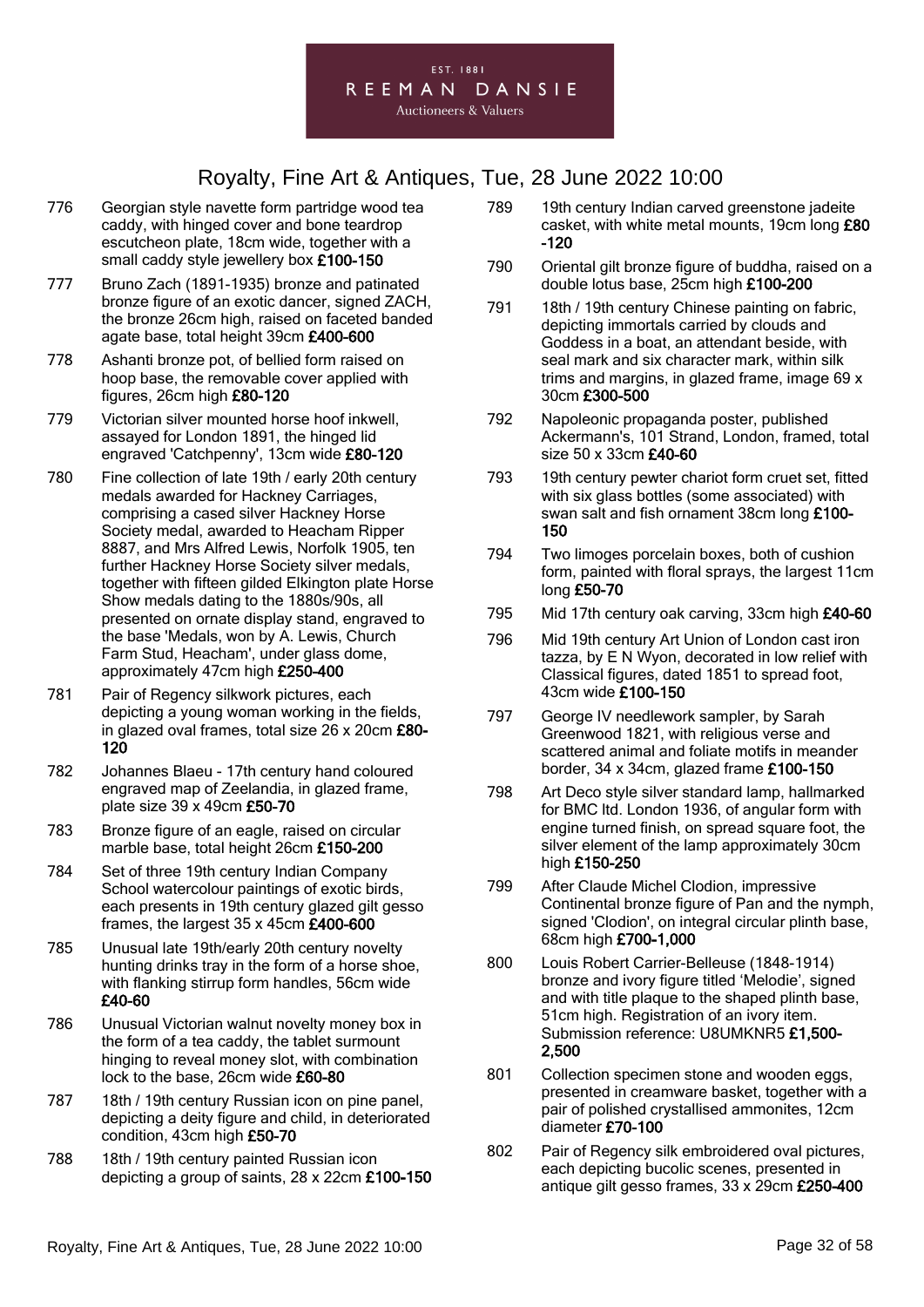

- 803 Victorian silver burner stand, assayed for London 1862, now with glass bowl housing a collection of carved stone models of fruit £100- 150
- 804 Thai gilt hollow bronze Buddha, the figure depicted in meditative pose, 42cm high £300- 500
- 805 Large antique Tibetan carved wooden model of a Temple guardian, with polychrome ornament on lappet base, 60cm long £300-400
- 806 Four 18th / 19th century Indo-Persian manuscript leaves, each finely painted in gouache with portrait of a nobleman, the largest 24 x 15cm, glazed frames £100-150
- 807 Four 19th century Indo-Persian gouache illuminated leaves, the largest image 14 x 20cm, all in glazed frames £100-150
- 808 19th century Indo-Persian gouache portrait of a water carrier, 20 x 13cm together with three Indo-Persian gouache illuminated manuscript leaves, all in glazed frames £100-150
- 809 18th / 19th century Indo-Persian gouache manuscript leaf illuminated with scene of battling elephants, 18 x 15cm, together with three other manuscript leaves, all in glazed frames £100- 150
- 810 J. K. Rowling Harry Potter and the Philosopher's Stone, rare and desirable first edition, first printing, published London: Bloomsbury, 1997, paperback, number line on copyright page reads '10 9 8 7 6 5 4 3 2 1'; '1 wand' appears twice on p.53; 'Philosopher's' is misspelled 'Philospher's' to rear cover; 'Wizardry and Witchcraft' [rather than 'Witchcraft and Wizardry'] to rear cover, ex-Libris to first title page, very slight fading to outer, otherwise in fine crisp condition £4,000-6,000
- 811 Harry Potter interest An original prop Gryffindor cloak from Harry Potter and the Goblet of Fire, the fourth film of the Harry Potter franchise, realeased in 2005, the hooded cloak with applied Gryffindor House badge, label to the lining numbered 37G. Approximately 89cm long. Provenance: Given to six-year-old Alba Diaferia during a magical day on the Warner Brothers film set at Leavesden, arranged by Make A Wish Foundation. During the visit Alba watched filming in the trophy room and toured the other sets, met and lunched with the principal actors. This lot is accompanied by a copy of a photograph taken on the occasion, of Alba in the Trophy Room, together with the actors in the role of Rita Skeeter, Harry Potter and the other tri-wizard champions, also included is a copy of a letter from Anna from the Harry Potter production team to Alba, following her visit. Alba later also attended the Film premiere at Leicester Square. A percentage of the money raised from this sale will be gifted to Make A Wish Foundation.

Cloaks from the Harry Potter films are almost never seen at auction. Alba, who was a passionate reader and particularly fond of the Harry Potter series, wore this cloak during her special day at the studios and on one other occasion, World Book day at her school, when she attended school dressed as her hero - Hermione Grainger, no doubt surrounded by innumerable other Hogwarts students, but sporting a rather more special outfit. £5,000- 7,000

- 812 Herman Moll hand coloured early 18th engraved map of Westmorland together with another of Durham, 21 x 33cm £30-50
- 813 John Speede (after Saxton) Montgomerieshire, hand coloured engraving, 1610 first edition, English descriptive text verso, 39 x 48cm £70- 100
- 814 Nicholas Sanson La Gaule en quartre Regions - France in Roman Times, hand coloured engraving, 41 x 51cm £100-150
- 815 John Speede Northumberland, hand coloured engraved map, 1662 reissue, 38 x 51cm, glazed frame £70-100
- 816 John Speede hand coloured engraved map of Leicestershire, early 17th century, 38 x 51cm, together with a small 18th century map by Robert Morden - The smaller Islands of the British Ocean, both in glazed frames. (2) £40-60
- 817 Collection of forty-five specimen stone eggs, the largest 9cm long, in antique treen bowl £150-250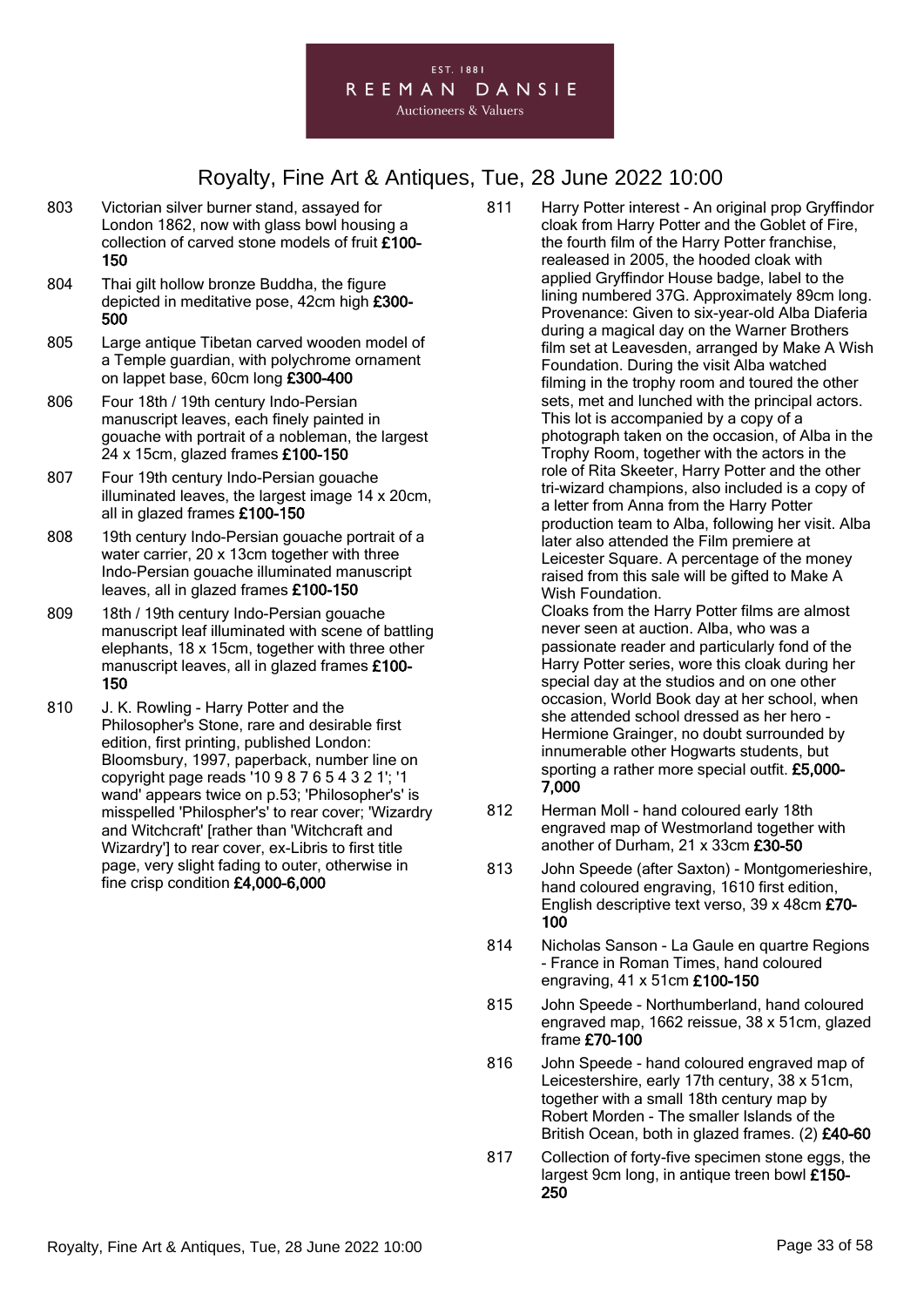

- 818 Collection of forty-eight silver thimbles, Victorian and later £150-250
- 819 American Marine Interest: Pair of late 19th century reverse glass silhouette portraits of ships inscribed 'U.S.Sp. Constitution' and 'U.S.Sp. Perseverance', in birds eye maple frames, total size 37 x 45cm £300-500
- 820 19th century reverse silhouette on glass, titled 'Santa Maria', in birds eye maple frame, total size 40 x 50cm £150-250
- 821 Late 18th century pen work drawing exercise, with religious verse, and flourish, signed J Malon, 22 x 17cm, glazed frame £60-100
- 822 Two late 18th / early 19th century botanical watercolours, the smaller possibly Indian Company School, 37 x 27cm, glazed frame, with label verso for the Anthony Belton Collection, Dreweatt Neate, 13th & 14th October 1992, the larger work titled to pen label verso 'Cow Itch of Dominica', in reeded ebonised frame, 38 x 28cm, together £100-150
- 823 Antique composition garden finial, in the form of a forearm, holding a ball, 41cm high £150-250
- 824 Regency silvered tea urn, of small size, with flanking lion mask handles on square base with ball feet, 38cm high £100-150
- 825 Early 19th century silkwork picture, with stylised design of birds in a flowering tree, a label attached to reverse with inscription and dated 1809, in period gilt gesso frame, total size 48 x 39cm £100-150
- 826 Set of three 18th century ornithological hand coloured prints, by Eleazar Albin, circa 1730s, each plate approximately 26 x 21cm, glazed frames £60-100
- 827 Interesting African carved horn figure, with fine patination and old collection label verso, 13.5cm high £60-80
- 828 Unusual Continental porcelain table lighter, of cube form, decorated with Kakiemon palette, 7cm high £50-70
- 829 Late 18th / early 19th century Chinese export Paktong buckle, 8cm wide £80-120
- 830 17th century brass tazza, with impressed geometric ornament on ring turned column and domed foot, 21cm diameter £100-150
- 831 Regency brass mounted door stop with lion's paw, 39cm high £50-80
- 832 Pair of 17th century or later stumpwork panels, worked in sequins with swan ornament, in glazed ebonised frames, 10 x 14cm £150-200
- 833 19th century Indo Persian brass jardiniere, with bell shaped bowl on fluted column and spread foot, engraved with arabesque panels, 43cm high £50-70
- 834 Antique Chinese red lacquered food carrier, 26cm high, and an antique Japanese woven basket food carrier £50-100
- 835 19th century bronze erotic panel, rectangular form, worked in low relief with bawdy scene, 12 x 18cm £100-150
- 836 A South Staffordshire enamel patch box. inscribed 'Mary Desbrough' circa 1760-70. Provenance; Christies, London, 20th May 1987, lot 80, 6cm diameter £180-220
- 837 A South Staffordshire enamel patch box, inscribed in gilt 'Sarah Aston', circa 1800, oval form, 5cm wide £120-180
- 838 Early Latin illuminated musical score on vellum, presented in glazed gilt gesso frame, 67 x 50cm £80-120
- 839 Early Continental carved and polychrome painted religious figure, 14cm high £70-100
- 840 17th century style Dutch embossed brass charger, octagonal form with figural reserve and scrolling tulip border, 49cm wide £80-120
- 841 Massim culture Milne Bay Papua New Guinea carved wood pig with incised decoration inlaid with lime, late 19th / early 20th century, 16.5cm long £200-300
- 842 Fine quality Victorian coromandel vanity box, by Leuchars & Son, 38 & 39 Piccadilly, the top inlaid with brass conjoined initials, hinging with cantilevered trays and drop front, the interior with removable trays and twin silver lidded glass canisters, assayed for London 1902, 34cm wide £600-800
- 843 Three Japanese carved wooden netsuke, including finely carved figure of a tiger and cub, two character mark to the base, 5cm, two others £100-150
- 844 Victorian lacquered brass and coromandel wood three draw telescope, apparently unsigned, extending to 59cm £60-100
- 845 Asian wood libation cup with copper lining, with twin carved intrinsic faux bamboo handles, 12cm wide £50-70
- 846 George IV mahogany gout stool, with stud closed embroidered cushion on plinth base, 31cm wide £80-120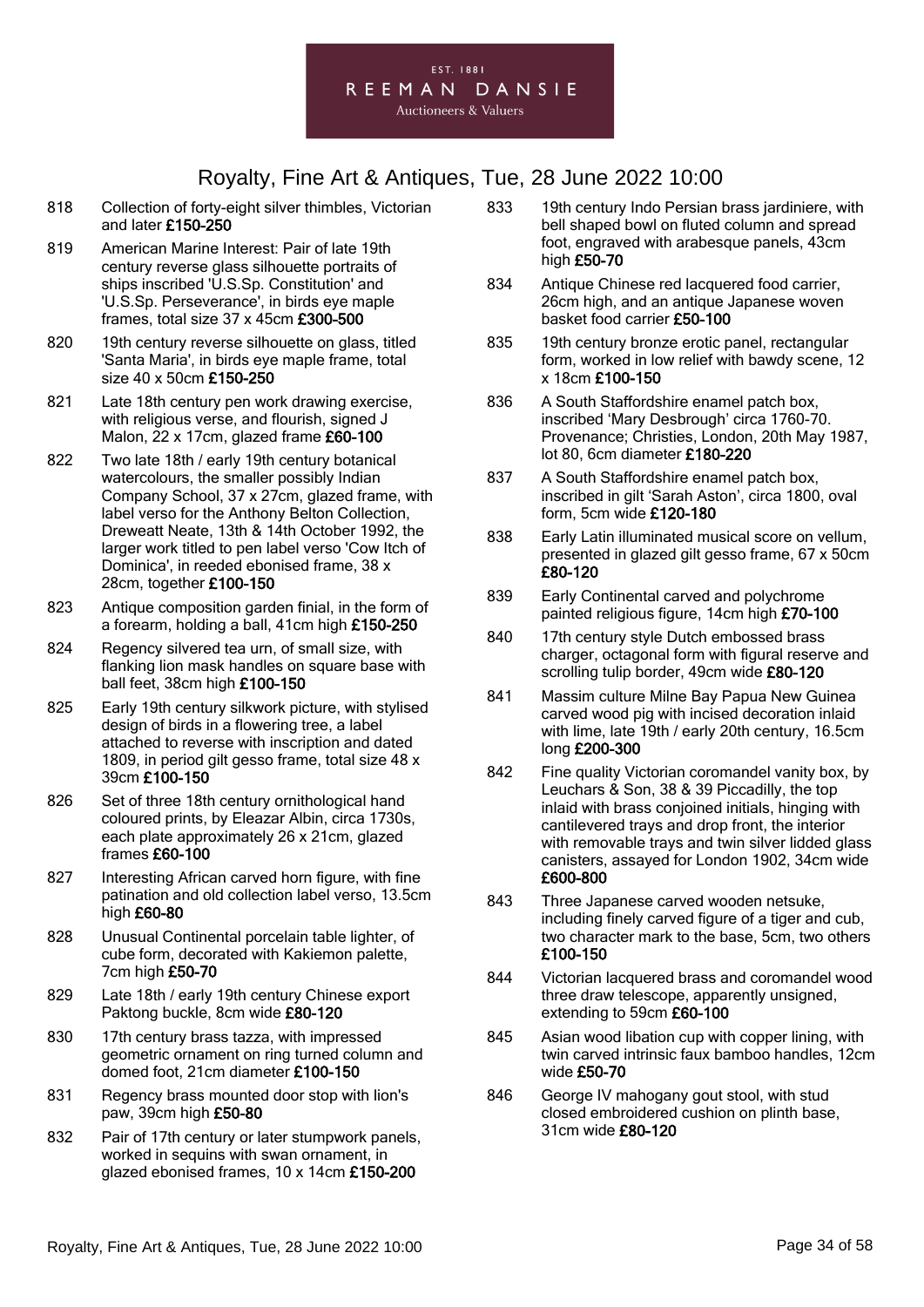

- 847 Follower of Guy Taplin, pair of carved and polychrome painted wooden swans, stamped to base, J.P.D.P.J, approximately 43cm long £200- 400
- 848 Large 19th century needlework embroidery, worked with three panels of birds on flowering branches, glazed frame, total size 150 x 87cm £300-400
- 849 Fine quality Victorian half length portrait on porcelain, inscribed verso 'J Snell by J Simpson 1846, Galway Road, Westbourne Grove', in good quality carved walnut frame, 28cm high £60-100
- 850 Rare 19th century Vienna enamel miniature urn, decorated with a continuous frieze of 18th century style figural scenes, with ormolu mounts, 9cm high £400-600
- 851 19th century Continental tin bottle carrier, with three compartments and surmounting carrying handle, 45cm high, together with a 19th century bed warmer £80-120
- 852 Rococo style gilt wrought metal chandelier, with nine scrolling candle arms, 48cm wide, approximately 55cm high £80-120
- 853 Large pair of 19th century French Aubusson tapestry panels, each depicting a floral arrangement in landscape, with Rowley Gallery label to reverse of one, in glazed iced oak frames, total size 97 x 125cm £150-200
- 854 Impressive Victorian woolwork and embroided coat of arms, arched with elaborate heraldic shield and dragon and lion stumpwork supports, with Latin motto Deo Adjuvante Non Timendum, 112 x 145cm Provenance: removed from Bramfield Folly, Suffolk £300-500
- 855 Elaborate dry flower arrangement under very large glass dome, 81cm high £100-200
- 856 Victorian brass novelty photo frame, in the form of an arched doorway with sliding bolt and pierced scrolling surround, the doors hinging to reveal a glazed aperture, housing a Victorian Baxter print, with easel support, 28cm high £80- 120
- 857 Collection of eighteen Chinese jade interlocking rings joined by thread, the larger rings approximately 16mm diameter £200-300
- 858 Late 19th / early 20th century Continental bronze figure of the drunken Silenus on a donkey, on naturalistic base and rouge marble plinth, 23cm high £120-150
- 859 Continental bronze figure of a golden pheasant, signed Troudoux to the canted naturalistic base, raised on variegated marble plinth, total length 30cm £100-150
- 860 Pair of Grand tour bronze candlesticks, each with beaded sconce moulded with bacchus ornament on spiral twist column and triform griffon supports and conforming slate bases, 26cm high £100-150
- 861 Pair of antique bronze busts of children, each raised of rouge pedestal base, 22cm high £100- 150
- 862 19th century carved glass cameo of a papal figure, modelled in profile, within tooled leather frame with gilt braid, 7.5 x 6.5cm £60-100
- 863 Impressive pair bronze and onyx vases, of classical form with flanking acanthus scroll handles on circular stepped bases, 49cm high £300-400
- 864 Arts & Crafts brass hanging lantern, with suspension loop and mottled glass panels. between projecting slender knopped columns, 34cm high £80-120
- 865 Pair of rococo revival ormolu candelabra, each with three scrolling candle arms on pierced Cscroll bases with cherubic figures, stamped to bases 'N', 33.5cm high £200-300
- 866 Pair of bronze Grand Tour candlesticks, each with elaborate feather moulded knopped column, and triform bases with lions paw supports and shaped plinth, 25.5cm high £100-150
- 867 Group of pewter, to include 18th / 19th century broad rim platter, quart tankard, pair of 19th century ale jugs, engraved W Turner, Brickmakers Arms, Hartslands, Sevenoaks and a French Litre ale tankard £150-250
- 868 19th century Chinese gouache depicting a deity figure, holding a wooden staff and flaming box, represented with talons for toes, signed, 50 x 27cm, glazed frame £150-250
- 869 Pair of antique Grand Tour lidded urns, after the antique, each lidded vessel of hemispherical form, clad with vines and with bird finial, raised on canted black marble plinth with gilt beading, total height 29cm £200-300
- 870 Antique silver inlaid Islamic vase or hooker base, now presented as a lamp, raised on wooden plinth, 30cm high £80-120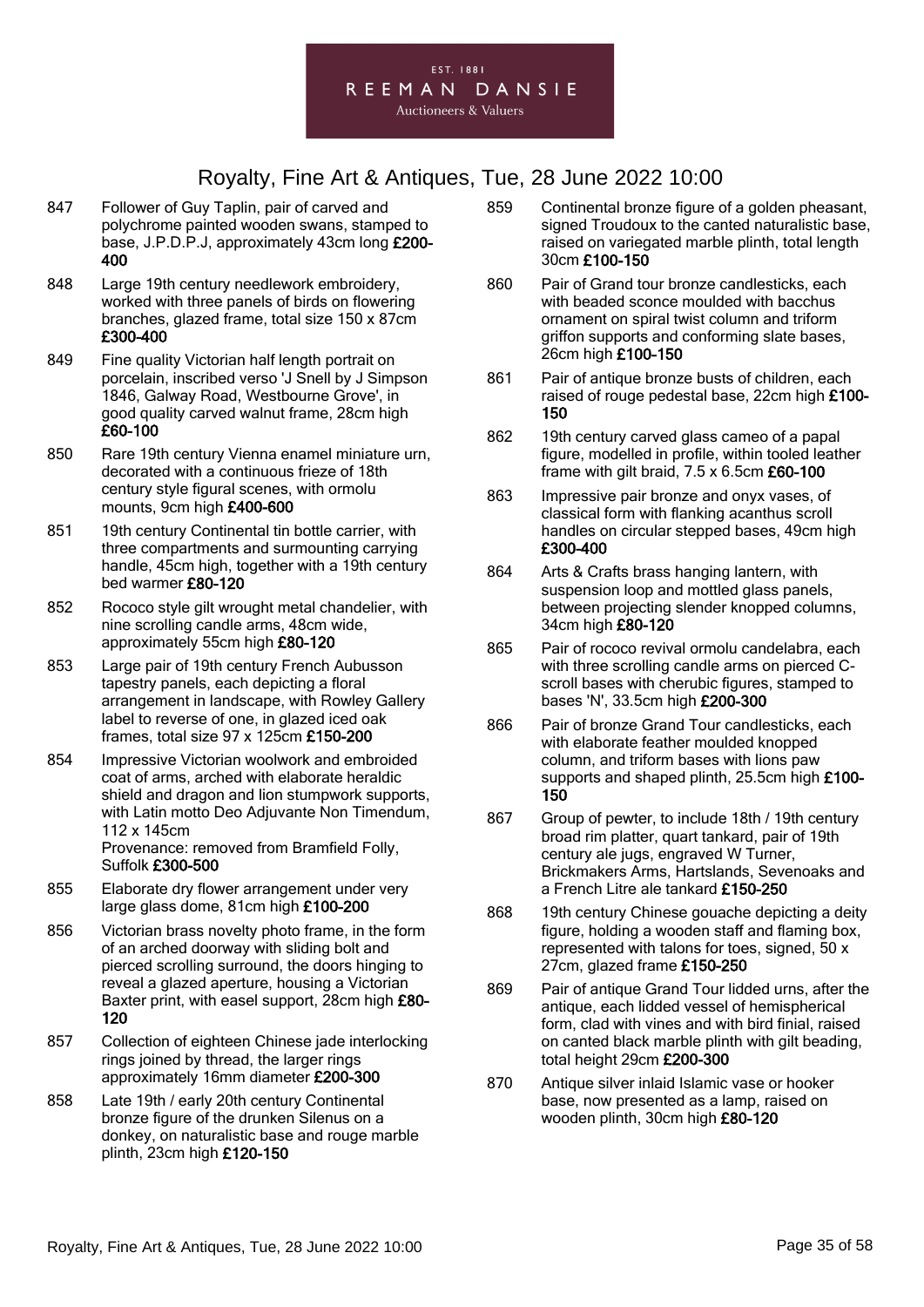

- 871 Unusually large William IV woodwork sampler, titled Jane Freemans work April 26 1831, aged 10, born April 14 1821, embroidered with Solomons Temple and scattered animal and foliate devices, in glazed ebonised frame, total size 82 x 73cm £200-300
- 872 \*Claire Norrington (b. 1969) large limited edition bronze sculpture of a seated hare, signed with initials and numbered 8 of 12, 46cm high £800- 1,200
- 873 Regency papier mache tray, rounded rectangular form, decorated in gilt with butterflies and foliage, 76 x 59cm £150-250
- 874 Rare late 18th century silver mounted horse's hoof, assayed for London 1773, makers JB/GC/WN, with hinged cover engraved with initials and crest, the front titled 'Corporal', 14cm long £70-100
- 875 Balliol College interest: Pair of 19th century Old Sheffield plate twin branch candelabra, classical form with gadrooned borders, 41cm high, together with a pair of matching candlesticks, all engraved with the arms of engraved with the arms of Hannah Brackenbury (1795–1873), daughter of James Brackenbury of Manchester. She was a major donor to Balliol College, Oxford: Balliol's Brackenbury Scholarship is still funded from her endowment and the rebuilding of the south and east ranges of Balliol's front quad were largely funded by her. £100-150
- 876 Fine quality George III silkwork picture, of oval form, centred by Bartolozzi style stipple engraving, in gilded frame with gilt ribbon surmount, 54 x 56cm £150-250
- 877 Large silver plated 19th century table centrepiece, naturalistically modelled as a tree, issuing three candle arms, with sheep to the rocky base, 56cm high, raised on confirming naturalistic shaped circular plateau now lacking mirror £150-250
- 878 Pair of 19th century bronzed and ormolu single candlesticks, each with bold acanthus knopped stems, raised on spread moulded base, 27cm high £100-150
- 879 Empire style bronze and ormolu inkwell, the cover with sculpture of two horses in the manner of Mene, enclosing glass inkwell, raised on monopedal griffon supports and stepped circular base, 23cm high £150-200
- 880 Pair of Classical revival bronze table lamps, each of slender baluster form with flanking angular handles, moulded with figures emblematic of the seasons, on circular spread foot, 51cm high £200-300
- 881 After Auguste Moreau: Good pair of bronze ornamental vases, of slender baluster form, applied with trailing roses, signed, raised on rouge marble bases, 37cm high £300-400
- 882 Pair of impressive lidded bronze urns in the manner of Clodion, all over relief decorated with putto frieze and acanthus borders on spread foot and marble plinth, 51cm high £300-400
- 883 Golfing interest: 1920s cigarette box, with silver mount, and applied golf ball and silver golf club to lid, assayed for Birmingham 1929, maker Sanders and Mackenzie, 18cm wide £150-200
- 884 Pair of late 19th century Aesthetic movement brass wall sconces, each modelled as a lily pad with a frog stalking a fly, both stamped RD 17801 to reverse, 27cm overall £80-120
- 885 Carved coconut basket decorated with the Royal arms and legend 'Jamaica', 14cm long, together with a carved coconut cup on stand (2) £80-120
- 886 Large antique Tibetan brass and copper vessel and cover, applied with coral and turquoise stones, of baluster form with tooled and embossed bands, approximately 68cm high £120-180
- 887 19th century burr walnut tea caddy, of bulbous sarcophagus form, the hinged cover enclosing twin lidded canisters flanking glass mixing bowl, 34cm wide £80-120
- 888 Fine and exceptionally large 19th century Swiss cylinder music box playing twelve mainly operatic airs on two combs and an 18 key reed organ, as listed on the original tune sheet, in typical walnut case with fine trophy crest inlay, 91cm wide. Provenance: Vanbrugh House Antiques, Stow-on-the-Wold, February 1996 £1,000-1,500
- 889 Good quality pair of antique Japanese figured hardwood and hardstone inlaid panels, each finely inlaid with pheasants in flowering shrubs, 161cm high £150-250
- 890 After Nicolas Coustou (1658-1733): Large 19th century terracotta bust Countess Noille, incised to rear 'Nicolaus Coustou. Lugd Fecit MDDCCXXIII, 77cm high £200-300
- 891 Unusual antique Anglo-Indian hardwood and brass inlaid mount, of lobed hemispherical form with tapering finial, possibly from a palanquin, 52cm wide £50-80
- 892 Antique Indian lacquered occasional table, octagonal top painted with figural scene in animal and arabesque borders, in red on black ground, on collapsible mihrab base, 36cm wide £40-60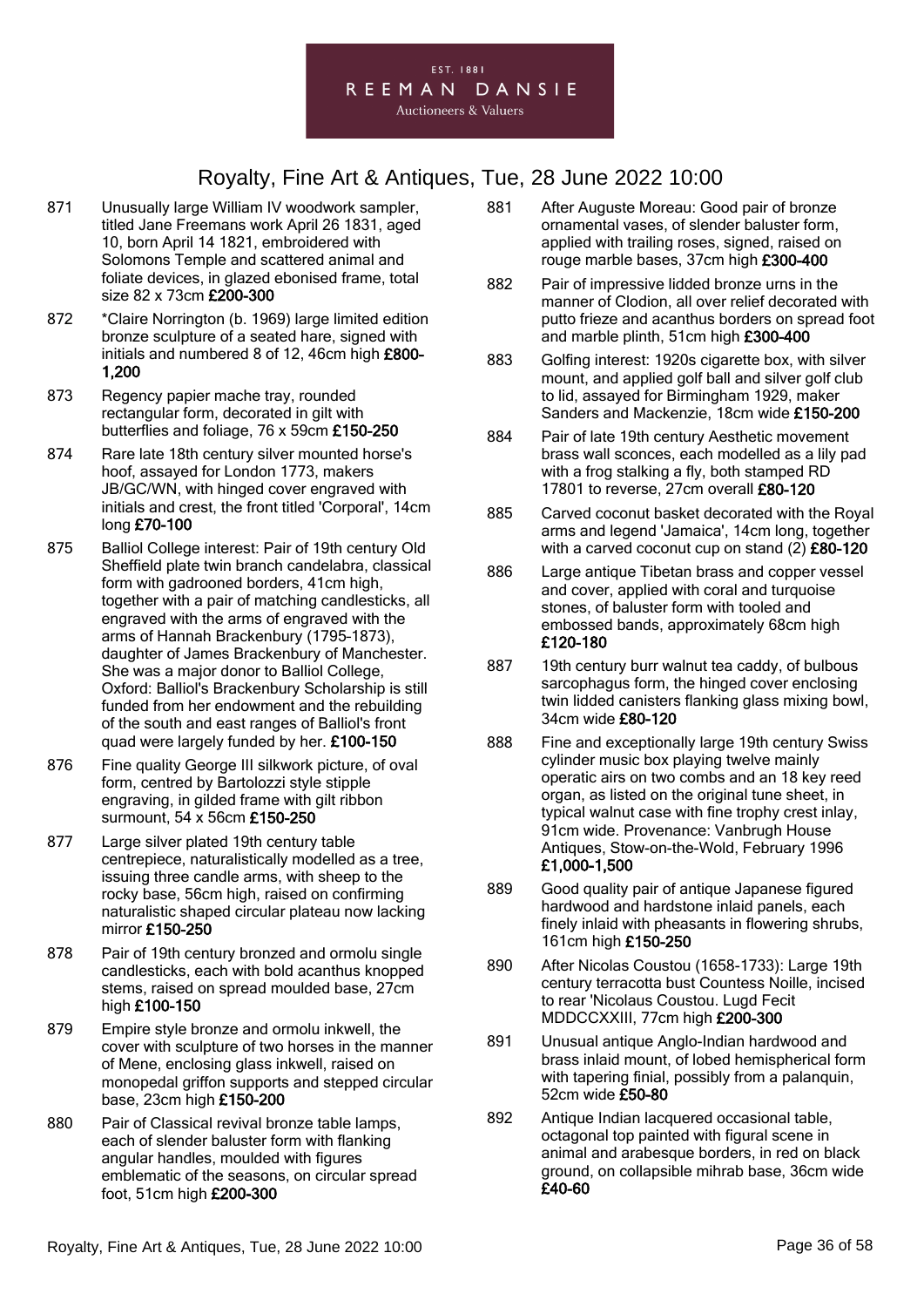

- 893 William Kip after Christopher Saxton (1540- 1610), coloured engraving, Map of Cumbria, 1637, plate 28 x 32cm, glazed frame £80-120
- 894 William Kip after Christopher Saxton (1540- 1610), 17th century coloured engraving, Map of Huntington, plate 27 x 33cm £50-70
- 895 William Kip after Christopher Saxton (1540- 1610), 17th century coloured engraving: Map of Denbigh, plate 26 x 32cm, glazed frame £40-60
- 896 Robert Morden, early 18th century handcoloured engraved map of Nottinghamshire, 36 x 42cm, glazed frame, together with large Emanuel Bowen map of Leicester and Rutland, a small map of Lincolnshire, road map from Lincolnshire to Grimsby and small map of Lincolnshire by Emanuel £80-120
- 897 John Ogilby: pair of hand coloured engraved road maps: London to Flambrugh Head, 1698, plate 32 x 44cm, and The Continuation of the Road from London to Flambrugh, 1675, both in glazed frames £80-120
- 898 Robert Morden hand coloured engraved map 'Brittania Saxonica', 1695, plate 39 x 31cm, glazed frame £50-70
- 899 Group of 17th / 18th / 19th century maps, including John Ogilby, The Continuation of The Road from Chester to Cardiff, Herman Moll map of Essex, small 17th century map of Essex, The Road from Kings Lynn to Norwich, and South Africa, all in glazed frames. (5) £60-100
- 900 19th century nailsea glass flask, of teardrop form with trailed design, 17cm long £50-100
- 901 Marble grained wooden corinthian column table lamp, 48cm high, together with a carved gilt wood table lamp, with spiral column. (2) £70-100
- 902 Late 19th century Arts and Crafts architectural frieze, finely modelled with scrolling vines and birds, 148cm long £70-100
- 903 Robert de Vaugondy family and Nicholas Sanson, 1750, Britannicae Insulae, engraved map of British Isles, with hand colouring, 49 x 53cm, glazed frame £100-150
- 904 Pair of 18th century style reverse paintings on glass, each painted with half length female portrait, 35 x 25cm, in gilt frames £150-250
- 905 Good naive 19th century oil on panel ship picture, painted on pine board, with three master ship off the coast, the ship named 'Cambrian' displaying colours, 30 x 54cm, in 19th century grained frame £150-250
- 906 Antique Greek icon, probably 18th century, finely painted in polychrome and gilded, approximately 25.5-26cm x 15.5cm. £600-800
- 930 \*Dione Page (1936-2021) gouache and pastel on paper - still life with orange painted jug, inscribed, 55cm x 60cm, laid on board, unframed. (Qty: 1) £200-300
- 931 \*Dione Page (1936-2021) gouache and pastel on paper - still life with oil lamp and snowy landscape, unsigned, 52cm x 67.5cm, unframed (Qty: 1) £200-300
- 932 \*Dione Page (1936-2021) gouache and pastel on paper - 'In Co. Donegal', signed titled and dated '92, 26cm x 25cm, laid on board, unframed. (Qty: 1) £100-150
- 933 \*Dione Page (1936-2021) gouache and pastel on paper - 'Orange Lilies', signed titled and dated '99, 34cm x 27.5cm, laid on card with mount. (Qty: 1) £100-150
- 934 \*Dione Page (1936-2021) gouache and pastel on paper - 'On Kinnoch Moor', signed titled and dated '88, 76cm x 61cm, laid on board, unframed. (Qty: 1) £200-300
- 935 \*Dione Page (1936-2021) gouache and pastel on paper - landscape, signed, titled and dated '03, 76.5cm x 57cm, unframed. (Qty: 1) £200-300
- 936 \*Dione Page (1936-2021) gouache and pastel on paper - still life with four vases, signed titled and dated, 35cm x 27.5cm, laid on card, unframed. £100-150
- 937 \*Dione Page (1936-2021) gouache and pastel on paper - 'Reflection', signed titled and dated '91, 77cm x 59.5cm, unframed. (Qty: 1) £200-300
- 938 \*Dione Page (1936-2021) gouache and pastel on paper - 'Lilies and Grapes', signed titled and dated '04, 57cm x 60cm, unframed. (Qty: 1) £200-300
- 939 \*Dione Page (1936-2021) gouache and pastel on paper - 'Snowing', signed titled and dated '93, 54.5cm x 68cm, laid on card, unframed. (Qty: 1) £200-300
- 940 \*Dione Page (1936-2021) gouache and pastel on paper - 'Birds in the Garden', signed titled and dated '95, 79cm x 60cm, laid on card, unframed. (Qty: 1) £200-300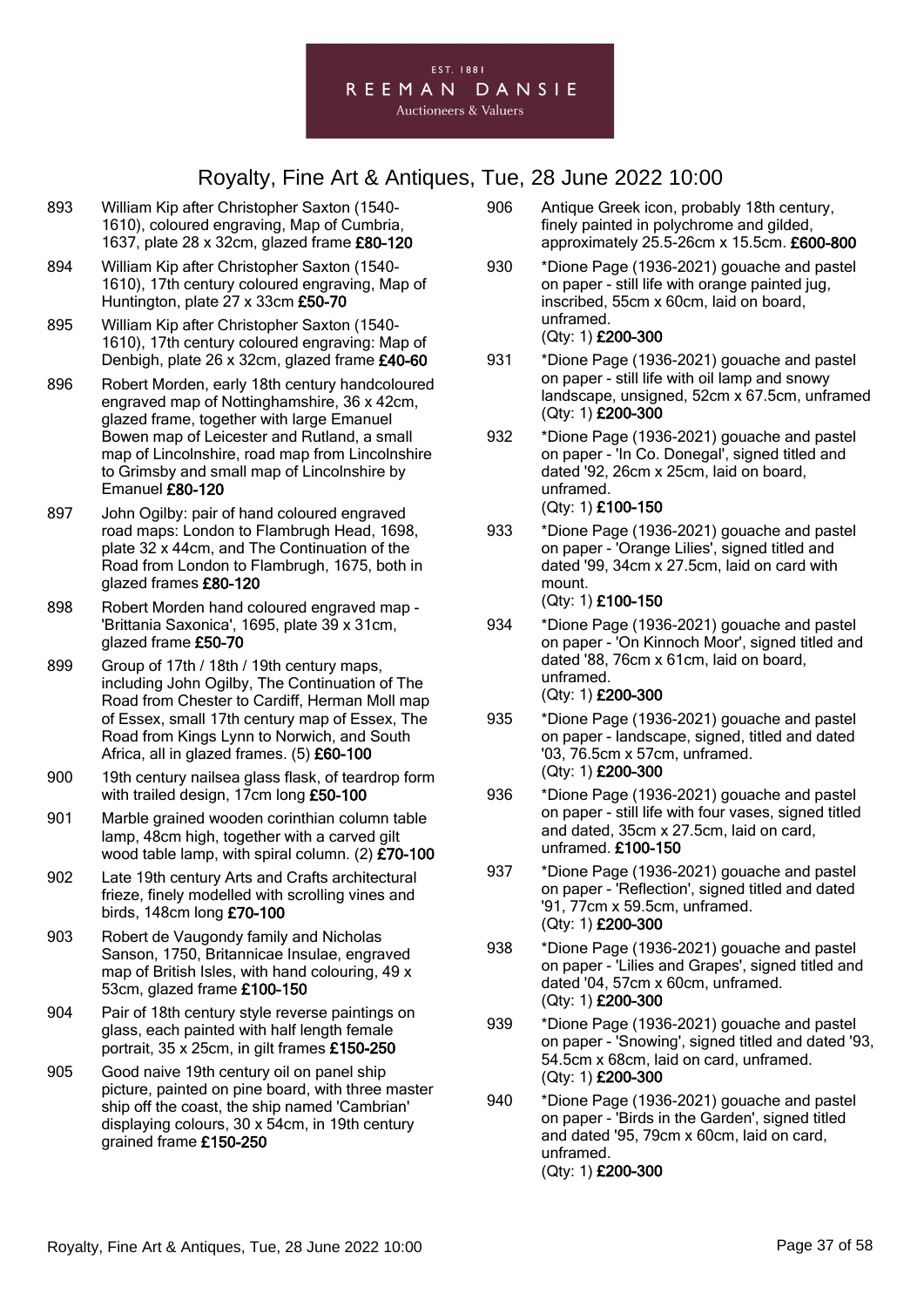

- 941 \*Dione Page (1936-2021) gouache and pastel on paper - ' The Pink Jug', signed titled and dated '08, 26cm x 28cm, unframed. (Qty: 1) £100-150
- 942 \*Dione Page (1936-2021) gouache and pastel on paper - 'Red gate and roof', signed titled and dated '97, 27cm x 25cm, laid on card, unframed. (Qty: 1) £100-150
- 943 \*Dione Page (1936-2021) gouache and pastel on paper - 'The Salmon Nets', signed titled and dated '94, 79cm x 60cm, laid on board, unframed.

#### (Qty: 1) £200-300

- 944 \*Dione Page (1936-2021) gouache and pastel on paper - still life with lilies, lace and glass, signed titled and dated '91, 77cm x 60cm, laid on card, unframed. (Qty: 1) £200-300
- 945 \*Mary Fedden (1915-2012) watercolour still life with volcano, signed and dated 1993, 16.5cm x 20cm, in glazed frame Provenance: purchased by the vendors late parents directly from the artist £3,000-5,000
- 946 \*Mary Fedden (1915-2012) watercolour Walking the Dog, signed and dated 1988, 15cm x 19cm, in glazed frame Provenance: purchased by the vendors late parents directly from the artist £2,500-4,000
- 947 \*Pablo Picasso (1881-1973) lithograph in colours - Dove of Peace, 1961, signed in pencil lower left and numbered 12/200, on Arches paper, unframed, 50cm x 65.5cm Provenance: purchased by the vendor in Chelsea, circa late 1980s £2,000-3,000
- 948 Solomon Joseph Solomon (1860-1927) watercolour, Waterfall, Haute Savoy, 26cm x 37cm, in glazed gilt frame, sold together with the original frame. Provenance: By family descent from the artist £300-500
- 949 Ernest Stern (1876-1954) watercolour female performer, 49cm x 34cm, together with another work by the same hand, a landscape, 36cm x 44cm, both initialled, in glazed gilt frames £150-200
- 950 After Jan Anthonisz Van Ravesteyn (c.1570- 1657) oil on panel - portrait of Prince Rupert, 20cm x 16cm, in gilt frame £500-700
- 951 Manner of Marmaduke Craddock, 18th century oil on canvas - fancy chickens and fowl, 76cm x 65cm, in gilt and ebonised frame £800-1,200
- 952 After Sir William Beechey, early 19th century, oval oil on oak panel – portrait of George III, 30cm x 25.5cm, unframed £300-500
- 953 After Sir Peter Lely, 18th century oil on panel figure in character dress as Diana, bearing label verso 'Lady Clione Manners as Diana', 30cm x 24cm, in gilt frame £600-800
- 954 Continental School, 18th century, oval oil on canvas - portrait of a lady in blue dress, 36cm x 28cm, in carved giltwood frame £300-500
- 955 English School, early 19th century, oil on canvas laid on panel - a child seated on a shore with a ship beyond, oval 38cm x 27cm, in good scroll gilt frame £200-300
- 956 Victorian English School, oil on canvas The Hop Pickers, 22cm x 18cm, in gilt frame £100- 150
- 957 Manner of George Morland, 19th century, oil on panel - figures and horse before a tavern, 24cm x 29cm, in gilt frame £150-200
- 958 Manner of Jacob Jordaens (1593-1678), oil on canvas laid on board, self portrait, inscribed verso, 22cm x 19cm, in gilt frame £300-500
- 959 Continental School, 18th century, oil on canvas child in a chariot, 49cm x 36cm, in gilt frame £300-500
- 960 English School, late 18th/early 19th century, oil on canvas - a favourite terrier, inscribed verso, 45cm x 59cm, in gilt frame £300-500
- 961 Lucy Walpole (1893-1979) 1930s oil on canvas portrait of A. B. Whittingham Esq., A.R.I.B.A. at his desk, signed, 90cm x 75cm, in painted frame

Exhibited: 1938, Bourlet label and artists labels verso NB: Whittingham was a Vice President of The

Royal Archaeological Institute £300-500

- 962 R. Pembery, 19th century, oil on canvas The Red House, Battersea, signed, 30.5cm x 52cm, in gilt frame £500-700
- 963 English School, 19th century, oil on panel sailing boats off the coast, 25cm x 36cm, framed £100-200
- 964 Italian School, late 19th/early 20th century, oil on shaped canvas - Temple Ruins, in gilt frame, 53cm x 33cm overall £100-200
- 965 English School, 19th century, oil on canvas Town View, 31cm x 45cm, in gilt frame £100- 200
- 966 Continental School, 19th century, oil on canvas Town Panorama, painted within an oval, 49cm x 72cm, in gilt frame £300-500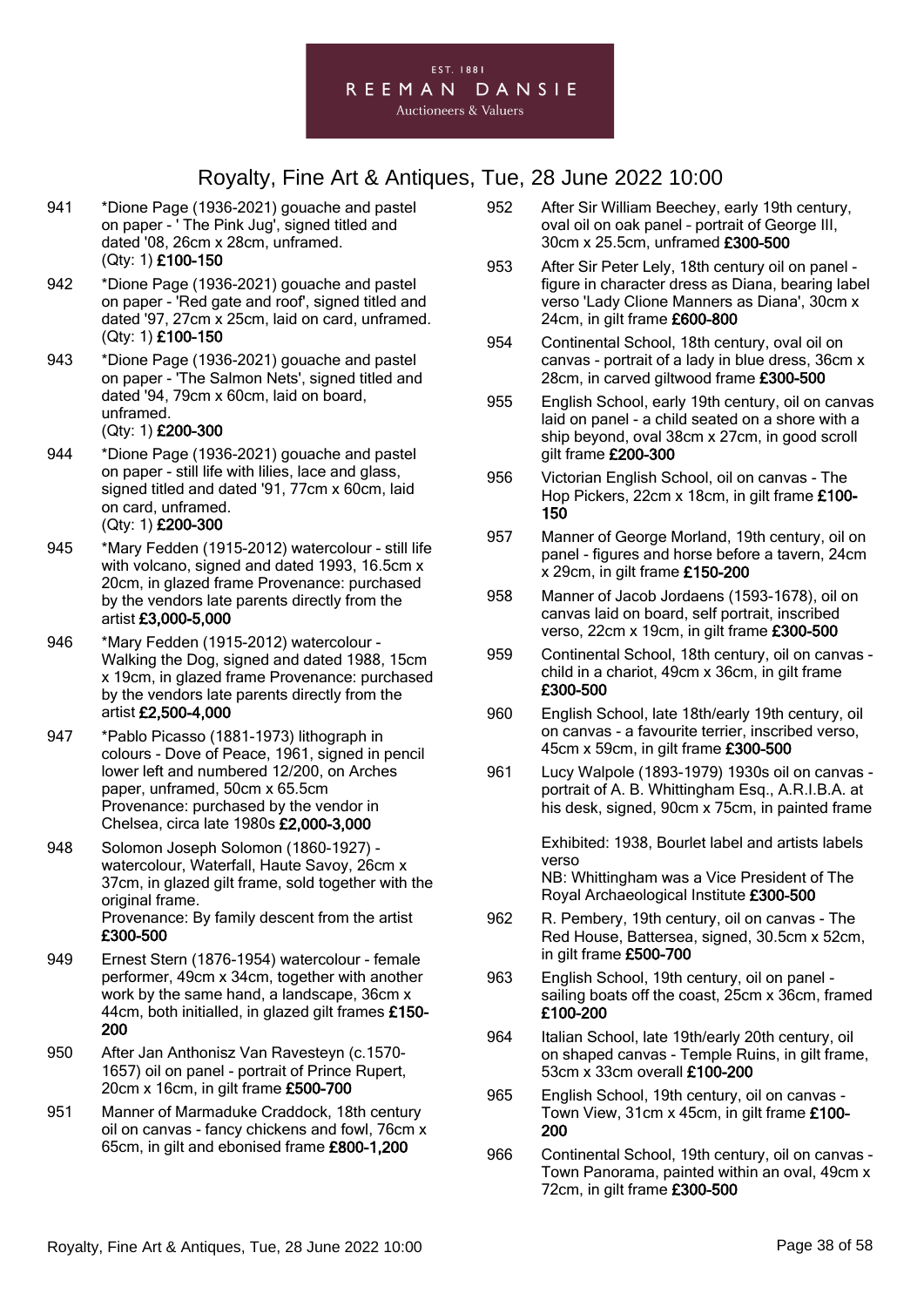- 967 Frederic Jacques Sang (1846-1931) oil on board - On the River, Sunderland, signed, dated 1902 verso and titled, 26cm x 18cm, in gilt frame £150 -200
- 968 English School, 19th century, oil on canvas shipping on the Tyne, 29cm x 45cm, framed £200-300
- 969 Continental School, 19th century, oil on canvas laid on panel - stilllife profusion of summer flowers, oval, 44cm x 59cm, in gilt frame £200- 300
- 970 English School, 19th century, watercolour shipping on the river, Birkenhead, 23cm x 33cm, mounted £100-200
- 971 D. Ardito, late 19th/early 20th century, gouache Italian fruit seller with her donkey, signed, 39cm x 29cm, in glazed frame £150-200
- 972 Naive School, 19th century, oil on canvas pair of heavy horses, 33cm x 42cm, in good quality walnut veneered frame £100-200
- 973 19th century oil on canvas moored barges, 40cm x 60cm, in maple veneered frame £100- 200
- 974 English School, 19th century, oil on canvas Lambeth Palace from the Thames, 44cm x 60cm, in 19th century pine frame £300-500
- 975 English School, early 19th century, oil on panel Town Panorama, 42cm x 59cm, in maple veneered frame £300-500
- 976 Mid-19th century pen, ink and watercolour ship portrait, indistinctly signed and titled, inscribed Buenos Ayres and dated 1845, 33cm x 50cm, in glazed frame £150-200
- 977 Italian School, 19th century, oil on canvas fishermen in a bay, 53cm x 112cm, framed £300 -500
- 978 \*Cecil Rockford Doyly John (1906-1993), oil on canvas, Figures in a Mediterranean street, signed, inscribed verso, 42cm x 52cm, framed £600-900
- 979 \*Cecil Rochfort D'Oyly-John (1906-1993), oil on canvas, Mediterranean street, signed, inscribed verso, 42cm x 52cm, framed £500-700
- 980 Jean Kervorkian (b. 1933) oil on canvas, River scene - 'Au Bord du Goyen', signed, 45cm x 54cm, in gilt frame £200-300
- 981 \*Louise Mansfield (1950-2018) oil on canvas board, Paddlers, signed, 49cm x 74cm, in glazed gilt frame £300-500
- 982 Robert Jobling (1841-1923) oil on canvas The Fishing Boat, 30cm x 56cm, in gilt frame Provenance: studio sale of Robert and Isa Jobling £1,000-1,500
- 983 Circle of Gustave Courbet (1819-1877), oil on canvas, Ravine, bears signature, 45cm x 64cm, in gilt frame £800-1,200
- 984 Willem Gruyter (1817-1880) oil on panel Dutch Barges off the Dutch Coast, signed, 21cm x 30cm, in gilt frame Provenance: Colin Denny Ltd., Chelsea Green, London £600-1,000
- 985 English School, 19th century, oil on panel portrait of a gypsy girl in red cloak, 16cm x 13.5cm, in gilt frame £150-250
- 986 Manner of Peter Lely (1618-1680), oil on canvas - half length portrait of a Gentleman wearing armour, 74cm x 60cm, in gilt frame £500-700
- 987 Jamini Prakash Gangooly (1876-1953) oil on canvas - boats at dusk, signed, 16.5cm x 21.5cm , in gilt frame £1,000-1,500
- 988 Graham Webber, (b.1980) oil on canvas St Pauls, signed and dated '08, 91cm x 71cm, unframed £400-600
- 989 Karl O'Lynch Van Town (1869-1942) oil on board - workers beside the river, signed, 47cm x 62cm, in gilt frame £400-600
- 990 Richard Rees (1900-1970) oil on board rural landscape, 24.5cm x 34.5cm, framed £100-150
- 991 Richard Rees (1900-1970) oil on canvas still life interior, 36cm x 46cm, unframed £100-150
- 992 John Miller (1911-1975) oil on canvas still life, signed, 33cm x 39cm, framed £150-200
- 993 O. B. Reynolds, 1920s oil on board 'Old town at Cannes from the harbour wall', signed, titled verso and dated Mid-Summer 1928, 35cm x 50cm, in gilt frame £100-150
- 994 \*John Wells (1907-2000) mixed media on paper, untitled, signed and dated 1960, 16.5cm x 21.5cm, in glazed frame Provenance: The Waddington Galleries, Cork Street, London £500-700
- 995 \*Margaret Dovaston (1884-1955) oil on canvas extensive rural landscape, signed and dated 191?, 30cm x 45cm, in gilt frame £150-200
- 996 \*David Shepherd (1931-2017) oil on canvas Autumn Trees, signed, 24cm x 34cm, framed. Sold with a copy of a letter from David Shepherd in September 2008 talking of how his signature had varied over the years. £2,000-3,000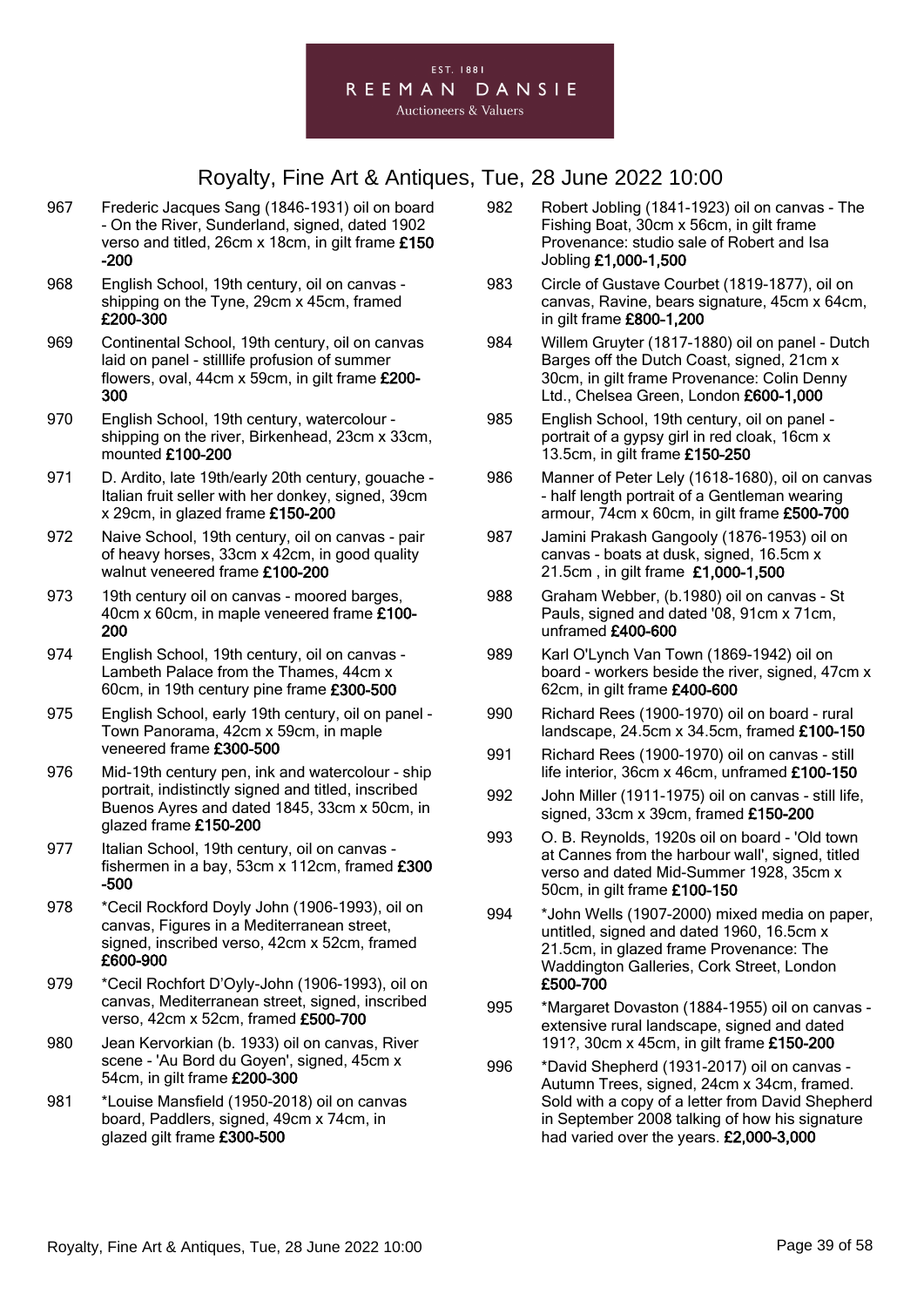

- 997 Circle of Richard Parkes Bonington (1802- 1828), oil on canvas - Boats on the Rhine in the Auvergne with a castle on cliffs above, bears signature R P Bonington, indistinctly dated, 51cm x 84cm, in gilt frame Provenance: Bonham's Knightsbridge, 7th March 1968, lot 180 as by Richard Parkes Bonington £600-800
- 998 \*Dame Elisabeth Frink (1930-1993) lithograph signed artist's proof - two figures on a horse 'Man and horse IV', 59cm x 82cm in glazed frame

#### (Qty: 1) £1,200-1,800

999 \*Dame Elisabeth Frink (1930-1993) lithograph signed and numbered - 'Shearwater', from The Seabird Series 1974, 47.5cm x 65cm in glazed frame

#### (Qty: 1) £800-1,200

- 1000 \*Dame Elisabeth Frink (1930-1993) lithograph signed and numbered - 'Osprey', from the Seabird Series 1974, 62/150, 47.5cm x 65cm, in glazed frame (Qty: 1) £800-1,200
- 1001 \*Dame Elisabeth Frink (1930-1993) lithograph signed and numbered - 'Herring Gull', from The Seabird Series 1974, 62/150, 47.5cm x 65cm in glazed frame

#### (Qty: 1) £800-1,200

- 1002 Eugene Verboeckhoven (1798 1881), oil on panel, Figures and Animals near tower ruins, signed, in gilt frame. 33 x 43cm. £200-300
- 1003 \*Gerald Gardiner (1902 1959), oil on canvas, A landscape with haystacks, signed and dated 1931, in gilt frame. 25 x 35cm. £100-150
- 1004 English School, 19th Century, oil on board, Manchester Terrier, 36cm diameter, in git frame £120-180
- 1005 English School, 19th Century, pair of oils on canvas, Heads of Terriers, in gilt frames. Each 16 x 24cm. (2) £200-250
- 1006 William Perry (f.l. 1861 1913), oil on canvas, A young couple buying ribbons from an old seller, signed, in gilt frame. 88 x 68cm. £200-300
- 1007 Thomas Spinks (1847 1927), oil on canvas, A hilly river landscape with cattle watering in the foreground, signed, in gilt frame. 38 x 58cm. £180-220
- 1008 Manner of Mary Beale (1632 1697), oil on canvas, A portrait of a gentleman possible Sir Edward Lyttleton of Munslow, in ebonised frame. 44 x 35cm. £400-600
- 1009 English School, mid 19th Century, oil on painted oval canvas, A shepherdess and her daughter, initialled W.P., in gilt frame. 48 x 37cm £150-200
- 1010 David Payne (1843 1891), oil on canvas, An extensive wooded landscape with a two horse drawn carriage fording a stream and figures on a bridge nearby, signed in gilt frame. 39 x 55cm. £200-400
- 1011 Albert Ludovici (1820 1894), oil on board, A peasant girl and a goat walking in woodland, monogrammed and dated 1879, in gilt frame. 27 x 47cm. £150-250
- 1012 Arthur Burgess (1879 1957), oil on canvas, An extensive seascape with a three masted barque, signed, in gilt frame. 50 x 76cm. £150-200
- 1013 Attributed to Henri Gascars (1635 1701), oil on relined canvas, lady seated by a window in a lavish interior, in gilt frame. 39 x 51cm. £300-500
- 1014 Fred Morgan (1847 1927), oil on canvas, "Pam and her Pets", signed, in gilt frame. 65 x 41cm. £250-350
- 1015 John Taylor Arms (1887-1953) American etching, 'From Knoedler's Window' signed in pencil and numbered IV, with dedication dated 1936, 16.5cm x 14cm, in glazed frame £200-300
- 1016 J M W Turner, 19th century etching, aquatint and mezzotint - The Junction of The Severn and The Wye, from Liber Studiorum, published June 1811, 22cm x 30cm, in glazed frame £200-300
- 1017 J M W Turner, 19th century etching and mezzotint - Young Anglers, published June 1811, from Liber Studiorum, 21.5cm x 30cm, in glazed frame £200-300
- 1018 After Raphael, 18th century mezzotint etching The Miraculous Draught of Fishes, published by Carrington Bowles, 27.5cm x 39.5cm, in glazed frame £100-200
- 1019 Santiago Arcos y Megalde (Chilean 1865-1912) watercolour - a shepherd and his dog, signed and dated '97, 22cm x 14cm, in glazed gilt frame £300-400
- 1020 Lucas van Leyden (1484-1533) The Beggars (Eulenspiegel) 1520 or later, etching engraving on laid paper, 19cm x 16cm, in glazed frame £100-200
- 1021 Oskar Kokoschka (Austrian 1886-1980), Ezra Pound lithograph 1964 signed in pencil, numbered M one of 26 lettered artists proofs, aside from re-edition of 195, 50cm x 39cm, in glazed frame £300-400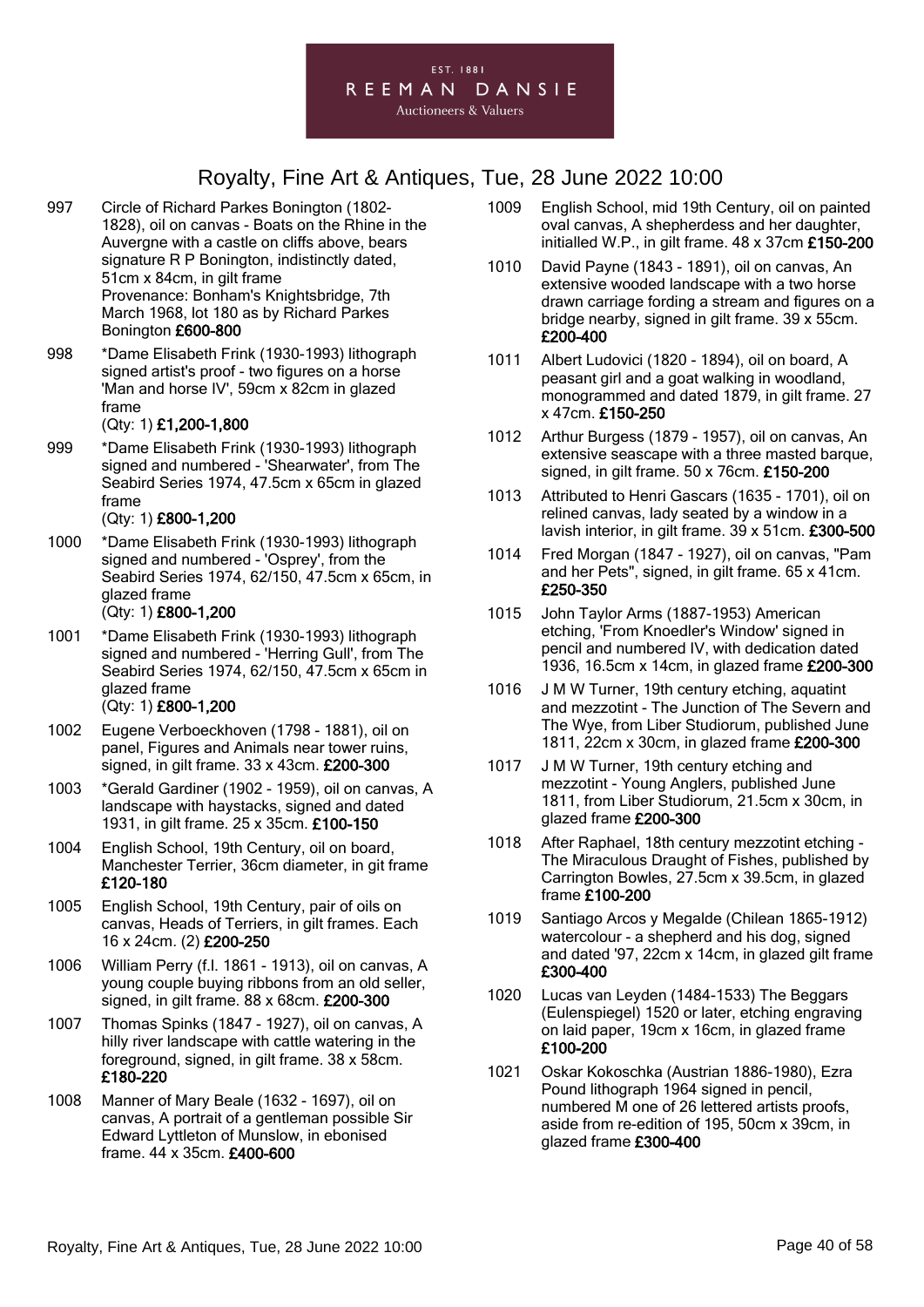

- 1022 Attributed to Gwen John (1876-1939), oil on canvas laid on panel - a Baby's Head, circa 1920s, 19cm x 17.5cm, in glazed frame, labels verso £300-500
- 1023 \*Mary Potter (1900-1981) watercolour The Marsh, 11.5cm x 15.5cm, in glazed frame Provenance: Norman Scarf Collection, Aldeburgh Festival 1961. Exhibited: Arts Council of Great Britain, cat. no. 25 £200-300
- 1024 \*Mary Potter (1900-1981) watercolour Winter Landscape, 10cm x 12cm, in glazed frame Provenance: Norman Scarf Collection Exhibited: The New Art Centre, Sloane Street, London £200-300
- 1025 Fred Marston (1895-1949) oil on canvas, still life with mallard and holly, signed, 64cm x 76cm, in gilt frame £150-250
- 1026 Circle of Charles-André van Loo 18th century oil on canvas - portrait of Maria Vittoria of Savoy Carignano, in gilt frame. 60cm x 72cm. £400- 600
- 1027 William Frederick Settle (1821-1897), pair of monochrome watercolours - Shipping, within an oval, 13cm x 17cm, in glazed gilt frame £200- 300
- 1028 Harry Becker (1865-1928) charcoal, study of a farm labourer, Samson, verso a study for a London Underground poster, sheep in a lane, a double sided work, 91cm x 71cm, in double sided frame
	- Provenance: The Phoenix Gallery £2,500-4,000
- 1029 Harry Becker (1865-1928) oil on canvas, The Plough Team, 60cm x 91cm, framed Provenance: The Artist's Studio (Loftus Family Collection). The Wildlife Art Gallery, Lavenham £4,500-6,500
- 1030 Jethro and Michael Buck, contemporary, acrylic and natural ligaments on paper - 'The Buck Stopped Here', initialled, 6.5cm x 8cm, in glazed frame, 31cm x 32cm overall Provenance: Crane Kalman, Axis Mundi, May 2017 £300-500
- 1031 \*Margaret Thomas (1916-2016) oil on board, Still life of roses in vase, signed with initials, 50cm x 40cm, glazed frame £700-1,000
- 1032 Philip Wilson Steer (1860-1942) watercolour The High Street, Thame, signed and dated 1923, 23cm x 33cm, in glazed gilt frame Exhibited: Norwich Castle Museum, December 1957 - February 1958. No. 14 Provenance: Thos. Agnew & Sons Ltd., Sotheby's, Old Bond Street, 6th March 1996, lot 16. Nicholas Brown Gallery, 26th August 1997 £500-700
- 1033 \*Frank Wootton (1911-1998) oil on canvas laid on board - Iran Landscape, signed, 31cm x 39cm, in gilt frame Provenance: gifted by the artist then by family descent £300-500
- 1034 \*Edward Wesson RI RBA (1910-1983) oil on board - Trees by Lake, signed, 45cm x 60cm, framed £400-600
- 1035 Benjamin Blake (c. 1770-1830) oil on panel The game larder, signed to the barrel. 33 x 53cm, gilt frame £500-800
- 1036 \*Carl Hornung-Jensen (1860-1960) oil on board - Rural Farmstead, signed and dated '50, 27cm x 37cm, in gilt frame £200-300
- 1037 \*Gerald Ackermann (1876-1960) two pencil and watercolours - Chauctonbury Ring from Beeding, inscribed and dated June 26th 1909, 33.5cm x 50cm, together with a view of Scotney Castle, inscribed and dated October 14th 1921, 33.5cm x 50.5cm, in glazed gilt frames Provenance: Cromer Antique Gallery, Norfolk £150-200
- 1038 Follower of Corot, 19th century, oil on panel, figures fishing in a landscape, 25.5cm x 19cm, in gil frame £60-100
- 1039 Edward Clarke Cabot (American 1818-1901) oil on canvas - figures on a beach, monogrammed and dated '65, 12cm x 24cm, in gilt frame £100- 200
- 1040 \*Robert Sargent Austin (1895-1973) signed black and white etching - The Trace Horse signed, dated 1922 and dedicated in pencil, 20.5cm x 26.5cm, in glazed frame. NB: this etching was the artist's diploma print for acceptance as a member of The Royal Society of Painter-Etchers in 1932 £150-250
- 1041 Douglas Pittuck (1911-1993), oil on board Ulathorns Textile Mill, Barnard Castle, signed, 44 x 53cm, framed Provenance: By family descent from the artist £200-300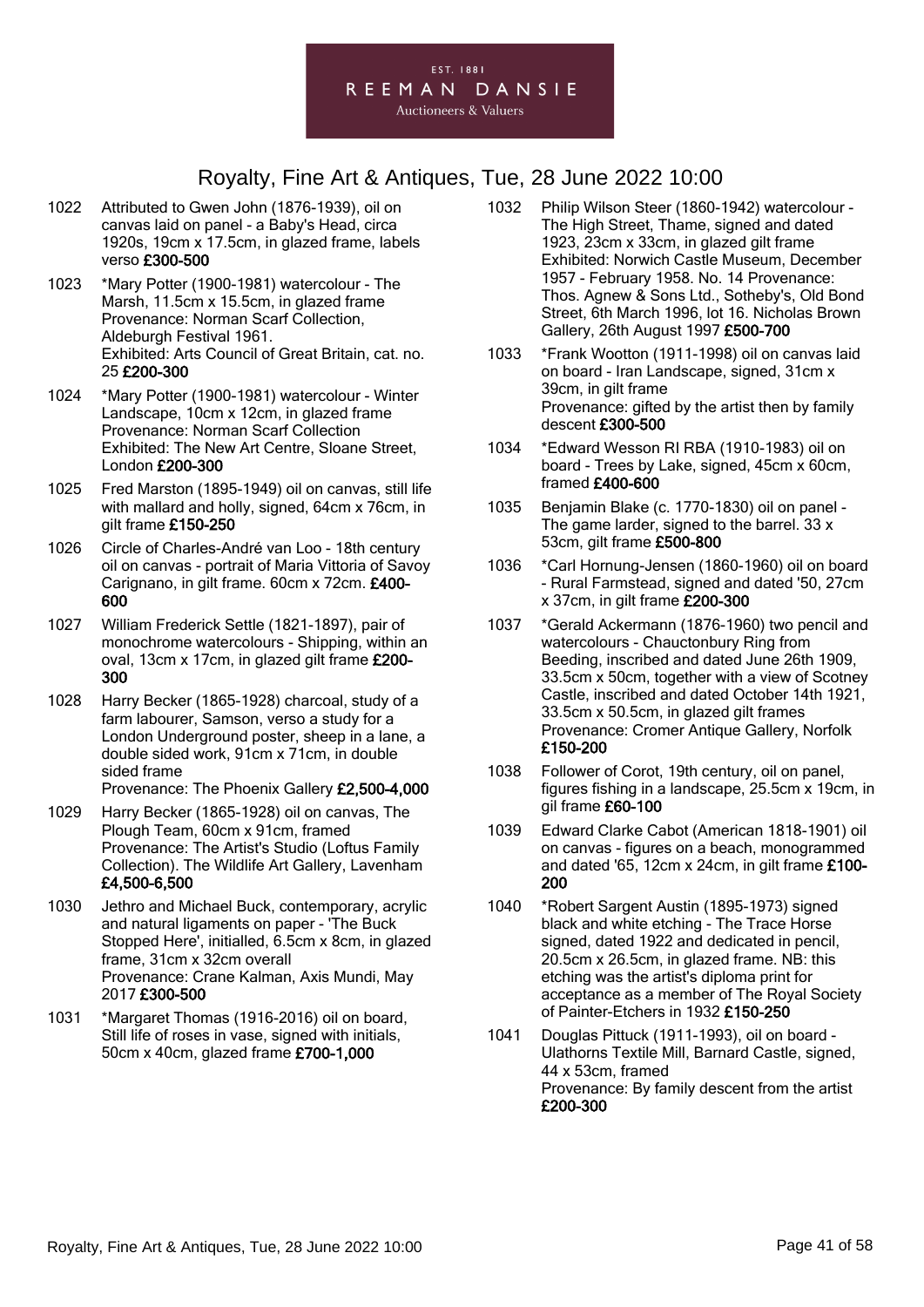

- 1042 Douglas Pittuck (1911-1993), oil on board, Church in Darlington, signed and dated 1961, titled to label verso. 61 x 72cm, framed. Provenance: By family descent from the artist £250-350
- 1043 Douglas Pittuck (1911-1993) oil on board 'Tragedy' (from his apartheid series), signed and titled verso, framed. Provenance: By family descent from the artist £200-300
- 1044 Douglas Pittuck (1911-1993) a good collection of sketches on paper, architectural and figure studies, including many signed and inscribed and many with studio stamp, ranging from 1950s onwards, approximately 80 in total. Provenance: By family descent from the artist £300-500
- 1045 Douglas Pittuck (1911-1993) good collection of sketches on paper, particularly architectural studies including Barnard Castle area and industrial subjects, in a variety of media, many inscribed, signed and with studio stamp. Provenance: By family descent from the artist £300-500
- 1046 Douglas Pittuck (1911-1993) monochrome study, path from the church, signed and dated '39, with card mount, together with 9 further architectural studies by the same hand, 1930s-80s. Provenance: By family descent from the artist £200-300
- 1047 Douglas Pittuck 1911-1993) oil on canvas, William Smiths, The Grove works (off Queen St, Barnard Castle) signed and dated 1952, titled verso, 58 x 82cm framed. Provenance: By family descent from the artist £200-300
- 1048 Douglas Pittuck, oil on board, Three heads (from the Apartheid series), signed and dated 1971, 63 x 91cm, framed. Provenance: By family descent from the artist £200-300
- 1049 Douglas Pittuck (1911-1993) oil on board, Still life of bottles and jars, 73 x 61cm, framed. Provenance: By family descent from the artist £150-250
- 1050 Douglas Pittuck (1911-1993) oil on canvas, Churchyard, Old Headington, signed and dated 1947, inscribed as titled to label verso, 50 x 77cm, framed. Provenance: By family descent from the artist £150-250
- 1051 \*John Hanbury Pawle (1915-2010) oil on board-Cap Roux, signed, 51cm x 61cm £150-200
- 1052 \*John Hanbury Pawle (1915-2010) oil on board Lavender field with country lane, signed, 61cm x 61cm £150-200
- 1053 \*John Hanbury Pawle (1915-2010) oil on board-Fowey River, signed, 51cm x 60cm £150-200
- 1054 \*John Hanbury Pawle (1915-2010) oil on board- 'Cat Walk', unsigned, 51cm x 46cm £100-150
- 1055 \*John Hanbury Pawle (1915-2010) oil on board- 'Luca in his Basket', signed and dated 91, 46cm x 51cm £150-200
- 1056 \*John Hanbury Pawle (1915-2010) oil on board-Three boats moored in a cove, with abstract scene verso, both sides unsigned, 51cm x 61cm £150-200
- 1057 \*John Hanbury Pawle (1915-2010) oil on board-Gassin Woods, signed, 51cm x 61cm £150-200
- 1058 \*John Hanbury Pawle (1915-2010) oil on board-Hommage à Bonnard, signed and dated '92, 51cm x 56cm £100-150
- 1059 \*John Hanbury Pawle (1915-2010) oil on board-Purple iris, signed, with crucifixion scene verso, 51cm x 61cm £150-200
- 1060 \*John Hanbury Pawle (1915-2010) oil on board-Sisters, signed, with shipping scene verso, 51cm x 61cm £150-200
- 1061 \*John Hanbury Pawle (1915-2010) oil on canvas - 'Sunday Mass' (possibly Dax), signed, titled verso, 50.5cm x 46cm, unframed (Qty: 1) £150-200
- 1062 \*John Hanbury Pawle (1915-2010) oil on canvas - beach scene with lady seated, signed and dated '62, 66cm x 61cm, unframed (Qty: 1) £100-150
- 1063 \*John Hanbury Pawle (1915-2010) oil on canvas - winter landscape, signed, 61cm x 51cm, unframed (Qty: 1) £150-200
- 1064 \*John Hanbury Pawle (1915-2010) oil on board-Dordogne, signed, with mountain landcape verso, 51cm x 61cm £150-200
- 1065 Sonia Pawle oil on board Beach Huts, Southwold, titled and dated 1988, 32 x 42cm, framed £100-150
- 1066 East Anglian School, early 20th century, watercolour and pencil - The Haycart, 18cm x 30cm, mounted £80-120
- 1067 East Anglian School, early 20th century, pastel Heavy Horses, 26cm x 32cm, mounted £80-120
- 1068 Alexy Janko (1884-1970) oil on canvas steelworkers, signed indistinctly verso, 60cm x 50cm, unframed £100-200
- 1069 Sarkis Katchadourian (Armenian 1886-1947) pastel on paper - Lady Reading, signed, 17cm x 35cm, in glazed frame £200-300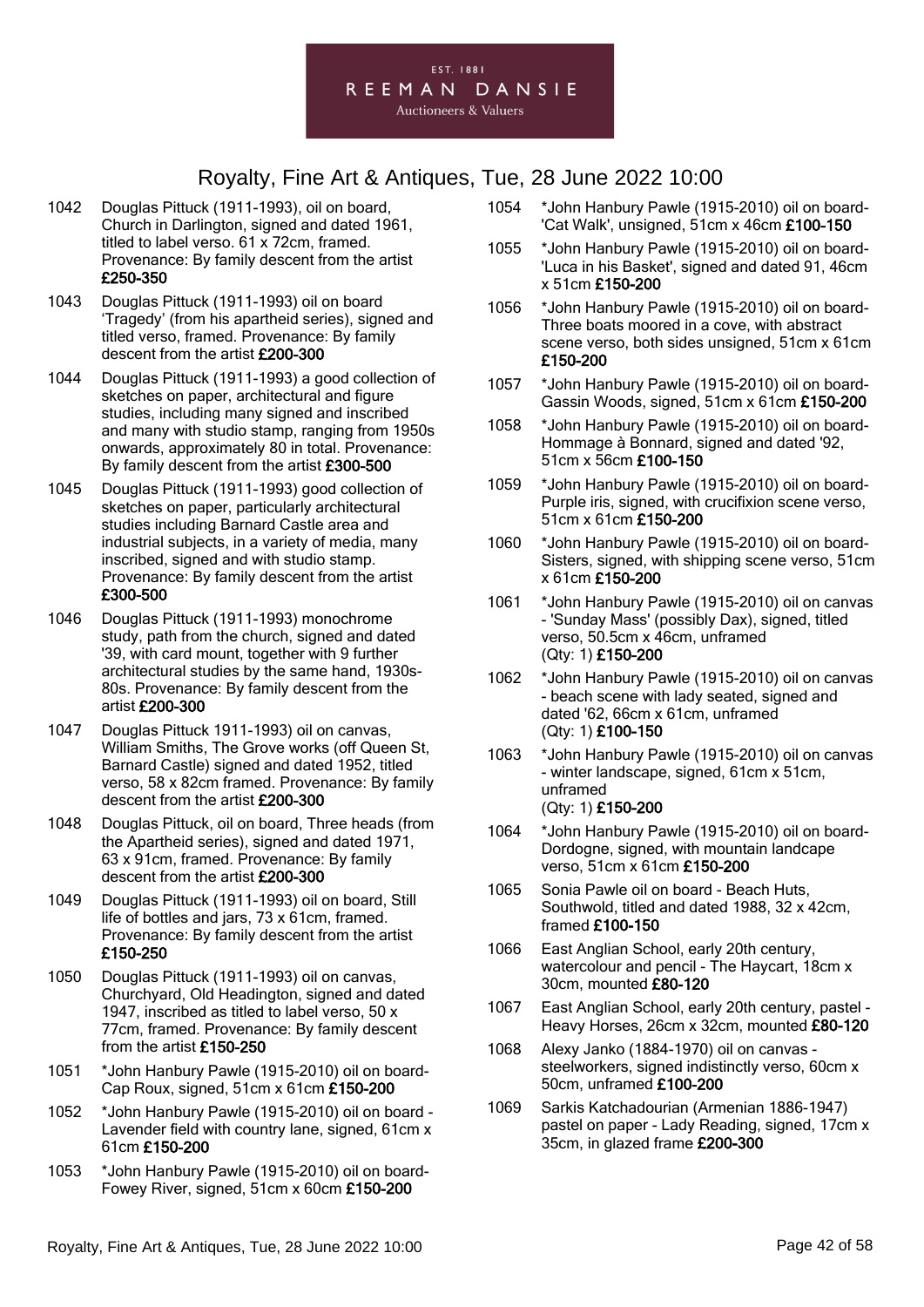

- 1070 Pearl Binder (1904-1990) signed lithograph Gaiety First Night, titled and dated '33 in pencil, 31cm x 23cm, in glazed frame £100-200
- 1071 \*Bertram Nicholls (1883-1974) watercolour High House, Otley, signed and dated 1936, 27cm x 37cm,in glazed gilt frame Exhibited: The Fine Art Society, June 1938, No. 48 £200-300
- 1072 After Murillo, early 19th century, oil on canvas Christ and St John the Baptist, 34cm x 42cm, in gilt frame £200-300
- 1073 William Lionel Wyllie (1851-1931) signed etching - Tower Bridge, 32cm x 55cm, in glazed frame £250-400
- 1074 Manner of Willem Van De Velde (1633-1707) oil on canvas - Marine scene, 41cm x 59cm, unframed £300-500
- 1075 Trevor Haddon (1864-1941), oil on canvas laid down onto board, continental landscape, figures beside a bridge, signed, 30cm x 25cm, in gilt frame £200-300
- 1076 Scottish School 19th Century, pair of oils on panel, "Scotch Drinking Heads", a man and a woman smoking and drinking, in original gilt frames. Each 18 x 13cm. (2) H. Paton Edinburgh labels verso. £100-150
- 1077 Patrick Vincent Duffy (1836 1909), oil on board, Brickeen Bridge Killarney, signed and inscribed, a label verso, in gilt frame. 29 x 39cm. £100-150
- 1078 Joseph Thors (f.l. 1863 1900), oil on oak panel, a country scene with a woman and chickens by a well, in original gilt frame. 24 x 33cm. £250- 350
- 1079 English School circa 1800, oval oil on canvas, an elegant young lady picking flowers in a garden, in period gilt frame. 52 x 42cm. £300- 500
- 1080 Steven Scholes born 1952, oil on canvas, view from the South Bank with St. Pauls in the distance, signed, in gilt frame. 60 x 90cm. £80- 120
- 1081 Continental School 19th Century Oil on canvas, an elegant lady in a lavish interior wearing a ball gown and holding an ostrich feather fan, indistinctly signed, in gilt frame. 63 x 44cm. £200 -250
- 1082 Attributed to Antonio De Simone (1851 1907), gouache, R.M.S. Omrah off Naples with Vesuvius smoking in the background, in maple frame, inscribed. 41 x 62cm. £180-220
- 1083 E.P. Jones The Thirlmere, watercolours, a three masted iron ship under full sail, signed, in black frame. 37 x 49cm. The Thirlmere was built by Whitehaven S.B.Co. in 1874. 1777tons. £100- 150
- 1084 E.P. Jones, watercolours, The Manx King, a three masted iron ship under full sail, signed, in black frame. 37 x 49cm. The Manx King was built by Richardson Duck & Co..1751 tons. £100 -150
- 1085 English School 19th Century, watercolours, A three masted ship at anchor off the coast, in maple frame. 28 x 38cm. £80-120
- 1086 English School, circa 1830, pair of oils on canvas - portraits of a farmer and his wife, 74cm x 62cm, in gilt frames. NB: see lot 1087 which features a section of the female portrait included in this lot. £400-600
- 1087 English School, circa 1830, watercolour family nursery group, 36cm x 41cm, in glazed maple veneered frame. NB: see lot 1086 which features a section of the female portrait included in that lot. Provenance: Believed acquired from a house sale in Essex £300-500
- 1088 Circle of Eugene Verboeckhoven (1798-1881) oil on canvas laid on panel - sheep in landscape with a shepherd beyond, 27cm x 32cm, in gilt frame £400-600
- 1089 George Armfield (1808-1893) oil on canvas "At Bay", signed, 36cm x 46cm, in gilt frame £300- 500
- 1090 Manner of Antoine Wiertz (1806-1865), 19th century oil on canvas - The Rosebud, 100cm x 59cm, unframed £300-500
- 1091 English School, 19th century, oil on panel The Death, 25cm x 35cm, in gilt frame £150-200
- 1092 William Huggins (1820 1884), pair oils on canvas - portraits of a lady and gentleman with children, both signed and dated 1850, also signed on the reverse and numbered No. 3 and No. 4, in simulated tortoiseshell and ebonised frames, 120cm x 91.5cm. Provenance: Purchased circa 1997, Philips, Salem Road, London £2,000-3,000
- 1093 After Joseph Mallord William Turner (1775- 1851), 19th century oil on canvas - The Golden Bough, 81cm x 121.5cm, in fine gilt frame. Provenance: In the ownership of an East Anglian family for the past 70 years, acquired circa 1950s from a Norfolk Country House sale £3,000-5,000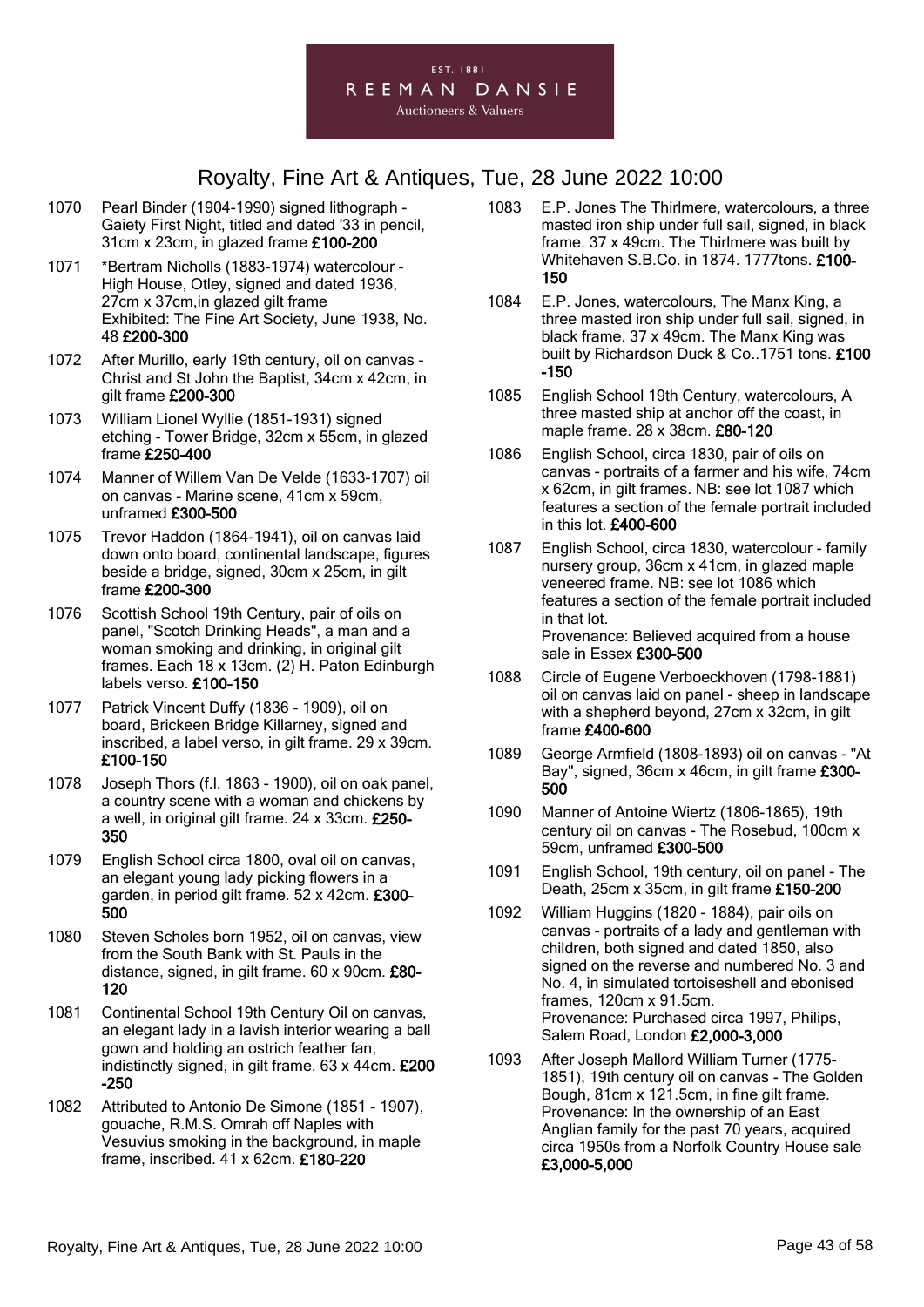

- 1094 \*Antoine Bouvard (1870-1955/56) oil on canvas - Venice Canal scene with St. Mark's Campanile in the distance, 49.8cm x 64.9cm, in gilt frame £4,000-6,000
- 1095 \*Georges Noel Bouvard (1912-1972) oil on canvas, Venice Canal scene, signed, 48cm x 63cm, in gilt frame £2,500-4,000
- 1096 Edouard Cabane (1857-1942) oil on canvas oval portrait of a lady in yellow dress, signed and dated 1908, 60cm x 47cm, in gilt frame £1,000- 1,500
- 1097 Roy Perry (1935-1993) oil on board Cricket on the village green, signed, 49cm x 75cm, framed £200-300
- 1098 Claude Stanfield Moore (1853-1901) oil on canvas, The Pool of London, signed and dated 1894, further signed and dated verso with artists handwritten label, 51cm x 76cm, in gilt frame £1,200-1,800
- 1099 Continental School, 18th century, oil on canvas, extensive landscape with figures and cattle around a tavern, 62cm x 102cm, in gilt frame £500-700
- 1100 Robert Kemm (1837-1895) oil on canvas Going to Fiesta, signed, 46cm x 71cm, in gilt frame £1,500-2,500
- 1101 \*Margaret Glass (b.1950) pastel, boats at low tide, monogrammed and dated '94, 38cm x 55cm, in glazed gilt frame £100-150
- 1102 \*Jeremy Barlow (b.1945) watercolour, Norfolk Village, signed, 37cm x 51cm, in glazed gilt frame £250-350
- 1103 \*Valerie Thornton (1931-1991) signed artists proof etching - Arles, signed and dated '75, 61cm x 40cm, in glazed frame £100-150
- 1104 English School 18th Century, oil on canvas, a pair of oval portraits of ladies, one with flowers in her hair, in period gilt frames. Each 28 x 22cm. (2) £180-220
- 1105 Manner of John Hoppner (1758 1810), oil on canvas, An early 19th century portrait of a child seated in a landscape, in period gilt frame. 52 x 42cm. £180-220
- 1106 John Crome (1768-1821) etching, 'A Composition' circa 1812 on chine collé laid to wove support as published 1834 edition of 60, image size 17cm x 16cm, unframed £100-200
- 1107 John Crome (1768-1821) etching, 'At Woodrising' circa 1812 on chine collé laid to wove support published 1834 edition 60, image size 6cm x 19cm, unframed £100-200
- 1108 John Crome (1768-1821) soft-ground etching, Tree study, on chine collé laid to wove support, published 1834 edition of 60, image size 23c x 18cm, unframed £100-200
- 1109 John Crome (1768-1821) etching, Back of the Mills, on chine collé laid to wove support, image size 23cm x 18cm, unframed £100-200
- 1111 Thomas Smythe (1825-1906) oil on canvas figures beside a river, signed, 34cm x 44cm, in glazed gilt frame £300-500
- 1112 English School, 20th century, oil on panel Sketch for fresco commissioned by Mr Douglas Dawson for St. James's Church, Nayland, signed 'de M' lower left, inscribed, 22cm x 32cm, in good carved giltwood frame £150-200
- 1113 \*Ruskin Spear (1911-1990) oil on board Backs of Houses, signed, 50cm x 60cm, framed £2,000 -3,000
- 1114 \*Ruskin Spear (1911-1990) oil on canvas Still Life Sunflowers, signed, further signed verso, 64cm x 76cm, framed £2,000-3,000
- 1115 \*Ruskin Spear (1911-1990), oil on board Church Town Farm, The Lizard, apparently unsigned, artists handwritten label verso, 49cm x 59cm, framed £1,000-1,500
- 1116 Camden Town Group, oil on board, Street scene in snow, 53cm x 68cm, framed £400-600
- 1117 Manner of Bernard Buffet, mid 20th century, mixed media, fishing boats, apparently unsigned, 39cm x 49cm, in glazed frame £150- 250
- 1118 Frederick Dade (1874-1908), oil on canvas fishing boat in squally seas, signed and dated '98, 35cm x 45cm, framed £300-500
- 1119 Patrick Phillips, second half 20th century, oil on panel - still life of fruit, signed, 28cm x 38cm, framed £200-300
- 1120 Lynton Lamb (1907-1977), oil on canvas still life teapot and mug, signed with initials, 24cm x 29cm, framed £200-300
- 1121 \*Gwilym Pritchard (1931-2015), oil on canvas, From Llangoed, signed and dated '60, 31cm x 41cm, framed Exhibited: New Art Centre, Sloane Street, London £1,000-1,500
- 1122 Follower of Thomas Gainsborough (1727-1788) oil on canvas laid on board - portrit of three sisters, 28cm x 22.5cm, in gilt frame £300-500
- 1123 Robert Russell Macnee (1880-1952) oil on canvas - 'Mid-day', signed and indistinctly dated, 50cm x 45cm, framed £400-600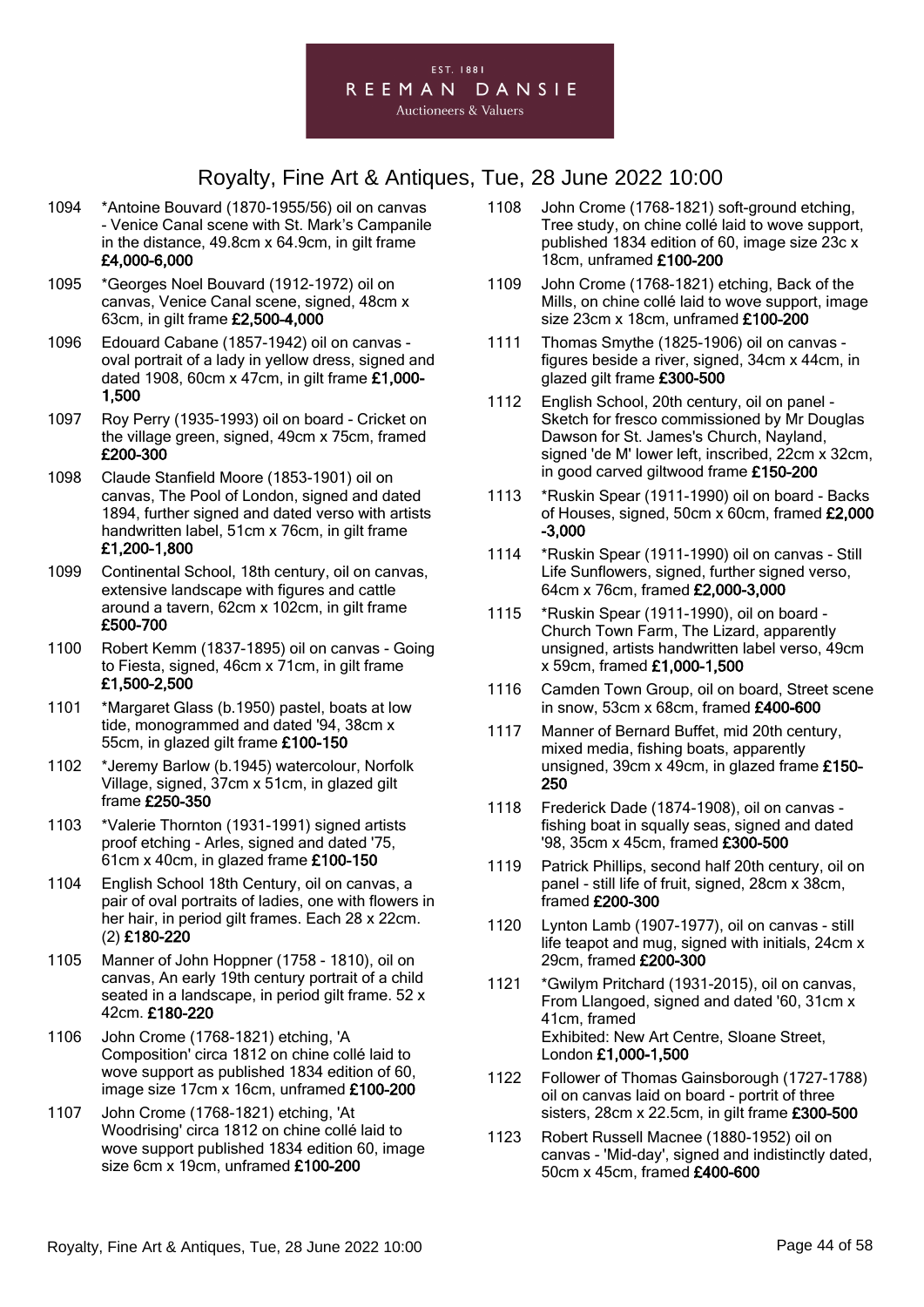

1124 George Smith (1870-1934) oil on canvas - Ploughing the Field, signed, 40.6 x 50.8cm, gilt frame. Provenance: Purchased Christie's, South

Kensington, Victorian and British Impressionist Pictures, Wednesday 22 July 2009, lot 32 £400- 600

- 1125 Leon Herbo (1850-1907) oil on canvas portrait of a lady on the shore, signed, 70cm x 57cm, in gilt frame £700-1,000
- 1126 Girolamo Gianni (1837-1895) oil on panel, The Grand Harbour, Valletta, signed and indistinctly dated (1891?), 23 x 55cm, in glazed frame, Frost and Reed label verso £2,000-3,000
- 1127 French School, early 20th Century, oil on panel, Still Life with Red Gurnards, 13.5cm x 21.5cm, in gilt frame £400-600
- 1128 Circle of John Constable RA (1776-1837) oil on panel, Portrait Bust of a Young Woman in profile c.1817, 23.5cm x 18.5cm, in gilt frame £800- 1,200
- 1129 Mary Mabbutt (b.1951) gouache on paper 'Studies 1990 no. III', initialled and dated 15.2.90, 20.5cm square, in glazed frame £150- 200
- 1130 Attributed to Joseph Mallord William Turner (1775 - 1851), watercolour - Christchurch Abbey, Hampshire, 11cm x 17cm, in glazed gilt frame Provenance: The Fine Art Society Ltd. New Bond Street, November 1958 £4,000-6,000
- 1131 Attributed to Claude-Joseph Vernet (1714- 1789), bodycolour - A man o' war and other shipping off a Mediterranean coastline with elegant figures on the shore, signed with initials and dated 'CJV 1752' (lower left), 18cm x 36cm, and another of a Mediterranean fortified harbour by the same hand, in glazed frames (2) £200- 400
- 1132 Terence Clarke (b. 1953) oil on board 'La Sauce', signed, 33 x 33cm, framed. Thompson's Gallery label verso £200-300
- 1133 Terence Clarke (b. 1953) oil on canvas, Ketchup, signed and inscribed dated '09 verso, 30 x 25cm, Thomason's Gallery label verso £150-250
- 1134 Duncan Grant (1885-1978), wax crayon and ink study for an illustration of the Ancient Mariner's Albatross poem, 20cm x 12.5cm, mounted Provenance: Paul Roche Estate. Louise Kosman, Edinburgh £800-1,200
- 1135 \*Norman Ackroyd (b.1938) two signed limited edition prints -'The Sound of Raasay' 57/60 and 'St. David's' 47/60, unframed, 26cm x 33cm £200-300
- 1136 Helen Allingham (1848-1926) watercolour Woman and chickens beside a cottage, Hedge Farm, Pinner (now known as East End Farm Cottage, believed to be the oldest house in Middlesex), signed, 24cm x 34cm. Fine Art Society label verso Provenance: purchased Christie's 11th June 1993 by the then owner of the cottage thence by family descent £5,000-7,000
- 1137 Early 19th century Austro-Hungarian oil on canvas - portrait of a Jewish Gentleman, believed to be from the family of Schlesinger, 38cm x 30cm, in gilt frame £100-150
- 1138 Jacob Sandrart, 17th century copper plate engraving of a Gentleman presented together with original copper plate, framed as one, 42cm x 58cm overall £300-500
- 1139 English School, 19th century, watercolour portrait of a lady watercolour painting, 31cm x 25cm, in glazed frame Provenance: The Whitbread Family, Southill Park, Bedfordshire £150-200
- 1140 \*Frank Owen Salisbury (1874-1962) oil on canvas - portrait of a young child with dogs, 75cm x 62cm, framed £300-500
- 1141 \*Frank Owen Salisbury (1874-1962) oil on canvas - portrait of a 1920s lady, signed, 48cm x 38cm, in gilt frame £250-400
- 1142 Robert K. Calvert, 20th century, oil on canvas New Street Station, signed and dated 1975, 50cm x 101cm, in gilt frame £300-500
- 1143 James H. C. Miller (act.1884-1903) oil on canvas - Coastal scene, signed, 60cm x 90cm, in gilt frame £400-600
- 1144 Follower of J. Stark and F. G. White, 19th century, oil on canvas - Hilltop Castle beside a river, 81cm x 114cm, in gilt frame £200-300
- 1145 Thomas Webster, 20th century, oil on panel still life profusion of Summer flowers, signed, 60cm x 50cm, in gilt frame £150-200
- 1146 Arderne Clarence (1882-1966) watercolour rural landscape with two girls picking wildflowers, signed, 21cm x 36cm, in glazed gilt frame £60-100
- 1147 Dutch School, 19th century, oil on tin panel figures smoking and drinking in an inn, 24cm x 20cm, in gilt frame £80-120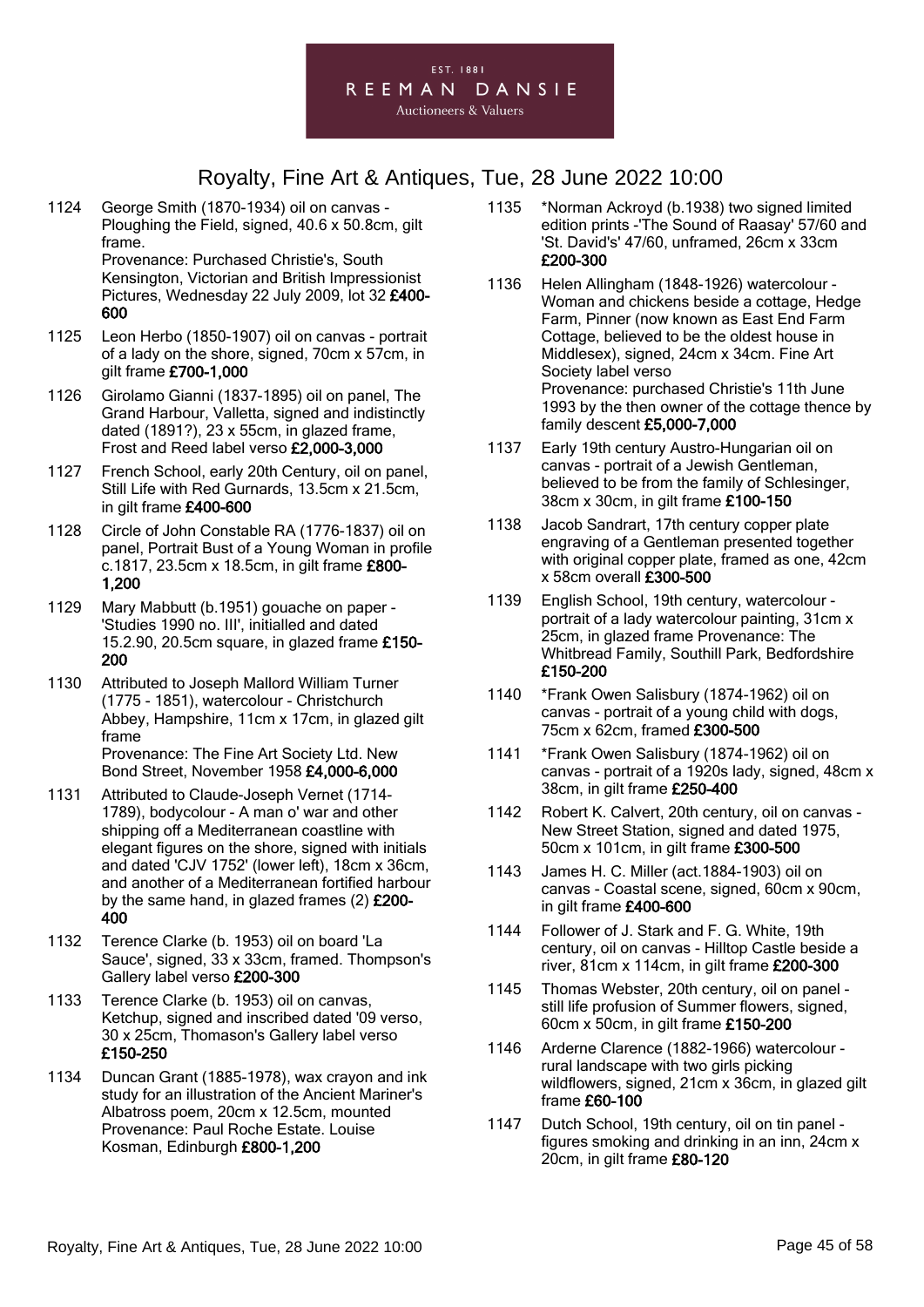

- 1148 J. H. Lewis, set of four oval oils on board gun dogs and dead game, signed, 21cm x 16cm, in glazed gilt frames £120-180
- 1149 J Bell, 19th century, oil on board Brissago, Lake Maggiore, signed and inscribed, 41cm x 31cm, in gilt frame £150-250
- 1150 T. Sandby, pair of 18th century hand coloured engravings - The Lodge & Stables Windsor Great Park and The Great Lake near the Lodge, in glazed frames, 33.5cm x 56cm Provenance: The Parker Gallery £100-150
- 1151 After William Turner, 19th century hand coloured engraving - The Arrival of George IV at Holyrood, 37cm x 57cm, in glazed frame £100- 150
- 1152 Group of four 19th engravings and lithographs comprising views of St. James's Gate, Leicester Hospital, Westminster Abbey and Scotland Yard, in glazed frames, each with Parker Gallery label verso £100-150
- 1153 Follower of Thomas Lawrence (1769-1830), oil on panel - half length portrait of a young lady with white dress and blue silk belt. 75cm x 61cm, framed (Qty: 1) £1,000-1,500
- 1154 English School, 19th century, oil on canvas Marine scene, indistinctly signed, 31cm x 54cm, in gilt frame £400-600
- 1155 Gudrun Sibbons (b. 1925) pair of oils on canvas, River Landscapes, signed, 39cm x 49cm, in gilt frames £400-600
- 1156 \*Gudrun Sibbons (b. 1925) oil on canvas, Harvest scene, signed, 39cm x 49cm, in gilt frame £250-400
- 1157 \*Gudrun Sibbons (b. 1925) oil on canvas, At Anchor, signed, 39cm x 49cm, in gilt frame £250 -400
- 1158 English School, 19th century, pair of oils on canvas - cattle at lochside, unsigned, 30cm x 50cm, in gilt frames £150-250
- 1159 Steven Jeune, 19th century, oil on canvas extensive landscape, signed, 31cm x 48cm, in gilt frame £150-250
- 1160 James Orock (1829-1913) oil on panel, figures on a bridge in rural landscape, signed and dated 1883, 30cm x 40cm, in gilt frame £150-250
- 1161 Attributed to Obadiah Short (1803-1886) oil on panel, figures on a track, 27cm x 34cm, in gilt frame Provenance: Cromer Antique Gallery, Norfolk £200-300
- 1162 Frederick Richard Lee (1798-1879) oil on panel figures beside a lock, in the manner of Constable, 35cm x 50cm, in gilt frame £250-400
- 1163 Manner of Sir Alfred Munnings, oil on canvas, view of a building, indistinctly signed, 41cm x 51cm, in gilt frame £100-200
- 1164 Vincenzo Irolli (1860-1942/49), watercolour The Young Market Seller, signed, 55cm x 33cm, mounted £700-1,000
- 1165 Attributed to George Clint (1770-1854) oil on canvas, figure in costume, with presentation plaque - 'Charles Kean as "Othello", by G. Clint, R.A., Presented to the Green Room Club by Sir Squire Bancroft', apparently unsigned, 40cm x 30cm, in gilt frame £500-800
- 1166 Chinese School, oil on canvas, trade painting of steam ship Patroclus, blue funnel line ship, flying Alfred Holt and China Navigation Company flags, apparently unsigned, 46cm x 59cm, framed £200-300
- 1167 George Henry Andrews (1816-1898) watercolour - Dutch Fishing Harbour, apparently unsigned, 36cm x 82cm, in glazed gilt frame £200-400
- 1168 Albrecht Durer (1471-1528), woodcut 'Martyrdom of the Ten Thousand' published 1496, in glazed frame. The image 39 x 28cm. Overall frame 59 x 48cm £2,000-3,000
- 1169 Albrecht Durer (1471-1528) woodcut, 'The Marriage of the Virgin' published around 1504 in glazed frame. The image 29.5 x 20.5cm, overall frame 49.5 x 39.5cm £1,500-2,000
- 1170 Kate Grey (act. 1848-1892) l oil on canvas cottage interior with father reading the newspaper to his children, signed, 63cm x 75cm, in gilt frame £300-500
- 1171 \*Alex W. Russell Flint (b.1974) oil on canvas laid on board - Madame Coutelot and cat in a farmyard at dusk, initialled, 69cm x 83cm, framed £1,500-2,500
- 1172 \*Alex W. Russell Flint (b.1974) oil on panel Summer Evening Argenton Chateau, initialled, 40cm x 73cm, framed Provenance: Jorgensen Fine Art, June 2007, where purchased by the vendor, original exhibition catalogue included £800-1,200
- 1173 \*Alex W. Russell Flint (b.1974) oil on canvas Study 'Albane' signed with initials and dated '98, 30cm x 26cm, framed £400-600
- 1174 E. Grace Wheatley (1888-1970) oil on board "Aunt Bo", 37cm x 27cm, unframed Provenance: Royal Exchange Art Gallery £200- 300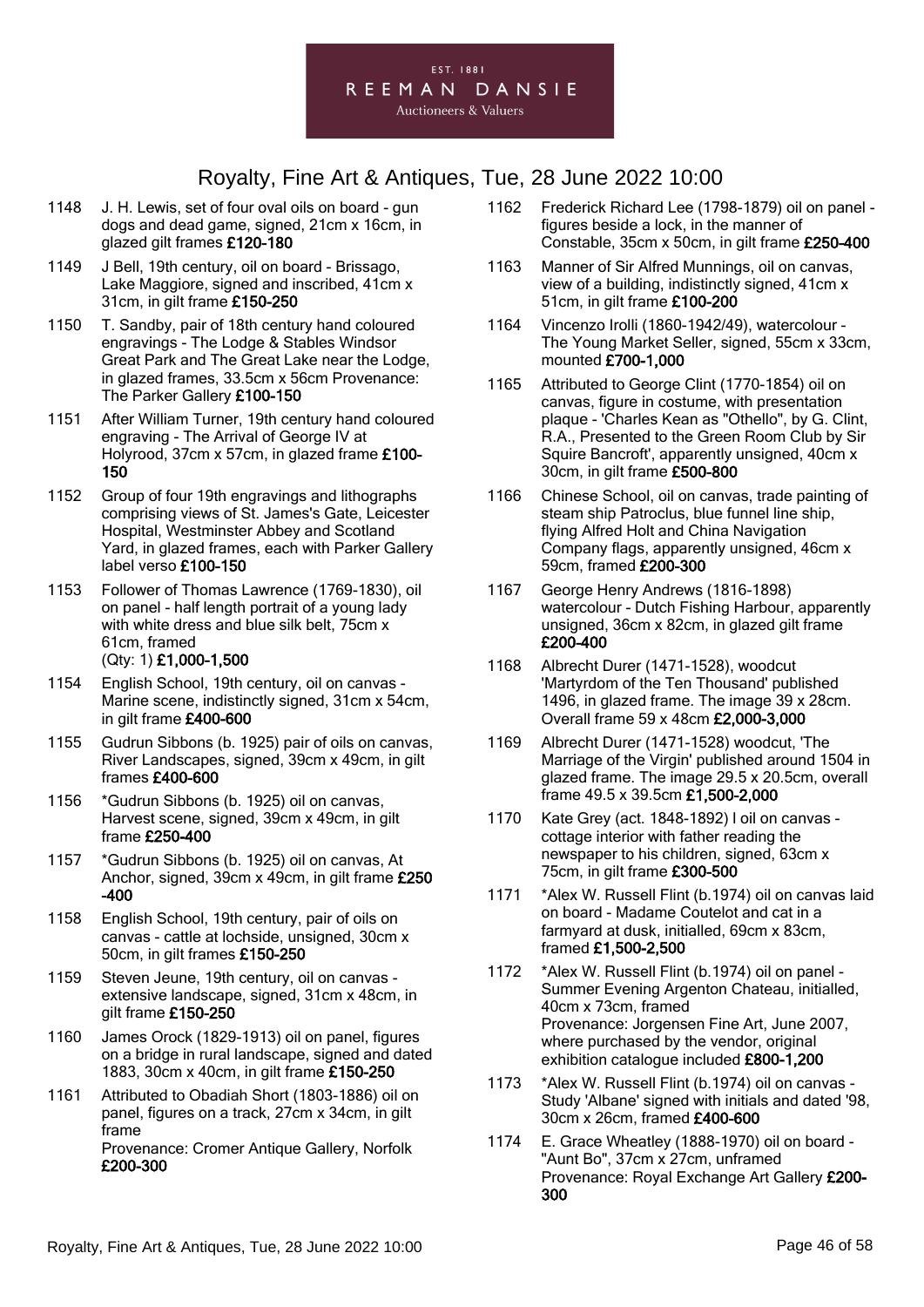

- 1175 Circle of Adriaen Van Ostade (1610-1685) oil on panel - figures around a fire, 29cm x 25cm, in gilt frame £2,000-3,000
- 1176 Albert de Bellaroche (1864-1944), four lithographs - female portraits, one signed, unframed, smallest 56cm x 38cm, largest 70cm x 50cm £200-300
- 1177 R. Lister, mid 20th century, oil on canvas still life interior, signed, 60cm x 50cm, framed £150- 250
- 1178 Attributed to Frederick Hutchison Page (1908- 1984) mixed media on board - Mother and Child, signed Page and dated '67, 43cm x 32.5cm, in period frame £500-700
- 1179 After Rembrandt, early 19th century, oil on canvas - portrait of Agatha Bass, head and shoulders, 53cm x 42cm, unframed £1,000- 1,500
- 1180 Late 19th/early 20th century Italian school oval gouache - an Italian Bay, titled Isola Di Procida, in glazed frame, 33cm x 46cm £180-220
- 1181 \*Charles Debenham (b.1933) oil on board Victor Hawkins Shop, Crouch Street, Colchester, signed and dated '61, titled verso, 59cm x 44cm £100-150
- 1182 Snaffles, Charles John Payne (1884-1967) print with some hand-colouring - 'The Guns!, Thank God!, The Guns!', published by Fores 1917, 49cm x 68cm, in glazed frame £300-500
- 1183 Continental School, early 20th century, oil on canvas, young lady looking at portrait, indistinctly signed, 60cm x 80cm, in gilt frame £500-700
- 1184 Charles Cooper Henderson (1803-1877) pen and ink drawing - A cobbler with his bag of tools and bench, inscribed Paris and signed with initials, 35cm x 29cm, in glazed frame Provenance: Covent Garden Gallery Ltd. £100- 150
- 1185 Attributed to Pietro Testa (1611-1650), etching family group in landscape, 30.5cm x 22cm, in decorative gilt frame £60-100
- 1186 \*Andrew Dodds (b.1978) watercolour The Stour at Bradfield, signed and inscribed, 35cm x 44cm, together with another by the same hand, a view at Nayland, signed and dated 1989, 30cm x 39cm, in glazed frames £80-120
- 1187 Antique oil on panel portrait of a gentleman in the 16th century style, 33.5cm x 29cm, unframed £100-150
- 1188 English School, early 19th century, oil on canvas - British soldiers in rowing boats off the coast, apparently unsigned, 45cm x 61cm, in gilt frame £300-500
- 1189 Early 19th century oil on canvas shipping at anchor, apparently unsigned, 42cm x 71cm, in gilt frame £100-150
- 1190 Paul Jacoulet (1896-1960) signed woodblock print titled Hokkan-Zan, Seoul, Coree, signed in pencil, 47cm x 37cm, unframed £150-250
- 1191 \*William Gear (1915-1997) mixed media on paper, 'Gouache', signed and dated '59, 54cm x 74cm, in original glazed frame Exhibited: Gimpel Fils Gallery, London £600-900
- 1192 Set of five 19th century hand coloured engravings - Exotic Birds, 46cm x 32cm, in gilt and ebonised frames £100-200
- 1193 Cecile Morgand, 19th century, oil on canvas The Fisherman, signed, 100cm x 111cm, in gilt frame £1,000-1,500
- 1194 Antonio De Simone (1851-1907) gouache a yacht at anchor, signed and dated '90, 38cm x 46cm, together with another by the same hand depicting Y.C.Constance in squally seas, signed and dated '90, inscribed, 42cm x 53cm and a further work depicting the 'James Bowles' at sea, unsigned, 41cm x 51cm, each in glazed gilt frame (3) £800-1,200
- 1195 Continental School, 18th century, oil on canvas The Holy Family, 68cm x 62cm, in gilt frame £500-800
- 1196 19th century Florentine carved picture frame to take a work measuring 73cm x 50cm £300-500
- 1197 Two pairs of 19th century gilt picture frames to take works measuring 12cm x 15.5cm and 12.5cm x 10cm, together with another deep gilt frame, 16.5cm x 15cm (5) £80-120
- 1198 Pair of 19th century carved giltwood oval picture frames, 32cm x 25cm, 43cm x 37cm overall £100-150
- 1199 Antique carved giltwood picture frame to take a work measuring 27cm x 30cm £80-120
- 1200 Good quality Regency inlaid mahogany two height bookcase with flame mahogany veneers and inlaid ebony dots and stringing, the top with domed pediment and adjustable shelves enclosed two doors, the base with two short and four long graduated drawers, oval brass handles on splayed bracket feet. 219cm high x 52cm x 104cm £300-500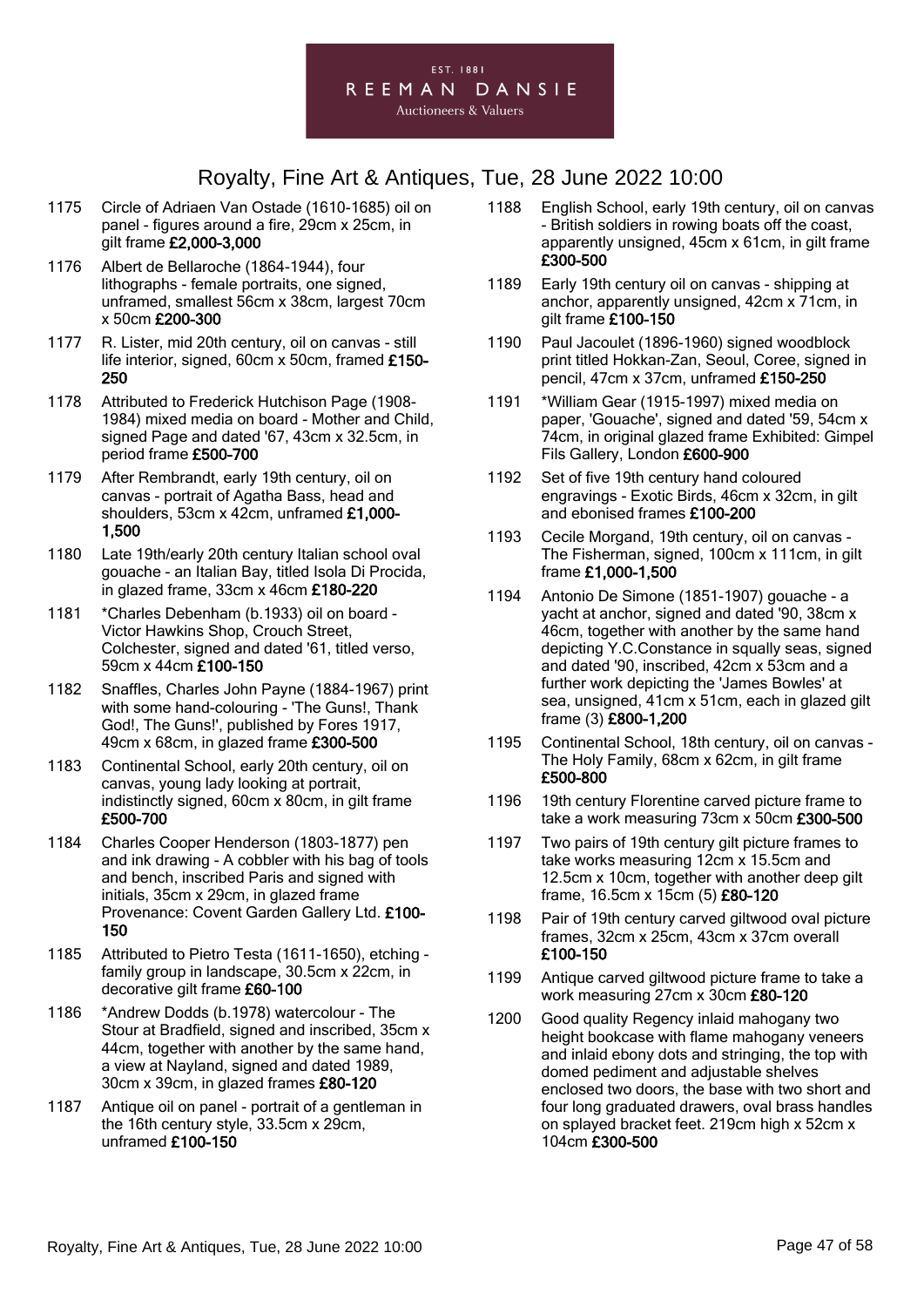

- 1201 Good quality Victorian mahogany partners desk with tooled brown leather top, three drawers each side on turned and faceted legs terminating on large brass casters, maker's stamp W. Priest, 17 & 24 Water St. Blackfriars. 152cm wide x 100cm deep x 76cm high £300- 400
- 1202 Good quality Regency flame mahogany two height breakfront bookcase with architectural pediment, the top with adjustable shelves enclosed by glazed doors with turned tulip head glazing bars, flanked by pilasters, the base with cupboards enclosed by four doors on plinth base. 224cm high x 188cm wide x 50cm deep £800-1,200
- 1203 19th century French giltwood sofa upholstered in gold damask with rococo scroll cresting, padded open arms and serpentine front on cabriole legs with scroll feet, 178cm £300-500
- 1204 Edwardian neoclassical revival painted satinwood bergere library chair with polychrome painted neo-classical reserves and floral festoons and husks on square taper legs terminating on spade feet £200-300
- 1205 Good quality Edwardian neoclassical revival Hepplewhite style bergere chair with carved floral decoration and satinwood inlaid splat, open scroll arms, caned seat of square taper legs terminating on brass casters £80-120
- 1206 Edwardian neoclassical revival carved mahogany bergere tub chair with rams head terminals, carved husks, paterae and fluted frieze on carved and turned legs £60-100
- 1207 George III mahogany tripod supper / tea table with piecrust tilt top on birdcage mechanism, turned cannon barrel column on three hipped splayed legs terminating on pad feet. Approximately 82cm £200-300
- 1208 Late 19th century Japanese four fold dressing screen with embroidered silk panels depicting herons, birds and foliage on green ground. Approximately 167cm x 260cm £100-150
- 1209 19th century mahogany chest of two short and three long graduated drawers with brass handles and cock beaded edge on bracket feet. 109cm wide x 88cm high x 52cm deep £80-120
- 1210 George III style mahogany chest of two short and two long drawers with reeded canted corners on bracket feet, 91cm wide x 48cm deep x 70cm high £60-100
- 1211 Good quality Victorian carved walnut and parcel gilt framed fire screen with pierced scroll cresting, turned and fluted supports on carved cabriole legs terminating on ceramic casters £60 -100
- 1212 Good George I walnut wing back armchair with scroll arms on carved cabriole front supports with carved shell knees terminating on pad feet. £800-1,200
- 1213 Victorian burr walnut veneered card table with shaped fold-over top on carved and turned supports with turned stretcher on cabriole legs terminating on original ceramic casters £150-250
- 1214 Pair of Multiyork wing back chairs upholstered in Aesops Fable velvet on turned legs, purchased new in 2017. £200-300
- 1215 Good quality Victorian rosewood framed double ended sofa upholstered in buttoned material, carved rosewood show wood frame on scroll feet £300-500
- 1216 Victorian mahogany high back side chair with pierced scroll back, padded seat on cabriole legs £50-70
- 1217 Late 19th century Chinese carved rosewood plant stand with rouge marble inlaid top, carved apple blossom frieze and undertier £60-100
- 1218 George III mahogany tripod table with tilt top on birdcage mechanism, cannon barrel column and three hipped splayed legs with later carving terminating on pad feet £100-150
- 1219 Victorian carved rosewood framed open arm chair with carved floral cresting upholstered in buttoned floral silk material, padded open arms on cabriole legs terminating on casters £100- 150
- 1220 19th century French kingwood veneered narrow chest of five drawers with rouge marble top, parquetry inlaid and crossbanded veneers and cast brass mounts. 121cm high x 62cm wide x 38cm deep £300-500
- 1221 Good quality Victorian figured burr walnut chest of drawers by Edwards & Roberts with two short and four long graduated drawers with turned handles and moulded beaded edge on plinth base. 122cm wide x 137cm high x 54cm deep. £200-300
- 1222 George III mahogany wardrobe enclosed by two panelled doors and four drawers below on bracket feet, 139cm wide x 207cm high x 59cm deep £150-200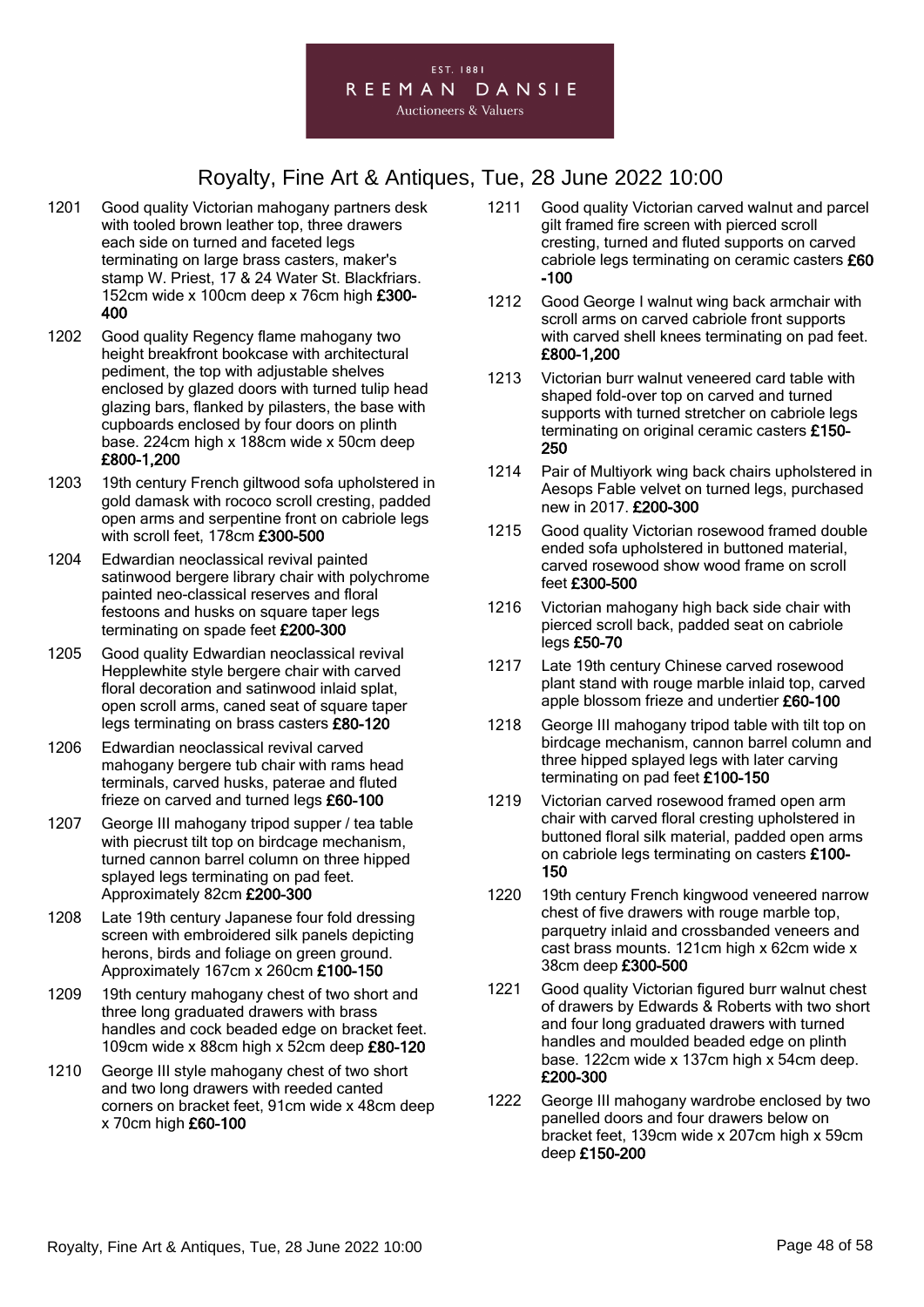- 1223 George III mahogany chest of drawers with brushing slide and four long graduated drawers with brass swan neck handles and cock beaded edge on bracket feet, 85cm wide £150-200
- 1224 George III mahogany chest of drawers with brushing slide and four long graduated drawers with oval brass handles and cock beaded edge on bracket feet, 86cm wide. £100-150
- 1225 Afghan carpet wool pile carpet with floral design on brown and cream ground, 307cm x 278cm £100-150
- 1226 Victorian style cast iron garden bench with wooden slats £50-100
- 1227 Victorian style cast iron garden bench with wooden slats £50-100
- 1228 Victorian cast iron garden bench with rustic branch design and wooden slats £80-120
- 1229 Good Victorian figured walnut and floral marquetry inlaid circular dining table, circular tilt top centred by inlaid roundel on facetted column and tripod base on castors, 131cm diameter: Provenance, note from original owner states: Made for the Great Exhibition, purchased Churchgate Antiques, Lutterworth, Leics, 20/11/1990 at City of London Antiques Fair £600 -800
- 1230 Set of six mid Victorian carved walnut dining chairs, each with arched carved back on cabriole legs £200-300
- 1231 Victorian figured walnut and ebonised banded card table, of rounded rectangular form on fluted columns and splayed quadruped supports on castors, 98cm wide x 49 cm deep x 75cm high. Provenance: Note from original owner states: Bought at Tatton Park Antiques Fair, Knutsford, Cheshire, on 7 March 1990. Price £1175 from Nan Morris of Black Horse Chambers, London £150-250
- 1232 George III mahogany and boxwood line inlaid corner cupboard, enclosed by an astragal glazed door, 68cm wide x 41cm deep x 108cm high £80-120
- 1233 Pair of Edwardian satinwood and polychrome painted elbow chairs, each with tablet back and stuffover seat on fluted legs £300-500
- 1234 Regency mahogany and ebony line inlaid sofa table, with rounded rectangular drop leaf top over twin frieze drawers and opposing dummy drawers on on dual column ends and splayed supports terminating in brass cappings and castors, 89cm wide x 69cm deep x 72cm high £250-350
- 1235 Regency gilt pier mirror, with ball mounted cornice and bevelled rectangular plate between projecting twist columns, 96 x 51cm £200-300
- 1236 Two Persian design rugs, the first with radiating medallion on sky blue ground, signature panel, tassel ends, 158 x 111cm, the other with central conjoined medallion and scattered animal motifs on midnight blue ground, 165 x 118cm £100-150
- 1237 Victorian two seater settee, with undulating button upholstered back and seat and floral carved walnut showood frame on castors, approximately 156cm wide £250-350
- 1238 Early 18th century style pierced gilt gesso wall mirror, shaped plate within pieced C-scroll frame with foliate swags, 109 x 56cm £400-600
- 1239 Victorian button upholstered scroll back rosewood chair, raised on cabriole legs and castors £70-100
- 1240 Victorian button upholstered serpentine settee, raised on cabriole legs and castors £100-150
- 1241 19th century French marquetry inlaid mahogany bonheur du jour, with pierced brass gallery and shaped fall enclosing fitted interior on slender cabriole legs, 67cm wide x 46cm deep x 91cm high £200-300
- 1242 19th century parquetry inlaid fruitwood wine table, with circular top on ring turned column and hipped cabriole legs, 43cm diameter £100-150
- 1243 Rare pair of Victorian walnut pole screens, each with shaped foliate inlaid glazed banner rising on graduated barley twist column and cabriole legs, 148cm high £250-400
- 1244 Decorative glass coffee table, with rectangular top on dog of foo ceramic supports £60-100
- 1245 Victorian variagated marble column, with canted square plateau, 100cm high £300-500
- 1246 Regency style mahogany sofa / games table, the hinged rounded rectangular top with reversible top having chess board inlay to one face and reservoir below, raised on dual fluted end supports and splayed reeded legs on castors, 77cm wide x 51cm deep x 71cm high £300-500
- 1247 Victorian walnut button back chair, with button upholstered spoon shaped back on carved cabriole legs £80-120
- 1248 George III fruitwood wine table, with solid circular tilt top on turned slender column and tripod cabriole supports, 52cm diameter £80-120
- 1249 Modern wing back armchair, with chequer upholstery, raised on carved cabriole legs £150- 250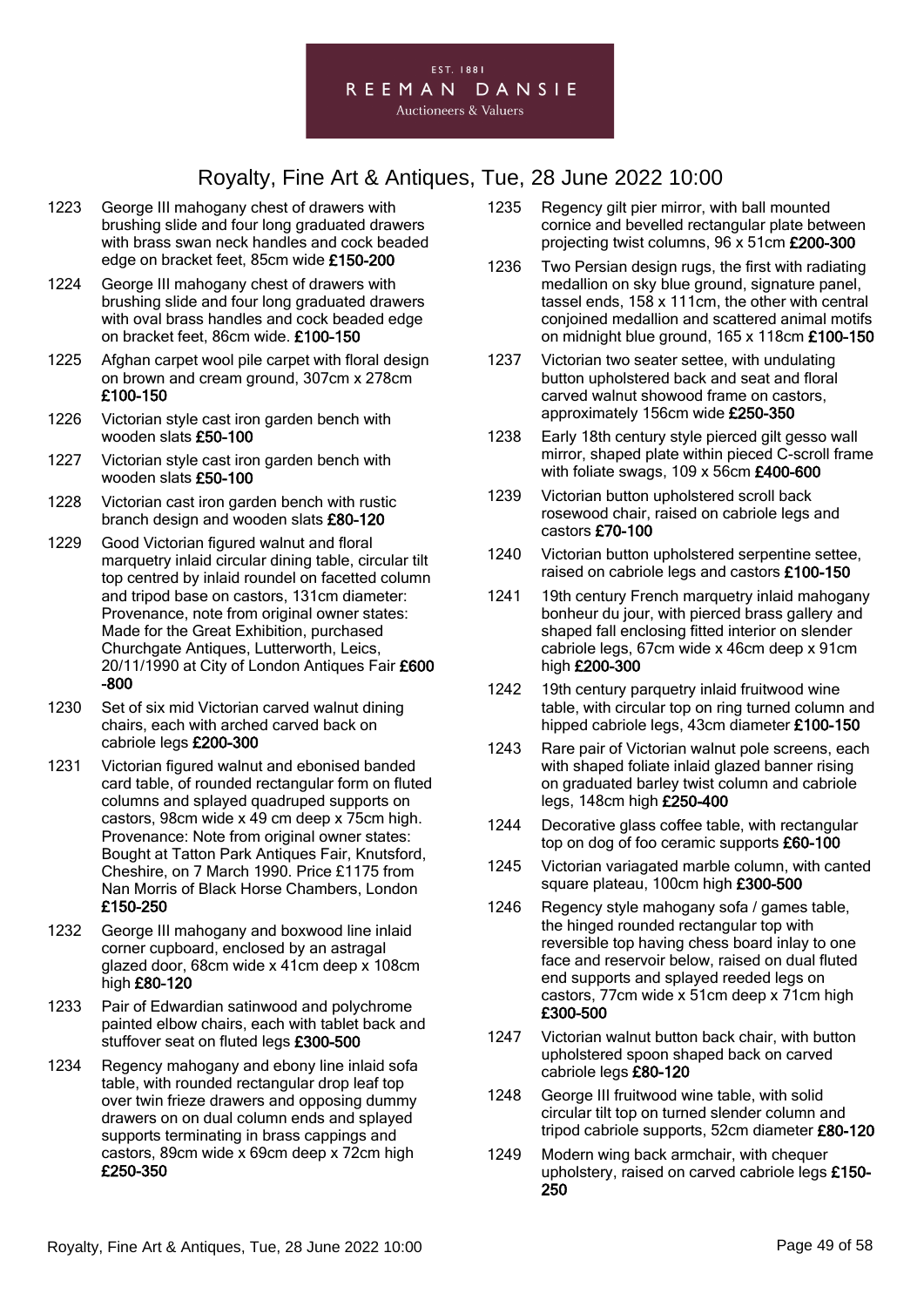

- 1250 Good quality pair of modern sofas, approximately 180cm wide £300-500
- 1251 Victorian mahogany and floral inlaid shaped occasional table, with shaped top on carved column and tripod base, 60cm wide £80-120
- 1252 Victorian button back armchair, with teardrop shaped back raised on carved walnut showood frame with cabriole legs and castors £100-150
- 1253 Antique French pine and fruitwood farmhouse table, on square tapered legs, 180 x 80cm £200-300
- 1254 Set of eight 18th century style ladder back chairs, each with caned seat on turned understructure £300-500
- 1255 Regency rosewood work table, with rounded rectangular top and two fitted drawers on turned supports and sledge bases, 50cm wide x 37cm deep x 71cm high £200-300
- 1256 Pair of William and Mary style walnut and caned high back side chairs, each with shell cresting and stuffover seat on squared legs and paw feet, early elements £300-500
- 1257 Impressive early 18th century Italian figured walnut crossbanded and marquetry inlaid commode, the top with shaped angles, over four drawers, each with early paper lining, on tapered feet, a note inside states this was formerly the property of Victorian novelist Ouida (Maria Louise Rame) 127cm wide x 60cm deep x 95cm high £2,000-3,000
- 1258 Victorian sepertine marble column, twisted column, on octagonal base, 98cm high £200- 300
- 1259 Rare William and Mary laburnum oyster veneered chest of drawers, with concentric veneered top and two short over two long drawers raised on later bun feet, probably formerly a chest on stand. 91cm wide x 56cm deep x 75cm high £3,000-5,000
- 1260 Queen Anne style walnut crossbanded dressing table and stool of shaped outline with five drawers about the kneehole on shell carved cabriole legs, together with ensuite stool, 121cm wide x 54cm deep x 87cm deep £150-250
- 1261 Queen Anne style gilt gesso wall mirror, with bevelled plate within moulded frame with Prince of Wales feathers cresting, 104 x 45cm £150- 250
- 1262 George II walnut dressing table mirror, with bevelled swing plate and three drawers to the platform base, 42cm wide £150-250
- 1263 Late Regency mahogany dressing table, with three drawers to the shaped kneehole on ring turned legs, 120cm wide x 60cm deep x 78cm high £100-150
- 1264 Victorian mahogany piano stool, with rising seat £60-80
- 1265 Edwardian satinwood and painted wine table, with circular painted top on carved column and downswept tripod supports, 44cm diameter £70- 100
- 1266 Pair of 19th century caned salon chairs with serves style porcelain plaque mounts £70-100
- 1267 George IV mahogany bowfront chest, with two short over three long graduated drawers on splayed bracket feet, 106cm wide x 53cm deep x 106cm high £200-300
- 1268 Modern upholstered armchair, with tartan upholstery on turned legs and castors £100-150
- 1269 Ushak style carpet, with lotus flower design on cream ground in borders, 246 x 194cm £100- 150
- 1270 Napoleonic style French walnut day bed, with carved top rail, 197 x 98cm £100-150
- 1271 17th century style laburnum oyster veneered chest on stand, late 17th century elements but with significant alternations, having concentric inlaid top, and two short over three graduated drawers on stand with one drawer and bun feet, 95cm wide x 61cm deep x 98cm high £700-1,000
- 1272 Pair of early 20th century mahogany open armchairs, with lattice backs on cabriole legs £100-150
- 1273 Pair of 18th century style burr walnut crossbanded bedside chests, each with four graduated drawers on bracket feet, 73cm wide x 45cm deep x 102cm high £200-300
- 1274 Regency oval topped mahogany occasional table, the tilt top with shell patera inlay on turned support and tripod base, 69cm wide £100-150
- 1275 Good quality Ushak style carpet, with meandering lotus leaf ornament on moss green ground, 310 x 250cm £200-300
- 1276 19th century piano stool, with leather adjustable seat on splayed supports £50-70
- 1277 White painted cast iron bench, with lattice, vine and bird ornament £200-300
- 1278 Antique cast concrete campana form urn £60-100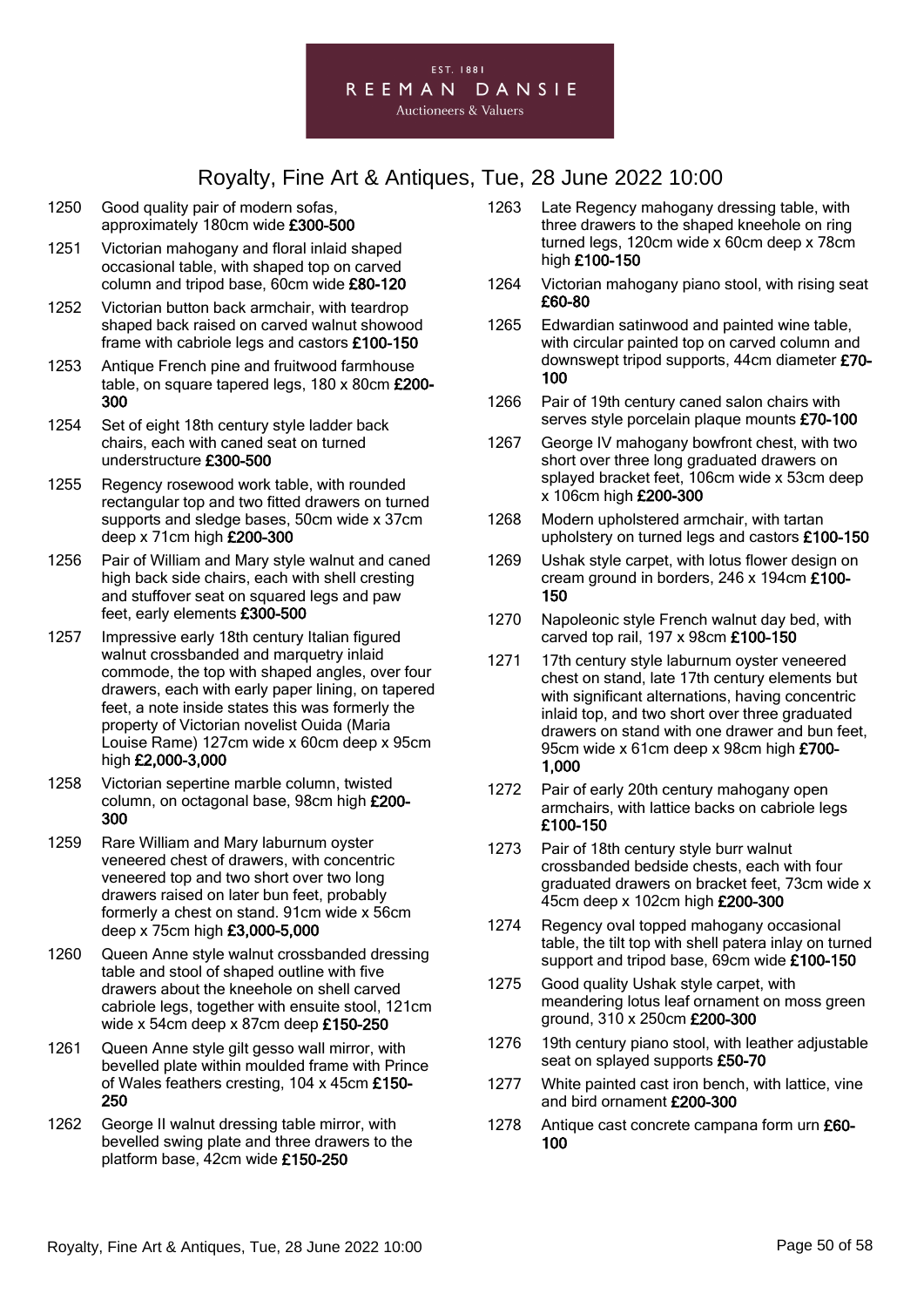

- 1279 Rare George III yew chest of two short and three long graduated drawers with original brass swan neck handles on bracket feet. 78cm wide x 47cm deep x 81cm high £500-700
- 1280 Chinese carved wood Dragon chair, with ornately carved and pierced horseshoe shaped back, on mask carved cabriole legs £100-150
- 1281 Early 20th century oak wellington chest with seven graduated drawers between lockable stiles on plinth base, 51cm wide x 34cm deep x 104cm high, retailer's label to rear for Geo. D. Pooley Office furniture £100-150
- 1282 Good Regency figured mahogany extending dining table, with D-ends raised on ringed turned legs and brass cappings and castors, with two additional leaves, 98cm wide x 120cm long extending to 250cm long £300-500
- 1283 17th century style oak and fruitwood refectory dining table, plank top with cleated ends, raised on turned gun-barrel legs united by stretchers, 82cm deep x 217cm long £300-500
- 1284 French cream painted torchere with rouge marble top raised on swag carved frieze and fluted supports united by a shelf, 112cm high £100-150
- 1285 A George III mahogany open wall shelf, with two tiers between shaped supports, 56cm wide x 54cm high £80-120
- 1286 A 19th century Continental Biedermeier mahogany wall mirror, with shaped cresting and rectangular mirror plate, 91 x 39cm £200-300
- 1287 George I walnut crossbanded and feather banded bureau with fitted interior and sunken well, two short over two long graduated drawers on bracket feet, 97cm wide x 54cm deep x 94cm high £250-350
- 1288 Late 17th century carved oak coffer with lunette carved frieze and triple lozenge carved panel, raised on stiles, 123cm wide x 51cm deep x 63cm high £200-300
- 1289 Mid 18th century oak dresser base, with three frieze drawers and fielded panel cupboard doors below on stiles, 190cm wide x 46cm deep x 81cm high £200-300
- 1290 Regency rosewood four tier whatnot, with rising folio stand top adjusting on an easel support, with frieze drawer to lower tier on turned legs and castors, 52cm wide x 42cm deep x 128cm high £150-250
- 1291 Queen Anne style camel-back sofa, with shaped back and wing sides, raised on walnut cabriole legs with pointed pad feet, approximately 150cm wide £300-500
- 1292 19th century fruitwood and elm wheelback Windsor chair, with arched spindle back and saddle seat on turned legs and stretchers £80-120
- 1293 19th century Dutch floral marquetry table cabinet, with frieze drawer and shelves below enclosed by pair of glazed doors, on plinth base, 56cm wide x 23cm deep x 69cm high £150-250
- 1294 19th century French carved beech armchair, with square upholstered back and seat, guilloche and floral carved show wood frame on turned fluted legs £100-150
- 1295 George III inlaid mahogany tea table, with rectangular hinged top and tablet inlaid frieze on square tapered legs, 90cm wide x 45cm deep x 72cm high £60-80
- 1296 19th century high back sofa upholstery in rust velvet with mahogany frame on square taper legs terminating on brass casters, approximately 162cm wide. Provenance: Formerly the property of Randolph Churchill, East Bergholt £150-200
- 1297 George II walnut veneered bureau, with crossbanded fall enclosing unusual serpentine fitted interior of cupboards, pigeon holes and drawers, having two short over two long drawers below on bracket feet, 93cm wide x 52cm deep x 105cm high £200-300
- 1298 Late 17th century panelled oak coffer, with carved lunette frieze and three panel front on stiles, 142cm wide x 56cm deep x 61cm high £150-200
- 1299 Art Nouveau glazed display cabinet, of bowed outline, with fabric lined shelves enclosed by stained glass door, stylised foliate inlaid panels below on cabriole legs, 90cm wide x 40cm deep x 160cm high £80-120
- 1300 Pair of 19th century pine framed concave window seats, each with pad seats on turned legs, approximately 137cm wide £150-200
- 1301 Late 19th / early 20th century mahogany and marquetry inlaid bijouterie cabinet, of serpentine outline, with door to front, on slender cabriole legs and pad feet, 68cm wide x 46cm deep x 83cm high £150-200
- 1302 19th century French carved walnut fire screen, of cartouche form, raised on acanthus carved scrolled spread supports, enclosing an 18th century tapestry fragment depicting gleaners, 66cm wide x 101cm high £200-300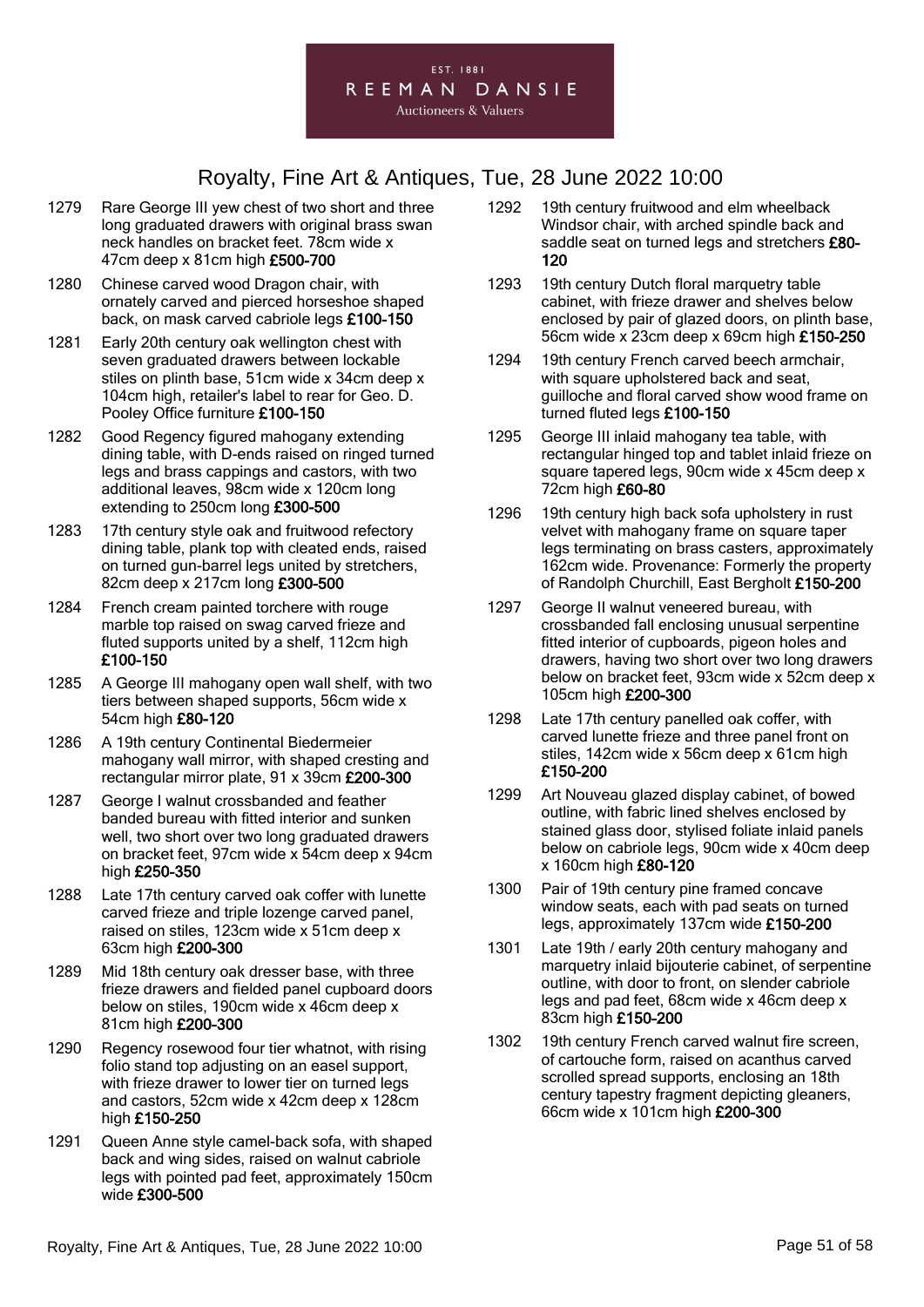- 1303 Good quality early 20th century mahogany and inlaid display cabinet, of shallow concave outline, with carved stepped cornice and glass shelves enclosed by swag carved astragal glazed door, enclosed cupboard below on carved tapered legs, 130cm wide x 40cm deep x 175cm high £200-300
- 1304 Pair of Carolean style carved walnut open armchairs, with arched pad back and seat and scrolled arms, raised on cabriole legs united by wavy stretchers £80-120
- 1305 Victorian rosewood framed open elbow easy chair with buttoned striped upholstery on turned front legs £50-70
- 1306 Set of six Victorian mahogany hoop back dining chairs, raised on carved knopped legs £60-90
- 1307 19th century mahogany card table with foldover top on square tapered legs, 91.5cm wide £60- 100
- 1308 Early 18th century walnut cushion framed wall mirror, of arched form, with bevelled plate, 65 x 53cm £300-500
- 1309 Continental Baroque carved giltwood wall mirror, with octagonal plate within heavy mask and scroll carved frame, probably 18th century, 59 x 40cm £200-300
- 1310 Antique Tyrolean hunting lodge worked antler gun stand, with three housings, on spread base, 134cm high £250-400
- 1311 19th century boulework pier cabinet, of canted outline, with two shelves enclosed by glazed door on plinth base, 82cm wide x 40cm deep x 101cm high £500-700
- 1312 Regency mahogany polescreen with contemporary watercolour painted rectangular glazed floral banner, adjusting on finialled pole and tripod base, 120cm £100-150
- 1313 Good pair of early 19th century fruitwood Mendlesham chairs, typical form with ball ornament to the top rail over pierced vase splat and solid saddle seat on turned understructure £600-900
- 1314 Robert Mouseman Thompson oak rocking chair, with lattice back and stud closed leather seat, signature carved mouse to front right leg £800-1,200
- 1315 Good quality mid-18th century oak high dresser, the boarded rack with cup hooks and glazed cupboards below, the base with six graduated drawers on arcaded frieze and turned supports with pot board below, 175cm wide x 42cm deep x 220cm high £700-1,000
- 1316 Set of six Regency rosewood sabre leg dining chairs, each with carved horizontal splat and slip in seat on reeded legs £200-300
- 1317 Regency rosewood circular dining table, the well figured tilt top with moulded frieze, raised on circular lappet carved column and triangular platform base on carved paw feet and castors, 127cm diameter £400-600
- 1318 Late 19th / early 20th century mahogany pedestal sideboard, central bowed section with two drawers and flanking enclosed cupboards, on reeded caddy surmounts, all with carved patera ornament on plinth bases, approximately 206cm wide x 58cm deep x 115cm high £200-300
- 1319 19th century rosewood and inlaid chess top work / games table, with hinged top enclosing partially fitted interior with well, on square splayed column and shaped triangular base with squat bun feet, 43cm wide £100-150
- 1320 Victorian mahogany open bookcase, with two banks of shelves on plinth base, 153cm wide x 38cm deep x 123cm high £100-150
- 1321 Early 20th century mahogany extending dining table, rounded rectangular pull-out top on cabriole legs and claw and ball feet on castors, 136cm long x 106cm wide, extending to approximately 208cm long, together with an ensuite set of eight Georgian style mahogany dining chairs, each with carved pierced splat and slip in seat, on cabriole legs and claw and ball feet, to include a pair of carvers £250-400
- 1322 Good George III mahogany bureau, with fitted interior of short drawers and pigeon holes, over two short and three long graduated drawers on bracket feet, flanked by brass carrying handles, 100cm wide x 55cm deep x 109cm high £100- 150
- 1323 Pair of oak and woven leather stools, by David Langstaff in the Mouseman tradition, each of pegged form with facetted legs, carved with oak leaf to stretcher, 34cm wide £300-500
- 1324 Edwardian mahogany two height corner cupboard, the upper section enclosed by astragal glazed door, raised on pierced supports with mirrored panels conforming glazed cupboard below on turned legs, 77cm wide x 43cm deep x 210cm high £100-150
- 1325 Robert Mouseman Thompson hexagonal side table, with figured brown oak top, on quatrefoil trestle support, signature carved mouse to one angle, 50cm wide £500-700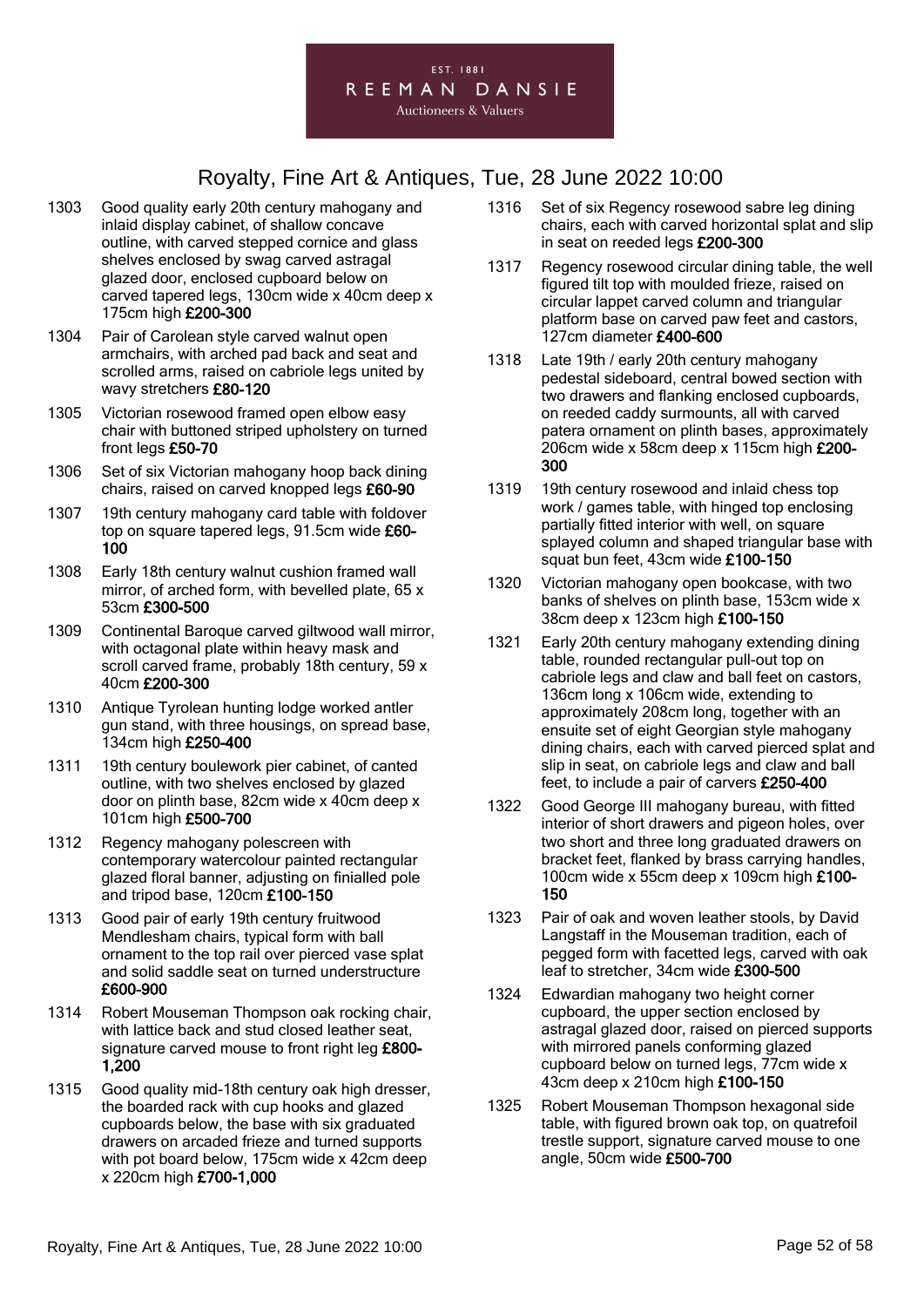

- 1326 Octagonal top oak side table by David Langstaff in the Mouseman tradition, with burr wood top raised on facetted baluster supports and sledge base, signature carved oak leaf to base, 50cm diameter £250-400
- 1327 Very large Victorian overmantel, rectangular mirrored plate within burr walnut surround with Sevres style porcelain plaque to the frieze, 178cm wide x 156cm high £120-180
- 1328 Marble topped walnut pier table, hemispherical variagated marble top on cabriole legs tied by stretcher, 61cm wide £60-100
- 1329 Pair of cast iron campana urns, typical form on square foot, 76cm high, raised on plinths total size 110cm £200-300
- 1330 Fine quality mahogany library table in the manner of Waring and Gillows, the expansive leather inset top with projecting angles, having five drawers to each shaped kneehole, raised on turned fluted legs and castors, one drawers with retailer's label for W. Taylor & Sons, House Furnishers £1,400-1,800
- 1331 George II mahogany dressing chest, with moulded rectangular top and brushing slide over four graduated drawers on bracket feet, 79cm wide x 49cm deep x 89cm high £500-700
- 1332 George III mahogany washstand, with tray top and enclosed by pair of cupboard doors with slide out pot drawer now converted into enclosed drawer with hinged leather inset top, 54cm wide x 47cm deep x 75cm high £100-150
- 1333 19th century rosewood centre table, with circular tilt top raised on bulbous carved column and spread carved tripod supports, 136cm diameter £250-400
- 1334 Regency rosewood crossbanded breakfront side cabinet, enclosed by four fabric lined brass grille doors on plinth base, 214cm wide x 42cm deep x 92cm high £800-1,200
- 1335 18th century walnut crossbanded and feather banded kneehole desk with an arrangement of seven drawers about central enclosed cupboard, on bracket feet, 83cm wide x 48cm deep x 77cm high £200-300
- 1336 19th century mahogany chest on chest, carved dentil cornice above two short and five long drawers, each with bone inlaid shield shaped escutcheon, on bracket feet, 107cm wide x 55cm deep x 193cm high £200-300
- 1337 Good antique style brass club fender with maroon leather buttoned seats, on reeded supports, 179cm wide x 60cm deep x 53cm high £500-700
- 1338 George IV mahogany two height secretaire bookcase, the glazed upper section enclosing three adjustable shelves above a fitted secretaire drawer and twin cupboard doors below with single drawer and shelved interior, on block feet, 123cm wide x 57cm deep x 248cm high £200-300
- 1339 Good quality reproduction inlaid satinwood demi lune commode in the Sheraton style, patera inlaid top and formal vase inlaid front, enclosed by bowed door on square tapered legs, 117cm wide x 52cm deep x 96cm high £150-200
- 1340 Good antique style steel and brass club fender with brown leather studded seats, on spiral and square pillar supports, 117cm wide x 63cm deep x 53cm high £300-500
- 1341 19th century inlaid mahogany bedside cupboard with gallery top above twin doors and drawers below on square supports, 62cm wide x 50cm deep x 80cm high £100-150
- 1342 19th century wing arm chair of good proportions, upholstered in yellow silk damask fabric, on mahogany legs joined by stretchers £300-500
- 1343 Early 18th century oak side table with single drawer, on turned legs joined by block stretchers, on breganza feet, 72cm wide x 58cm deep x 70cm high £150-200
- 1344 18th century oak oval gateleg table of small proportions, with single end drawer, on turned supports joined by stretchers, top 76 x 96cm £100-150
- 1345 Oak high back settle in the antique style, with winged side and brass stud ornament, 122cm wide £100-150
- 1346 17th / 18th century Continental chestnut cabinet, of canted form, with thumb carved frieze and panelled front with two frieze drawers and four pinned cupboards below, on carved feet, 126cm wide x 40cm deep x 94cm high £100-150
- 1347 19th century mahogany and line inlaid serpentine sideboard, with rear brass gallery and frieze drawer flanked by cupboard and deep drawer raised on square tapered legs and spade feet, 158cm wide x 55cm deep x 88cm high £150-250
- 1348 Regency mahogany and satinwood line inlaid sofa table, with canted rectangular drop leaf top and two frieze drawers with opposing dummy drawers on twin turned columns to platform base, raised on quadruped spread supports terminating in brass cappings and castors, 93cm wide x 67cm deep x 70cm high £200-300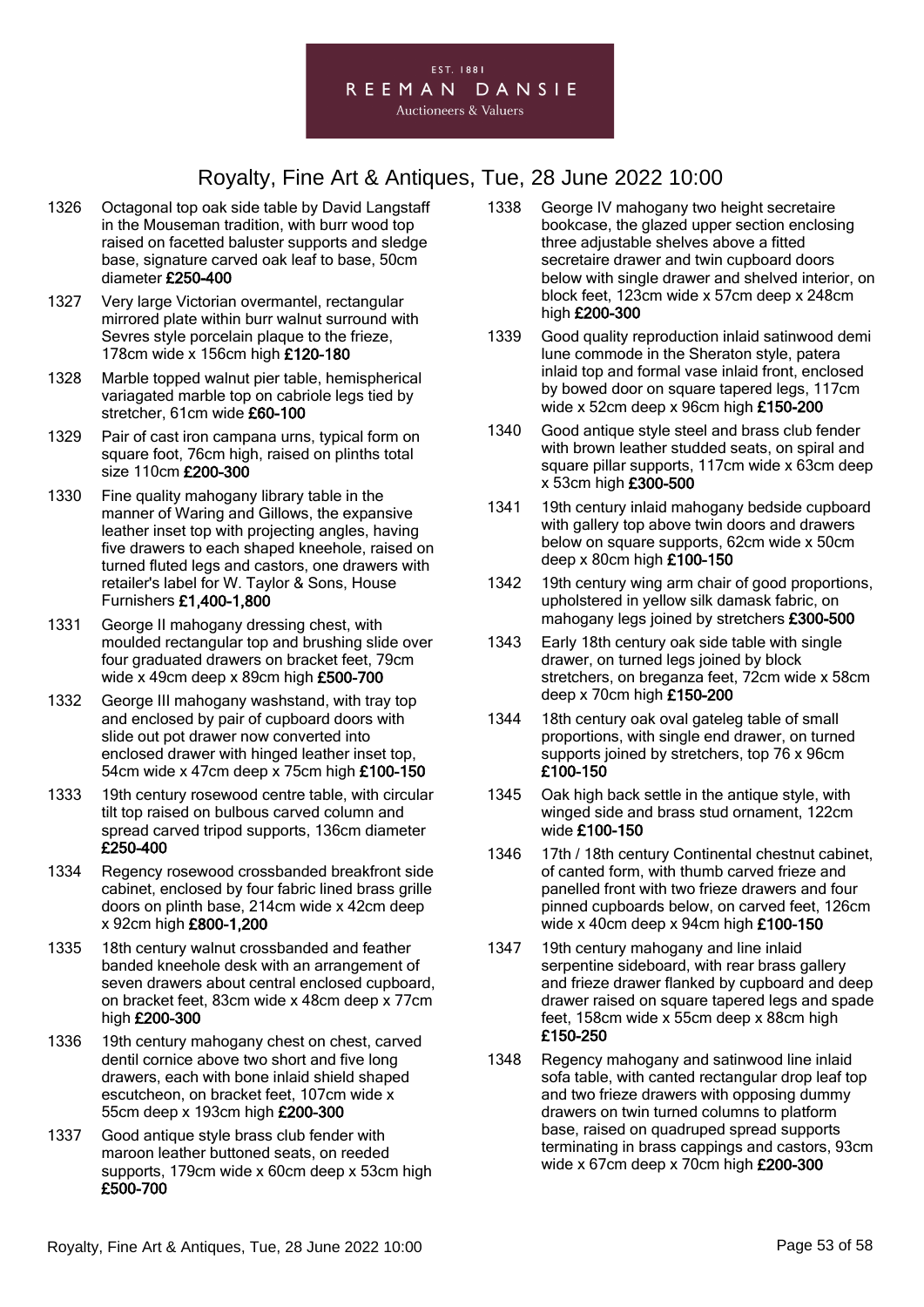

- 1349 George III mahogany D-shaped card table, with crossbanded hinged top enclosing baize lined playing surface on square tapered legs and spade feet, 91cm wide x 45cm deep x 72cm high £100-150
- 1350 George III and later mahogany supper table, with expansive solid circular hinged top on gun barrel column and tripod cabriole legs, 89cm diameter £60-90
- 1351 Mid 18th century oak and fruitwood three drawer lowboy, raised on carved cabriole legs and pad feet, 73cm wide x 44cm deep x 70cm high £150- 250
- 1352 George III mahogany bureau bookcase, the upper section with adjustable shelves enclosed by pair of astragal glazed doors, the base with fitted interior and two short over two long graduated drawers below, 113cm wide x 52cm deep x 223cm high £250-400
- 1353 Regency mahogany bowfront chest, with four graduated drawers on splayed bracket feet, 112cm wide x 56cm deep x 86cm high £100-150
- 1354 Regency mahogany bow front dressing table, with five drawers about the kneehole between projecting ring turned supports, 108cm wide x 58cm deep x 80cm high £150-250
- 1355 Large early 20th century Georgian revival mahogany dining table, the rounded rectangular top with gadrooned edge, on cabriole legs and pad feet on castors, 119cm wide x 150cm long, extending to approximately 253cm, together with an en-suite set of eight dining chairs, each with pierced vase splat and slip in seat on carved cabriole legs £200-300
- 1356 Victorian mahogany half tester bed, with well figured arched footboard and upholstered headboard, rounded canopy, to fit a mattress approximately 190 x 136cm £400-600
- 1357 Highly ornate Anglo-Indian carved hardwood suite of dining furniture, comprising rounded rectangular dining table on trestle base, 205 x 123cm, set of six high back chairs and sideboard with glazed upper section, enclosed below, 182cm wide, all finely carved ornate floral arabesque £1,500-2,500
- 1358 Robert Mouseman Thompson coffee table and nesting en-suite pair of tables, each with adzed top on faceted supports with signature carved most to one leg, the coffee table 137cm wide x 45cm deep x 46cm high £500-700
- 1359 Georgian-style wing armchair, unusually upholstered in needlework depicting landscape panels and fruiting foliage within yellow ground, on cabriole front legs £100-150
- 1360 Georgian-style wing armchair upholstered in brightly coloured fabric, with loose cushion, on square section under structure £50-70
- 1361 Victorian ottoman of square tapered form, with hinged woolwork embroidered top, 58cm £70- 100
- 1362 Victorian conversation seat, with button upholstery raised on gilt carved and fluted legs and castors, approximately 140cm wide £200- 300
- 1363 Rare George IV mahogany reading chair, with horseshoe form top rail and lockable compartment rotating on a rail with adjustable easel reading stand and candle arm, the close button upholstered seat raised on turned legs and castors £800-1,200
- 1364 Late 19th century mahogany Canterbury, with bowed lattice divisions and drawer below on square tapered legs and castors, 46cm wide £100-150
- 1365 19th century green painted plant stand, oval form with tin liner and lattice woven sides on turned legs and X-shaped stretcher, 75cm wide £100-150
- 1366 Continental polychrome painted desk, of bombe form, with rococo floral ornament on green ground, having five drawers to the kneehole on slender cabriole legs, 155cm wide x 60cm deeps 76cm high £150-250
- 1367 Regency style mahogany twin pillar dining table, the oval top with reeded edge, raised on bulbous columns and splayed tripod bases terminating in brass cappings and castors, with one additional leaf, approximately 106 x 230cm when extended £80-120
- 1368 Regency style mahogany waterfall bookcase by Redman and Hales, with two drawers, on turned legs and brass capped castors, 96cm wide x 25cm deep x 110cm high £60-100
- 1369 Fine Regency mahogany wine cooler, of sarcophagus form with hinged top and lead lined interior, flanked by lion mask drop handles with ormolu paw feet on castors, 82cm wide £800- 1,200
- 1370 Pair of good quality two seater sofas, of square form, upholstered in yellow silk damask fabric, on castors, approximately 146cm wide £300-500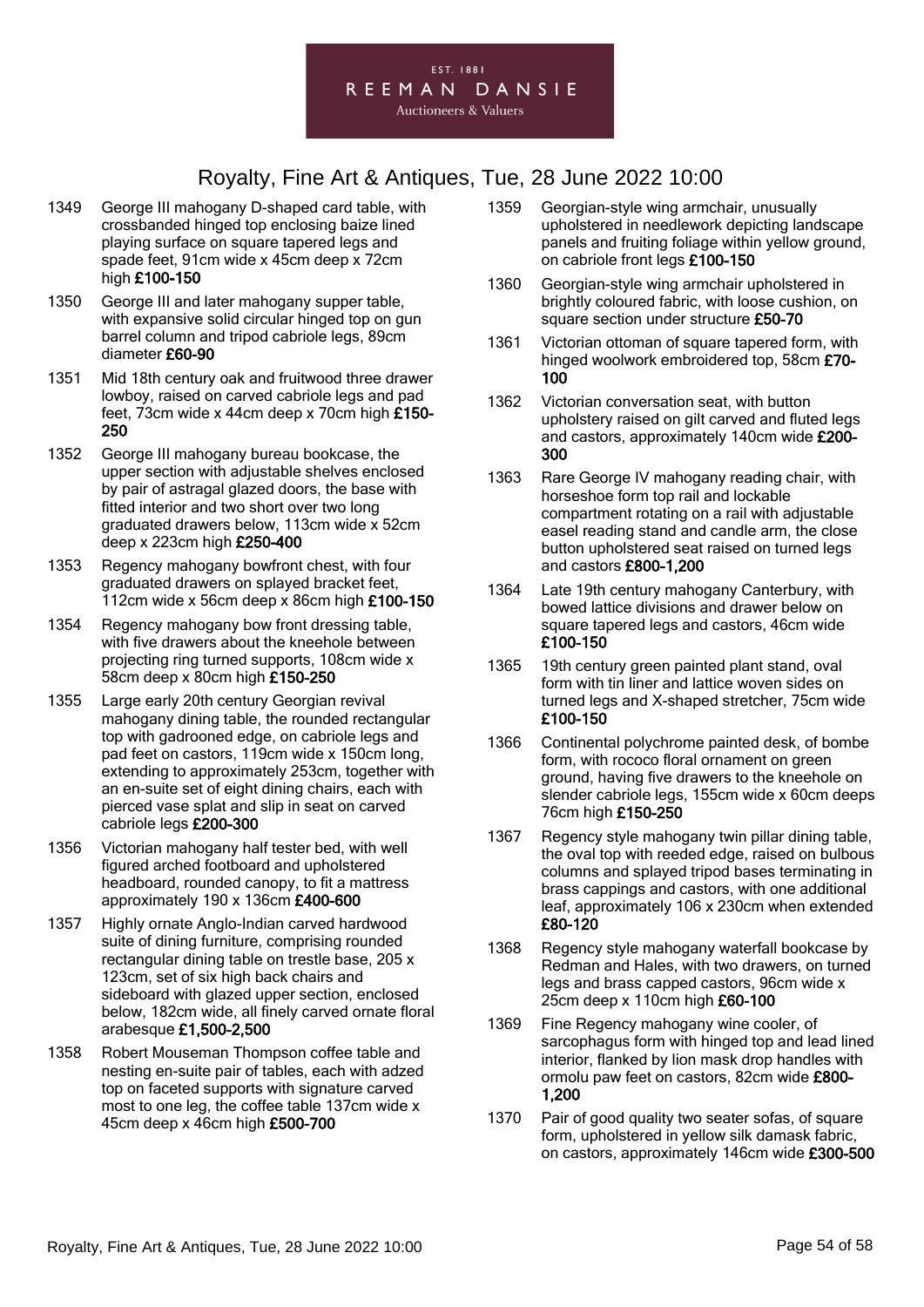

- 1371 Victorian chesterfield with buttoned velvet upholstery, raised on ring turned legs and castors, 190cm wide £100-150
- 1372 Early 19th century mahogany two height bookcase, the upper section with moulded cornice and adjustable shelves enclosed by pair of gothic astragal glazed doors, the base with long frieze drawer and cupboard below on bracket feet, stamped to the drawer - WILKINSON, LUDGATE HILL, 90cm wide x 54cm deep x 213cm high £250-400
- 1373 Lead garden fountain, modelled as a clam shell mounted with twin conjoined mythical dolphins, 71cm wide £200-400
- 1374 18th century style American mahogany sideboard, of shaped breakfront outline, with antiqued scroll frieze flush drawer and four cupboard doors below on splayed bracket feet, stamped HENREDON, 201cm wide x 56cm deep x 103cm high £100-150
- 1375 19th century mahogany Biedermeier bookcase, enclosed by twin ripple moulded doors with drawer below, between barley twist columns, 117cm wide x 45cm deep x 182cm high £150- 250
- 1376 Early 19th century marble topped brass inlaid pier cabinet, enclosed by pair of glazed doors between flanking projecting scrolling stiles, raised on spool feet, 105cm wide x 38cm deep x 91cm high £200-300
- 1377 Good quality Coalbrokedale style cast iron bench, dismantled and lacking slats, the back cast with ferns and gun dog ornament, total width approximately 130cm £200-300
- 1378 Pair of Victorian cast iron bench ends, with pierced scrolling leaf ornament, 83cm high £100 -150
- 1379 Pair of Victorian cast iron bench ends, with scrolling ornament, 89cm high £100-150
- 1380 George III mahogany chest of two short and four long graduated drawers with cock beaded edge and brass handles on splayed bracket feet, 107cm wide x 132cm high x 55cm deep. £100- 150
- 1381 Good quality Edwardian satinwood kidney shape writing table with tooled leather inset top, central drawer flanked by cupboards on turned and reeded legs joined by stretchers terminating on brass casters, 144cm wide. £100-150
- 1382 Good quality Edwardian inlaid mahogany breakfront wardrobe by Maple & Co. enclosed by two panelled doors with crossbanded decoration and inlaid stringing, 170cm wide x 216cm high x 48cm deep. £100-150
- 1383 Pair of French bedside cabinets of shaped oval form on turned legs, 50cm wide x 69cm high £80 -120
- 1384 George III mahogany toilet mirror with oval mirrored plate and three drawers below, 58cm. £60-80
- 1385 Victorian figured walnut veneered card table with serpentine front, carved floral frieze on cabriole legs, 86cm wide. £100-150
- 1386 Antique carved and panelled oak coffer with arcaded frieze and three carved geometric panels on bracket feet, 102cm wide. £80-120
- 1387 George III oak bureau with fitted interior with secret compartments and writing well, two short and two long drawers below on bracket feet, 96cm wide x 61cm deep x 95cm high £60-100
- 1388 Unusual 18th century oak cupboard, the recess with shaped apron and turned baluster supports, the cupboard below enclosed by two panelled doors. 106cm wide x 151cm high x 45cm deep £60-100
- 1389 Victorian style white painted cast metal garden bench and a pair of matching chairs, together with a similar coffee table £200-300
- 1390 Chinese hardwood foot rest massage footstool 'Gundeng', with rectangular top set with a cylindrical roller, raised on four stout legs, 42cm wide £200-300
- 1391 Arts and Crafts fruitwood and caned armchair in the manner of William Birch for Liberty's, with curved top rail and wavy vertical bar back on turned understructure £150-250
- 1392 George III style mahogany twin pedestal dining table, rounded rectangular top on baluster columns and splayed tripod supports, together with one additional leaf, 181 x 107cm extending to 241 x 107cm £150-250
- 1393 19th century Continental white marble fire surround, with shaped mantle and frieze on scroll supports £200-400
- 1394 George II walnut elbow chair, with pierced vase shaped splat and broad slip in seat between scroll arms on cabriole legs and pad feet £120-180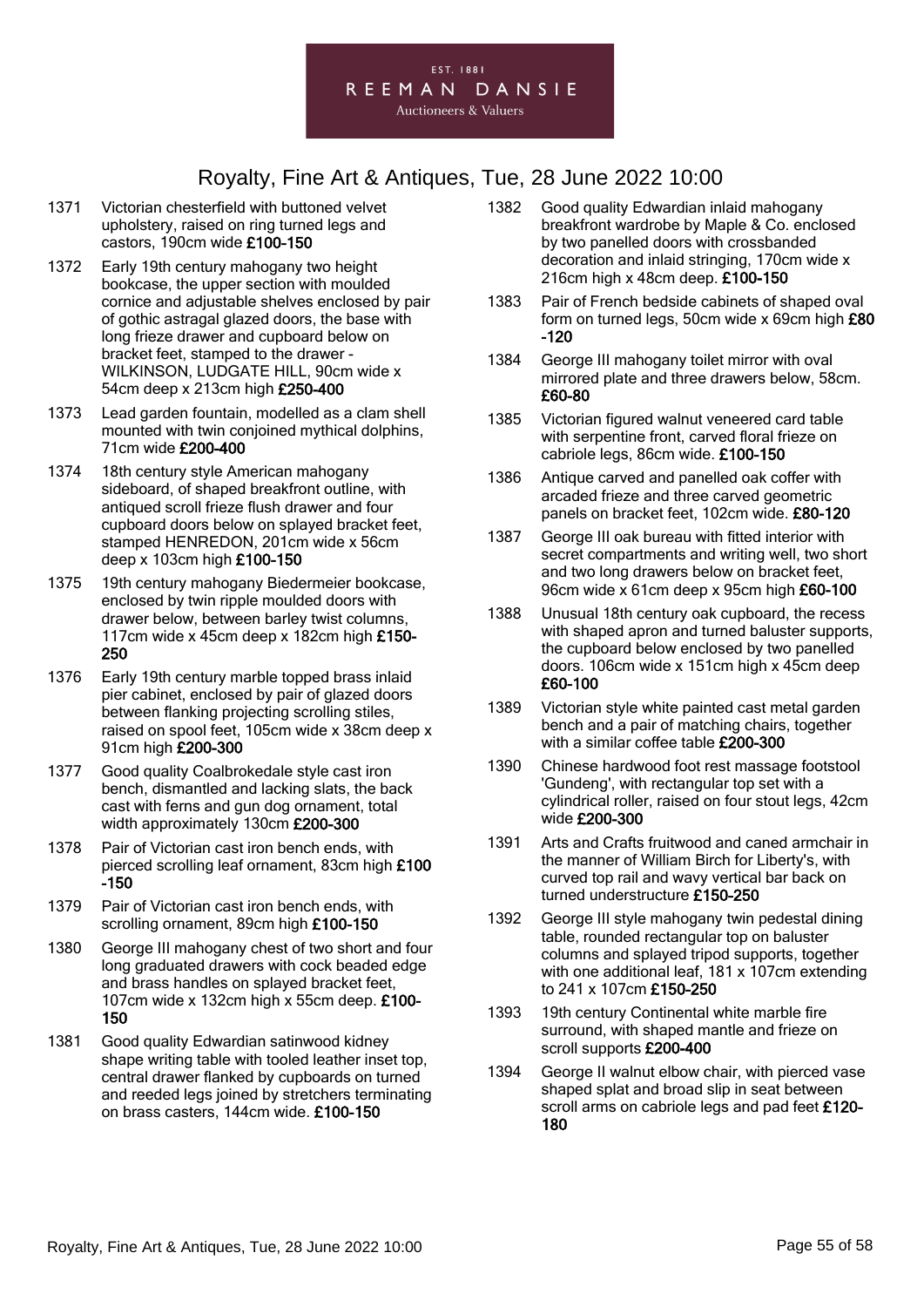

- 1395 Victorian iron bound oak silver chest with, domed top enclosing removable trays, end carrying handles, 79cm wide x 44cm deep x 64cm high £150-200
- 1396 Good Regency rosewood combination writing/worktable the top and drop flaps crossbanded with tulipwood £800-1,200
- 1397 18th Century oak cricket table £150-250
- 1398 Good 19th Century centre table of shaped form, the top with profuse floral marquetry decoration £700-1,000
- 1399 Fine Regency mahogany and ebony line inlaid serving table in the manner of George Oakley, with two frieze drawers between finely cast bronze lion mask mounts on four pairs of reeded legs, each with ebony collars and carved lion paw feet, on plinth bases, 251cm long x 70cm deep x 87cm high. NB: A comparable serving or buffet table by George Oakley, with the same support configuration and similar lion mask ornament is in the Royal Collection at Holyroodhouse, Inventory number 28079. It is noted in their literature that in 1800, George Oakley's firm attracted the patronage of the Prince of Wales and Oakley is known to have supplied items to Carlton House. £1,500-2,500
- 1400 Good 19th Century walnut credenza of large size £1,200-1,500
- 1401 Small Georgian style wing chair of good proportions, standing on square legs £80-120
- 1402 Edwardian three-tier bow fronted iron flower pot holder £100-150
- 1403 Good stylish garden bench in the gothic Strawberry Hill taste £400-600
- 1404 Mid-18th Century walnut chest of drawers of good colour £300-400
- 1405 Small early 19th century three-tier what-not with drawer below £150-250
- 1406 Grotrian Steinweg baby grand piano, circa 1935, serial number 62990 £300-500
- 1407 18th century Dutch elm side chair, with pierced cartouche shaped back and slip in seat on cabriole legs and pointed pad feet £80-120
- 1408 Mid 20th century pietra dura and gilt metal side table, by Emilio Martelli of Florence, the circular top with inlaid faux malachite ornament, raised on circular reeded supports united by an xstretcher, 50cm diameter. Original dated label to reverse: '1960 Nero Italia, ... Malachite' £200- 300
- 1409 Mid 20th century Scagliola side table, circular top with classical trophy ornament, raised on gilt metal stand with hoof feet, 53cm diameter £200- 300
- 1410 19th century polychrome painted gothic mirror, with shaped rectangular plate within channel moulded surround with heraldic shield and architectural finalled surmount, 136cm x 121cm £400-600
- 1411 Brass and green leather upholstered club fender, 202cm wide x 53cm deep x 53cm high £300-500
- 1412 19th century mahogany and ebony inlaid bowed breakfront sideboard, with frieze drawer and alcove drawer below flanked by cupboard and cellarette drawer, on ring turned legs, 214cm wide x 76cm deep x 95cm high £250-400
- 1413 1930s oak settle, in the manner of Heals, with four panelled back on plinth base, 172cm wide Provenance: Removed from an 1935 Art Deco house, Danbury, this was designed for the house and has been there since installed in 1935 £100-150
- 1414 Suite of 1930s oak furniture in the manner of Heals, including refectory style table, 176 x 93cm, sideboard, ratchet form standard lamp, and corner bookshelf Provenance: Removed from an 1935 Art Deco house, Danbury, this was designed for the house and has been there since installed in 1935 £250-400
- 1415 Antique sundial, the lead dial on composite baluster column, total height 100cm £70-100
- 1416 18th / 19th century rustic oak pub settle, plank back and with single pew end, with blacksmith iron restorations, 113cm wide x 131cm high £150-250
- 1417 18th century Anglo-French two height corner cupboard, with dentil cornice and geometric moulded panel door enclosing hanging space, 108cm wide x 62cm deep x 195cm high £80-120
- 1418 Victorian painted brass standard double bed, with painted ends stretchers and strung base, to fit a 4ft.6 mattress £70-100
- 1419 Small 18th century elm five plank coffer with chip carved ends and internal candle box, 114cm wide £70-100
- 1420 19th century mahogany bowfront sideboard, with central drawer and flanking cupboards, 183cm wide x 64cm deep x 92cm high £100-150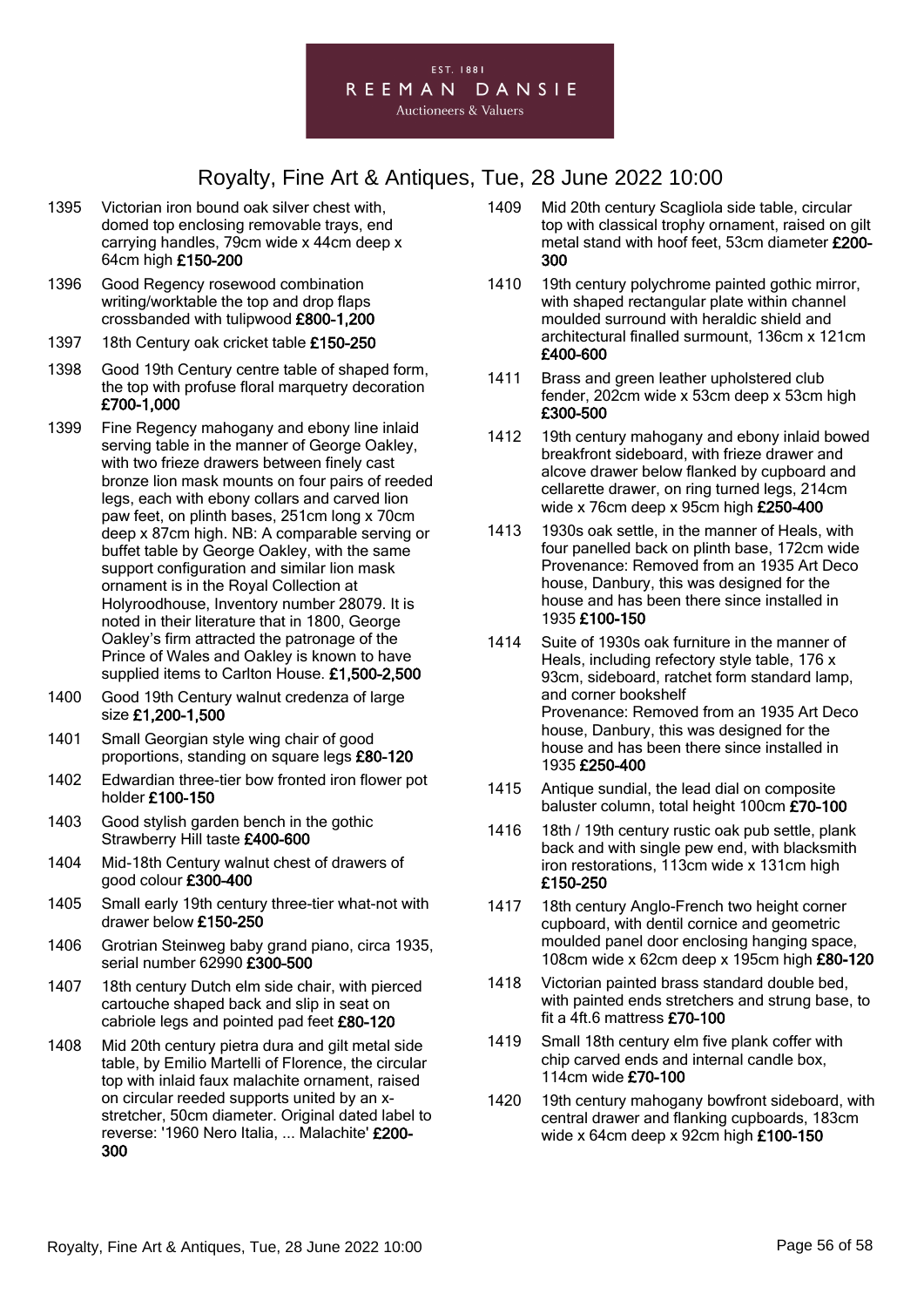

- 1421 George III and later mahogany D-end dining table, with central drop leaf section and twin ends on channel carved tapered square legs, 289 x 130cm £150-250
- 1422 Pair of good quality early 20th century silk damask upholstered square back armchairs, raised on carved cabriole legs and castors £150 -250
- 1423 Good quality Victorian mahogany framed sofa, in the George III style with silk damask floral upholstery on cabriole legs and scroll feet, 188cm wide £250-400
- 1424 19th century carved marble statue of a mother carrying a child, 88cm high £200-300
- 1425 Two antique stone garden spheres, the largest approximately 35cm diameter £80-120
- 1426 Group of garden statuary to include balustrade elements and other pieces £60-100
- 1427 Fine Regency carved mahogany chaise longue, the carved cresting with acanthus leaf scrolls, the scroll ends with Grecian influence carved with anthemion and husks, on carved legs with original brass castors, 200cm long £200-300
- 1428 Victorian Gothic pitch pine table with carved gothic foliage on square chamfered legs joined by stretchers, 152cm long, 71cm wide and 92cm high. £100-150
- 1429 Victorian Kelim upholstered armchair, on turned wooden legs £100-150
- 1430 Fine Kashan rug with central conjoined medallion on sapphire blue ground and broad meander foliate border with tassel ends, 208 x 132cm £1,000-1,500
- 1431 Indian rug with four rows of six formal foliate reserves, in main meander border, 210 x 137cm £150-250
- 1432 Persian rug with central lozenge medallion and busy foliage on midnight blue ground in foliate borders, 204 x 130cm £200-300
- 1433 Afghan Belouche rug with three rows of five quartered medallions, on brick red ground, in multiple meander borders, 214 x 140cm £100- 150
- 1434 Kashmir hand knotted part silk rug, with foliate rectangular reserves, within conforming border with tassel ends, 197 x 125cm £150-250
- 1435 Kashan style part silk hand knotted rug, in the tree of life pattern, with main meander border, 182 x 128cm £150-250
- 1436 Kashmir handknotted part silk rug, with central medallion issuing foliage, in foliate meander borders, 153 x 91cm £80-120
- 1437 Persian runner, with four concentric medallions on biscuit ground in main flowerhead border, 269 x 90cm £60-90
- 1438 Persian design rug, with two conjoined medallions on blood red ground within main foliate border, 255 x 141cm £60-90
- 1439 Afghan turkoman style rug, having seven central medallions and peripheral medallions on cream ground, in multiple geometric borders, 187 x 122cm £200-300
- 1440 Afghan Belouche prayer rug, with two quartered medallions on brick red ground on geometric borders, 114 x 95cm £200-300
- 1441 Afghan Belouche rug with three rows of seven quartered medallions on brick red ground, in multiple borders, 167 x 122cm £100-150
- 1442 Fine pair of pink ground Pakistani Kashan design rugs, decorated with a formal garden scene of flowering urns on puce ground, in main foliate meander border, 208 x 135cm £800- 1,200
- 1443 Large Persian design rug, with repeat cruciform ornament on brick red ground, in geometric borders, approximately 400 x 300cm £80-120
- 1444 French Aubusson style rug, with classical foliate medallion on cream ground in stepped foliate meander border, 237 x 145cm £60-100
- 1445 Good Tekke turkoman rug, having three rows of twelve quartered guls on brick red ground, in multiple geometric borders, 175 x 122cm £250- 400
- 1446 Iranian woolen carpet, with central medallion radiating foliate ornament on brick red ground, in multiple meander borders, 211 x 150cm £300- 400
- 1447 Fine pair of Pakistani part silk rugs, each with central petalled medallion issuing flower motif, on claret ground and within main meander scrolling border, 212 x 130cm, signature panel to one end £1,500-2,000
- 1448 Antique Kashan tree of life rug, on cream ground with geometric flower head border, 150 x 105cm (Qty: 1) £80-120
- 1449 Eastern prayer rug, with serrated mihrab, on blue ground, in multiple flowerbead borders, 125cm x 190cm (Qty: 1) £80-100